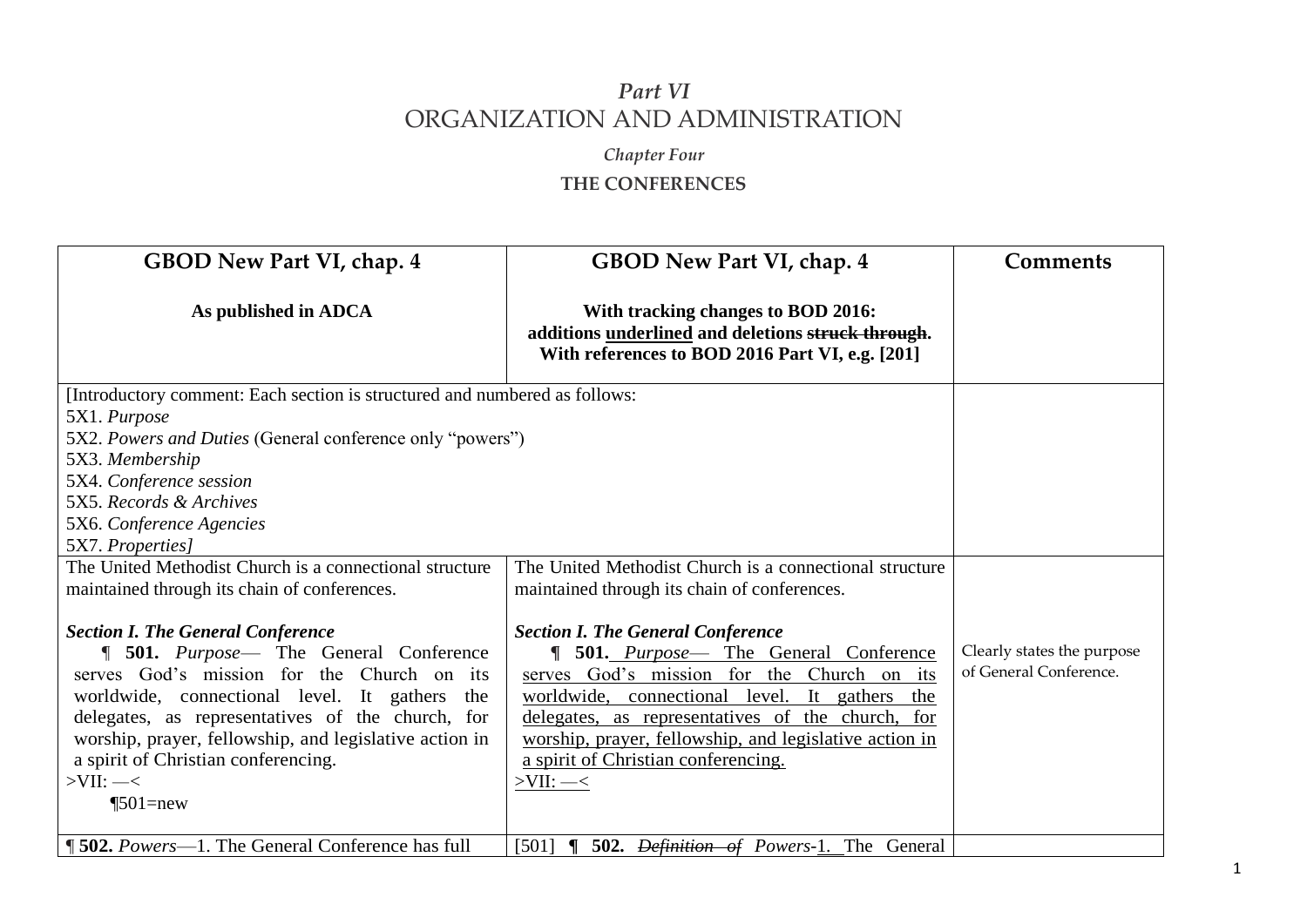| legislative power over all matters distinctively          | Conference has full legislative power over all matters                  |  |
|-----------------------------------------------------------|-------------------------------------------------------------------------|--|
| connectional $($ $\parallel$ 16). It has no executive or  | distinctively connectional (see BOD¶ 16, Division Two,                  |  |
| administrative power.                                     | Section II, Article IV, The Constitution). It has no                    |  |
| 2. Only General Conference has the authority to           | executive or administrative power.                                      |  |
| speak officially for The United Methodist Church. Any     | [509] 2. Speaking for the Church-1. No person, no                       |  |
| written public policy statement issued by a general       | paper, no organization, Only General Conference has the                 |  |
| Church agency shall clearly identify either at the        | authority to speak officially for The United Methodist                  |  |
| beginning or at the end that the statement represents the | Church, this right having been reserved exclusively to the              |  |
| position of that general agency and not necessarily the   | General Conference under the Constitution. Any written                  |  |
| position of The United Methodist Church. <sup>1</sup>     | public policy statement issued by a general Church                      |  |
| 3. Any individual member called to testify before a       | agency shall clearly identify either at the beginning or at             |  |
| legislative body to represent The United Methodist        | the end that the statement represents the position of that              |  |
| Church shall be allowed to do so only by reading,         | general agency and not necessarily the position of The                  |  |
| without elaboration, the resolutions and positions        | United Methodist Church (BOD¶ 718). <sup>1</sup>                        |  |
| adopted by the General Conference of The United           | 3.2. Any individual member called to testify                            |  |
| Methodist Church.                                         | before a legislative body to represent The United                       |  |
| $>$ VII: $-$ <                                            | Methodist Church shall be allowed to do so only by                      |  |
|                                                           | reading, without elaboration, the resolutions and                       |  |
| GBOD $\text{\$502.1} = 501; 502.2 + 3 = 509.1 + 2$        | positions adopted by the General Conference of The                      |  |
| <sup>1</sup> See Judicial Council Decision 458.           | United Methodist Church.                                                |  |
|                                                           | $>$ VII: $-$ <                                                          |  |
|                                                           |                                                                         |  |
|                                                           | <sup>1</sup> See Judicial Council Decision 458.                         |  |
| ¶ 503. Membership—1. The voting membership of the         | [502] <b>[503.</b> Membership-Composition-1. The voting                 |  |
| General Conference shall consist of:                      | membership of the General Conference shall consist of:                  |  |
| $a)$ An equal number of clergy and lay delegates          | a) An equal number of clergy and lay delegates                          |  |
| elected by the annual conferences as provided in the      | elected by the annual conferences as provided in the                    |  |
| Discipline. The missionary conferences and provisional    | Discipline. The missionary conferences and provisional                  |  |
| annual conferences shall be considered as annual          | annual conferences shall be considered as annual                        |  |
| conferences for the purposes of this paragraph. Annual    | conferences for the purposes of this paragraph. Annual                  |  |
| conferences are urged to seek inclusiveness in the        | conferences are urged to seek inclusiveness (as defined                 |  |
| election of delegates. <sup>2</sup>                       | $\frac{\text{in } 140}{140}$ in the election of delegates. <sup>2</sup> |  |
| b) Delegates from The Methodist Church in Great           | b) Delegates from The Methodist Church in Great                         |  |
| Britain and other autonomous Methodist churches with      | Britain and other autonomous Methodist churches with                    |  |
| which concordat agreements have been established          | which concordat agreements have been established                        |  |
| providing for mutual election and seating of delegates    | providing for mutual election and seating of delegates in               |  |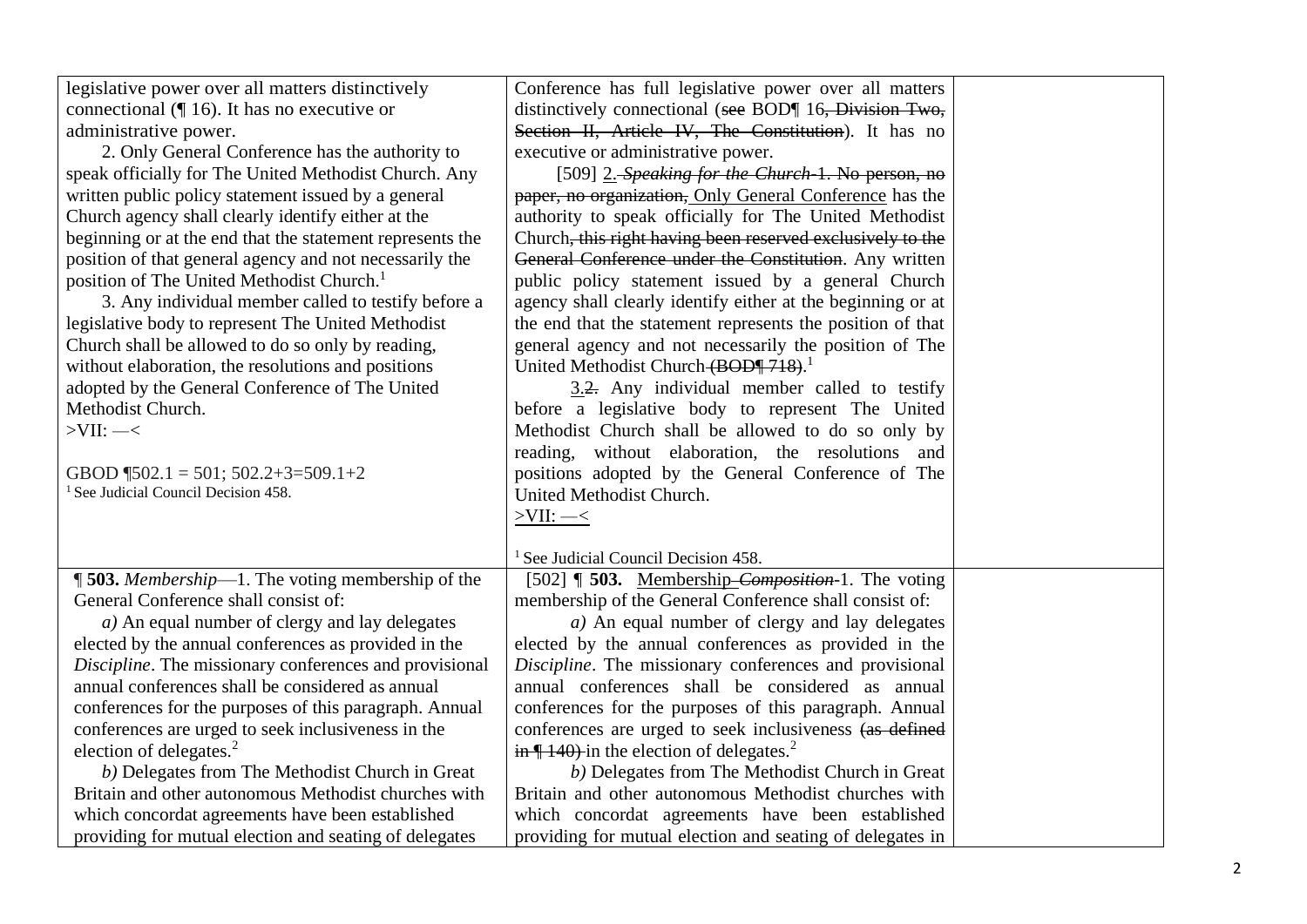in each other's highest legislative conferences.

2. The number of delegates to which conference is entitled shall be computed on a twofactor basis: the number of clergy men annual conference, and the number of local churches in the annual conference.

3. Delegates to the General Confer elected at the session of the annual conference held at the session of the annual conference held not more than two annual conference sessions before the theory calendar year preceding the session of Conference.<sup>4</sup>

4. Procedures shall be according to General Conference Regulations (GC-I >VII: *—<*

GBOD  $\P$  503.1-3 = 502.1-3; 503.4=ney <sup>2</sup> See Judicial Council Decisions 435, 592.  $3$  See Judicial Council Decisions 327, 333, 105

<sup>4</sup> See Judicial Council Decisions 435, 592. <sup>5</sup> See Judicial Council Decisions 435, 592.

**GC-R** ¶ **503.** *Membership*— 1. At least to the beginning of the earliest possible election of delegates, the secretary of the Conference shall notify the bishop and each annual conference of the number elected by that annual conference.<sup>6</sup>

2. The secretary of each annual concertificate of election form supplied, shall report to the

| ferences.              | legislative<br>each<br>other's<br>highest<br>conferences.                                                      |                    |
|------------------------|----------------------------------------------------------------------------------------------------------------|--------------------|
| ch an annual           | BOD113.2-3, 574                                                                                                |                    |
| ed on a two-           | 2. The number of delegates to which an annual                                                                  |                    |
| nbers of the           | conference is entitled shall be computed on a two-factor                                                       |                    |
| members of             | basis: the number of clergy members of the annual                                                              |                    |
| $ce.$ <sup>3</sup>     | conference, and the number of members of local                                                                 |                    |
| rence shall be         | churches in the annual conference. <sup>3</sup>                                                                |                    |
| nference held not      | The term <i>clergy members</i> as used in this paragraph                                                       |                    |
| ions before the        | shall refer to both active and retired members of the                                                          |                    |
| the General            | annual conference (¶ 602.1).                                                                                   | This sub-paragraph |
|                        | 3. Delegates to the General Conference shall be                                                                | moved to GBOD533.1 |
| provisions in the      | elected at the session of the annual conference held not                                                       |                    |
| R ¶ 503). <sup>5</sup> | more than two annual conference sessions before the                                                            |                    |
|                        | calendar year preceding the session of the General                                                             |                    |
|                        | Conference. <sup>4</sup> -At least thirty days prior to the beginning                                          |                    |
| V                      | of that calendar year, the secretary of the General                                                            |                    |
|                        | Conference shall notify the bishop and the secretary of                                                        |                    |
| 1.                     | each annual conference of the number of delegates to be                                                        |                    |
|                        | elected by that annual conference.                                                                             |                    |
|                        | 4. Procedures shall be according to provisions in the                                                          |                    |
|                        | General Conference Regulations (GC-R 503). <sup>5</sup>                                                        |                    |
|                        | $>$ VII: $=$                                                                                                   |                    |
|                        |                                                                                                                |                    |
|                        |                                                                                                                |                    |
|                        | <sup>2</sup> See Judicial Council Decisions 435, 592.                                                          |                    |
|                        | <sup>3</sup> See Judicial Council Decisions 327, 333, 1051.                                                    |                    |
|                        | <sup>4</sup> See Judicial Council Decisions 435, 592.<br><sup>5</sup> See Judicial Council Decisions 435, 592. |                    |
|                        |                                                                                                                |                    |
| st thirty days prior   | [502.3ff] GC-R 503. <i>Membership</i> —1. At least thirty                                                      |                    |
| calendar year for      | days prior to the beginning of the earliest possible                                                           |                    |
| ne General             | calendar year for election of delegates, the secretary of                                                      |                    |
| the secretary of       | the General Conference shall notify the bishop and the                                                         |                    |
| of delegates to be     | secretary of each annual conference of the number of                                                           |                    |
|                        | delegates to be elected by that annual conference. <sup>6</sup>                                                |                    |
| nference, using the    | $2.4$ . The secretary of each annual conference, using                                                         |                    |
| all report to the      | the certificate of election form supplied by the secretary                                                     |                    |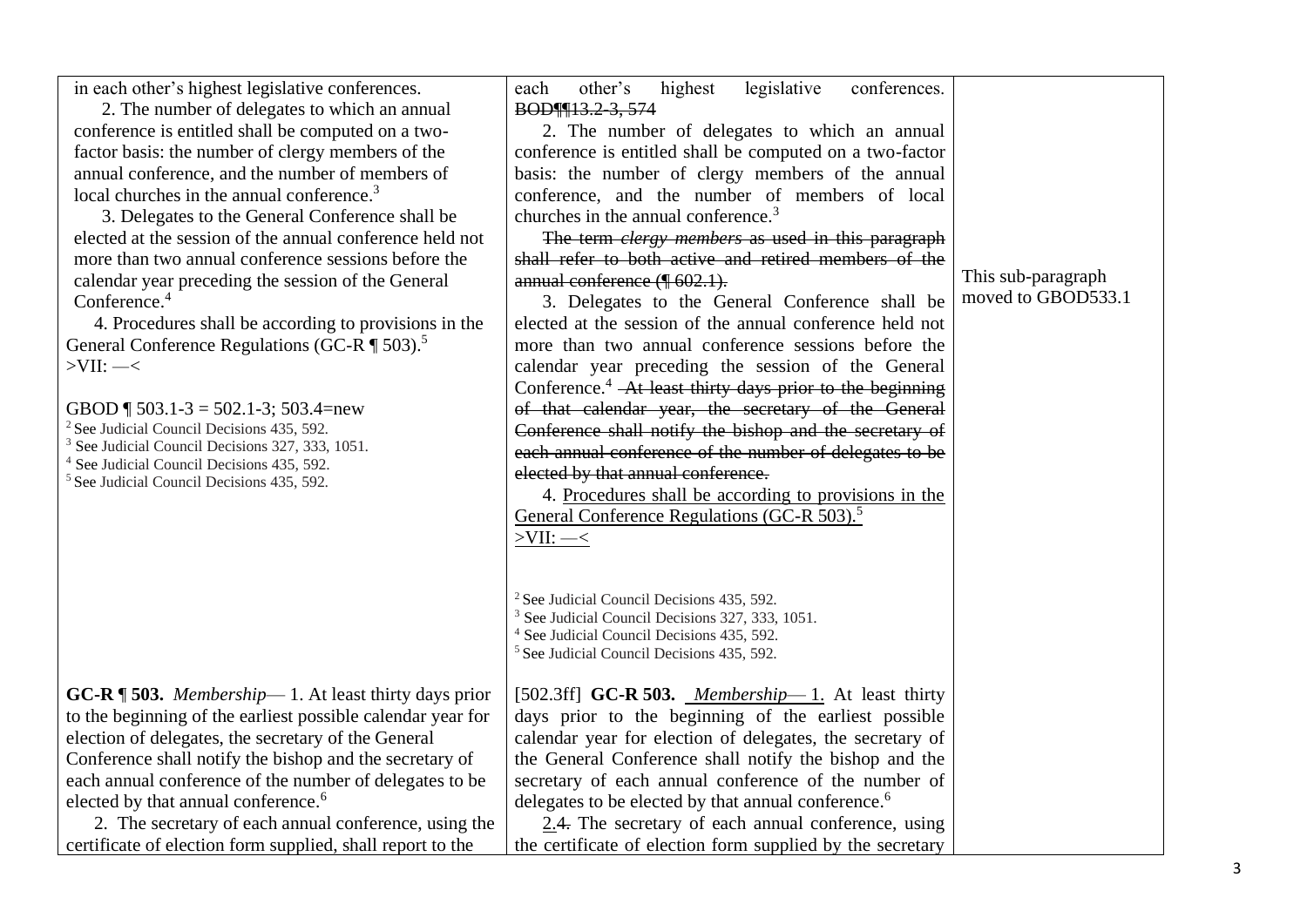| secretary of the General Conference the names,            | of the General Conference, shall report to the secretary of        |                       |
|-----------------------------------------------------------|--------------------------------------------------------------------|-----------------------|
| addresses, and such other information as may be required  | the General Conference the names, addresses, and such              |                       |
| for delegates and reserves elected by the annual          | other information as may be required for delegates and             |                       |
| conference.                                               | reserves elected by the annual conference.                         |                       |
| 3. The secretary of the General Conference shall          | 3.5. The secretary of the General Conference shall                 |                       |
| prepare and send to each annual conference secretary      | prepare and send to each annual conference secretary               |                       |
| credentials to be signed and distributed to the delegates | credentials to be signed and distributed to the delegates          |                       |
| and reserves elected by the annual conference.            | and reserves elected by the annual conference.                     |                       |
| 4. The secretary, in cooperation with the General         | [504.3] 4.3. Assigned Duties-The secretary, in                     |                       |
| Commission on the General Conference, shall initiate      | cooperation with the Commission on the General                     |                       |
| procedures to prepare delegates from central conferences  | Conference, shall initiate procedures to prepare delegates         |                       |
| for full participation in the General Conference by       | from central conferences for full participation in the             |                       |
| providing information concerning both the operation of    | General Conference by providing information concerning             |                       |
| the General Conference and materials it will consider. As | both the operation of the General Conference and                   |                       |
| far as possible, the materials should be provided in the  | materials it will consider. As far as possible, the                |                       |
| languages of the delegates.                               | materials should be provided in the languages of the               |                       |
| 5. After consultation with the Council of Bishops, the    | delegates.                                                         |                       |
| secretary of the General Conference shall issue           | 5. After consultation with the Council of Bishops, the             |                       |
| invitations to ecumenical representatives.                | shall<br>ecumenical<br>secretary<br>issue invitations<br>to        |                       |
| GBOD GC-R $\sqrt{$ 503.1-3 = 502.3-5; 503.4-5=504.3       | representatives.                                                   |                       |
| <sup>6</sup> See Judicial Council Decisions 435, 592.     |                                                                    |                       |
|                                                           | <sup>6</sup> See Judicial Council Decisions 435, 592.              |                       |
|                                                           |                                                                    |                       |
|                                                           |                                                                    |                       |
| ¶ 504. Conference Session-1. Rules of Order-The           | [505] <b>[504.</b> <i>Conference Session-1. Rules of Order-The</i> |                       |
| Plan of Organization and Rules of Order of the General    | Plan of Organization and Rules of Order of the General             |                       |
| Conference shall be as approved by the preceding          | Conference shall be the Plan of Organization and Rules             |                       |
| General Conference until they have been modified by       | of Order as approved by the preceding General                      |                       |
| the action of the General Conference.                     | Conference until they have been altered or modified by             |                       |
| 2. Commission on the General Conference-There             | the action of the General Conference.                              |                       |
| shall be a Commission on the General Conference,          | [511] 2. Commission on the General Conference-                     |                       |
| hereinafter called the commission.                        | There shall be a Commission on the General Conference,             |                       |
| $a)$ It shall select the site and set the dates of the    | hereinafter called the commission.                                 | The deleted parts in  |
| General Conference up to four quadrennia in advance.      | 1. Membership-                                                     | GBOD504 were moved to |
| b) It shall plan the General Conference program,          | 2. Officers-                                                       | <b>GC-R504</b>        |
| including the opening day, special events and orders of   | 3. Committees                                                      |                       |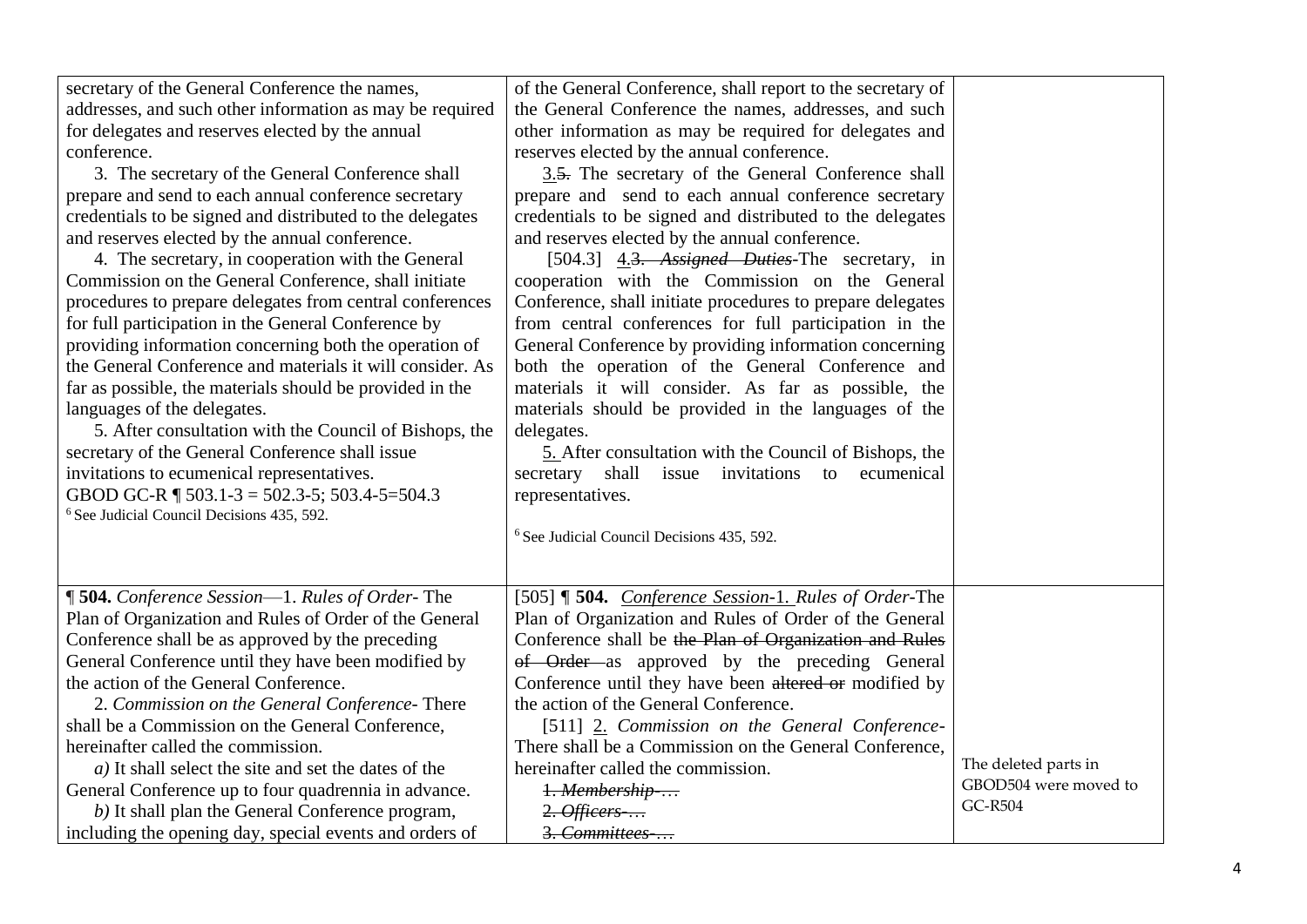the day.

*c)* It shall, in cooperation with the United Methodist Publishing House, make all necessary arrangements for the publication of the Advance Edition of the *Daily Christian Advocate.*

d) It shall organize a Committee on the Plan of Organization and Rules of Order from within its membership*.* The committee shall study any proposed amendments to the Plan of Organization and Rules of Order to be presented to the commission for approval and submission to the General Conference.

*e)* The voting members of the commission shall be elected quadrennially by the General Conference from the elected delegates to the General Conference for a term of eight years. They shall consist of twenty -five members as follows: one person from each US jurisdiction, one person from each central conference, one young adult, one youth, the chairperson of the host committee, and ten additional members. The additional members shall be allocated to reflect the proportionate jurisdictional membership based upon combined clergy and lay membership of the Church.

3. *Presiding Officers* — The bishops shall be the presiding officers at the General Conference.

4. *Secretary-Designate—* The General Conference elects a secretary -designate.

5. *Petitions to General Conference* - Any organization, clergy member, or lay member of The United Methodist Church may petition the General Conference according to the prescribed format.

6. The General conference session shall be organized according to provisions in the General Conference Regulations (GC-R  $\P$  504). >VII: *— <*

GBOD | 504.1 = 505; 504.2Intro=511Intro;

4. *Responsibilities* -*a)* It The commission shall select the site and set the dates of the General Conference up to four quadrennia in advance and shall send an official notice to all elected delegates announcing specifically the opening day and hour of the General Conference and anticipated time of adjournment.

b) It The commission shall plan the General Conference program, including schedule for the opening day, of the Conference and shall further advise the delegates in advance of all such special events and orders of the day. , the dates and times of which have been determined prior to the opening of the General Conference, in order that the delegates may have an overview of the General Conference program.

*c*) It shall, The commission, in cooperation with The United Methodist Publishing House, shall make all necessary arrangements for the publication of the Advance Edition of the *Daily Christian Advocate.* and quadrennial reports of the Connectional Table and the general agencies of the church in English, French, Portuguese, and Kiswahili (standard), and for all delegates to have timely (90 -day period) and convenient access to the most linguistically appropriate translation of these documents. The commission shall also make arrangements for daily schedules, petition lists, nominations information, and other high -importance information published in the English version of the *Daily Christian Advocate* to also be made available in each of these languages in a timely and convenient way.

*d) …*

5. The secretary …

[511.3b] *d)b) Committee on the Plan of*  **Organization and Rules of Order-The commission** It shall organize a Committee on the Plan of Organization and Rules of Order from within its membership. The composition of the committee shall be determined by the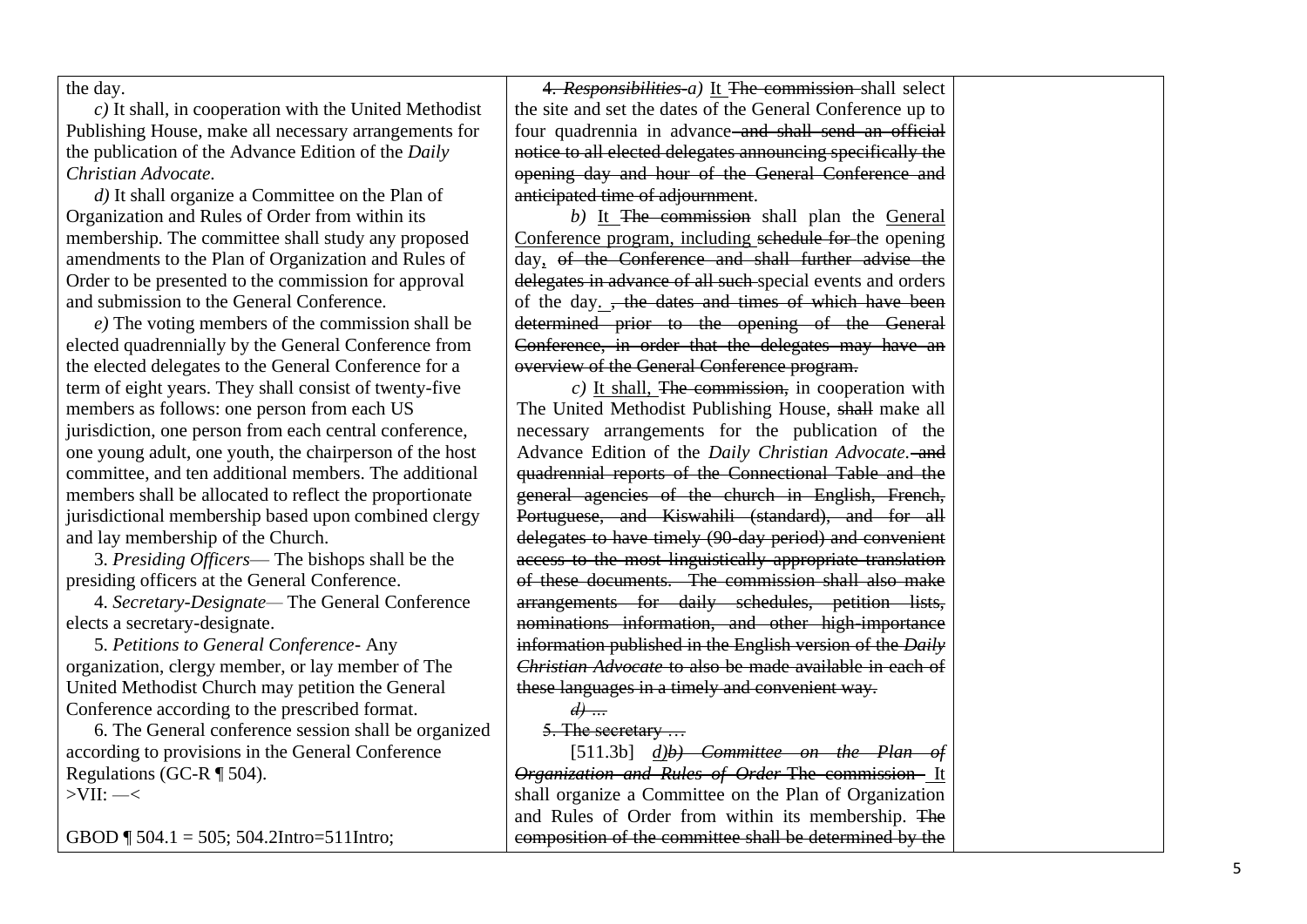504.2a=511.4a; 504.2b=511.4b; 504.2c=511.4c; 504.2d=511.3b; 504.2e=511.1a -b; 504.3=503; 504.4=504.2; 504.5=507Intro; 504.6=new

commission. The committee shall be organized at the initial meeting of the commission following General Conference. It shall elect its own chairperson and secretary, who will serve on the commission's executive committee. The committee shall study and consider any proposed amendments to the Plan of Organization and Rules of Order and make needed changes and adaptations to be presented to the entire Commission on the General Conference for approval and submission to the General Conference. Any other matters relating to parliamentary order or procedure in the business of the General Conference may be referred to this committee.

[511.1a]  $e) \overline{a}$ } The voting members of the commission shall be elected quadrennially by the General Conference from the elected delegates to the General Conference for a term of eight years. They and shall consist of twentyfive members as follows: one person from each US jurisdiction, one person from each of the seven central conference s, one young adult, one youth, the chairperson of the host committee, and ten additional members. The additional members shall be allocated to reflect the proportionate membership based upon combined clergy and lay membership of the Church.

[503] 3. *Presiding Officers* - The bishops shall be the presiding officers at the General Conference.

[504] 4. *Election of Secretary -Designate* -1. The General Conference elects a secretary -designate. The Council of Bishops shall present a nomination from the ordained ministry or lay membership of The United Methodist Church for secretary designate.

Other nominations shall be permitted from the floor. The election, if there be two or more nominees, shall be by ballot.

2. *Assumption of Office* - …

3. *Assigned Duties* - …

5. *Petitions to General Conference* - Any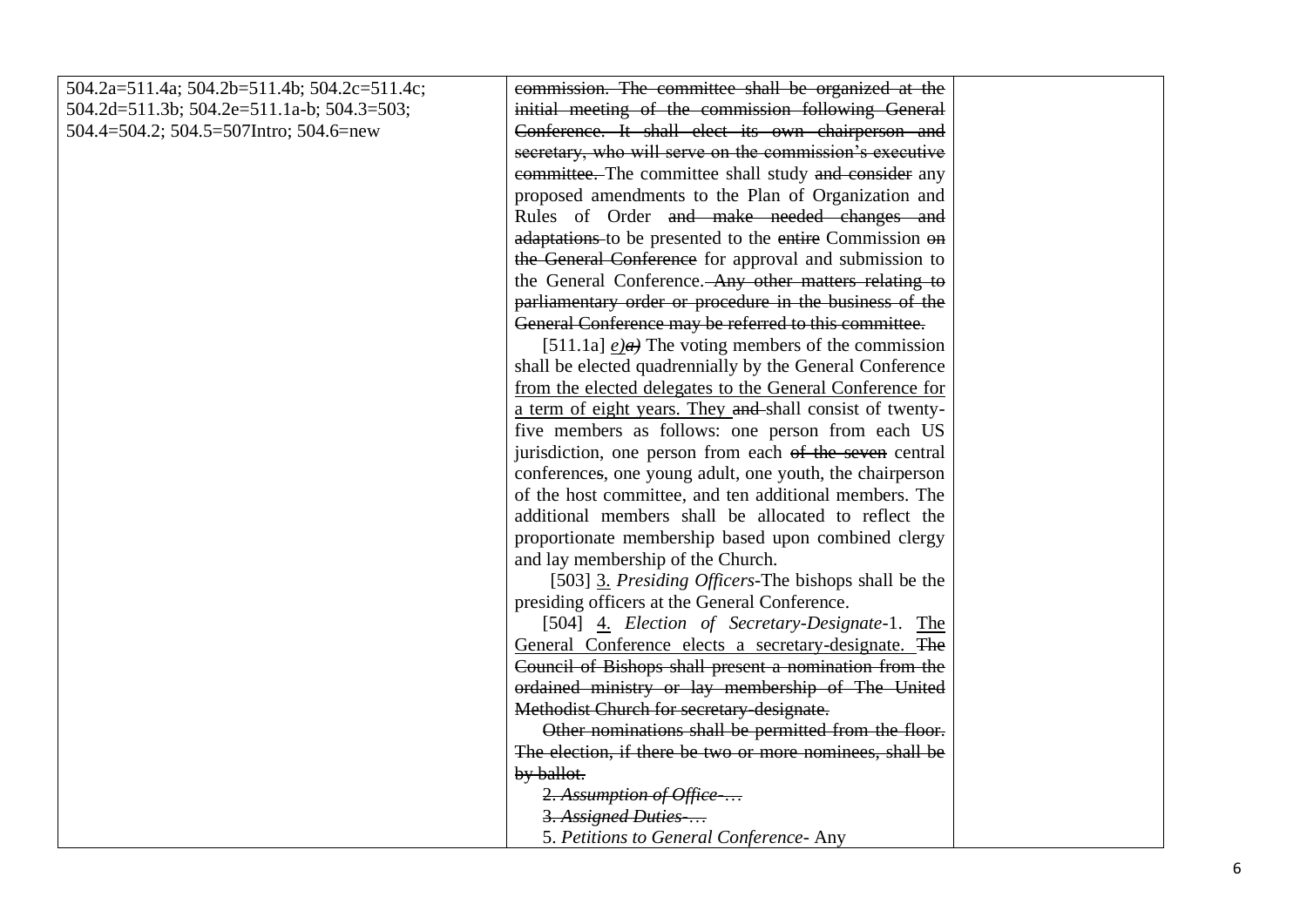organization, clergy member, or lay member of The United Methodist Church may petition the General Conference according to the prescribed format. 6. The General conference session shall be organized

according to provisions in the General Conference Regulations (GC-R ¶ 504).

>VII: —<

**GC - R** ¶ **504.** *Conference session* — 1 **.** *Commission on the General Conference* —*a) Membership* — (1) Members shall be nominated from the elected delegates to the General Conference by the Council of Bishops prior to General Conference and elected by the General Conference for a term of eight years. Additional persons who meet the qualifications may be nominated from the floor of General Conference. The commission shall reflect a balance of clergymen and clergywomen, laywomen and laymen, and the diverse character of The United Methodist Church. Approximately half of the commission shall be elected by the General Conference each quadrennium.

(2) If vacancies occur, the Council of Bishops shall elect geographically appropriate successors to serve through the next session of the General Conference and then nominate for election by the General Conference persons to serve any remainder term.

(3) The Secretary of the General Conference, the Treasurer of the General Council on Finance and Administration, the Business Manager of the General Conference, and a bishop named by the Council of Bishops shall have the right to the floor without the privilege of voting. The Business Manager of the General Conference shall be the chief administrative officer of the commission.

[511.1bff] **GC - R 504.** *Conference session –* 1. *Commission on the General Conference* —*a) Membership* —(1) Members shall be nominated from the elected delegates to the General Conference by the Council of Bishops prior to General Conference and elected by the General Conference for a term of eight years. Additional persons who meet the qualifications may be nominated from the floor of General Conference. The commission shall reflect a balance of clergymen and clergywomen, laywomen and laymen, Church. Approximately half of the commission shall be elected by the General Conference each quadrennium.

 $(2)$  eH vacancies occur, the Council of Bishops shall elect geographically appropriate successors to serve through the next session of the General Conference and then nominate for election by the General Conference persons to serve any remainder term.

(3)*d)* The Secretary of the General Conference, the Treasurer of the General Council on Finance and Administration, the Business Manager of the General Conference, and a bishop named by the Council of Bishops shall have the right to the floor without the privilege of voting. The Business Manager of the General Conference shall be the chief administrative officer of the commission.

*b)*2. *Officers* -The officers of the commission shall be a chairperson, a vice -chairperson, and a secretary, all of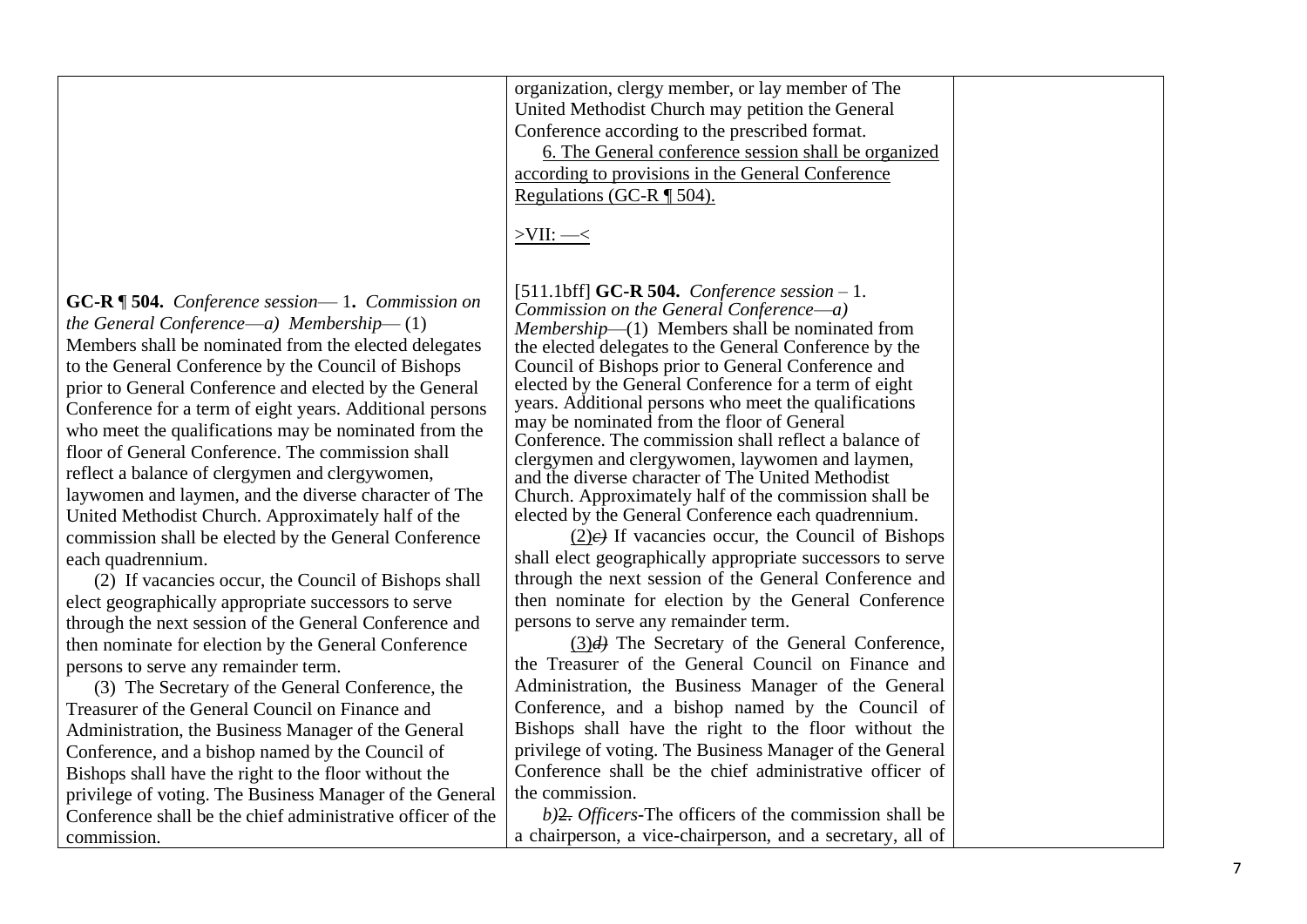*b) Officers* — The officers of the commission shall be a chairperson, a vice -chairperson, and a secretary, all of whom shall be elected by the commission at the quadrennial organizational meeting. They shall serve until the adjournment of the next succeeding quadrennial session of the General Conference and until their successors are duly elected and qualified.

*c) Committees* — (1) *Executive Committee* —There shall be an executive committee of the commission, consisting of the officers of the commission, the chairperson of the host committee, the bishop serving on the commission, the Secretary of the General Conference, the Business Manager of the General Conference, and the chairperson and secretary of the Committee on the Plan of Organization and Rules of Order.

(2) *Committee on the Plan of Organization and Rules of Order*—The commission shall organize a Committee on the Plan of Organization and Rules of Order from within its membership. The committee shall be organized at the initial meeting of the commission following General Conference. It shall elect its own chairperson and secretary, who will serve on the commission's executive committee. The committee shall study any proposed amendments to the Plan of Organization and Rules of Order to be presented to the Commission on the General Conference for approval and submission to the General Conference. Any other matters relating to parliamentary order or procedure in the business of the General Conference may be referred to this committee.

*d) Responsibilities* — (1) The commission shall select the site and set the dates of the General Conference up to four quadrennia in advance and shall send an official notice to all elected delegates announcing specifically the opening day and hour of the General Conference and anticipated time of adjournment.

whom shall be elected by the commission at the quadrennial organizational meeting. They shall serve until the adjournment of the next succeeding quadrennial session of the General Conference after their election and until their successors are duly elected and qualified.

*c)*3. *Committees* -(1)*a) Executive Committee* -There shall be an executive committee of the commission, consisting of the officers of the commission, the chairperson of the host committee, the bishop serving on the commission, the Secretary of the General Conference, the Business Manager of the General Conference, and the chairperson and secretary of the Committee on the Plan of Organization and Rules of Order.

(2)*b) Committee on the Plan of Organization and Rules of Order* -The commission shall organize a Committee on the Plan of Organization and Rules of Order from within its membership. The composition of the committee shall be determined by the commission. The committee shall be organized at the initial meeting of the commission following General Conference. It shall elect its own chairperson and secretary, who will serve on the commission's executive committee. The committee shall study and consider any proposed amendments to the Plan of Organization and Rules of Order and make needed changes and adaptations to be presented to the entire Commission on the General Conference for approval and submission to the General Conference. Any other matters relating to parliamentary order or procedure in the business of the General Conference may be referred to this committee.

 $b$ <sup>4</sup>. *Responsibilities*- $(1)a$  The commission shall select the site and set the dates of the General Conference up to four quadrennia in advance and shall send an official notice to all elected delegates announcing specifically the opening day and hour of the General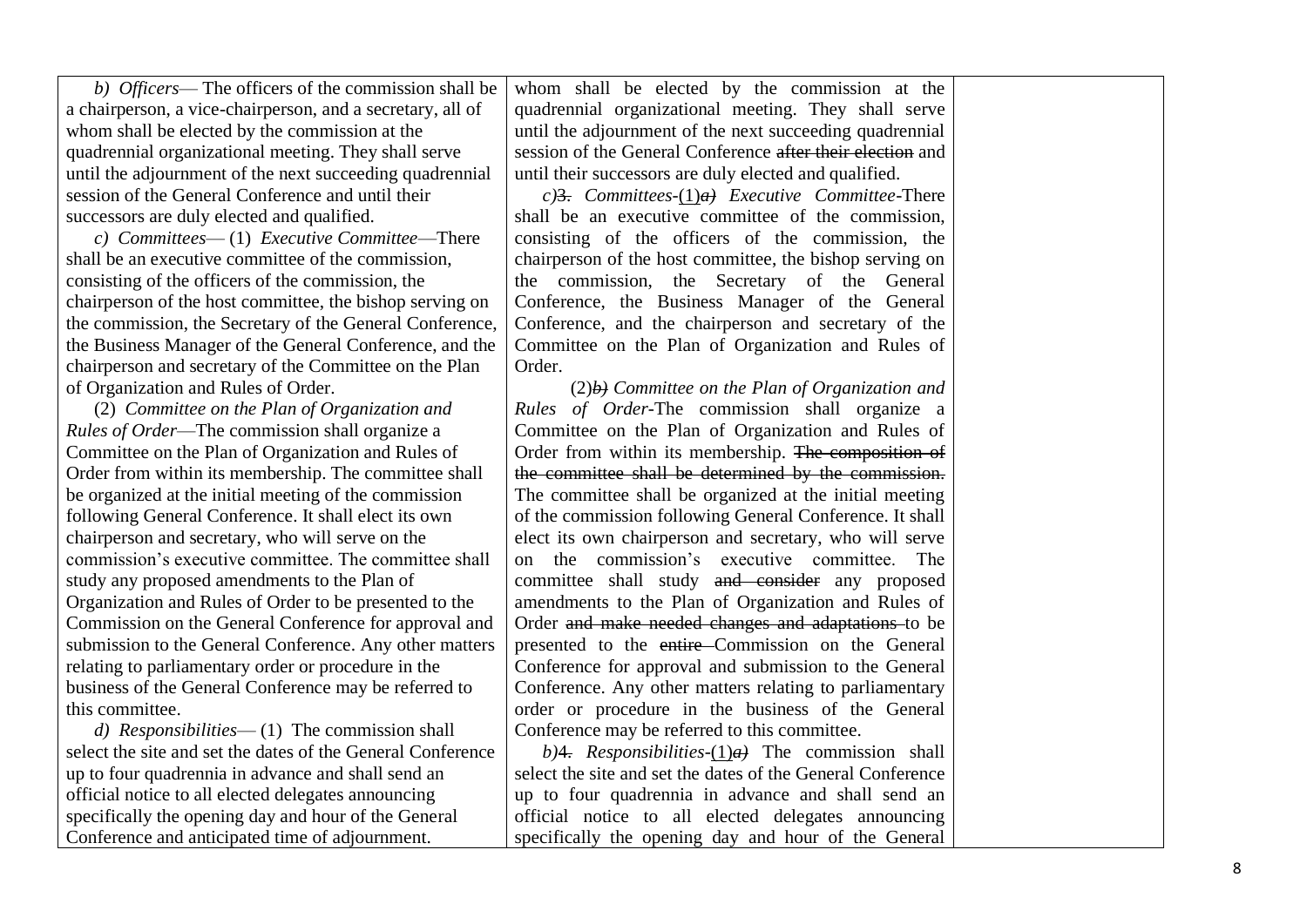(2) The commission shall advise the delegates in advance of all special events and orders of the day in order that the delegates may have an overview of the General Conference program.

(3) The commission, in cooperation with the United Methodist Publishing House, shall make all necessary arrangements for the publication of the Advance Edition of the *Daily Christian Advocate* and quadrennial reports of the Connectional Table and the general agencies of the church in English, French, Portuguese, and Kiswahili, and for all delegates to have timely (90 -day period) and convenient access to the most linguistically appropriate translation of these documents. The commission shall also make arrangements for daily schedules, petition lists, nominations information, and other high -importance information published in the English version of the *Daily Christian Advocate* to also be made available in each of these languages in a timely and convenient way.

(4) The commission shall take necessary measures to assure full participation of all General Conference delegates including but not limited to providing accommodation for languages and physical challenges of the delegates, and access to approved licensed childcare during the session at or near the site of the General Conference for children of General Conference delegates.

(5) The commission shall recommend to the General Conference the per diem allowance to be paid to the elected delegates for housing and meals.

(6) The commission shall set the number of legislative committees and the assignment of legislative materials to those committees in consultation with the Secretary of the General Conference and the Business Manager of the General Conference.

*e)* The secretary of the General Conference shall calculate the number of delegates to be elected by each annual conference, based on the factors specified in

Conference and anticipated time of adjournment.

 $(2)$ *b*) The commission shall plan the schedule for the opening day of the Conference and shall further advise the delegates in advance of all such special events and orders of the day, the dates and times of which have been determined prior to the opening of the General Conference, in order that the delegates may have an overview of the General Conference program.

(3)*c)* The commission, in cooperation with The United Methodist Publishing House, shall make all necessary arrangements for the publication of the Advance Edition of the *Daily Christian Advocate* and quadrennial reports of the Connectional Table and the general agencies of the church in English, French, Portuguese, and Kiswahili (standard), and for all delegates to have timely (90 -day period) and convenient access to the most linguistically appropriate translation of these documents. The commission shall also make arrangements for daily schedules, petition lists, nominations information, and other high -importance information published in the English version of the *Daily Christian Advocate* to also be made available in each of these languages in a timely and convenient way.

(4)*d)* The commission shall take necessary measures to assure full participation of all General Conference delegates including but not limited to providing accommodation for languages and physical challenges of the delegates, and access to approved licensed childcare during the session at or near the site of the General Conference for children of General Conference delegates.

(5)*e)* The commission shall recommend to the General Conference the per diem allowance to be paid to the elected delegates for housing and meals.

(6)*f)* The commission shall set the number of legislative committees and the assignment of legislative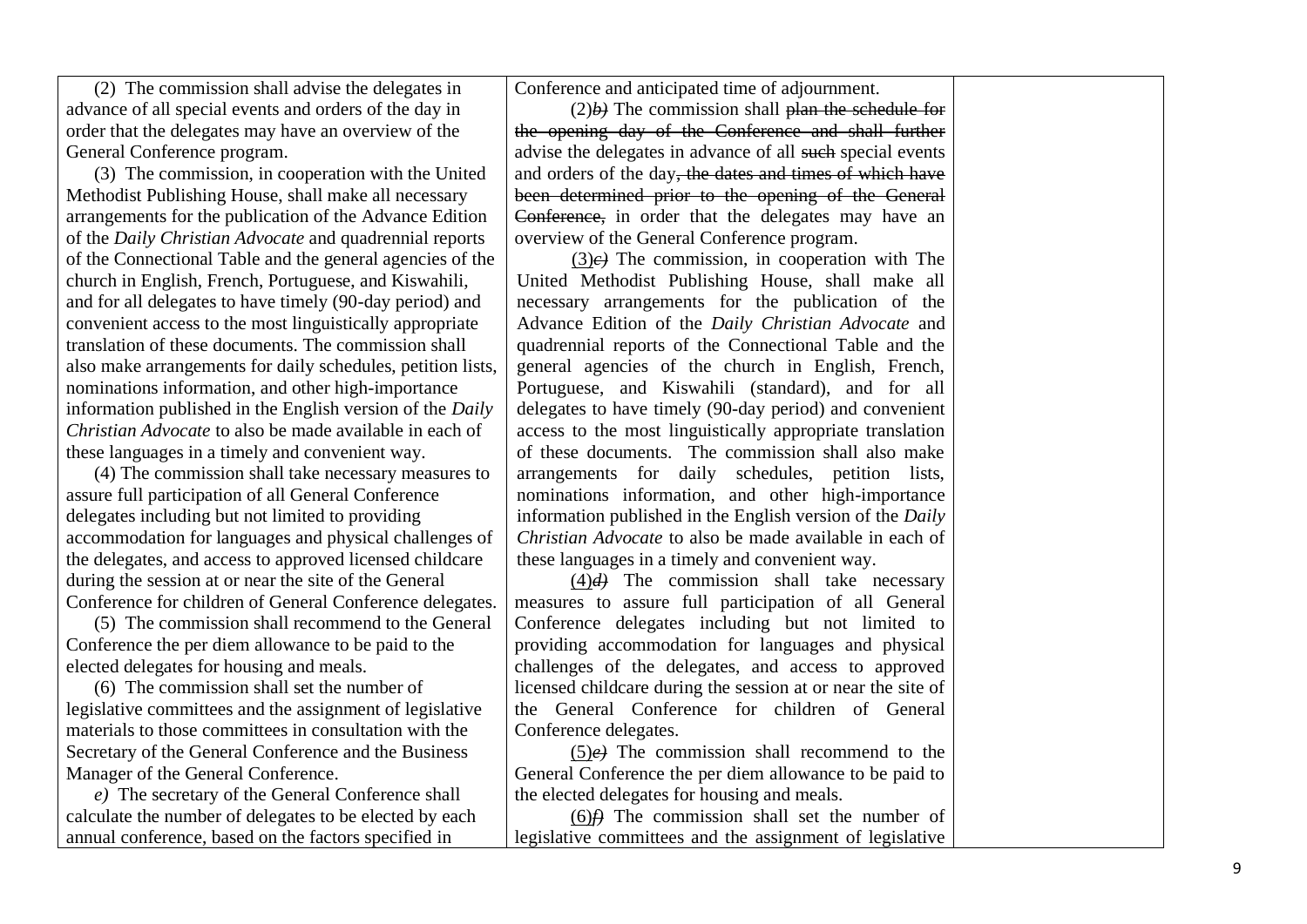¶ 503.2, using the most recent clergy and professing lay membership figures reported by the local congregation to the annual conference and from the annual conference to the General Council on Finance and Administration through their conference journals, as follows:

(1) One clergy delegate for the first 375 clergy members of the annual conference and one clergy delegate for each additional 375 clergy members or major fraction thereof,<sup>7</sup> and

(2) One clergy delegate for the first 26,000 members of local churches of the annual conference and one clergy delegate for each additional 26,000 local church members or major fraction thereof, and

(3) A number of lay delegates equal to the total number of clergy delegates authorized as above.

(4) Every annual conference shall be entitled to at least one clergy and one lay delegate.

(5) This formula is designated to comply with the Constitution (¶ 13), which defines the minimum and maximum number of delegates to a General Conference. Should the computations provided in the paragraph result in a figure below the prescribed minimum or above the prescribed maximum for delegates, the Commission on the General Conference shall be authorized to remedy the situation by adjusting up or down the numbers of clergy members and members of local churches of the annual conference necessary to entitle an annual conference to elect delegates, any such adjustment to be proportionally the same for the two factors.<sup>8</sup>

2. *Quorum* —When the General Conference is in session, it shall require the presence of a majority of the whole number of delegates to the General Conference to constitute a quorum for the transaction of business; but a smaller number may take a recess or adjourn from day to day in order to secure a quorum, and at the final session may approve the journal, order the record of the roll call,

materials to those committees in consultation with the Secretary of the General Conference and the Business Manager of the General Conference.

*e)*5. The secretary of the General Conference shall calculate the number of delegates to be elected by each annual conference, based on the factors specified in GBOD¶ 502.1, 2-503.2, using the most recent clergy and professing lay membership figures reported by the local congregation to the annual conference and from the annual conference to the General Council on Finance and Administration through their conference journals, as follows:

 $(1)$ <sup>a</sup>) One clergy delegate for the first 375 clergy members of the annual conference and one clergy delegate for each additional 375 clergy members or major fraction thereof, 7 and

 $(2)$ **b**) One clergy delegate for the first 26,000 members of local churches of the annual conference and one clergy delegate for each additional 26,000 local church members or major fraction thereof, and

(3)*c)* A number of lay delegates equal to the total number of clergy delegates authorized as above.

(4)*d)* Every annual conference shall be entitled to at least one clergy and one lay delegate.

(5)*e)* This formula is designated to comply with the Constitution, Division Two, Section II, Article I (¶ 13), which defines the minimum and maximum number of delegates to a General Conference. Should the computations provided in the paragraph result in a figure below the prescribed minimum or above the prescribed maximum for delegates, the Commission on the General Conference shall be authorized to remedy the situation by adjusting up or down the numbers of clergy members and members of local churches of the annual conference necessary to entitle an annual conference to elect delegates, any such adjustment to be proportionally the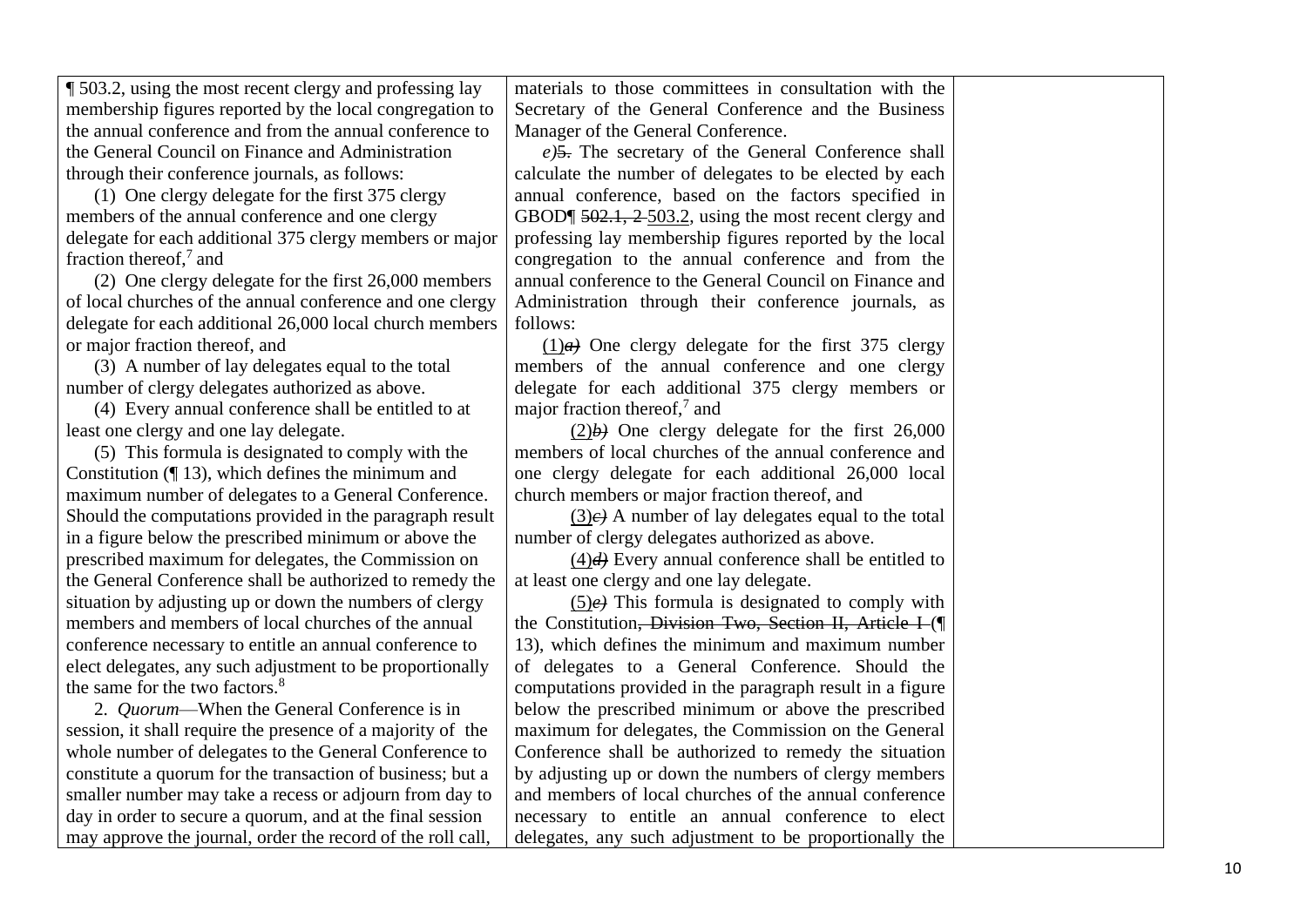and adjourn *sine die* .

3. *Secretary -Designate* — *a)* The Council of Bishops shall present a nomination from the ordained ministry or lay membership of The United Methodist Church for secretary -designate. Other nominations shall be permitted from the floor. The election, if there be two or more nominees, shall be by ballot.

*b) Assumption of Office* — The secretary -designate shall assume the responsibilities of the office of secretary as soon after the adjournment of the General Conference as all work in connection with the session has been completed, including the corrections to the *Daily Christian Advocate,* which serves as the official journal of the General Conference. Upon publication, all translations of the *Daily Christian Advocate* shall be made available as a daily downloadable file, free of charge, on the denominational website. The exact date of the transfer of responsibility to the secretary -designate shall be determined by the Commission on the General Conference, but shall not be later than December 31, following the adjournment of the General Conference.

4. *Petitions to General Conference* —A petition to the General Conference shall be submitted in the following manner:

*a)* It must be sent in writing according to the format officially approved by the secretary of the General Conference.

*b)* Each petition must address only one issue if the *Discipline* is not affected; if the *Discipline* is affected, each petition must address only one paragraph of the *Discipline,* except that, if two or more paragraphs in the *Discipline* are so closely related that a change in one affects the others, the petition may call for the amendment of those paragraphs also to make them consistent with one another. Petitions dealing with more than one paragraph in the *Discipline* that do not meet

same for the two factors.<sup>8</sup>

[506] 2. *Quorum*-When the General Conference is in session, it shall require the presence of a majority of the whole number of delegates to the General Conference to constitute a quorum for the transaction of business; but a smaller number may take a recess or adjourn from day to day in order to secure a quorum, and at the final session may approve the journal, order the record of the roll call, and adjourn *sine die* .

[504] 3. *Election of Secretary -Designate* -*a)*1. The Council of Bishops shall present a nomination from the ordained ministry or lay membership of The United Methodist Church for secretary -designate.

Other nominations shall be permitted from the floor. The election, if there be two or more nominees, shall be by ballot.

*b)*2. *Assumption of Office* -The secretary -designate shall assume the responsibilities of the office of secretary as soon after the adjournment of the General Conference as all work in connection with the session has been completed, including the corrections to the *Daily Christian Advocate,* which serves as the official journal of the General Conference. Upon publication, all translations of the *Daily Christian Advocate* shall be made available as a daily downloadable file, free of charge, on the denominational website. The exact date of the transfer of responsibility to the secretary -designate shall be determined by the Commission on the General Conference, but shall not be later than December 31, following the adjournment of the General Conference.

3. Assigned Duties-...-[→GC-R 503.4-5]

[507] **4.** Petitions to General Conference-Any organization, clergy member, or lay member of The United Methodist Church may petition the General Conference according to the prescribed format A petition to the General Conference shall be submitted in the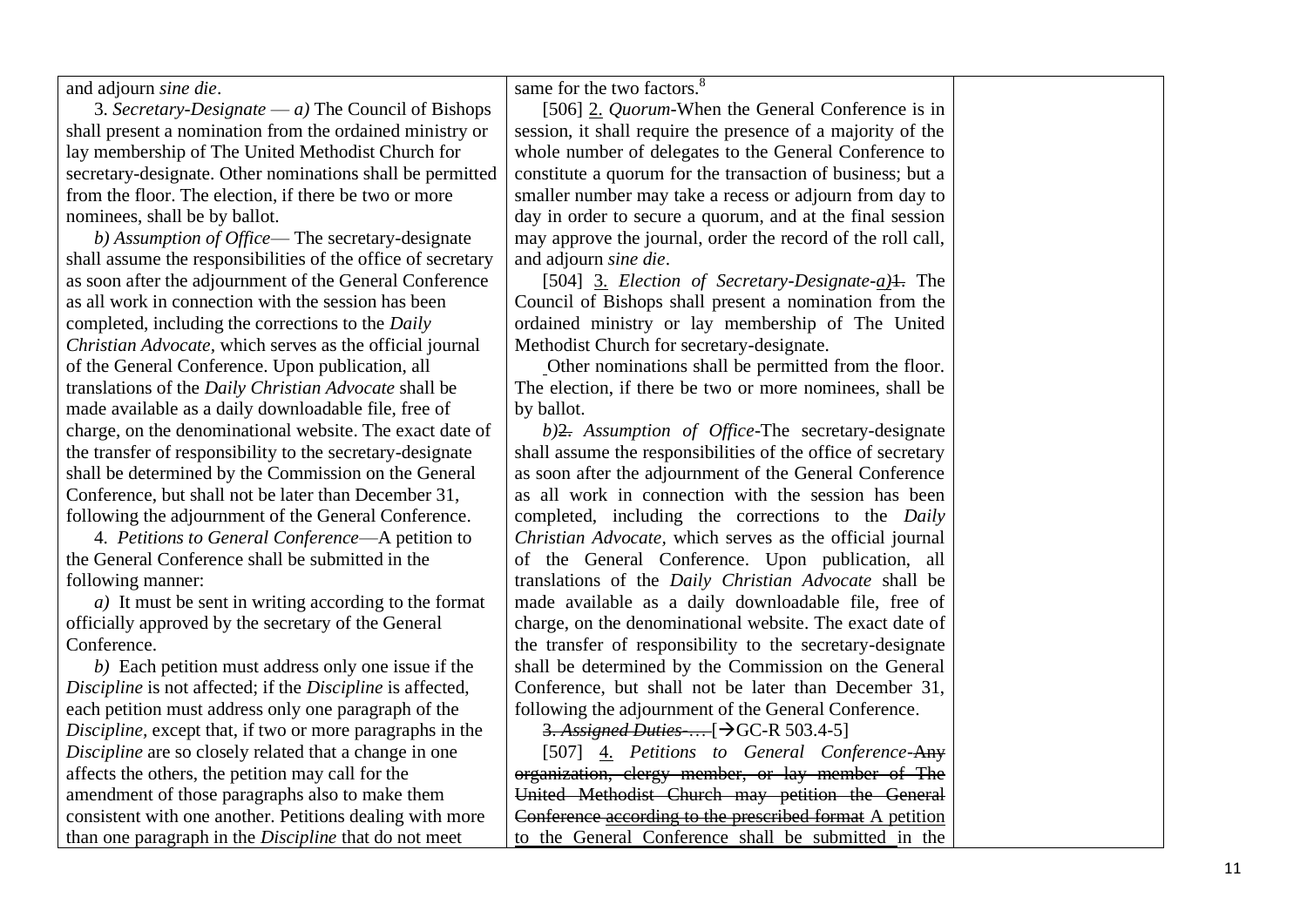these criteria are invalid. Petitions that meet these criteria (composite petitions) shall not be separated into pieces.

*c)* Each petition must be signed by the person submitting it, accompanied by appropriate identification and return address, according to the prescribed format.

*d)* All petitions submitted to the General Conference, except those submitted by individual members of The United Methodist Church and local church groups, which call for the establishment of new programs or the expansion of existing programs will be invalid unless accompanied by supporting data that address the issue of anticipated financial requirements of the program.

*e)* Petitions must be postmarked by a national postal service no later than 230 days prior to the opening session of the General Conference. If petitions are transmitted by a means other than a national postal service, they must be in the hands of the petitions secretary no later than 230 days prior to the opening session of the General Conference.

*f)* Exceptions to the time limitations shall be granted for petitions originating from an annual conference session held between 230 and 45 days prior to the opening session of the General Conference, and for other petitions at the discretion of the Committee on Reference.

*g)* Petitions adopted and properly submitted by annual conferences, central and jurisdictional conferences, the Division on Ministries With Young People, or general agencies or councils of the Church, and petitions properly submitted by individual members (either clergy or lay) of The United Methodist Church and local church groups, provided that they have been received by the petitions secretary or secretary of the General Conference no later than 230 days before the opening of General Conference, shall be printed in the Advance Edition of the *Daily Christian Advocate* .

*h)* Petitions and/or resolutions not printed in the

following manner:

*a)*1. The petition It must be sent in writing according to the format officially approved by to the secretary of the General Conference or a designated petitions secretary. It shall be in typed or printed form, or other means approved by the secretary of the General Conference, and shall follow a format determined by that officer.

b)2. Each petition must address only one issue if the *Discipline* is not affected; if the *Discipline* is affected, each petition must address only one paragraph of the *Discipline,* except that, if two or more paragraphs in the *Discipline* are so closely related that a change in one affects the others, the petition may call for the amendment of those paragraphs also to make them consistent with one another. Petitions dealing with more than one paragraph in the *Discipline* that do not meet these criteria are invalid. Petitions that meet these criteria (composite petitions) shall not be separated into pieces.

c)3. Each petition must be signed by the person submitting it, accompanied by appropriate identification and return<del>, such as</del> address, according to the prescribed format.local church, or United Methodist board or agency relationship. Each petition submitted by fax or electronic mail must identify the individual submitting it, accompanied by identification as above, and must contain a valid electronic mail return address or return fax number by which the submitter can be reached. Electronic signatures will be accepted in accordance with common business practice.

*d)*4. All petitions submitted to the General Conference, except those submitted by individual members of The United Methodist Church and local church groups, which call for the establishment of new programs or the expansion of existing programs will be invalid unless accompanied by supporting data that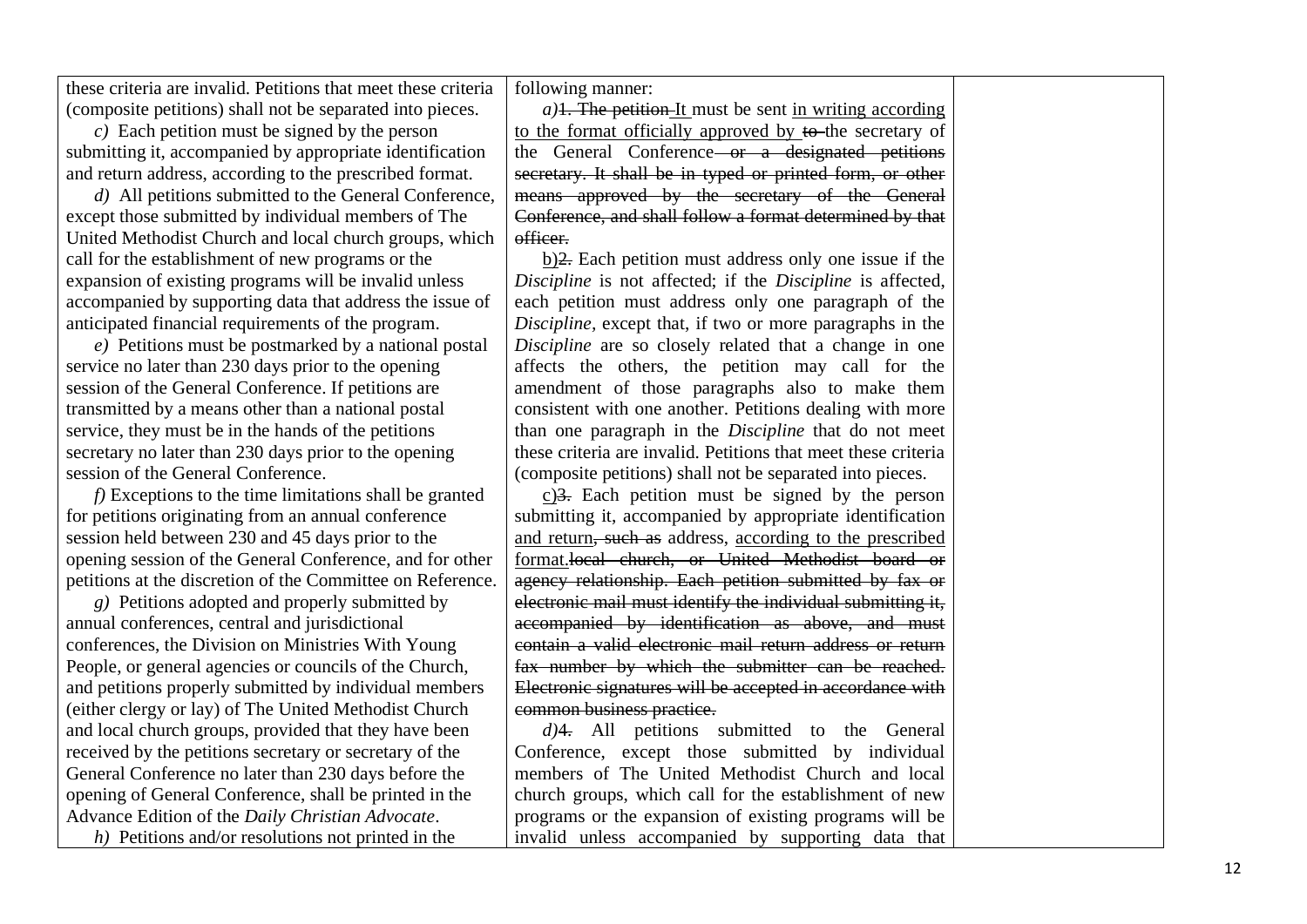Advance Edition of the *Daily Christian Advocate* shall be printed or copied and provided to all delegates. Where the content of petitions is essentially the same, the petition will be printed once, with the first author named and the number of additional copies received printed. Upon publication, all translations of the Advance Edition of the *Daily Christian Advocate* shall be made available as a downloadable file, free of charge, on the denominational website

*i)* The secretary of the General Conference shall arrange for electronic access to all petitions, including General Conference action and the resulting impact on the *,* throughout the General Conference session. This access shall be available until the publication of the new edition of *The Book of Discipline of The United Methodist Church*. Following General Conference 2020, the new *General Book of Discipline* shall be published in all languages used in the publication of the Advance Edition of the *Daily Christian Advocate.*

Implementation shall be according to guidelines established by the Committee on Plan of Organization and Rules of Order.

*j*) All petitions that have been approved by a legislative committee shall receive a vote by the plenary session at that year's General Conference.

*k)* All petitions that have been submitted to the General Conference shall receive a vote of a legislative committee.

5. *Legislation Effective Date* —All legislation of the General Conference of The United Methodist Church shall become effective January 1 following the session of the General Conference at which it is enacted, unless otherwise specified for central conferences.

GBOD GC -R ¶ 504.1 = 511; GC -R 504.2=506; GC -R 504.3=504.1 -2; GC -R 504.4=507; GC -R 504.5=508;

address the issue of anticipated financial requirements of the program.

*e)*5. Petitions must be postmarked by a national postal service no later than 230 days prior to the opening session of the General Conference.

6. If petitions are transmitted by a means other than a national postal service, they must be in the hands of the petitions secretary no later than 230 days prior to the opening session of the General Conference.

*f)* Exceptions to the time limitations shall be granted for petitions originating from an annual conference session held between 230 and 45 days prior to the opening session of the General Conference, and for other petitions at the discretion of the Committee on Reference.

*g)*7. Petitions adopted and properly submitted by annual conferences, central and jurisdictional and central conferences, the Division on Ministries With Young People, or general agencies or councils of the Church, and petitions properly submitted by individual members (either clergy or lay) of The United Methodist Church and local church groups, provided that they have been received by the petitions secretary or secretary of the General Conference no later than 230 days before the opening of General Conference, shall be printed in the Advance Edition of the *Daily Christian Advocate* .

*h)*8. Petitions and/or resolutions not printed in the Advance Edition of the *Daily Christian Advocate* shall be printed or copied and provided to all delegates. Where the content of petitions is essentially the same, the petition will be printed once, with the first author named and the number of additional copies received printed. Upon publication, all translations of the Advance Edition of the *Daily Christian Advocate* shall be made available as a downloadable file, free of charge, on the denominational website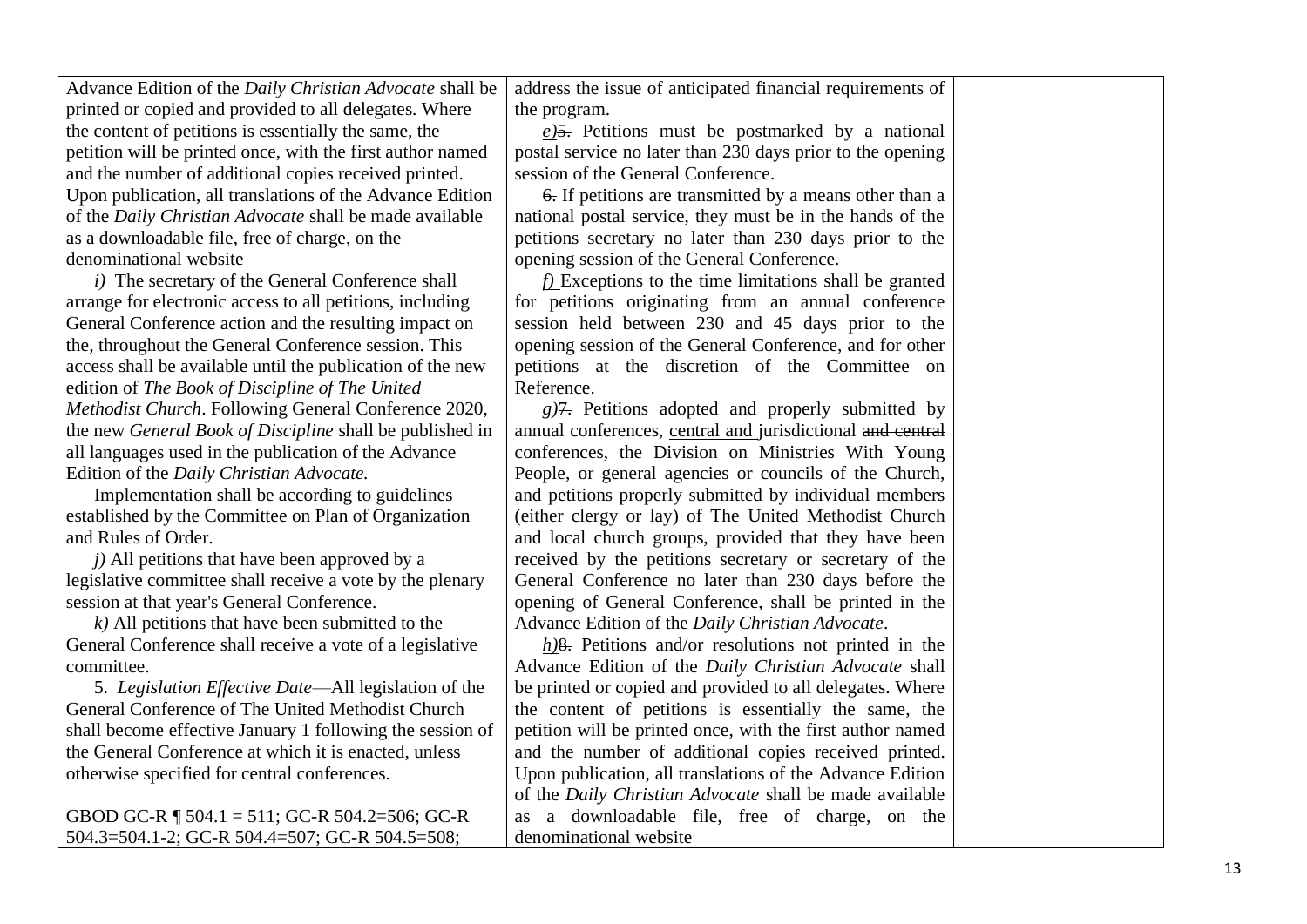| $i$ ). The secretary of the General Conference shall<br><sup>8</sup> See Judicial Council Decisions 687, 1274.<br>arrange for electronic access to all petitions, including<br>General Conference action and the resulting impact on<br>the <i>The Book of Discipline–of The United Methodist</i><br><b>Church, throughout the General Conference session.</b> This<br>access shall be available until the publication of the new<br>edition of The Book of Discipline of The United<br>Methodist Church. Following General Conference 2020,<br>the non-adaptable portions of the new General Book of<br>Discipline shall be published in all languages used in the<br>publication of the Advanced Edition of the Daily<br>Christian Advocate.<br>Implementation shall be according to guidelines<br>established by the Committee on Plan of Organization<br>and Rules of Order.<br>$\underline{j}$ i.e. All petitions that have been approved by a<br>legislative committee shall receive a vote by the plenary<br>session at that year's General Conference.<br>$k$ ) <sup>11</sup> . All petitions that have been submitted to the<br>General Conference shall receive a vote of a legislative<br>committee.<br>5. 508. Legislation Effective Date-All legislation of<br>the General Conference of The United Methodist Church<br>shall become effective January 1 following the session of<br>the General Conference at which it is enacted, unless<br>otherwise specified for central conferences. (BOD<br>543.17. |
|-------------------------------------------------------------------------------------------------------------------------------------------------------------------------------------------------------------------------------------------------------------------------------------------------------------------------------------------------------------------------------------------------------------------------------------------------------------------------------------------------------------------------------------------------------------------------------------------------------------------------------------------------------------------------------------------------------------------------------------------------------------------------------------------------------------------------------------------------------------------------------------------------------------------------------------------------------------------------------------------------------------------------------------------------------------------------------------------------------------------------------------------------------------------------------------------------------------------------------------------------------------------------------------------------------------------------------------------------------------------------------------------------------------------------------------------------------------------------------------------------------------------------|
|                                                                                                                                                                                                                                                                                                                                                                                                                                                                                                                                                                                                                                                                                                                                                                                                                                                                                                                                                                                                                                                                                                                                                                                                                                                                                                                                                                                                                                                                                                                         |
|                                                                                                                                                                                                                                                                                                                                                                                                                                                                                                                                                                                                                                                                                                                                                                                                                                                                                                                                                                                                                                                                                                                                                                                                                                                                                                                                                                                                                                                                                                                         |
|                                                                                                                                                                                                                                                                                                                                                                                                                                                                                                                                                                                                                                                                                                                                                                                                                                                                                                                                                                                                                                                                                                                                                                                                                                                                                                                                                                                                                                                                                                                         |
|                                                                                                                                                                                                                                                                                                                                                                                                                                                                                                                                                                                                                                                                                                                                                                                                                                                                                                                                                                                                                                                                                                                                                                                                                                                                                                                                                                                                                                                                                                                         |
|                                                                                                                                                                                                                                                                                                                                                                                                                                                                                                                                                                                                                                                                                                                                                                                                                                                                                                                                                                                                                                                                                                                                                                                                                                                                                                                                                                                                                                                                                                                         |
|                                                                                                                                                                                                                                                                                                                                                                                                                                                                                                                                                                                                                                                                                                                                                                                                                                                                                                                                                                                                                                                                                                                                                                                                                                                                                                                                                                                                                                                                                                                         |
|                                                                                                                                                                                                                                                                                                                                                                                                                                                                                                                                                                                                                                                                                                                                                                                                                                                                                                                                                                                                                                                                                                                                                                                                                                                                                                                                                                                                                                                                                                                         |
|                                                                                                                                                                                                                                                                                                                                                                                                                                                                                                                                                                                                                                                                                                                                                                                                                                                                                                                                                                                                                                                                                                                                                                                                                                                                                                                                                                                                                                                                                                                         |
|                                                                                                                                                                                                                                                                                                                                                                                                                                                                                                                                                                                                                                                                                                                                                                                                                                                                                                                                                                                                                                                                                                                                                                                                                                                                                                                                                                                                                                                                                                                         |
|                                                                                                                                                                                                                                                                                                                                                                                                                                                                                                                                                                                                                                                                                                                                                                                                                                                                                                                                                                                                                                                                                                                                                                                                                                                                                                                                                                                                                                                                                                                         |
|                                                                                                                                                                                                                                                                                                                                                                                                                                                                                                                                                                                                                                                                                                                                                                                                                                                                                                                                                                                                                                                                                                                                                                                                                                                                                                                                                                                                                                                                                                                         |
|                                                                                                                                                                                                                                                                                                                                                                                                                                                                                                                                                                                                                                                                                                                                                                                                                                                                                                                                                                                                                                                                                                                                                                                                                                                                                                                                                                                                                                                                                                                         |
|                                                                                                                                                                                                                                                                                                                                                                                                                                                                                                                                                                                                                                                                                                                                                                                                                                                                                                                                                                                                                                                                                                                                                                                                                                                                                                                                                                                                                                                                                                                         |
|                                                                                                                                                                                                                                                                                                                                                                                                                                                                                                                                                                                                                                                                                                                                                                                                                                                                                                                                                                                                                                                                                                                                                                                                                                                                                                                                                                                                                                                                                                                         |
|                                                                                                                                                                                                                                                                                                                                                                                                                                                                                                                                                                                                                                                                                                                                                                                                                                                                                                                                                                                                                                                                                                                                                                                                                                                                                                                                                                                                                                                                                                                         |
|                                                                                                                                                                                                                                                                                                                                                                                                                                                                                                                                                                                                                                                                                                                                                                                                                                                                                                                                                                                                                                                                                                                                                                                                                                                                                                                                                                                                                                                                                                                         |
|                                                                                                                                                                                                                                                                                                                                                                                                                                                                                                                                                                                                                                                                                                                                                                                                                                                                                                                                                                                                                                                                                                                                                                                                                                                                                                                                                                                                                                                                                                                         |
|                                                                                                                                                                                                                                                                                                                                                                                                                                                                                                                                                                                                                                                                                                                                                                                                                                                                                                                                                                                                                                                                                                                                                                                                                                                                                                                                                                                                                                                                                                                         |
|                                                                                                                                                                                                                                                                                                                                                                                                                                                                                                                                                                                                                                                                                                                                                                                                                                                                                                                                                                                                                                                                                                                                                                                                                                                                                                                                                                                                                                                                                                                         |
|                                                                                                                                                                                                                                                                                                                                                                                                                                                                                                                                                                                                                                                                                                                                                                                                                                                                                                                                                                                                                                                                                                                                                                                                                                                                                                                                                                                                                                                                                                                         |
|                                                                                                                                                                                                                                                                                                                                                                                                                                                                                                                                                                                                                                                                                                                                                                                                                                                                                                                                                                                                                                                                                                                                                                                                                                                                                                                                                                                                                                                                                                                         |
|                                                                                                                                                                                                                                                                                                                                                                                                                                                                                                                                                                                                                                                                                                                                                                                                                                                                                                                                                                                                                                                                                                                                                                                                                                                                                                                                                                                                                                                                                                                         |
|                                                                                                                                                                                                                                                                                                                                                                                                                                                                                                                                                                                                                                                                                                                                                                                                                                                                                                                                                                                                                                                                                                                                                                                                                                                                                                                                                                                                                                                                                                                         |
|                                                                                                                                                                                                                                                                                                                                                                                                                                                                                                                                                                                                                                                                                                                                                                                                                                                                                                                                                                                                                                                                                                                                                                                                                                                                                                                                                                                                                                                                                                                         |
|                                                                                                                                                                                                                                                                                                                                                                                                                                                                                                                                                                                                                                                                                                                                                                                                                                                                                                                                                                                                                                                                                                                                                                                                                                                                                                                                                                                                                                                                                                                         |
|                                                                                                                                                                                                                                                                                                                                                                                                                                                                                                                                                                                                                                                                                                                                                                                                                                                                                                                                                                                                                                                                                                                                                                                                                                                                                                                                                                                                                                                                                                                         |
|                                                                                                                                                                                                                                                                                                                                                                                                                                                                                                                                                                                                                                                                                                                                                                                                                                                                                                                                                                                                                                                                                                                                                                                                                                                                                                                                                                                                                                                                                                                         |
| <sup>7</sup> See Judicial Council Decisions 327, 558.                                                                                                                                                                                                                                                                                                                                                                                                                                                                                                                                                                                                                                                                                                                                                                                                                                                                                                                                                                                                                                                                                                                                                                                                                                                                                                                                                                                                                                                                   |
| <sup>8</sup> See Judicial Council Decisions 687, 1274.                                                                                                                                                                                                                                                                                                                                                                                                                                                                                                                                                                                                                                                                                                                                                                                                                                                                                                                                                                                                                                                                                                                                                                                                                                                                                                                                                                                                                                                                  |
| ¶ 505. Records and Archives-1. The Secretary of the                                                                                                                                                                                                                                                                                                                                                                                                                                                                                                                                                                                                                                                                                                                                                                                                                                                                                                                                                                                                                                                                                                                                                                                                                                                                                                                                                                                                                                                                     |
| [510] <b>[505.</b> <i>Records and Archives-1. Duties of the</i><br>Secretary-The secretary of the General Conference shall<br>General Conference shall be responsible for the                                                                                                                                                                                                                                                                                                                                                                                                                                                                                                                                                                                                                                                                                                                                                                                                                                                                                                                                                                                                                                                                                                                                                                                                                                                                                                                                           |
| be responsible for the permanent record of the General<br>permanent record of the General Conference,                                                                                                                                                                                                                                                                                                                                                                                                                                                                                                                                                                                                                                                                                                                                                                                                                                                                                                                                                                                                                                                                                                                                                                                                                                                                                                                                                                                                                   |
| according to provisions in the General Conference<br>Conference, according to the provisions in the General                                                                                                                                                                                                                                                                                                                                                                                                                                                                                                                                                                                                                                                                                                                                                                                                                                                                                                                                                                                                                                                                                                                                                                                                                                                                                                                                                                                                             |
| Conference Regulations (GC-R 505).<br>Regulations (GC-R $\parallel$ 505).<br>which shall                                                                                                                                                                                                                                                                                                                                                                                                                                                                                                                                                                                                                                                                                                                                                                                                                                                                                                                                                                                                                                                                                                                                                                                                                                                                                                                                                                                                                                |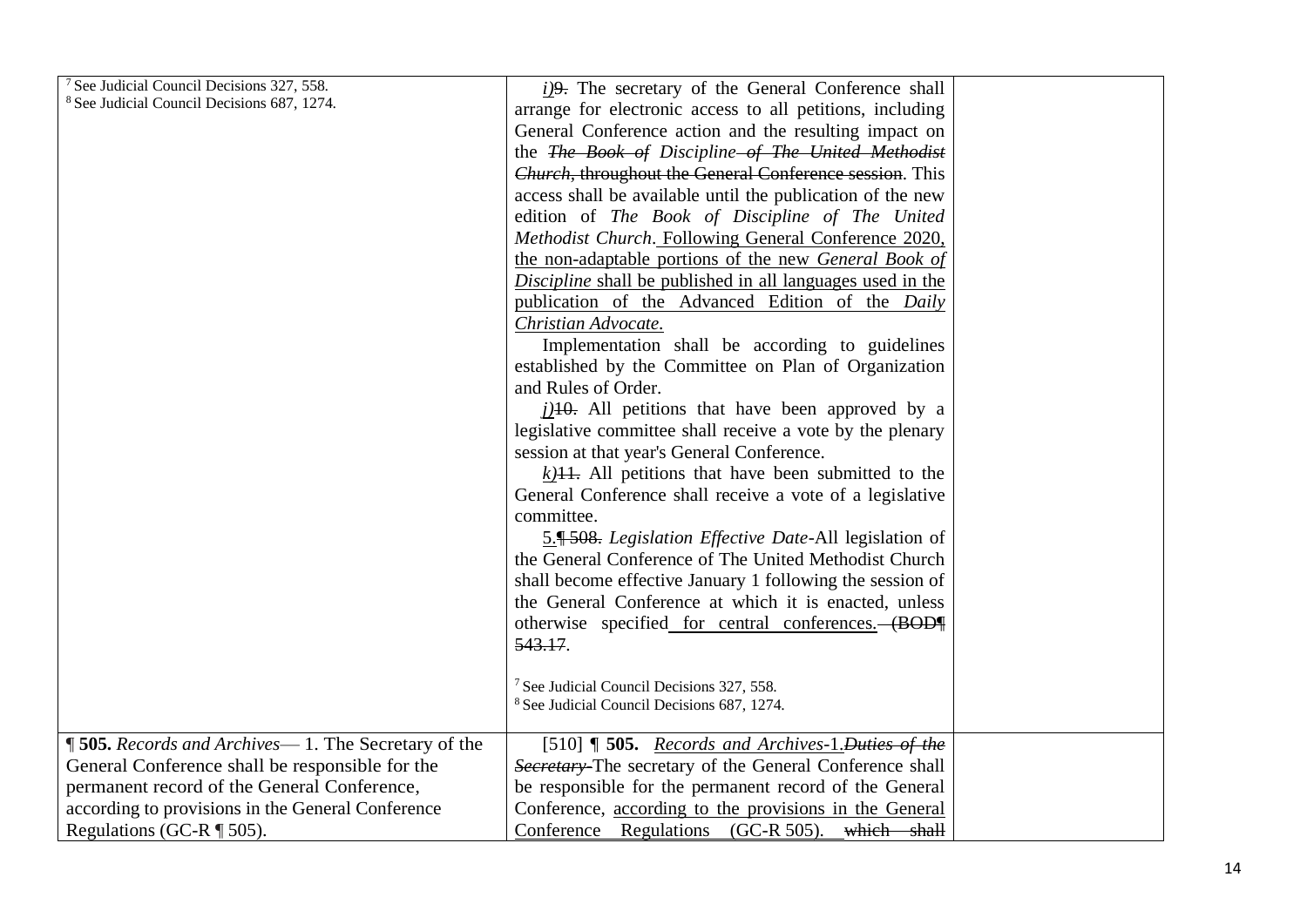2. All original documents of a General Conference shall be filed with the General Commission on Archives and History. >VII: *— <*

 $\text{\degree}505.1 = 510$ Intro; 505.2=510.4

**GC - R** ¶ **505.** *Records and Archives* —The permanent record of the General Conference shall include:

1. Corrections to the *Daily Christian Advocate* . The editor will file with the Commission on Archives and History two bound copies of the *Daily Christian Advocate* and corrections as the official record of General Conference. Bound copies shall also be made available at cost by The United Methodist Publishing House.

2. A *Book of Resolutions* to be edited by The United Methodist Publishing House. The book shall contain all valid resolutions of the General Conference. The preface of the *Book of Resolutions* shall include the guidelines for writing resolutions.

*a)* All valid resolutions of the General Conference of The United Methodist Church shall be published in each edition of the *Book of Resolutions*. There shall be a complete subject index and index of Scripture passages to all valid resolutions of the General Conference of The United Methodist Church in each edition of the *Book of Resolutions*. Resolutions are official expressions of The United Methodist Church for eight years following their adoption, after which time they shall be deemed to have expired unless readopted. Those that have expired shall not be printed in subsequent editions of the *Book of Resolutions*. The *Book of Resolutions* shall be made available on the official website of The United Methodist

include:

1. Corrections…

2. A *Book of Resolutions* …

3. The Advance Edition…

2.4. All original documents of a General Conference shall be filed with the General Commission on Archives and History.

>VII: *— <*

[510.1 -3] **GC - R 505.** *Records and Archives* —The permanent record of the General Conference, which shall include:

1. Corrections to the *Daily Christian Advocate*. The editor will then file with the Commission on Archives and History two bound copies of the *Daily Christian Advocate* and corrections as the official record of General Conference. Bound copies shall also be made available at cost by The United Methodist Publishing House.

2. A *Book of Resolutions* to be edited by The United Methodist Publishing House. The book shall contain all valid resolutions of the General Conference. The preface of the *Book of Resolutions* shall include the guidelines for writing resolutions.

*a)* All valid resolutions of the General Conference of The United Methodist Church shall be published in each edition of the *Book of Resolutions*. There shall be a complete subject index and index of Scripture passages to all valid resolutions of the General Conference of The United Methodist Church in each edition of the *Book of Resolutions*. Resolutions are official expressions of The United Methodist Church for eight years following their adoption, after which time they shall be deemed to have expired unless readopted. Those that have expired shall not be printed in subsequent editions of the *Book of Resolutions*. The *Book of Resolutions* shall be made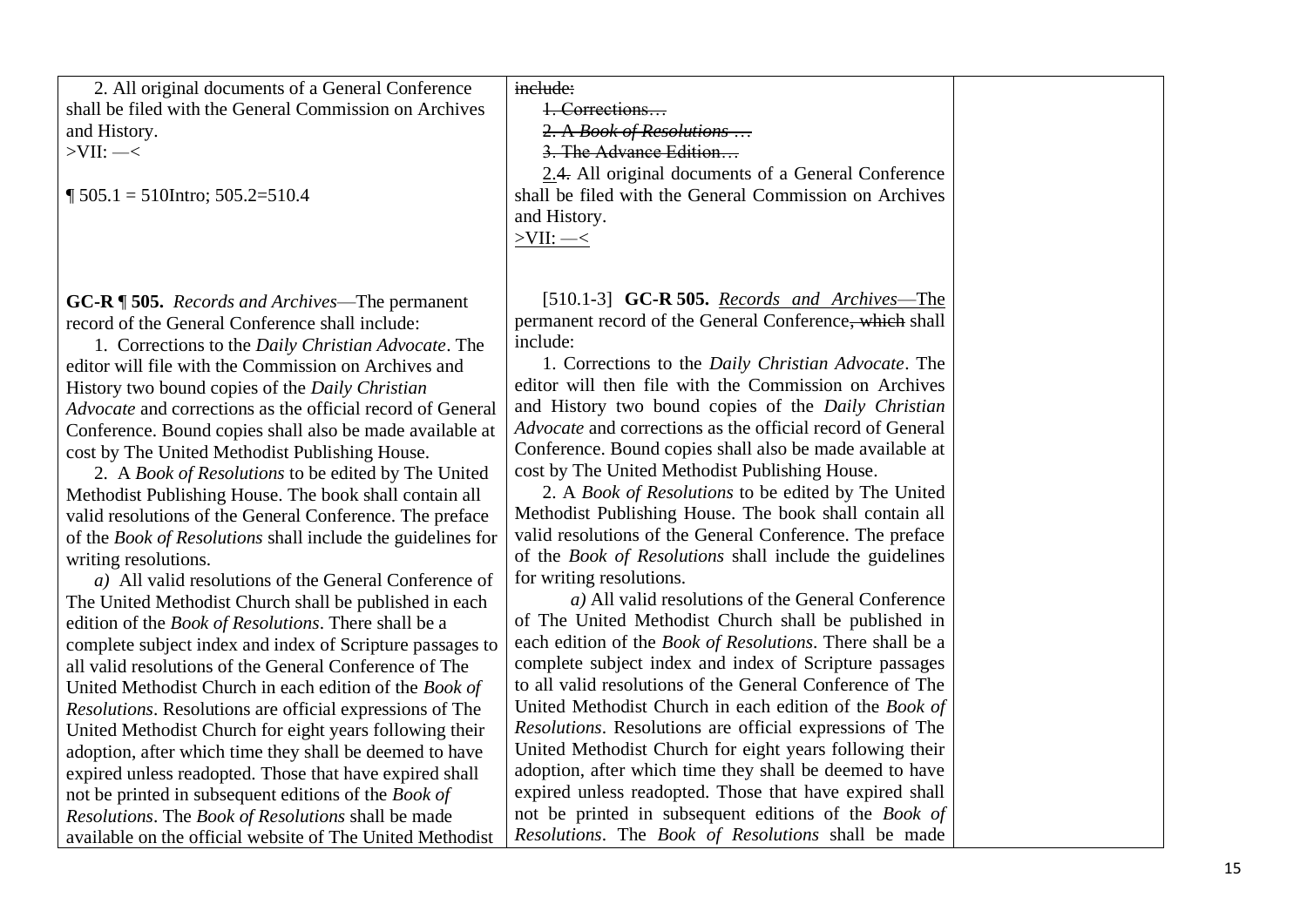| Church.<br>b) The program boards and agencies shall review all<br>valid resolutions and recommend to the General<br>Conference the removal of time-dated material.<br>c) Resolutions to be an official part of the <i>Book of</i><br>Resolutions will require a 60 percent affirmative vote at<br>General Conference.<br>3. The Advance Edition of the Daily Christian<br>Advocate and the Daily Christian Advocate. | available on the official website of The United Methodist<br>Church.<br>b) The program boards and agencies shall review<br>all valid resolutions and recommend to the General<br>Conference the removal of time-dated material.<br>$c)$ Resolutions to be an official part of the <i>Book of</i><br>Resolutions will require a 60 percent affirmative vote at<br>General Conference.<br>3. The Advance Edition of the Daily Christian<br>Advocate and the Daily Christian Advocate. |                                                                                                                                                                                                                                    |
|----------------------------------------------------------------------------------------------------------------------------------------------------------------------------------------------------------------------------------------------------------------------------------------------------------------------------------------------------------------------------------------------------------------------|-------------------------------------------------------------------------------------------------------------------------------------------------------------------------------------------------------------------------------------------------------------------------------------------------------------------------------------------------------------------------------------------------------------------------------------------------------------------------------------|------------------------------------------------------------------------------------------------------------------------------------------------------------------------------------------------------------------------------------|
| GBOD GC-R $\sqrt{$ 505.1-3 = 510.1-3                                                                                                                                                                                                                                                                                                                                                                                 |                                                                                                                                                                                                                                                                                                                                                                                                                                                                                     |                                                                                                                                                                                                                                    |
| ¶ 506. Conference Agencies— Chapter 5<br>Administrative Order makes provisions for General<br>Conference agencies.<br>$>$ VII: $-$ <<br>GBOD $\P$ 506 = new                                                                                                                                                                                                                                                          | ¶ 506. Conference Agencies— Chapter 5<br>Administrative Order makes provisions for General<br>Conference agencies.<br>$>$ VII: $-$                                                                                                                                                                                                                                                                                                                                                  |                                                                                                                                                                                                                                    |
| ¶ 507. Property— Chapter 6 Property makes<br>provisions for Church property in The United<br>Methodist Church.<br>$>$ VII: $-$ <<br>GBOD $\P$ 507 = new                                                                                                                                                                                                                                                              | <b>1507.</b> Property—Chapter 6 Property makes<br>provisions for Church property in The United<br>Methodist Church.<br><u>&gt;VII: —&lt;</u>                                                                                                                                                                                                                                                                                                                                        |                                                                                                                                                                                                                                    |
| <b>Section II. Jurisdictional Conferences</b><br><b>1508.</b> Within the boundaries of the United States, there<br>shall be Jurisdictional Conferences and<br>Interjurisdictional Committees according to legislation<br>enacted by General Conference in its Discipline, Part<br>VII.<br>>VII: 508.001-508.007<<br>GBOD $\sqrt{ }$ 508 = new                                                                        | <b>Section II. Jurisdictional Conferences</b><br>¶ 508. Within the boundaries of the United States, there<br>shall be Jurisdictional Conferences and<br>Interjurisdictional Committees according to legislation<br>enacted by General Conference in its Discipline, Part<br>VII.<br>$>$ VII: 508.001-508.007 $<$                                                                                                                                                                    | In ordering the material of<br>$\P\P$ 512-539, the same<br>structure was used as for all<br>other conferences in this<br>chapter (see headline).<br>Furthermore, 1508.001 to 1<br>508.007 are changed where<br>needed for parallel |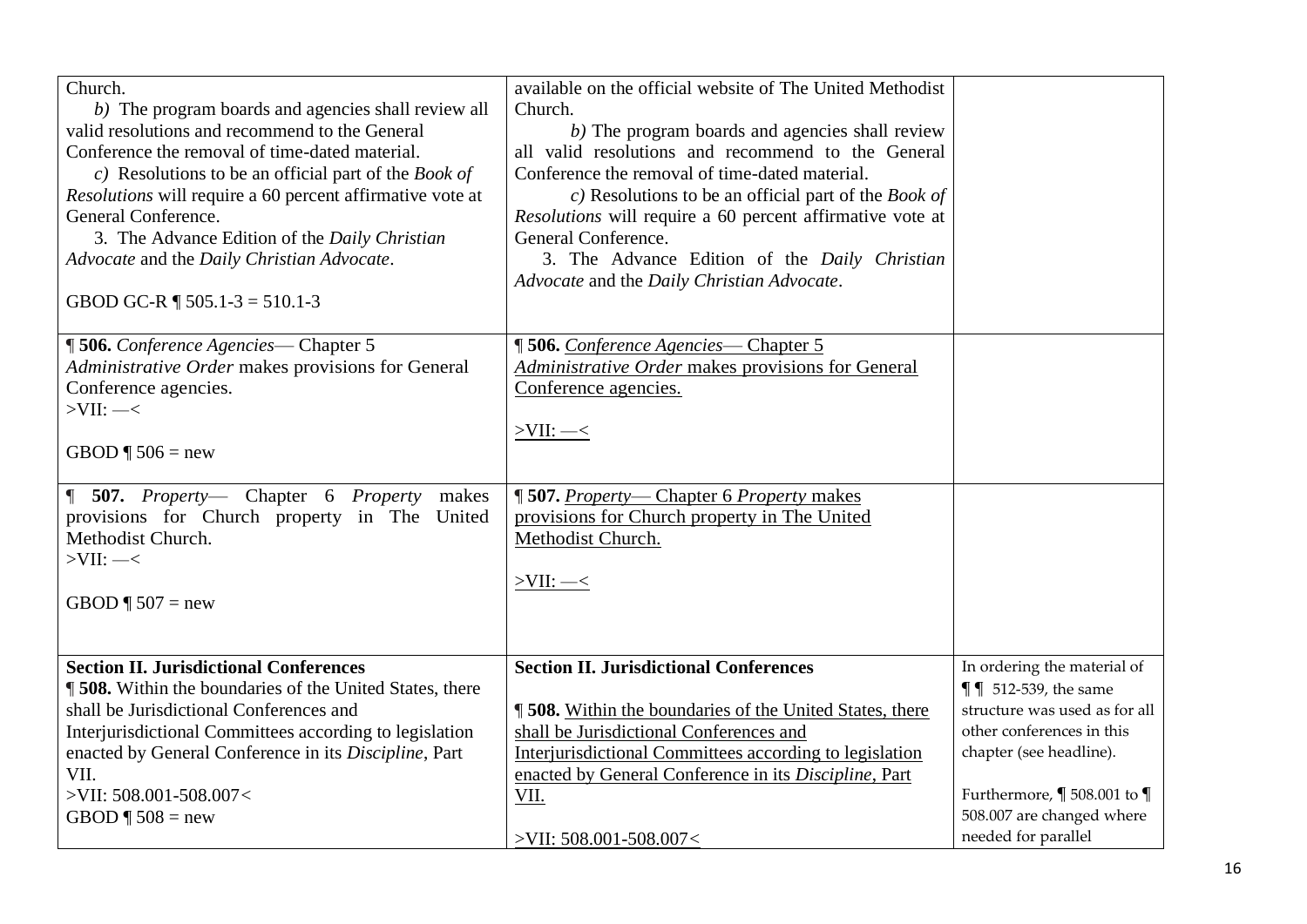|                                                                                                                                                                                                                                                               |                                                                                                                                                                                                                                                                                                | wording as $\P$ 511 to 517 for<br>central conferences.                                                                                                                                                                                                                                                                                                                                                                                |
|---------------------------------------------------------------------------------------------------------------------------------------------------------------------------------------------------------------------------------------------------------------|------------------------------------------------------------------------------------------------------------------------------------------------------------------------------------------------------------------------------------------------------------------------------------------------|---------------------------------------------------------------------------------------------------------------------------------------------------------------------------------------------------------------------------------------------------------------------------------------------------------------------------------------------------------------------------------------------------------------------------------------|
| ¶ 509. Missionary Conferences— Within the boundaries<br>of the United States, there may be Missionary<br>Conferences, according to legislation enacted by<br>General Conference in its Discipline, Part VII.<br>>VII: 509.001-509.007<<br>GBOD $\P$ 509 = new | <b>Section VII. The Missionary Conference</b><br><b>1509.</b> Missionary Conferences – Within the boundaries<br>of the United States, there may be Missionary<br>Conferences, according to legislation enacted by<br>General Conference in its Discipline, Part VII.<br>>VII: 509.001-509.007< | As missionary conferences<br>only exist nowadays in the<br>jurisdictions in the US, and<br>GBGM has no intention to<br>use this category anymore<br>outside the US, BOD<br>par.585-588 are moved here<br>to GBOD 509, and<br>mentioning missionary<br>conferences in the section<br>of central conferences has<br>been deleted. In Part VII,<br>509.001-509.007 follow the<br>same structuring as each<br>other level of conferences. |
| <b>Section III. Central Conferences</b>                                                                                                                                                                                                                       | <b>Section III. Central Conferences</b>                                                                                                                                                                                                                                                        | Several changes are done in                                                                                                                                                                                                                                                                                                                                                                                                           |
|                                                                                                                                                                                                                                                               |                                                                                                                                                                                                                                                                                                |                                                                                                                                                                                                                                                                                                                                                                                                                                       |
| <b>1511.</b> <i>Purpose</i> —1. The purpose of the central                                                                                                                                                                                                    | [540] $\parallel$ <b>511</b> <i>Purpose</i> —1. The purpose of the central                                                                                                                                                                                                                     | order to have similar                                                                                                                                                                                                                                                                                                                                                                                                                 |
| conference is to connect regionally Annual                                                                                                                                                                                                                    | connect regionally<br>conference is to<br>Annual                                                                                                                                                                                                                                               | language in the sub-                                                                                                                                                                                                                                                                                                                                                                                                                  |
| Conferences, Provisional Annual Conferences, and                                                                                                                                                                                                              | Conferences, Provisional Annual Conferences, and                                                                                                                                                                                                                                               | paragraphs on                                                                                                                                                                                                                                                                                                                                                                                                                         |
| Missions, for common mission and ministry, to                                                                                                                                                                                                                 | Missions, for common mission and ministry, to                                                                                                                                                                                                                                                  | jurisdictional and on central                                                                                                                                                                                                                                                                                                                                                                                                         |
| establish episcopal supervision as an expression of                                                                                                                                                                                                           | establish episcopal supervision as an expression of                                                                                                                                                                                                                                            | conferences.                                                                                                                                                                                                                                                                                                                                                                                                                          |
| the General Superintendency, and to facilitate                                                                                                                                                                                                                | the General Superintendency, and to facilitate                                                                                                                                                                                                                                                 |                                                                                                                                                                                                                                                                                                                                                                                                                                       |
| worldwide connections.                                                                                                                                                                                                                                        | worldwide connections.                                                                                                                                                                                                                                                                         |                                                                                                                                                                                                                                                                                                                                                                                                                                       |
| 2. The General Conference, by a two-thirds vote,                                                                                                                                                                                                              | 2. Authorization-1. In territory outside the United                                                                                                                                                                                                                                            |                                                                                                                                                                                                                                                                                                                                                                                                                                       |
| may organize annual conferences, provisional annual                                                                                                                                                                                                           | States, annual conferences, provisional annual                                                                                                                                                                                                                                                 |                                                                                                                                                                                                                                                                                                                                                                                                                                       |
| conferences, and missions into central conferences,                                                                                                                                                                                                           | conferences, missionary conferences,<br>mission                                                                                                                                                                                                                                                |                                                                                                                                                                                                                                                                                                                                                                                                                                       |
| subject to the provisions of the Constitution. Thus, The                                                                                                                                                                                                      | conferences, and missions, in such numbers as t The                                                                                                                                                                                                                                            |                                                                                                                                                                                                                                                                                                                                                                                                                                       |
| United Methodist Church shall have central conferences                                                                                                                                                                                                        | General Conference by a two-thirds vote shall determine,                                                                                                                                                                                                                                       |                                                                                                                                                                                                                                                                                                                                                                                                                                       |
| with territorial boundaries and numbers of bishops as                                                                                                                                                                                                         | may be organized by the General Conference annual                                                                                                                                                                                                                                              |                                                                                                                                                                                                                                                                                                                                                                                                                                       |
| listed in the General Conference Regulations (GC-R ¶                                                                                                                                                                                                          | conferences, provisional annual conferences,<br>and                                                                                                                                                                                                                                            |                                                                                                                                                                                                                                                                                                                                                                                                                                       |
| $511$ ). <sup>9</sup>                                                                                                                                                                                                                                         | missions into central conferences, subject to the                                                                                                                                                                                                                                              |                                                                                                                                                                                                                                                                                                                                                                                                                                       |
| 3. A provisional central conference may become a<br>central conference upon the fulfillment of the necessary                                                                                                                                                  | provisions of the Constitution. Thus, the United<br>Methodist Church shall have central conferences with                                                                                                                                                                                       |                                                                                                                                                                                                                                                                                                                                                                                                                                       |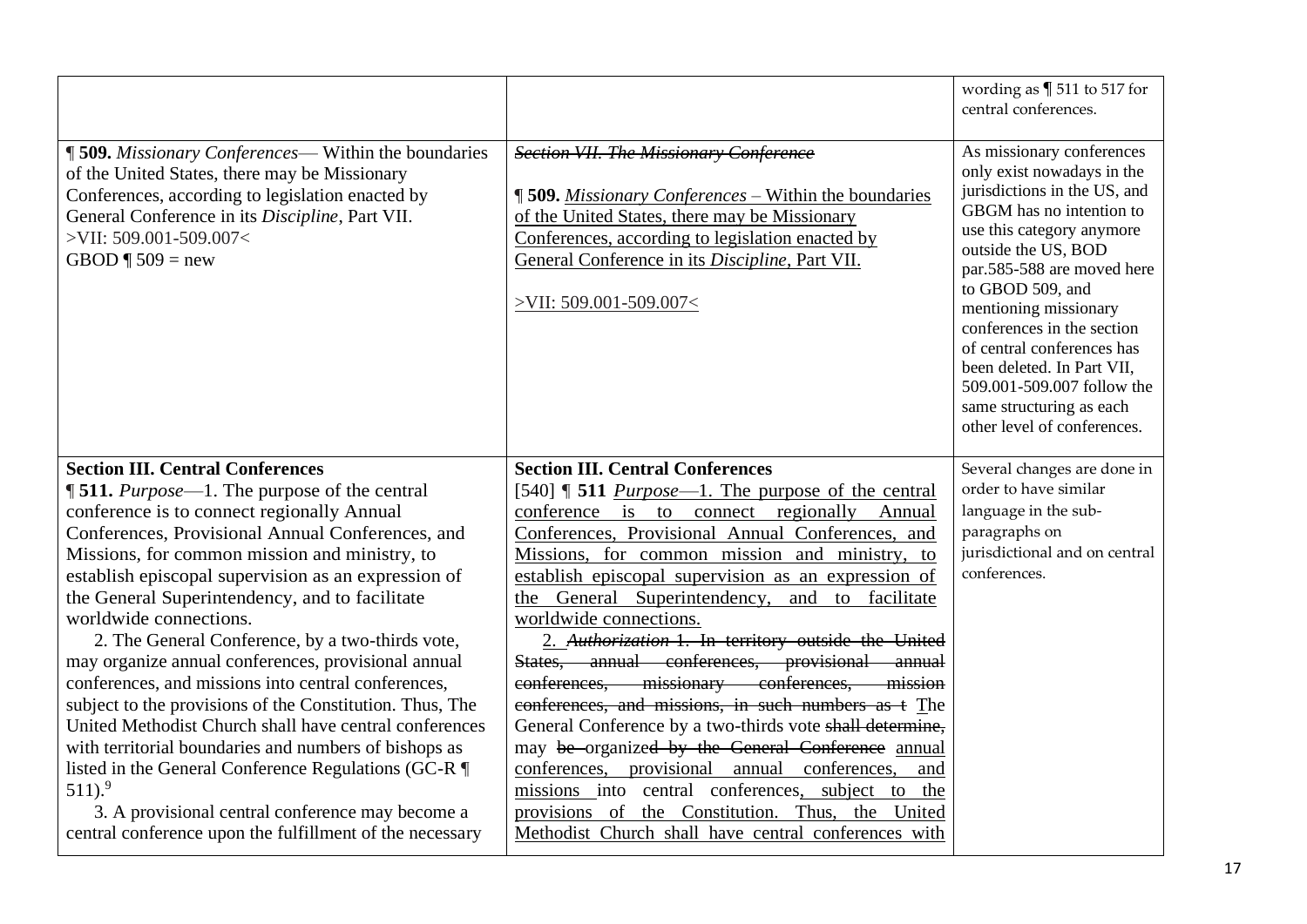| requirements and upon the authorization of the General<br>Conference, including the number of bishops to be<br>elected according to the provisions in the General<br>Conference Regulations (GC-R $\P$ 407.1).<br>$>$ VII: $-$ <<br>GBOD $\P$ 511.1 = new; 511.2=540.1; 511.3=540.4<br><sup>9</sup> See Judicial Council Decision 371.                                                                                                                                                                                                                                                                                                                                                                                                                                                                                                                                                                               | territorial boundaries and numbers of bishops as listed in<br>the General Conference Regulations (GC-R $511$ ). <sup>9</sup> -or<br>provisional central conferences, with such duties,<br>privileges, and powers as are hereinafter set forth and as<br>the General Conference by a two-thirds vote shall<br>prescribe.<br>2. There shall be $\ldots$ [GBOD513.3]<br>3. The United[GC-R 511]<br>3.4. A provisional central conference may become a<br>central conference upon the fulfillment of the necessary<br>requirements and upon the authorization of the General<br>Conference, including the number of bishops to be<br>elected according to the provisions in the General<br>Conference Regulations (GC-R 407.1).<br>$>$ VII: $-$ <<br><sup>9</sup> See Judicial Council Decision 371.                                                                                                                             | Sub-paragraph moved to $\P$<br>513.3<br>Sub-paragraph moved to<br>GC-R 511 |
|----------------------------------------------------------------------------------------------------------------------------------------------------------------------------------------------------------------------------------------------------------------------------------------------------------------------------------------------------------------------------------------------------------------------------------------------------------------------------------------------------------------------------------------------------------------------------------------------------------------------------------------------------------------------------------------------------------------------------------------------------------------------------------------------------------------------------------------------------------------------------------------------------------------------|------------------------------------------------------------------------------------------------------------------------------------------------------------------------------------------------------------------------------------------------------------------------------------------------------------------------------------------------------------------------------------------------------------------------------------------------------------------------------------------------------------------------------------------------------------------------------------------------------------------------------------------------------------------------------------------------------------------------------------------------------------------------------------------------------------------------------------------------------------------------------------------------------------------------------|----------------------------------------------------------------------------|
| <b>GC-R</b> [511. Boundaries of Central Conferences and<br>Numbers of Bishops—General Conference, by a two-<br>thirds vote, has organized the following central<br>conferences, and has authorized, by majority vote, the<br>election of the following number of bishops:<br>1. Africa Central Conference: Angola, Botswana,<br>Burundi, Ethiopia, Kenya, Malawi, Mozambique,<br>Namibia, Rwanda, Swaziland, South Africa, South<br>Sudan, Uganda, Zambia, Zimbabwe; with the authority to<br>elect five bishops.<br>2. Central and Southern Europe Central Conference:<br>Albania, Algeria, Austria, Belgium, Bulgaria, Croatia,<br>Czech Republic, France, Hungary, Republic of<br>Macedonia, Poland, Romania, Serbia, Slovak Republic,<br>Switzerland, Tunisia; with the authority to elect one<br>bishop.<br>3. Congo Central Conference: Central African<br>Republic, Democratic Republic of Congo, Republic of | [540.3] GC-R 511. Boundaries of Central Conferences<br>and Numbers of Bishops-General Conference, by a<br>two-thirds vote, has organized the following central<br>conferences, and has authorized, by majority vote, the<br>election of the following number of bishops.<br>3. The United Methodist Church shall have central<br>conferences with ministries in the following countries:<br>a) Africa Central Conference: Angola, Botswana,<br>Burundi, Ethiopia, Kenya, Malawi, Mozambique,<br>Namibia, Rwanda, Swaziland, South Africa, South<br>Sudan, Uganda, Zambia, Zimbabwe; with the authority<br>to elect five bishops.<br>b) Central and Southern Europe Central<br>Conference: Albania, Algeria, Austria, Belgium,<br>Bulgaria, Croatia, Czech Republic, France, Hungary,<br>Republic of Macedonia, Poland, Romania, Serbia,<br>Slovak Republic, Switzerland, Tunisia; with the authority<br>to elect one bishop. |                                                                            |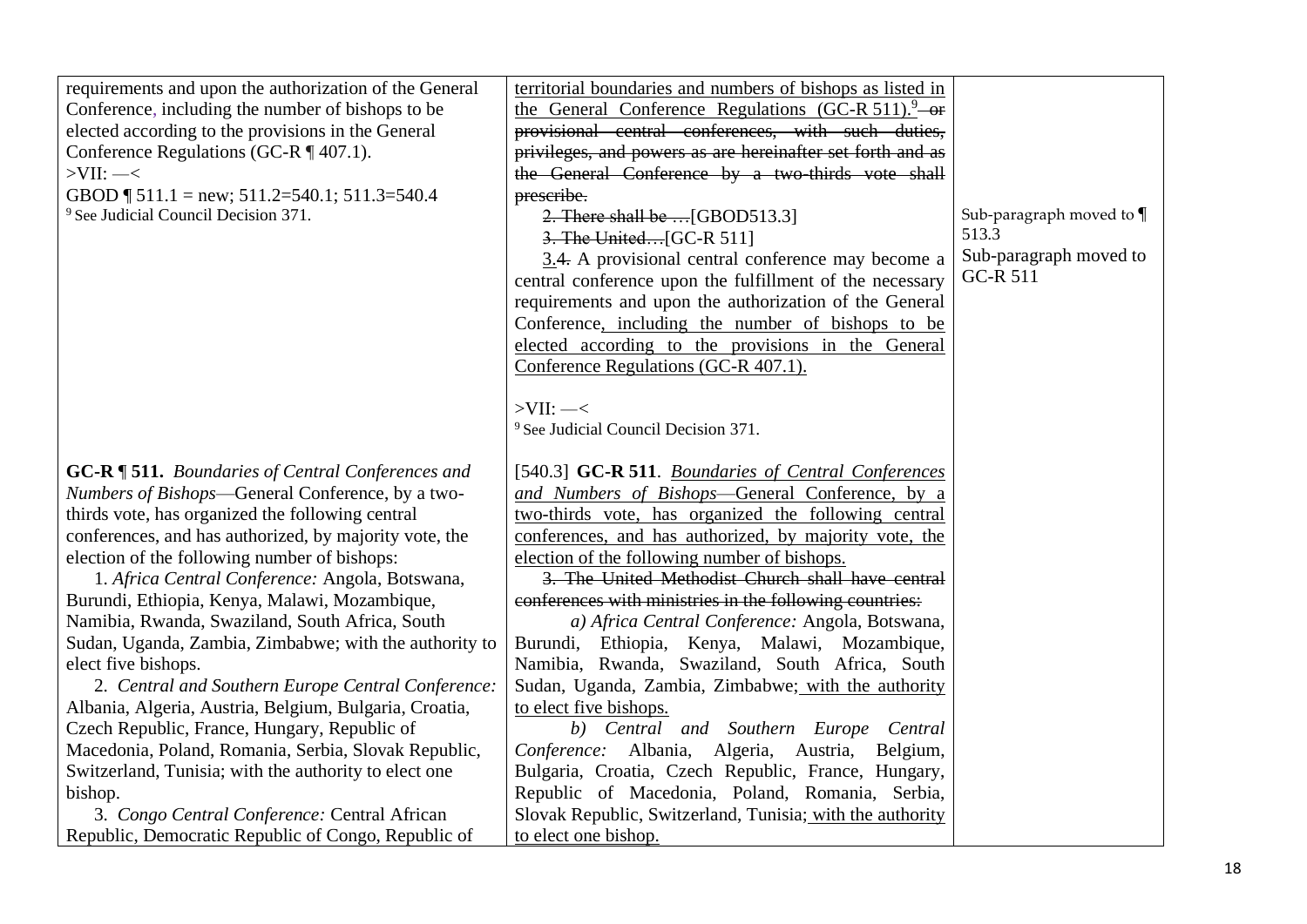| Republic, Democratic Republic of Congo, Republic of<br>bishops.<br>Congo, Tanzania, Zambia; with the authority to elect<br>4. Germany Central Conference: Germany; with the<br>authority to elect one bishop.<br>four bishops.<br>5. Northern Europe and Eurasia Central<br>d) Germany Central Conference: Germany; with<br>Conference: Belarus, Denmark, Estonia, Finland,<br>the authority to elect one bishop.<br>Kazakhstan, Kyrgyzstan, Latvia, Lithuania, Moldova,<br>e) Northern Europe and Eurasia Central<br>Norway, Russia, Sweden, Tajikistan, Ukraine,<br>Conference: Belarus, Denmark, Estonia,<br>Finland,<br>Kazakhstan, Kyrgyzstan, Latvia, Lithuania, Moldova,<br>Uzbekistan; with the authority to elect two bishops.<br>Sweden,<br>6. Philippines Central Conference: Philippines; with<br>Russia,<br>Tajikistan,<br>Ukraine,<br>Norway,<br>the authority to elect three bishops.<br>Uzbekistan; with the authority to elect two bishops.<br>f) Philippines Central Conference: Philippines;<br>7. West Africa Central Conference: Burkina Faso,<br>Cameroon, Cote d'Ivoire, Guinea, Guinea-Bissau,<br>with the authority to elect three bishops.<br>Liberia, Mali, Niger, Nigeria, Senegal, Sierra Leone; with<br>g) West Africa Central Conference: Burkina<br>the authority to elect four bishops.<br>Faso, Cameroon, Cote d'Ivoire, Guinea, Guinea-Bissau,<br>GBOD GC-R $\sqrt{ }$ 511.1-7 = 540.3<br>Liberia, Mali, Niger, Nigeria, Senegal, Sierra Leone;<br>with the authority to elect four bishops.<br><b>1512.</b> Powers and Duties-1. Central conferences are<br>[543] [512. Powers and Duties-1. Central conferences<br>organized with such duties, privileges, and powers as<br>are organized with such duties, privileges, and powers as<br>hereinafter conferred by a two-thirds vote of the General<br>hereinafter conferred by a two-thirds vote of the General |
|------------------------------------------------------------------------------------------------------------------------------------------------------------------------------------------------------------------------------------------------------------------------------------------------------------------------------------------------------------------------------------------------------------------------------------------------------------------------------------------------------------------------------------------------------------------------------------------------------------------------------------------------------------------------------------------------------------------------------------------------------------------------------------------------------------------------------------------------------------------------------------------------------------------------------------------------------------------------------------------------------------------------------------------------------------------------------------------------------------------------------------------------------------------------------------------------------------------------------------------------------------------------------------------------------------------------------------------------------------------------------------------------------------------------------------------------------------------------------------------------------------------------------------------------------------------------------------------------------------------------------------------------------------------------------------------------------------------------------------------------------------------------------------------------------------------------------------------------------------------------------------------------------|
|                                                                                                                                                                                                                                                                                                                                                                                                                                                                                                                                                                                                                                                                                                                                                                                                                                                                                                                                                                                                                                                                                                                                                                                                                                                                                                                                                                                                                                                                                                                                                                                                                                                                                                                                                                                                                                                                                                      |
|                                                                                                                                                                                                                                                                                                                                                                                                                                                                                                                                                                                                                                                                                                                                                                                                                                                                                                                                                                                                                                                                                                                                                                                                                                                                                                                                                                                                                                                                                                                                                                                                                                                                                                                                                                                                                                                                                                      |
|                                                                                                                                                                                                                                                                                                                                                                                                                                                                                                                                                                                                                                                                                                                                                                                                                                                                                                                                                                                                                                                                                                                                                                                                                                                                                                                                                                                                                                                                                                                                                                                                                                                                                                                                                                                                                                                                                                      |
|                                                                                                                                                                                                                                                                                                                                                                                                                                                                                                                                                                                                                                                                                                                                                                                                                                                                                                                                                                                                                                                                                                                                                                                                                                                                                                                                                                                                                                                                                                                                                                                                                                                                                                                                                                                                                                                                                                      |
|                                                                                                                                                                                                                                                                                                                                                                                                                                                                                                                                                                                                                                                                                                                                                                                                                                                                                                                                                                                                                                                                                                                                                                                                                                                                                                                                                                                                                                                                                                                                                                                                                                                                                                                                                                                                                                                                                                      |
|                                                                                                                                                                                                                                                                                                                                                                                                                                                                                                                                                                                                                                                                                                                                                                                                                                                                                                                                                                                                                                                                                                                                                                                                                                                                                                                                                                                                                                                                                                                                                                                                                                                                                                                                                                                                                                                                                                      |
|                                                                                                                                                                                                                                                                                                                                                                                                                                                                                                                                                                                                                                                                                                                                                                                                                                                                                                                                                                                                                                                                                                                                                                                                                                                                                                                                                                                                                                                                                                                                                                                                                                                                                                                                                                                                                                                                                                      |
|                                                                                                                                                                                                                                                                                                                                                                                                                                                                                                                                                                                                                                                                                                                                                                                                                                                                                                                                                                                                                                                                                                                                                                                                                                                                                                                                                                                                                                                                                                                                                                                                                                                                                                                                                                                                                                                                                                      |
|                                                                                                                                                                                                                                                                                                                                                                                                                                                                                                                                                                                                                                                                                                                                                                                                                                                                                                                                                                                                                                                                                                                                                                                                                                                                                                                                                                                                                                                                                                                                                                                                                                                                                                                                                                                                                                                                                                      |
|                                                                                                                                                                                                                                                                                                                                                                                                                                                                                                                                                                                                                                                                                                                                                                                                                                                                                                                                                                                                                                                                                                                                                                                                                                                                                                                                                                                                                                                                                                                                                                                                                                                                                                                                                                                                                                                                                                      |
|                                                                                                                                                                                                                                                                                                                                                                                                                                                                                                                                                                                                                                                                                                                                                                                                                                                                                                                                                                                                                                                                                                                                                                                                                                                                                                                                                                                                                                                                                                                                                                                                                                                                                                                                                                                                                                                                                                      |
|                                                                                                                                                                                                                                                                                                                                                                                                                                                                                                                                                                                                                                                                                                                                                                                                                                                                                                                                                                                                                                                                                                                                                                                                                                                                                                                                                                                                                                                                                                                                                                                                                                                                                                                                                                                                                                                                                                      |
|                                                                                                                                                                                                                                                                                                                                                                                                                                                                                                                                                                                                                                                                                                                                                                                                                                                                                                                                                                                                                                                                                                                                                                                                                                                                                                                                                                                                                                                                                                                                                                                                                                                                                                                                                                                                                                                                                                      |
|                                                                                                                                                                                                                                                                                                                                                                                                                                                                                                                                                                                                                                                                                                                                                                                                                                                                                                                                                                                                                                                                                                                                                                                                                                                                                                                                                                                                                                                                                                                                                                                                                                                                                                                                                                                                                                                                                                      |
|                                                                                                                                                                                                                                                                                                                                                                                                                                                                                                                                                                                                                                                                                                                                                                                                                                                                                                                                                                                                                                                                                                                                                                                                                                                                                                                                                                                                                                                                                                                                                                                                                                                                                                                                                                                                                                                                                                      |
|                                                                                                                                                                                                                                                                                                                                                                                                                                                                                                                                                                                                                                                                                                                                                                                                                                                                                                                                                                                                                                                                                                                                                                                                                                                                                                                                                                                                                                                                                                                                                                                                                                                                                                                                                                                                                                                                                                      |
|                                                                                                                                                                                                                                                                                                                                                                                                                                                                                                                                                                                                                                                                                                                                                                                                                                                                                                                                                                                                                                                                                                                                                                                                                                                                                                                                                                                                                                                                                                                                                                                                                                                                                                                                                                                                                                                                                                      |
|                                                                                                                                                                                                                                                                                                                                                                                                                                                                                                                                                                                                                                                                                                                                                                                                                                                                                                                                                                                                                                                                                                                                                                                                                                                                                                                                                                                                                                                                                                                                                                                                                                                                                                                                                                                                                                                                                                      |
|                                                                                                                                                                                                                                                                                                                                                                                                                                                                                                                                                                                                                                                                                                                                                                                                                                                                                                                                                                                                                                                                                                                                                                                                                                                                                                                                                                                                                                                                                                                                                                                                                                                                                                                                                                                                                                                                                                      |
|                                                                                                                                                                                                                                                                                                                                                                                                                                                                                                                                                                                                                                                                                                                                                                                                                                                                                                                                                                                                                                                                                                                                                                                                                                                                                                                                                                                                                                                                                                                                                                                                                                                                                                                                                                                                                                                                                                      |
| Conference.<br>Conference.                                                                                                                                                                                                                                                                                                                                                                                                                                                                                                                                                                                                                                                                                                                                                                                                                                                                                                                                                                                                                                                                                                                                                                                                                                                                                                                                                                                                                                                                                                                                                                                                                                                                                                                                                                                                                                                                           |
| 2. To a central conference shall be committed, for<br>2. To a central conference shall be committed for                                                                                                                                                                                                                                                                                                                                                                                                                                                                                                                                                                                                                                                                                                                                                                                                                                                                                                                                                                                                                                                                                                                                                                                                                                                                                                                                                                                                                                                                                                                                                                                                                                                                                                                                                                                              |
| supervision and promotion, the missionary, educational,<br>supervision and promotion, in harmony with the                                                                                                                                                                                                                                                                                                                                                                                                                                                                                                                                                                                                                                                                                                                                                                                                                                                                                                                                                                                                                                                                                                                                                                                                                                                                                                                                                                                                                                                                                                                                                                                                                                                                                                                                                                                            |
| Discipline and interdenominational contractual<br>evangelistic, industrial, publishing, medical, and other                                                                                                                                                                                                                                                                                                                                                                                                                                                                                                                                                                                                                                                                                                                                                                                                                                                                                                                                                                                                                                                                                                                                                                                                                                                                                                                                                                                                                                                                                                                                                                                                                                                                                                                                                                                           |
| connectional interests within its boundaries. It shall<br>agreements, the missionary, educational, evangelistic,                                                                                                                                                                                                                                                                                                                                                                                                                                                                                                                                                                                                                                                                                                                                                                                                                                                                                                                                                                                                                                                                                                                                                                                                                                                                                                                                                                                                                                                                                                                                                                                                                                                                                                                                                                                     |
| industrial, publishing, medical, and other connectional<br>provide suitable organizations for such work and elect                                                                                                                                                                                                                                                                                                                                                                                                                                                                                                                                                                                                                                                                                                                                                                                                                                                                                                                                                                                                                                                                                                                                                                                                                                                                                                                                                                                                                                                                                                                                                                                                                                                                                                                                                                                    |
| interests within its boundaries. of the annual conferences,<br>the necessary officers for the same.                                                                                                                                                                                                                                                                                                                                                                                                                                                                                                                                                                                                                                                                                                                                                                                                                                                                                                                                                                                                                                                                                                                                                                                                                                                                                                                                                                                                                                                                                                                                                                                                                                                                                                                                                                                                  |
| provisional annual conferences, missionary conferences,<br>3. $a)$ A central conference shall fix the boundaries of                                                                                                                                                                                                                                                                                                                                                                                                                                                                                                                                                                                                                                                                                                                                                                                                                                                                                                                                                                                                                                                                                                                                                                                                                                                                                                                                                                                                                                                                                                                                                                                                                                                                                                                                                                                  |
| the annual conferences, provisional annual conferences,<br>and missions within its territory and such other matters as                                                                                                                                                                                                                                                                                                                                                                                                                                                                                                                                                                                                                                                                                                                                                                                                                                                                                                                                                                                                                                                                                                                                                                                                                                                                                                                                                                                                                                                                                                                                                                                                                                                                                                                                                                               |
| and missions within its boundaries, proposals for<br>may be referred to it by said bodies or by order of the                                                                                                                                                                                                                                                                                                                                                                                                                                                                                                                                                                                                                                                                                                                                                                                                                                                                                                                                                                                                                                                                                                                                                                                                                                                                                                                                                                                                                                                                                                                                                                                                                                                                                                                                                                                         |
| changes first having been submitted to the annual<br>General Conference; and It shall provide suitable                                                                                                                                                                                                                                                                                                                                                                                                                                                                                                                                                                                                                                                                                                                                                                                                                                                                                                                                                                                                                                                                                                                                                                                                                                                                                                                                                                                                                                                                                                                                                                                                                                                                                                                                                                                               |
| conferences concerned, and provided that only General<br>organizations for such work and elect the necessary                                                                                                                                                                                                                                                                                                                                                                                                                                                                                                                                                                                                                                                                                                                                                                                                                                                                                                                                                                                                                                                                                                                                                                                                                                                                                                                                                                                                                                                                                                                                                                                                                                                                                                                                                                                         |
| provisional<br>officers for the same.<br>Conference<br>establish<br>can<br>annual                                                                                                                                                                                                                                                                                                                                                                                                                                                                                                                                                                                                                                                                                                                                                                                                                                                                                                                                                                                                                                                                                                                                                                                                                                                                                                                                                                                                                                                                                                                                                                                                                                                                                                                                                                                                                    |
| conferences. <sup>10</sup><br>6. A central conference shall have authority to elect<br>¶ 543.6 not needed, as                                                                                                                                                                                                                                                                                                                                                                                                                                                                                                                                                                                                                                                                                                                                                                                                                                                                                                                                                                                                                                                                                                                                                                                                                                                                                                                                                                                                                                                                                                                                                                                                                                                                                                                                                                                        |
| b) In central conferences no annual conference shall<br>and support general officers in all departments of the<br>integrated in $\P$ 512.2+4.                                                                                                                                                                                                                                                                                                                                                                                                                                                                                                                                                                                                                                                                                                                                                                                                                                                                                                                                                                                                                                                                                                                                                                                                                                                                                                                                                                                                                                                                                                                                                                                                                                                                                                                                                        |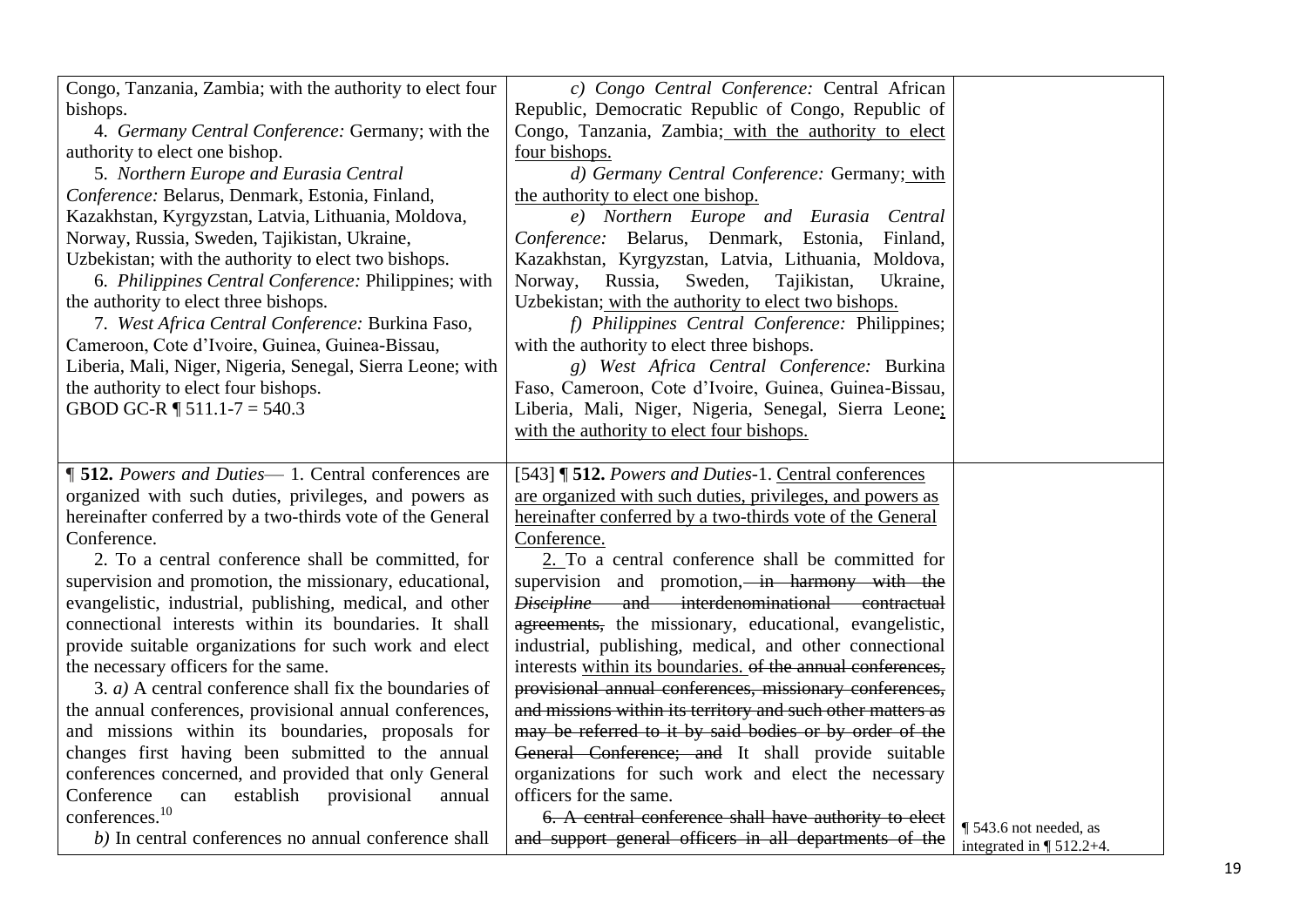be organized with fewer than thirty-five clergy members except as provided by an enabling act for the quadrennium, which shall not reduce the number below twenty-five. Nor shall an annual conference be continued with fewer than twenty-five clergy members except as provided by an enabling act for the quadrennium.

4. A central conference may elect bishops from among the ordained elders in full connection of The United Methodist Church, according to the number of bishops determined by the General Conference. It shall have power to fix the tenure of bishops elected by the said central conference and shall assign bishops to their respective residences. 11

5. *a)* A central conference shall have authority to engage in dialogue with other Christian bodies within its boundaries, to enter into interim ecumenical agreements with them, and to negotiate unions, provided that all proposed ecumenical agreements are submitted to the Council of Bishops for approval, and all proposals for church union are submitted to the General Conference for approval before consummation.<sup>12</sup>

*b)* When conferences outside the United States that are parts of The United Methodist Church desire to become an autonomous Methodist, affiliated autonomous Methodist, or affiliated united church, approval shall first be secured from the central conference involved and this decision be ratified by the annual conferences within the central conference by two-thirds majority of the aggregate votes cast by the annual conferences, and shall respect the provisions in the General Conference Regulations (GC-R  $\P$  512).<sup>13</sup>

6.*a)* Upholding the *General Book of Discipline*, Parts I - VI, a central conference shall have authority to establish and publish legislation and provisions pertaining to the annual, district, and charge conferences

work of the Church within the boundaries of the central conference but may not determine the number of bishops.

3.8.*a)* A central conference shall fix the boundaries of the annual conferences, provisional annual conferences, missionary conferences, and missions within its boundaries, proposals for changes first having been submitted to the annual conferences concerned, and provided that only General Conference can establish provisional annual conferences.<sup>10</sup> as prescribed in the *Discipline* of The United Methodist Church.

b) In central conferences no No annual conference shall be organized with fewer than thirty-five clergy members except as provided by an enabling act for the quadrennium, which shall not reduce the number below twenty-five. Nor shall an annual conference be continued with fewer than twenty-five clergy members except as provided by an enabling act for the quadrennium.

4.2. A central conference, when authorized by a specific enabling act of the General Conference, may elect one or more bishops from among the traveling ordained elders in full connection of The United Methodist Church, according to the number of bishops. The number of bishops to be elected by each central conference shall be determined from time to time by the General Conference. 3. When a central conference shall have been authorized to elect bishops, such elections shall be conducted under the same general procedure as prevails in the jurisdictional conferences for the election of bishops. A central conference It shall have power to fix the tenure of bishops elected by the said central conference and shall assign bishops to their respective residences.<sup>11</sup>

5. A central conference,… [GBOD516.2]

5.*a)*20. A central conference shall have authority to engage in dialogue with other Christian bodies within its boundaries, to enter into interim ecumenical agreements

Sub-paragraph moved to ¶ 516.2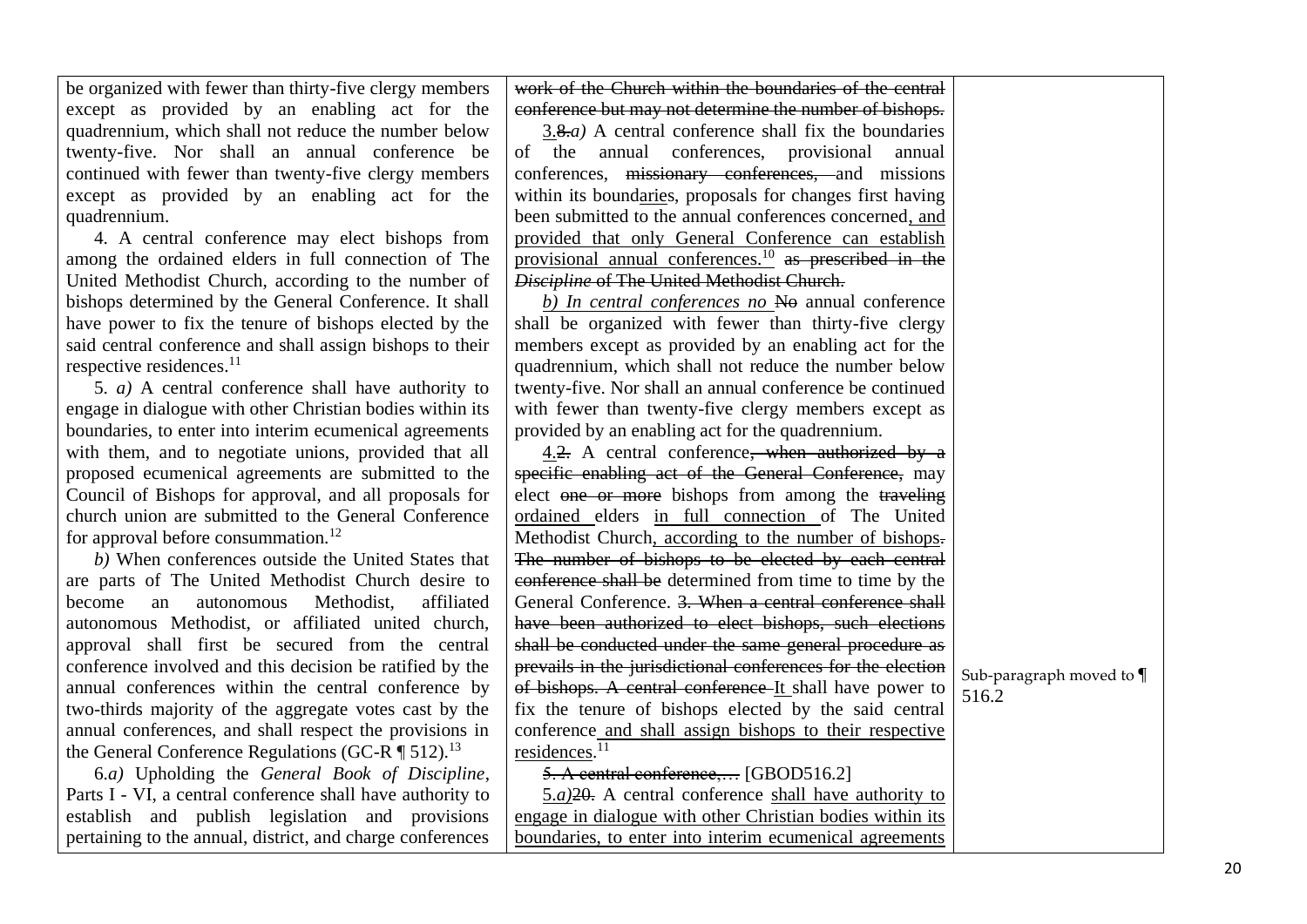within its boundaries, including educational requirements of clergy and specialized lay ministries, and forms of organization according to the laws of the country. In establishing such legislation and provisions, it is authorized to make such changes and adaptations of the *Discipline,* Part VII, as the special conditions and the mission of the church in the area require, provided that no action shall be taken that is contrary to the General Book of Discipline, Parts I - VI. Subject to this restriction, a central conference may delegate to an annual conference within its boundaries the power to make one or the other of the changes and adaptations referred to in this paragraph, upon request of such annual conference.<sup>14</sup>

*b)* The central conference is authorized to interpret Article XXIII of the Articles of Religion so as to recognize the governments of the country or countries within its boundaries.

*c)* In a central conference using a language other than English, changes in the *General Book of Discipline*, Parts I – VI, passed by the General Conference shall take effect at the latest on July  $1<sup>st</sup>$  of the year following the General Conference year in order to afford the necessary time for translation.

7. *a)* A central conference is authorized to edit a simplified, revised, and translated Ritual as it may deem necessary, such changes to require the approval of the resident bishop or bishops of the central conference.

*b*) It is authorized to conform the detailed rules, rites, and ceremonies for the solemnization of marriage to the statute laws of the country or countries within its boundaries.

8. A central conference shall have authority to adopt rules of procedure governing the investigation and trial of its clergy, including bishops, and lay members of the Church and to provide the necessary means and methods with them, and to negotiate unions, provided that all proposed ecumenical agreements are submitted to the Council of Bishops for approval, and all proposals for church union are submitted to the General Conference for approval before consummation.<sup>12</sup> may, with the consent of the bishops resident in that conference, enter into agreements with churches or missions of other denominations for the division of territory or of responsibility for Christian work within the territory of the central conference.

[see also 572 Intro] *b)*21. When conferences outside the United States that are parts of The United Methodist Church desire to become an autonomous Methodist, affiliated autonomous Methodist, or affiliated united church, approval shall first be secured from the central conference involved and this decision be ratified by the annual conferences within the central conference by two thirds majority of the aggregate votes cast by the annual conferences, and shall respect the provisions in the General Conference Regulations (GC-R 512).<sup>13</sup>

A central conference shall have the right to negotiate with other Protestant bodies looking toward the possibility of church union; provided that any proposals for church union shall be submitted to the General Conference for approval before consummation.

6.*a)*7. Upholding the *General Book of Discipline,* Parts I - VI, a central conference shall have authority to establish and publish legislation and provisions pertaining to the annual, district, and charge conferences within its boundaries, including educational requirements of clergy and specialized lay ministries, and forms of organization according to the laws of the country. In establishing such legislation and provisions, it is authorized A central conference shall have power to make such changes and adaptations of the *Book of Discipline*, Part VII, as the special conditions and the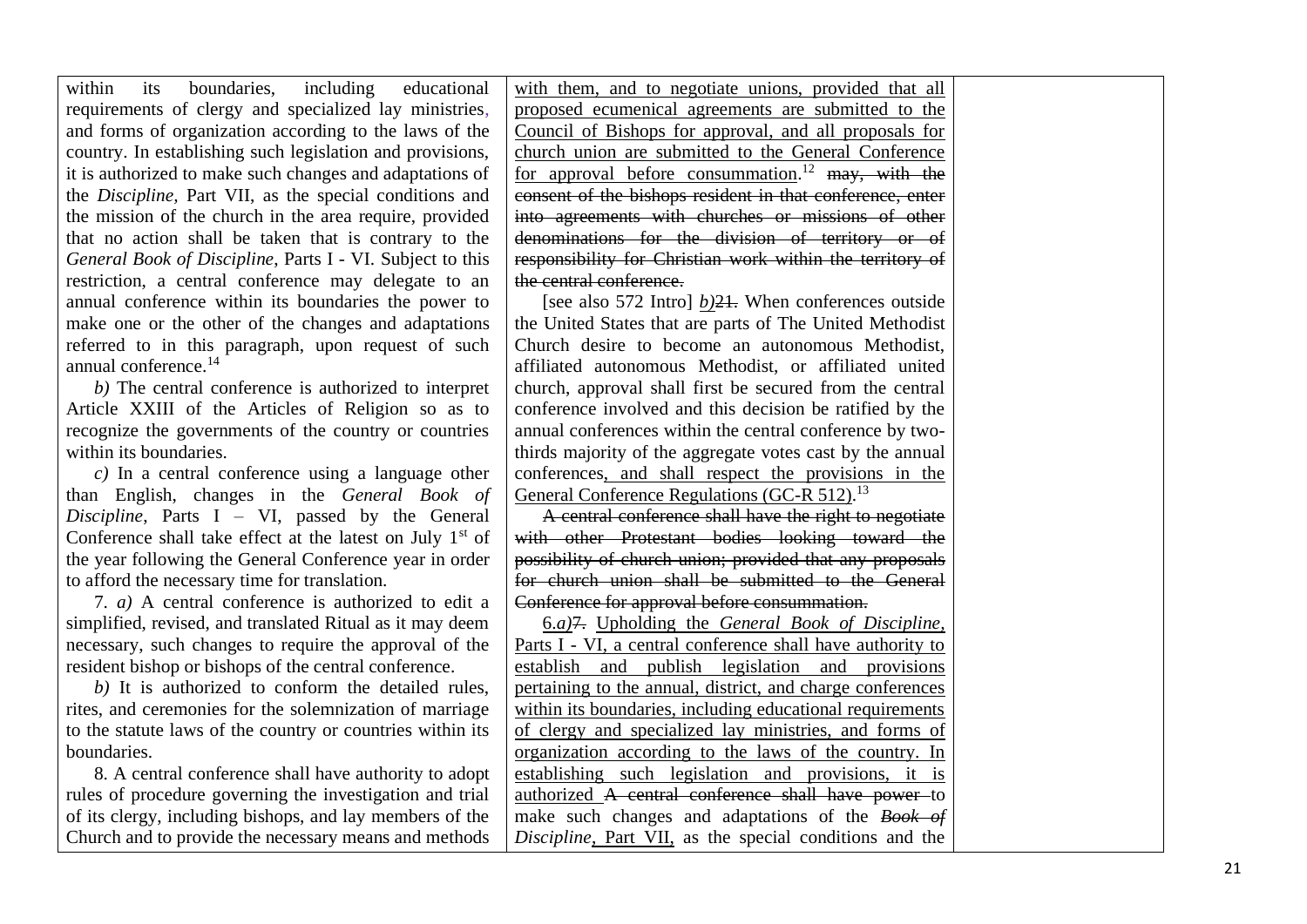of implementing the said rules; provided*,* however, that clergy shall not be deprived of the right of trial by a clergy committee, and lay members of the Church of the right of trial by a duly constituted committee of lay members; and provided also, that the rights of appeal shall be adequately safeguarded.<sup>15</sup>

9. A central conference is authorized to establish a judicial court, which in addition to other duties that the central conference may assign to it shall hear and determine the legality of any action, and of any decision of law by the presiding bishop, pertaining to legislation and provisions as mentioned in §6.

10. The General Council on Finance and Administration shall determine the apportionment amounts for the annual conferences of the central conferences for the succeeding quadrennium based on calculation methodology approved by the General Conference upon recommendation by the Council. This determination shall be informed by consultation with the Council of Bishops.

11. Each central conference within the boundaries of which the General Board of Global Ministries has work shall maintain a cooperative and consultative relationship with the said general board; but the legal distinction between the General Board of Global Ministries and the organized church on the field shall always be kept clear.

>VII: *—<*

GBOD | 512.1 = 540.1; 512.2=543.1+6; 512.3=543.8; 512.4=543.2+3; 512.5=543.20+21+572 Intro; 512.6=543.7+9+16+10+15+18+17; 512.7=543.13+14; 512.8=543.12; 512.9=547.3; 512.10=543.4;  $512.11=542.6$ <sup>10</sup>See Judicial Council Decisions 525, 541, 549. <sup>11</sup> See Judicial Council Decisions 311, 430. <sup>12</sup>See Judicial Council Decision 350. <sup>13</sup> See Judicial Council Decisions 548, 1062.

mission of the church in the area require, especially concerning the organization and administration of the work on local church, district, and annual conference levels, provided that no action shall be taken that is contrary to the *General Book of Discipline*, Parts I – VI. Constitution and the General Rules of The United Methodist Church, and provided that the spirit of connectional relationship is kept between the local and the general church. Subject to this restriction, a central conference may delegate to an annual conference within its boundaries the power to make one or the other of the changes and adaptations referred to in this paragraph, upon the request of such annual conference. $^{14}$ 

9. A central conference may advise its annual conferences and provisional annual conferences to set standards of character and other qualifications for admission of lay members.

10. A central conference shall have power to make changes and adaptations in procedure pertaining to the annual, district, and charge conferences within its territory and to add to the business of the annual conference supplementary questions considered desirable or necessary to meet its own needs.

*b)*18. A The central conference is authorized to interpret Article XXIII of the Articles of Religion (*page 69* ) so as to recognize the governments of the country or countries within its **boundaries** territory.

*c)*17. In a central conference or provisional central conference using a language other than English, legislation changes in the *General Book of Discipline,* Parts I – VI, passed by the a General Conference shall not take effect at the latest on July  $1<sup>st</sup>$  of the year following the General Conference year-until twelve months after the close of that General Conference in order to afford the necessary time for translation.to make adaptations and to publish a translation of the legislation that has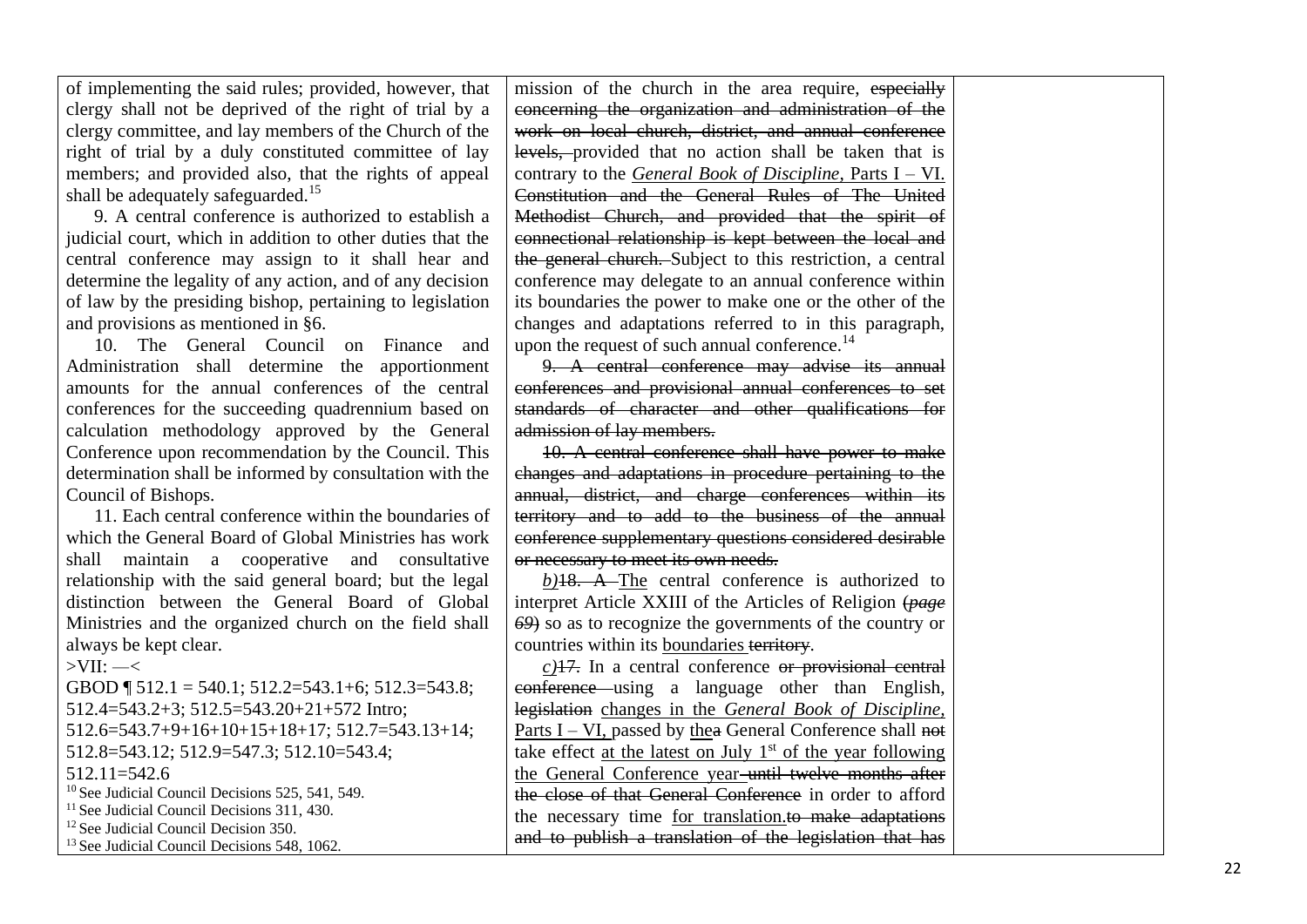<sup>14</sup> See Judicial Council Decision 313. <sup>15</sup>See Judicial Council Decisions 310, 595. been enacted, the translation to be approved by the resident bishop or bishops of the central conference. This provision, however, shall not exclude the election of delegates to the General Conference by annual conferences within the territory of central conferences or provisional central conferences.

7.*a)*13. A central conference is authorized to edit a prepare and translate simplified, revised, and translated or adapted forms of such parts of the Ritual as it may deem necessary, such changes to require the approval of the resident bishop or bishops of the central conference.

*b*)<sup>14.</sup> A central conference shall have the power- It is authorized to conform the detailed rules, rites, and ceremonies for the solemnization of marriage to the statute laws of the country or countries within its boundaries jurisdiction .

8.12. A central conference shall have authority to adopt rules of procedure governing the investigation and trial of its clergy, including bishops, and lay members of the Church and to provide the necessary means and methods of implementing the said rules; provided *,* however, that clergy the ordained ministers shall not be deprived of the right of trial by a clergy committee, and lay members of the Church of the right of trial by a duly constituted committee of lay members; and provided also, that the rights of appeal shall be adequately safeguarded.<sup>15</sup>

[547.3] 9.3. A central conference is authorized to that adapts and edits the *Discipline* as provided in ¶ 543.16 shall establish a judicial court, which in addition to other duties that the central conference may assign to it shall hear and determine the legality of any action and of the central conference taken under the adapted portions of the *Discipline* or of any decision of law by the presiding bishop, pertaining to legislation and provisions as mentioned in § 6. of the central conference pertaining to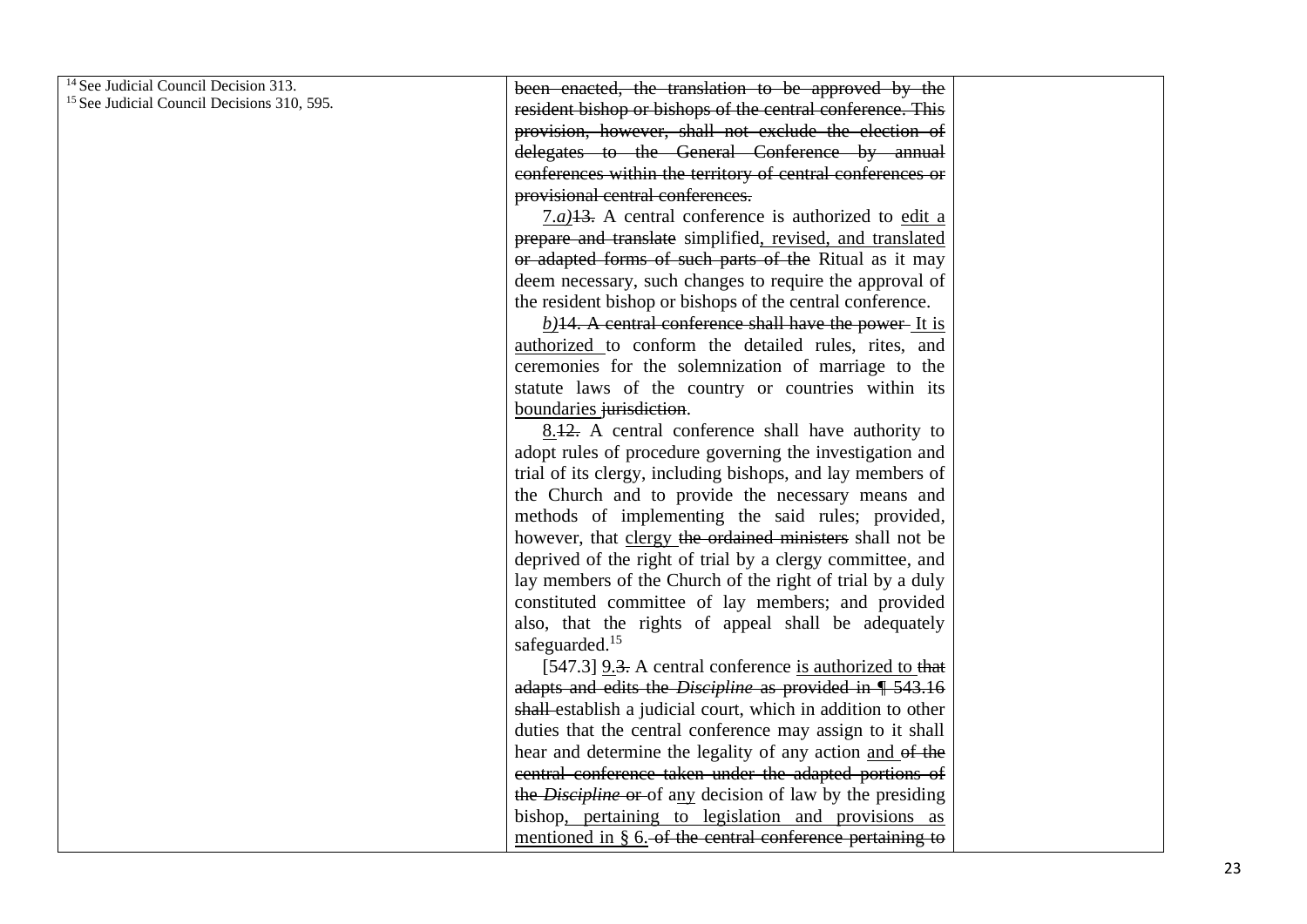| the adapted portions of the Discipline, upon appeal by      |                              |
|-------------------------------------------------------------|------------------------------|
| the presiding bishop or by one fifth of the members of      |                              |
| the central conference. Further, the judicial court shall   |                              |
| hear and determine the legality of any action of an annual  |                              |
| conference taken under the adapted portions of the          |                              |
| Discipline or of a decision of law by the presiding bishop  |                              |
| of the annual conference pertaining to the adapted          |                              |
| portion of the Discipline, upon appeal of the presiding     |                              |
| bishop or of such percentage of the members of the          |                              |
| annual conference as may be determined by the central       |                              |
| conference concerned.                                       |                              |
| [543.4] 104. The General Council on Finance and             |                              |
| Administration shall<br>determine<br>the<br>apportionment   |                              |
| amounts for the annual conferences of the central           |                              |
| conferences for the succeeding quadrennium based on         |                              |
| calculation methodology approved by the General             |                              |
| Conference upon recommendation by the Council. This         |                              |
| determination shall be informed by consultation with the    |                              |
| Council of Bishops.                                         |                              |
| [542.6] $11.6$ . Each central conference within the         | Subparagraph b moved to $\P$ |
| boundaries of which the General Board of Global             | 515                          |
| Ministries has work shall maintain a cooperative and        |                              |
| consultative relationship with the said board-through a     |                              |
| duly constituted executive committee, executive board,      |                              |
| or council of cooperation; but the legal distinction        |                              |
| between the General Board of Global Ministries and the      | 1543.15 deleted, but         |
| organized church on the field shall always be kept clear.   | "including educational       |
| 11. A central conference [GBOD515]                          | requirements of clergy and   |
| 15. Subject to the approval of the bishops resident         | specialized lay ministries"  |
| therein, a central conference shall have the power to       | in GBOD¶512.6a               |
| prescribe courses of study, including those in the          |                              |
| vernaculars, for its ministry, both foreign and indigenous, |                              |
| including local preachers, lay servants, Bible women,       |                              |
| deaconesses, teachers-both male and female-and all other    | 1543.16 not needed in        |
| workers whatsoever, ordained or lay. It shall also make     | addition to GBOD¶ 512.6      |
| rules and regulations for examination in these courses.     |                              |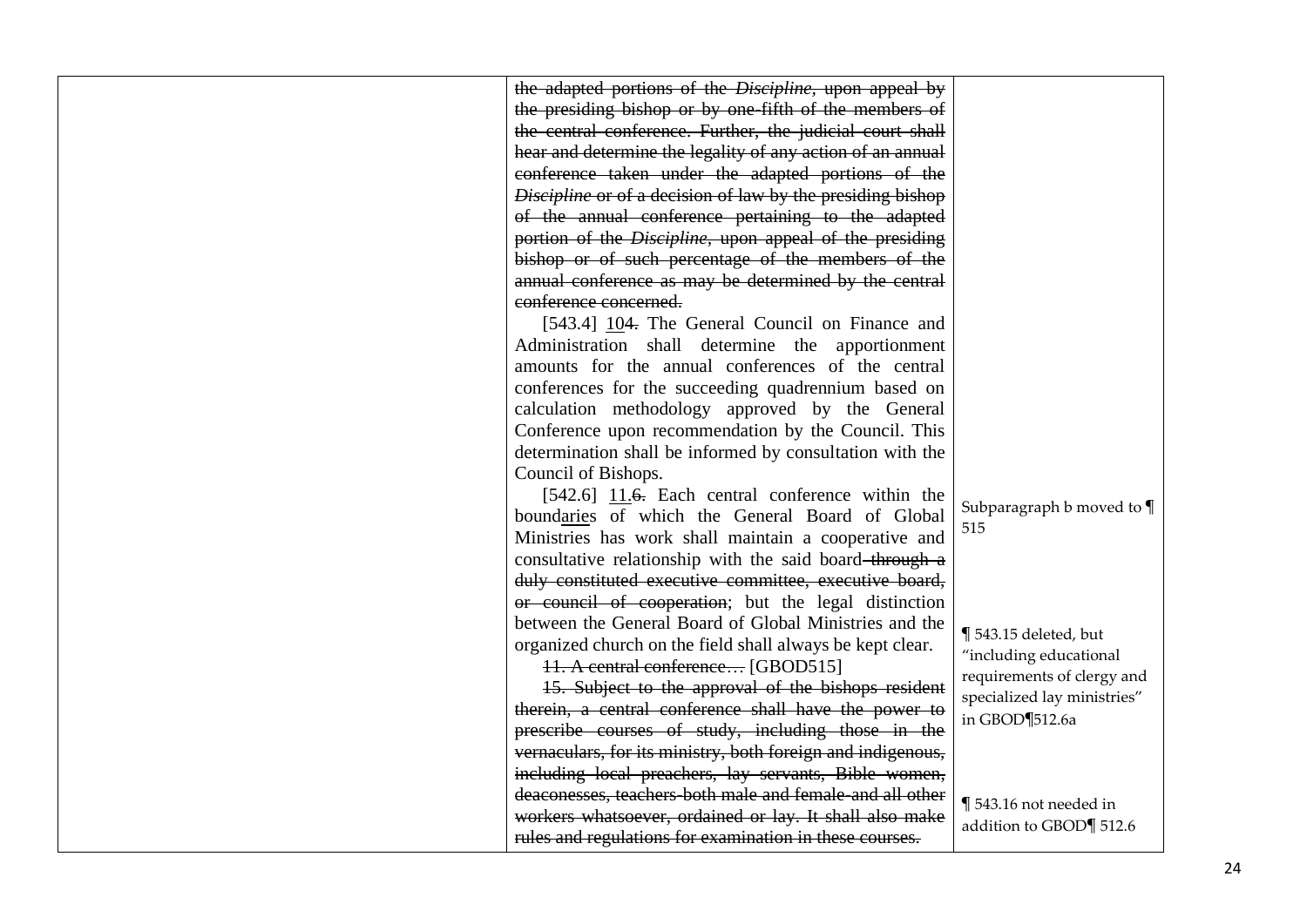|                                                         | 16. A central conference shall have authority to edit<br>and publish a central conference Discipline, which shall |                              |
|---------------------------------------------------------|-------------------------------------------------------------------------------------------------------------------|------------------------------|
|                                                         | contain in addition to the Constitution of the Church such                                                        |                              |
|                                                         | sections from the general Discipline of The United                                                                |                              |
|                                                         | Methodist Church as may be pertinent to the entire                                                                |                              |
|                                                         | Church and also such revised, adapted, or new sections                                                            |                              |
|                                                         | as shall have been enacted by the central conference                                                              |                              |
|                                                         | concerned under the powers given by the General                                                                   | 1543.19 deleted, but "and    |
|                                                         | Conference.                                                                                                       | forms of organization        |
|                                                         | 19. A central conference shall have power to                                                                      | according to the laws of the |
|                                                         | authorize the congregations in a certain state or country                                                         | country" in GBOD¶ 512.6a     |
|                                                         | to form special organizations in order to receive the                                                             |                              |
|                                                         | acknowledgment of the state or country according to the                                                           |                              |
|                                                         | laws of that state or country. These organizations shall be                                                       |                              |
|                                                         | empowered to represent the interests of the Church to the                                                         |                              |
|                                                         | authorities of the state or country according to the rules                                                        |                              |
|                                                         | and principles of The United Methodist Church, and they                                                           |                              |
|                                                         | shall be required to give regular reports of their activities                                                     |                              |
|                                                         | to their respective annual conferences.                                                                           |                              |
|                                                         | $>$ VII: $-$                                                                                                      |                              |
|                                                         |                                                                                                                   |                              |
|                                                         |                                                                                                                   |                              |
|                                                         | <sup>10</sup> See Judicial Council Decisions 525, 541, 549.                                                       |                              |
|                                                         | <sup>11</sup> See Judicial Council Decisions 311, 430.                                                            |                              |
|                                                         | <sup>12</sup> See Judicial Council Decision 350.<br><sup>13</sup> See Judicial Council Decisions 548, 1062.       |                              |
|                                                         | <sup>14</sup> See Judicial Council Decision 313.                                                                  |                              |
|                                                         | <sup>15</sup> See Judicial Council Decisions 310, 595.                                                            |                              |
|                                                         |                                                                                                                   |                              |
|                                                         |                                                                                                                   |                              |
|                                                         | Autonomous<br>Methodist.<br><b>BECOMING</b><br>$\boldsymbol{A}\boldsymbol{N}$                                     |                              |
|                                                         | <b>AUTONOMOUS</b><br><b>METHODIST,</b><br>Affiliated                                                              |                              |
|                                                         | <b>UNITED CHURCH</b><br><i><b>AFFILIATED</b></i><br>Central<br><del>- FROM</del>                                  |                              |
|                                                         | <b>CONFERENCES</b>                                                                                                |                              |
|                                                         |                                                                                                                   |                              |
| $GC-R \searrow 512$ . Becoming an autonomous Methodist, | $GC-R$ 512. <i>Becoming</i><br>[572]<br>an<br>autonomous                                                          |                              |
| affiliated autonomous Methodist, or affiliated united   | Methodist, affiliated autonomous Methodist, or affiliated                                                         |                              |

┯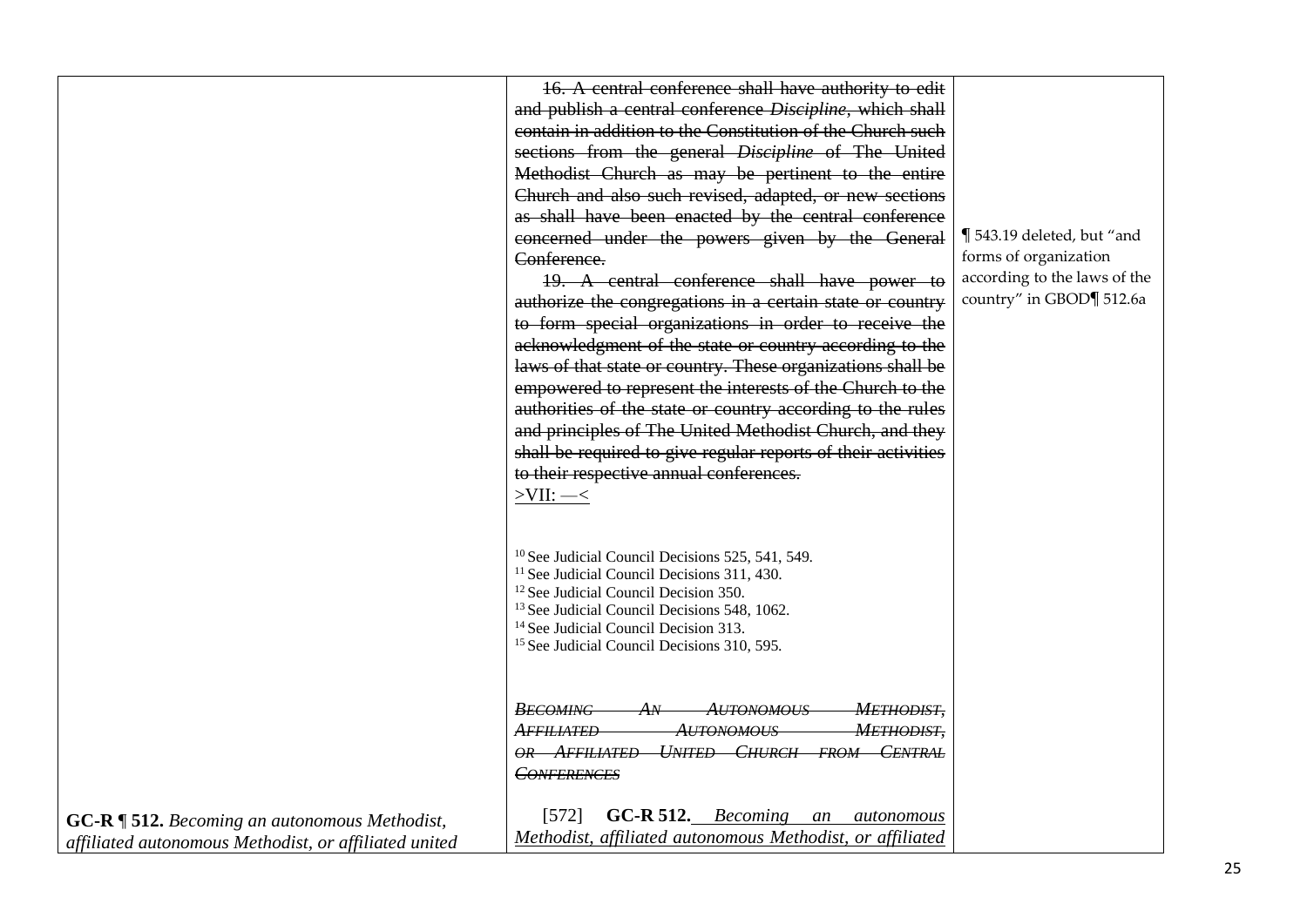*church from central conferences* — 1. The conference(s) involved shall prepare a historical record with reasons why affiliation and/or autonomy is requested and shall consult with the Standing Committee on Central Conference Matters (BOD¶ 2201) on proceedings for affiliation and/or autonomy.

2. The Standing Committee on Central Conference Matters and the conference(s) involved shall mutually agree on the confession of faith and the constitution of the new church. These shall be prepared with care and shall be approved by the conference(s) involved.

3. Preparation of its *Discipline* is the responsibility of the conference(s) desiring affiliation and/or autonomy.

4. Upon recommendation of the Standing Committee on Central Conference Matters, when all disciplinary requirements for affiliated and/or autonomous relationship have been met, the General Conference through an enabling act shall approve of and grant permission for the conference(s) involved to become an autonomous Methodist, affiliated autonomous Methodist or affiliated united church.

5. Then the central conference involved shall meet, declare the present relationship between The United Methodist Church and the conference(s) involved dissolved, and reorganize as an autonomous Methodist, affiliated autonomous Methodist or affiliated united church in accordance with the enabling act granted by the General Conference. The Standing Committee on Central Conference Matters shall assist in this process and, when the plans are consummated, report to the Council of Bishops. The proclamation of affiliated and/or autonomous status shall then be signed by the president of the Council of Bishops and the secretary of the General Conference.

6. A plan of cooperation shall be developed in accordance with ¶421.2 *d* .

<u>united church from central conferences- 1572.</u> When conferences… [ →GBOD512.5b]

1. The conference(s) involved shall prepare a historical record with reasons why affiliation and/or autonomy is requested and shall consult with the Standing Committee on Central Conference Matters (BOD¶ 2201) on proceedings for affiliation and/or autonomy.

2. The Standing Committee on Central Conference Matters and the conference(s) involved shall mutually agree on the con -fession of faith and the constitution of the new church. These shall be prepared with care and shall be approved by the conference(s) involved.

3. Preparation of its *Discipline* is the responsibility of the conference(s) desiring affiliation and/or autonomy.

4. Upon recommendation of the Standing Committee on Central Conference Matters, when all disciplinary requirements for affiliated and/or autonomous relationship have been met, the General Conference through an enabling act shall approve of and grant permission for the conference(s) involved to become an autonomous Methodist, affiliated autonomous Methodist or affiliated united church.

5. Then the central conference involved shall meet, declare the present relationship between The United Methodist Church and the conference(s) involved dissolved, and reorganize as an autonomous Methodist, affiliated autonomous Methodist or affiliated united church in accordance with the enabling act granted by the General Conference. The Standing Committee on Central Conference Matters shall assist in this process and, when the plans are consummated, report to the Council of Bishops. The proclamation of affiliated and/or autonomous status shall then be signed by the president of the Council of Bishops and the secretary of the General Conference.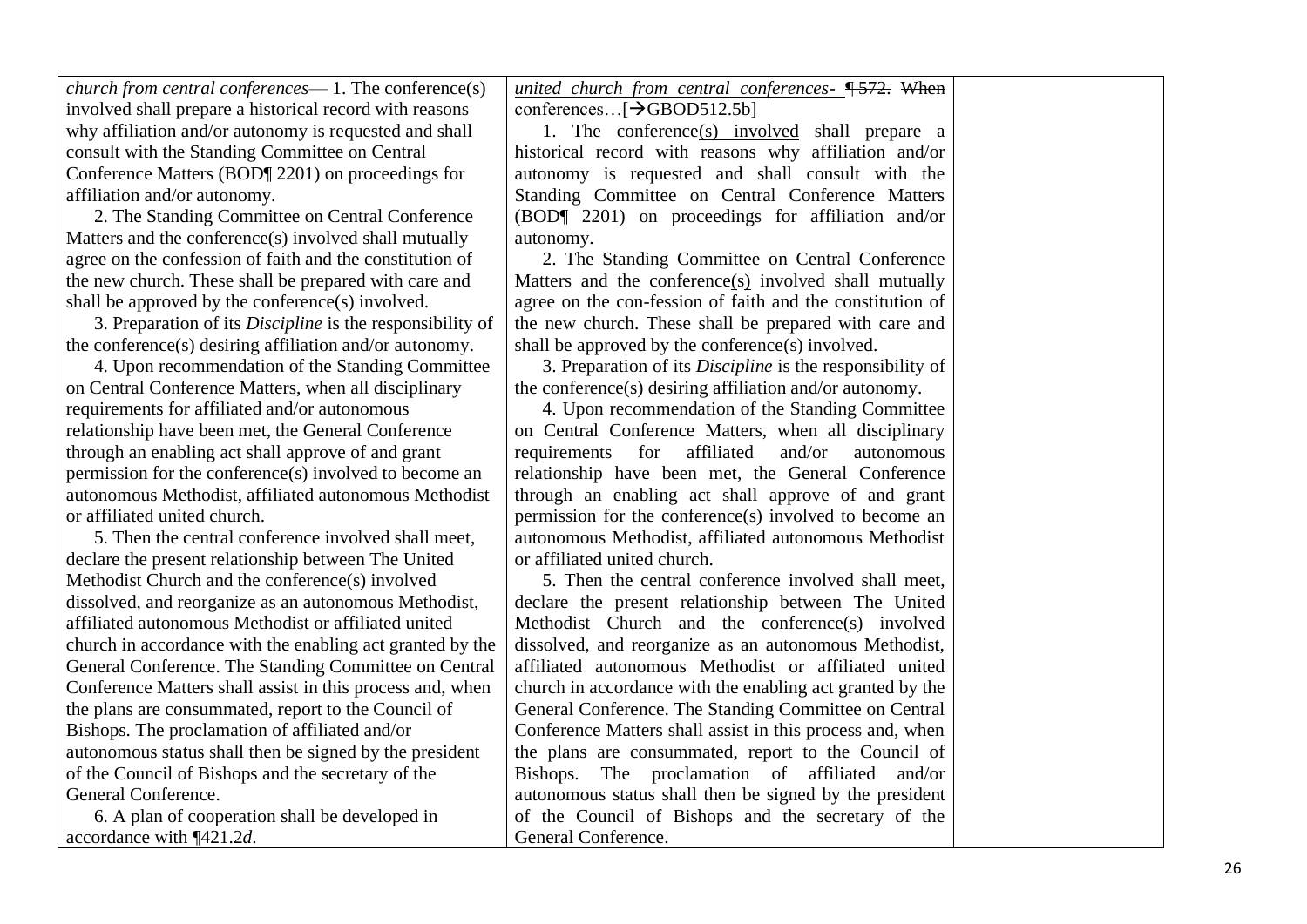| GBOD $\P$ GC-R 512 = 572.1-6                              | 6. A plan of cooperation shall be developed in                          |  |
|-----------------------------------------------------------|-------------------------------------------------------------------------|--|
|                                                           | accordance with BOD¶ 571.4                                              |  |
|                                                           |                                                                         |  |
|                                                           |                                                                         |  |
| <b>1513.</b> Membership—1. a) The membership of a central | [541] $\parallel$ 513. Membership Composition-1.a) The                  |  |
| conference shall consist of an equal number of clergy     | membership of a central conference shall consist be                     |  |
| and lay delegates elected by the annual and provisional   | composed of an equal number of clergy and lay                           |  |
| annual conferences.                                       | delegates, elected by the annual conferences and                        |  |
| b) By ballot, the clergy members shall be elected by      | provisional annual conferences. members in equal                        |  |
| the clergy members of the annual or provisional annual    | numbers,                                                                |  |
| conferences and the lay members by the lay members        | $\frac{b}{b}$ <i>By ballot</i> , the clergy members shall be elected by |  |
| thereof.                                                  | the clergy members of the annual or provisional annual                  |  |
| $c$ ) Each annual and provisional annual conference       | conferences and the lay members by the lay members                      |  |
| shall be entitled to at least two clergy and two lay      | thereof. Their qualifications and the manner of election                |  |
| delegates, and no other selection of delegates shall be   | shall be determined by the central conference itself,                   |  |
| authorized that would provide for more than one clergy    | subject only to constitutional requirements.                            |  |
| delegate for every six clergy members of an annual or     | $c)$ Each annual conference and provisional annual                      |  |
| provisional annual conference; except that a majority of  | conference shall be entitled to at least two clergy and two             |  |
| the number fixed by a central conference as the ratio of  | lay delegates, and no other selection of delegates shall be             |  |
| representation shall entitle an annual or provisional     | authorized that would provide for more than one clergy                  |  |
| annual conference to an additional clergy delegate and    | delegate for every six clergy members of an annual or                   |  |
| to an additional lay delegate. <sup>16</sup>              | provisional annual conference; except that a majority of                |  |
| d) Delegates to the central conferences shall be          | the number fixed by a central conference as the ratio of                |  |
| elected at the session of the annual conference held not  | representation shall entitle an annual or provisional                   |  |
| more than two annual conference sessions preceding the    | annual conference to an additional clergy delegate and to               |  |
| session of the General Conference. The secretary of the   | an additional lay delegate. <sup>16</sup>                               |  |
| central conference shall notify the bishop and the        | d) Delegates to the central conferences shall be                        |  |
| secretary of each annual conference of the number of      | elected at the session of the annual conference held not                |  |
| delegates to be elected by that annual conference.        | more than two annual conference sessions preceding                      |  |
| 2. Each mission is authorized to elect and send one       | the session of the General Conference. The secretary of                 |  |
| lay and one clergy to the central conference concerned    | the central conference shall notify the bishop and the                  |  |
| as its representative, with voice but not vote.           | secretary of each annual conference of the number of                    |  |
| 3. No central conference shall be established with        | delegates to be elected by that annual conference.                      |  |
| less than thirty clergy and thirty lay delegates on the   | 2. Each missionary conference and mission is                            |  |
| basis of representation as set forth in $\S$ 1, except as | authorized to elect and send one of its members to the                  |  |
| provided by an enabling act for the quadrennium.          | central conference concerned as its representative, with                |  |
|                                                           |                                                                         |  |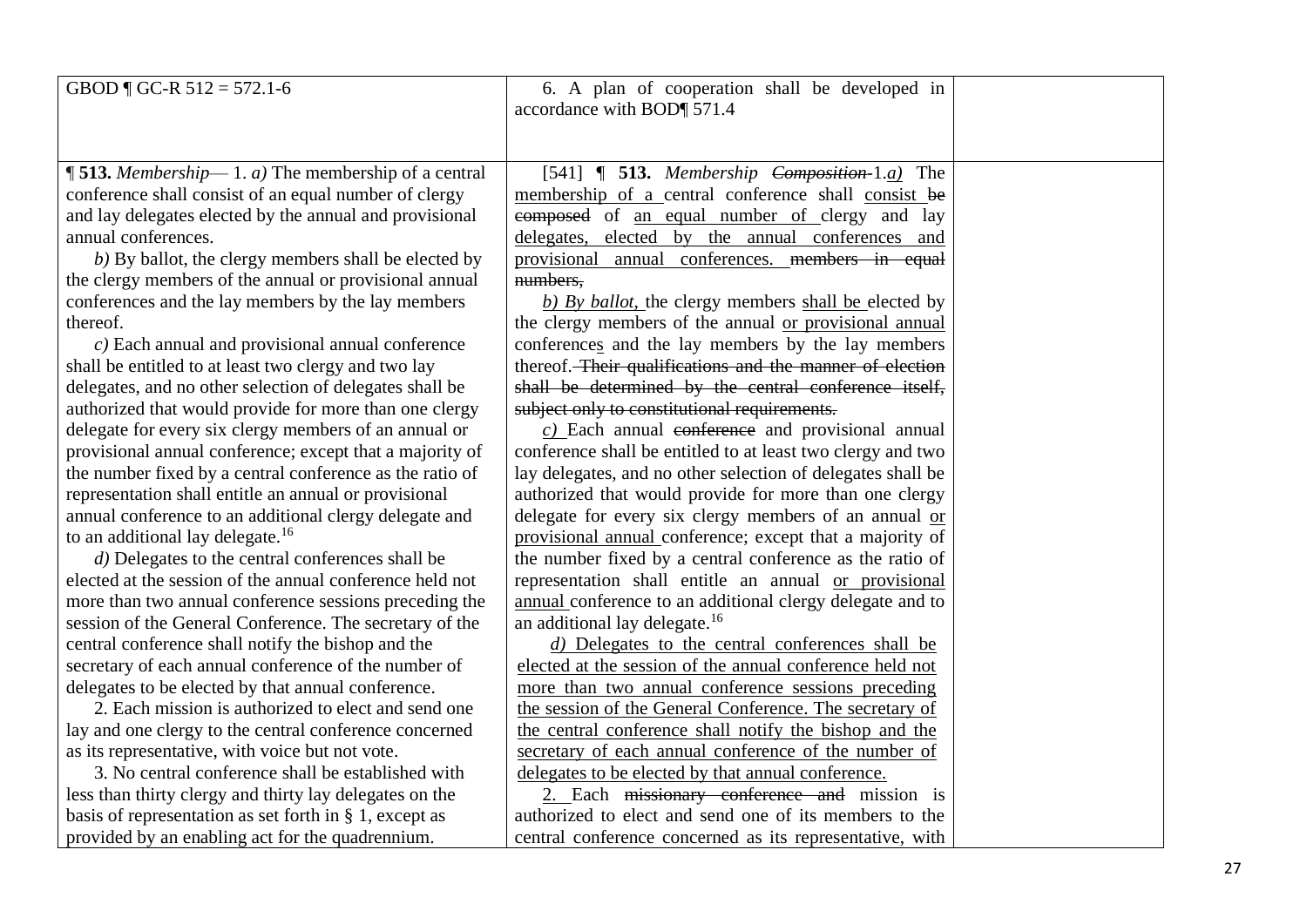| $>$ VII: $-$ <                                            | voice but not vote. said representative to be accorded the             |  |
|-----------------------------------------------------------|------------------------------------------------------------------------|--|
| GBOD $\sqrt{513.1}$ -1c = 541.1; 513.1d=new; 513.2=541.1; | privilege of sitting with the committees of the central                |  |
| $513.3 = 540.2$                                           | conference, with the right to speak in the committees and              |  |
| <sup>16</sup> See Judicial Council Decision 371.          | in the regular sessions of the central conference, but                 |  |
|                                                           | without the right to vote. Representatives of missionary               |  |
|                                                           | conferences or missions shall have the same claim for                  |  |
|                                                           | payment of expenses as is allowed to members of the                    |  |
|                                                           | central conference. <sup>10</sup>                                      |  |
|                                                           | 2. In the case of a central conference, the rule of                    |  |
|                                                           | proportionate representation shall be applied by each                  |  |
|                                                           | annual conference.                                                     |  |
|                                                           | [540.2] 3.2. There shall be such central conferences                   |  |
|                                                           | as have been authorized or shall be hereafter authorized               |  |
|                                                           | by the General Conference, provided that a- No central                 |  |
|                                                           | conference shall be established with less than have a total            |  |
|                                                           | of at least thirty clergy and thirty lay delegates on the              |  |
|                                                           | basis of representation as set forth in $§$ 1 <sup>this</sup> section, |  |
|                                                           | except as provided by an enabling act for the                          |  |
|                                                           | quadrennium. the General Conference may fix a different                |  |
|                                                           | number.                                                                |  |
|                                                           |                                                                        |  |
|                                                           | $>$ VII: $-$                                                           |  |
|                                                           |                                                                        |  |
|                                                           | <sup>16</sup> See Judicial Council Decision 371.                       |  |
|                                                           |                                                                        |  |
| ¶ 514. Conference Session - 1. Convening Date-a) Each     | [542] <b>[514.</b> Conference Session-Organization-1. The              |  |
| central conference shall meet within the year succeeding  | first meeting of a central conference shall be called by               |  |
| the session of the General Conference at such time and    | the bishop or bishops in charge at such time and place as              |  |
| place as the central conference itself or its bishops may | they may elect, to which members of the annual                         |  |
| determine.                                                | conferences, provisional annual conferences, missionary                |  |
| b) Special Session - (1) The central conference may       | conferences, and missions concerned shall be elected on                |  |
| order a special session. Such session cannot transact any | the basis of representation as provided herein. The time               |  |
| other business than that indicated in the call.           | and place of future meetings shall be determined by the                |  |
| (2) The College of Bishops, with the concurrence of       | central conference or its executive committee.                         |  |
| the executive committee, shall have the authority to call | 1. Convening Date-a)2. Each central conference shall                   |  |
| a special session of the central conference to be held at | meet within the year succeeding the session of the                     |  |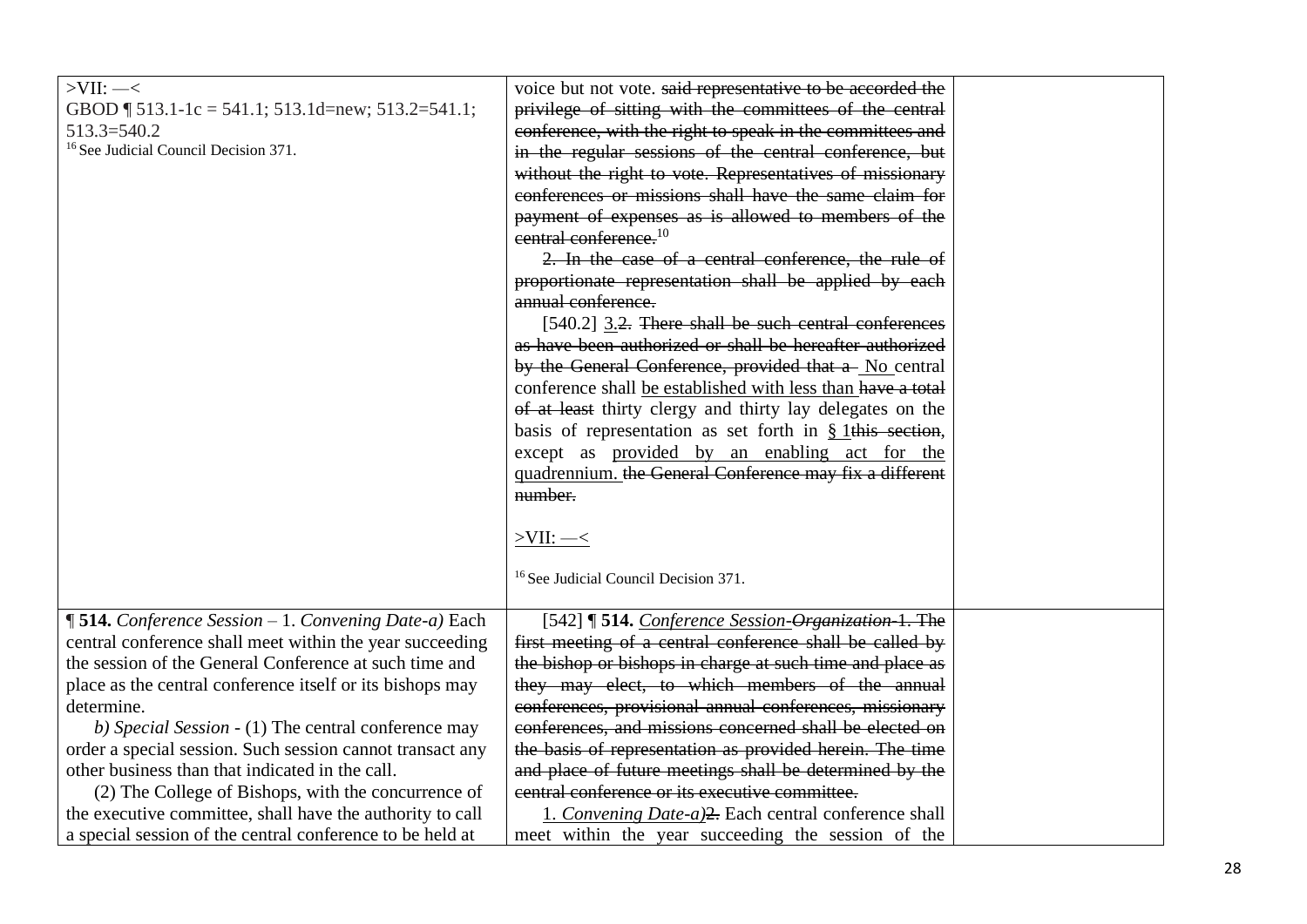the time and place designated by them.

(3) The delegates to a special session of the central conference shall be the delegates last elected by each annual or provisional annual conference.

2. *Rules of Order*-The central conference shall adopt its own procedure, rules, and plan of organization.

3. *Presiding Officers -a)* A bishop shall be the presiding officer.

*b)* The bishop acting as presiding officer shall decide questions of law, subject to an appeal to the Judicial Council, or the Judicial Court of the central conference.<sup>17</sup>

*c)* The Council of Bishops may assign one or more of its members to visit a central conference. When so assigned, the bishop shall be an accredited representative of the general Church, and when requested by a majority of the bishops resident in that conference may exercise therein the functions of the episcopacy.

4. The central conference shall provide for the expenses of its sessions.  $>$ VII: $-\lt$ 

GBOD  $\sqrt{514.1} = 542.2$ ; 514.2=new;

514.3=new+542.4+3; 514.4=new

<sup>17</sup> See Judicial Council Decisions 375, 376, 381.

General Conference at such time and place as the central conference itself or its bishops may determine. for the purpose of electing bishops when vacancies occur and for attending to other matters as required. The central conference has the right to hold such adjourned sessions as it may determine. The sessions of said conference shall be presided over by the bishops. In case no bishop is present, the conference shall elect a temporary president from among its own members.

*b) Special Session -*(1) The central conference may order a special session. Such session cannot transact any other business than that indicated in the call.

(2) The College of Bishops bishops of the resident in a central conference or a majority of them, with the concurrence of the executive committee, or other authorized committee, shall have the authority to call an special extra session of the central conference to be held at the time and place designated by them.

(3) The delegates to a special session of the central conference shall be the delegates last elected by each annual or provisional annual conference.

2. *Rules of Order* -The central conference shall adopt its own procedure, rules, and plan of organization.

3. *Presiding Officers -a)* A bishop shall be the presiding officer.

b)4. The bishop acting as presiding officer of the central conference shall decide questions of order, subject to an appeal to the central conference, and shall decide questions of law, subject to an appeal to the Judicial Council, or the Judicial Court of the central conference.<sup>17</sup> but questions relating to the interpretation of the rules and regulations made by the central conference for the governing of its own session shall be decided by the central conference.

*c)*3. The Council of Bishops may assign one or more of its members number to visit any central conference or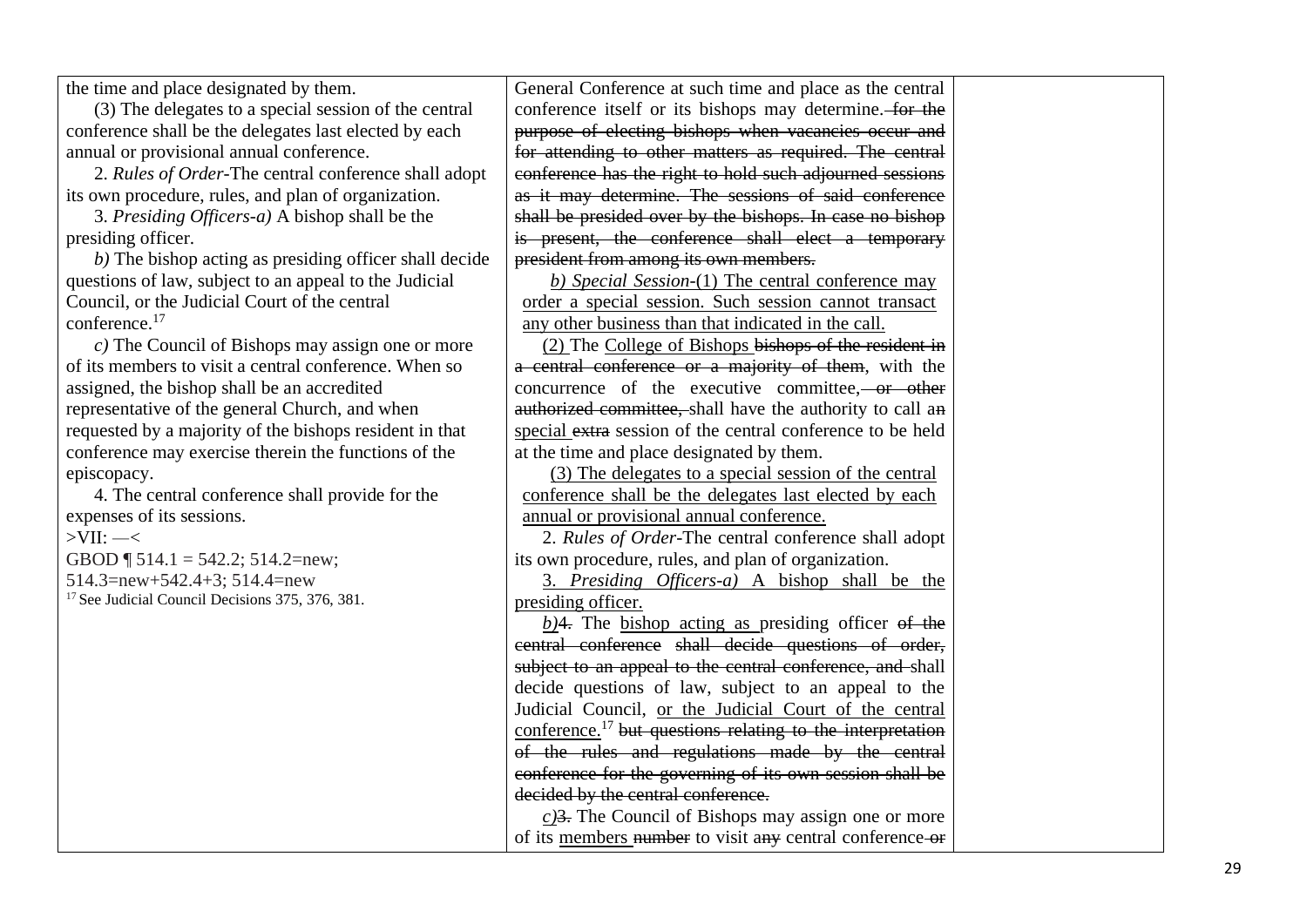|                                                                                                                                                                                                                                                                            | provisional central conference. When so assigned, the<br>bishop shall be an accredited representative of the<br>general Church, and when requested by a majority of the<br>bishops resident in that conference may exercise therein<br>the functions of the episcopacy.<br>5. A central conference,[GBOD517]<br>6. Each central conference [GBOD512] | Sub-paragraph moved to<br>GBOD 517        |
|----------------------------------------------------------------------------------------------------------------------------------------------------------------------------------------------------------------------------------------------------------------------------|------------------------------------------------------------------------------------------------------------------------------------------------------------------------------------------------------------------------------------------------------------------------------------------------------------------------------------------------------|-------------------------------------------|
|                                                                                                                                                                                                                                                                            | 4. The central conference shall provide for the<br>expenses of its sessions.<br>$>$ VII: $-$                                                                                                                                                                                                                                                         | Sub-paragraph moved to<br><b>GBOD 512</b> |
|                                                                                                                                                                                                                                                                            | <sup>17</sup> See Judicial Council Decisions 375, 376, 381.                                                                                                                                                                                                                                                                                          |                                           |
| <b>1515.</b> Records and Archives -1. The central<br>conference shall keep an exact record of its proceedings.<br>If there are no archives of the central conference, the<br>secretary shall keep the bound copy or copies to be<br>handed on to the succeeding secretary. | [545] <b>[515</b> Records and Archives-1. The central<br>conference shall keep an exact record of its<br>proceedings. If there are no archives of the central<br>conference, the secretary shall keep the bound copy or<br>copies to be handed on to the succeeding secretary.                                                                       |                                           |
| 2. Each central conference shall send without charge<br>to the General Commission on Archives and History a<br>copy of its journal, of every translation of the General<br>Book of Discipline, including its adapted Part VII, in                                          | The journal of the proceedings of a central conference,<br>duly signed by the president and secretary, shall be<br>sent for examination to the General Conference<br>through its secretary. Two paper copies in every                                                                                                                                |                                           |
| printed or electronic format. Other general agencies may<br>request such material as needed at their expense.<br>3. The secretary of a central conference in which one<br>or more bishops have been elected shall report to the                                            | translation shall be sent without charge to the General<br>Commission on Archives and History and the General<br>Council on Finance and Administration, and one copy<br>of a digital version shall be sent along with the paper                                                                                                                      |                                           |
| secretary of the General Conference the names of the<br>bishop(s) and the residences to which they have been<br>assigned by the central conference.<br>4. A central conference may examine and                                                                             | copies, if available. It is recommended that the journal<br>include memoirs of deceased clergy and deceased<br>elergy spouses.                                                                                                                                                                                                                       |                                           |
| acknowledge the journals of the annual conferences,<br>provisional annual conferences, and missions located<br>within its boundaries and to make rules for the drawing<br>up of the journals as may seem necessary.                                                        | 2.3. The secretary of e Each central conference shall<br>send without charge to the General Commission on<br>Archives and History a copy of its journal, submit a<br>hardcopy of every translation and adaptation of the<br><b>gGeneral Book of Discipline</b> , including its adapted Part                                                          |                                           |
| $>VII:-<$                                                                                                                                                                                                                                                                  | VII, in printed or electronic format. Other general                                                                                                                                                                                                                                                                                                  |                                           |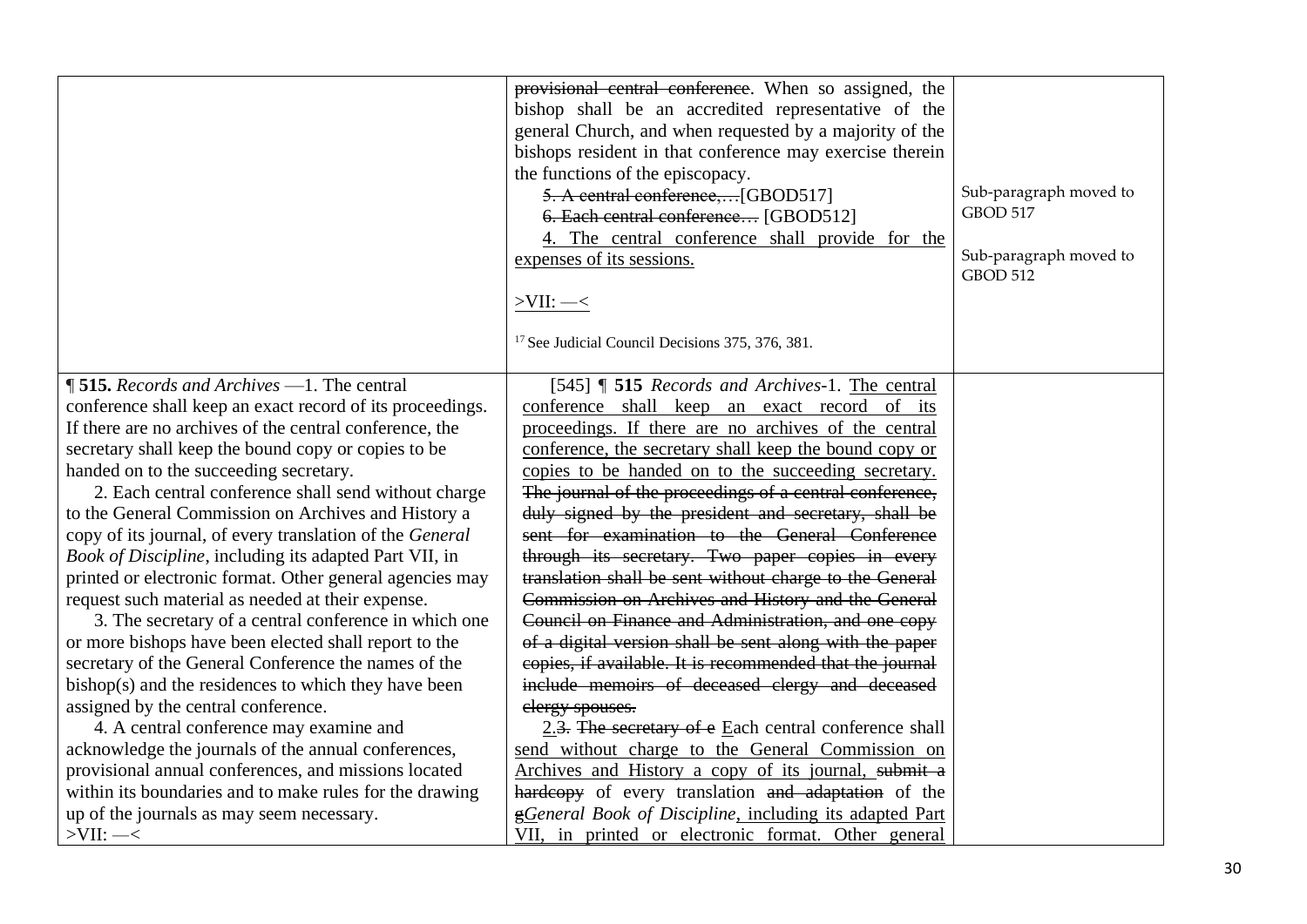| GBOD $\sqrt{515.1}$ = new; 515.2-3=545.3+2; 515.4=543.11                                               | agencies may request such material as needed at their<br>expense. or portion thereof in use in that central<br>conference to the General Commission on Archives and<br>History and the General Council on Finance and<br>Administration.<br>$3.2$ . The secretary of a central conference in which<br>one or more bishops have been elected ehosen shall<br>report to the secretary of the General Conference the<br>names of the bishop( $s$ ) or bishops and the residences to<br>which they have been assigned by the central conference.<br>[543.11] $4.$ A central conference shall have authority<br>to may examine and acknowledge the journals of the<br>annual conferences, provisional annual conferences,<br>missionary conferences, and missions located within its<br>boundaries and to make rules for the drawing up of the<br>journals as may seem necessary.<br>$>$ VII: $-\le$ |                                   |
|--------------------------------------------------------------------------------------------------------|-------------------------------------------------------------------------------------------------------------------------------------------------------------------------------------------------------------------------------------------------------------------------------------------------------------------------------------------------------------------------------------------------------------------------------------------------------------------------------------------------------------------------------------------------------------------------------------------------------------------------------------------------------------------------------------------------------------------------------------------------------------------------------------------------------------------------------------------------------------------------------------------------|-----------------------------------|
| <b>1516.</b> Conference Agencies-1. Central conferences                                                | <b>1516.</b> Conference Agencies - 1. Central conferences                                                                                                                                                                                                                                                                                                                                                                                                                                                                                                                                                                                                                                                                                                                                                                                                                                       | GBOD $\P$ 516.1 = $\P$ 542.5, see |
| may create agencies, structures or committees with such                                                | may create agencies, structures or committees with                                                                                                                                                                                                                                                                                                                                                                                                                                                                                                                                                                                                                                                                                                                                                                                                                                              | also below GBOD   517.            |
| duties and mandates as the central conference may                                                      | such duties and mandates as the central conference                                                                                                                                                                                                                                                                                                                                                                                                                                                                                                                                                                                                                                                                                                                                                                                                                                              |                                   |
| determine to carry out their mission. >VII: 516.001<                                                   | determine to carry out their mission.<br>may                                                                                                                                                                                                                                                                                                                                                                                                                                                                                                                                                                                                                                                                                                                                                                                                                                                    |                                   |
| 2. Upon nomination of their respective annual                                                          | $>$ VII: 516.001<                                                                                                                                                                                                                                                                                                                                                                                                                                                                                                                                                                                                                                                                                                                                                                                                                                                                               |                                   |
| conference delegations, each central conference shall                                                  | 2. Upon nomination of their respective annual                                                                                                                                                                                                                                                                                                                                                                                                                                                                                                                                                                                                                                                                                                                                                                                                                                                   |                                   |
| elect a committee on episcopacy consisting of at least                                                 | conference delegations, each central conference shall                                                                                                                                                                                                                                                                                                                                                                                                                                                                                                                                                                                                                                                                                                                                                                                                                                           | GBOD $\P$ 516.2: establishing     |
| one clergy and one lay delegate from each annual or                                                    | elect a committee on episcopacy consisting of at least                                                                                                                                                                                                                                                                                                                                                                                                                                                                                                                                                                                                                                                                                                                                                                                                                                          | of a committee on                 |
| provisional annual conference. The committee shall:                                                    | one clergy and one lay delegate from each annual or                                                                                                                                                                                                                                                                                                                                                                                                                                                                                                                                                                                                                                                                                                                                                                                                                                             | Episcopacy was missing            |
| a) review and evaluate at least once each                                                              | provisional annual conference. The committee shall:                                                                                                                                                                                                                                                                                                                                                                                                                                                                                                                                                                                                                                                                                                                                                                                                                                             | and is now proposed               |
| quadrennium the work of the bishops, pass on their                                                     | a) review and evaluate at least once each                                                                                                                                                                                                                                                                                                                                                                                                                                                                                                                                                                                                                                                                                                                                                                                                                                                       | similar to $\P$ 524 for           |
| character and ministry, and report such evaluations and                                                | quadrennium the work of the bishops, pass on their                                                                                                                                                                                                                                                                                                                                                                                                                                                                                                                                                                                                                                                                                                                                                                                                                                              | Jurisdictions.                    |
| other findings to the central conference for such action                                               | character and ministry, and report such evaluations and                                                                                                                                                                                                                                                                                                                                                                                                                                                                                                                                                                                                                                                                                                                                                                                                                                         |                                   |
| as the conference may deem appropriate within its                                                      | other findings to the central conference for such action                                                                                                                                                                                                                                                                                                                                                                                                                                                                                                                                                                                                                                                                                                                                                                                                                                        |                                   |
| constitutional warrant of power; such review and<br>evaluation may be organized by episcopal areas, in | as the conference may deem appropriate within its                                                                                                                                                                                                                                                                                                                                                                                                                                                                                                                                                                                                                                                                                                                                                                                                                                               |                                   |
|                                                                                                        | constitutional warrant of power; such review and                                                                                                                                                                                                                                                                                                                                                                                                                                                                                                                                                                                                                                                                                                                                                                                                                                                |                                   |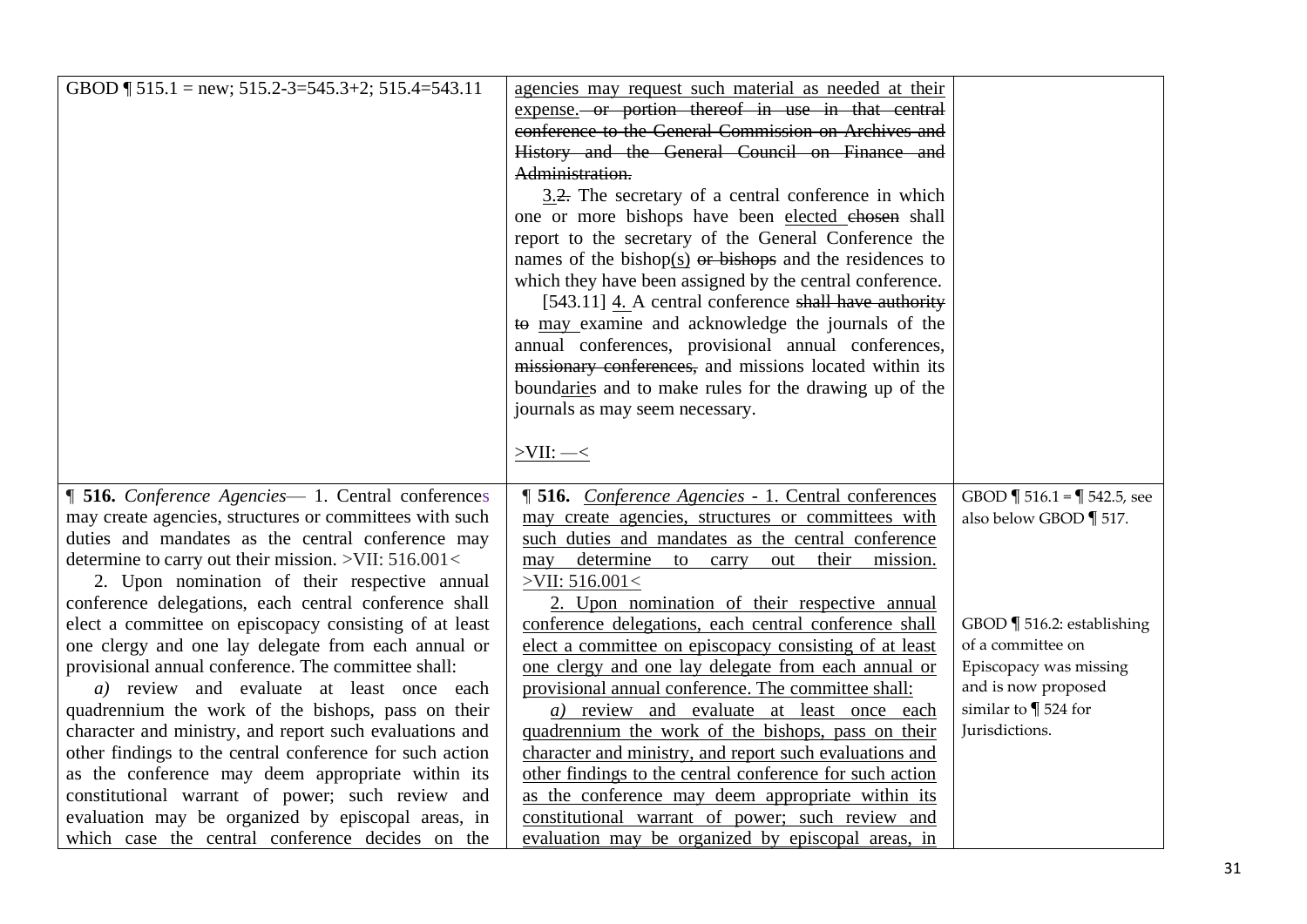| enlargement of membership of sub-committees in<br>episcopal areas;<br>$b)$ it shall, after consultation with the College of<br>Bishops, recommend to the central conference for its<br>approval the boundaries of the episcopal areas and the<br>assignments of the bishops;<br>$c$ ) It shall receive and act upon requests for possible<br>voluntary or involuntary retirement of bishops.<br>$d$ ) The central conference shall provide funding for<br>the expenses of its committee on episcopacy.<br>3. Each central conference shall establish a board of<br>pensions or make provisions for the creation of boards<br>of pensions on the level of the annual conferences,<br>episcopal areas, or countries within its boundaries.<br>These boards of pensions are responsible for the long-<br>term sustainability of their plans, administration of their<br>pension programs in accordance with plan provisions,<br>investment of pension funds, and proposing plan<br>amendment.<br>GBOD $$16.1 = 547 + new$ ; 516.2=543.5+new;<br>$516.3$ =new<br><b>1517.</b> <i>Property</i> —1. A central conference, through a | which case the central conference decides on the<br>enlargement of membership of sub-committees in<br>episcopal areas;<br>[543.5] $b)$ 5. A central conference, in consultation<br>with the bishops of that central conference, shall fix the<br>episcopal areas and residences and make assignments to<br>them of the bishops who are to reside in that central<br>conference. The bishops of a central conference shall<br>arrange the plan of episcopal visitation within its bounds.<br>It shall, after consultation with the College of Bishops,<br>recommend to the central conference for its approval the<br>boundaries of the episcopal areas and the assignments of<br>the bishops;<br>$\overline{c}$ ) It shall receive and act upon requests for<br>possible voluntary or involuntary retirement of<br>bishops.<br>d) The central conference shall provide funding for<br>the expenses of its committee on episcopacy.<br>3. Each central conference shall establish a board<br>of pensions or make provisions for the creation of<br>boards of pensions on the level of the annual<br>conferences, episcopal areas, or countries within its<br>boundaries. These boards of pensions are responsible<br>for the long-term sustainability of their plans,<br>administration of their pension programs in accordance<br>with plan provisions, investment of pension funds, and<br>proposing plan amendment.<br>[546] <b>[517.</b> <i>Property-1. A central conference,</i> | Comment: BOD542.5 no                     |
|-------------------------------------------------------------------------------------------------------------------------------------------------------------------------------------------------------------------------------------------------------------------------------------------------------------------------------------------------------------------------------------------------------------------------------------------------------------------------------------------------------------------------------------------------------------------------------------------------------------------------------------------------------------------------------------------------------------------------------------------------------------------------------------------------------------------------------------------------------------------------------------------------------------------------------------------------------------------------------------------------------------------------------------------------------------------------------------------------------------------------------|--------------------------------------------------------------------------------------------------------------------------------------------------------------------------------------------------------------------------------------------------------------------------------------------------------------------------------------------------------------------------------------------------------------------------------------------------------------------------------------------------------------------------------------------------------------------------------------------------------------------------------------------------------------------------------------------------------------------------------------------------------------------------------------------------------------------------------------------------------------------------------------------------------------------------------------------------------------------------------------------------------------------------------------------------------------------------------------------------------------------------------------------------------------------------------------------------------------------------------------------------------------------------------------------------------------------------------------------------------------------------------------------------------------------------------------------------------------------------------------|------------------------------------------|
| duly incorporated property-holding body or bodies, shall<br>have authority to purchase, own, hold, or transfer<br>property for and on behalf of all the unincorporated<br>organizations of The United Methodist Church within its<br>boundaries or on behalf of other organizations of The                                                                                                                                                                                                                                                                                                                                                                                                                                                                                                                                                                                                                                                                                                                                                                                                                                    | through a duly incorporated property-holding body or<br>bodies, shall have authority to purchase, own, hold, or<br>transfer property for and on behalf of all the<br>unincorporated organizations of The United Methodist<br>Church within its the territory of that central conference                                                                                                                                                                                                                                                                                                                                                                                                                                                                                                                                                                                                                                                                                                                                                                                                                                                                                                                                                                                                                                                                                                                                                                                              | more needed, but included<br>in GBOD517. |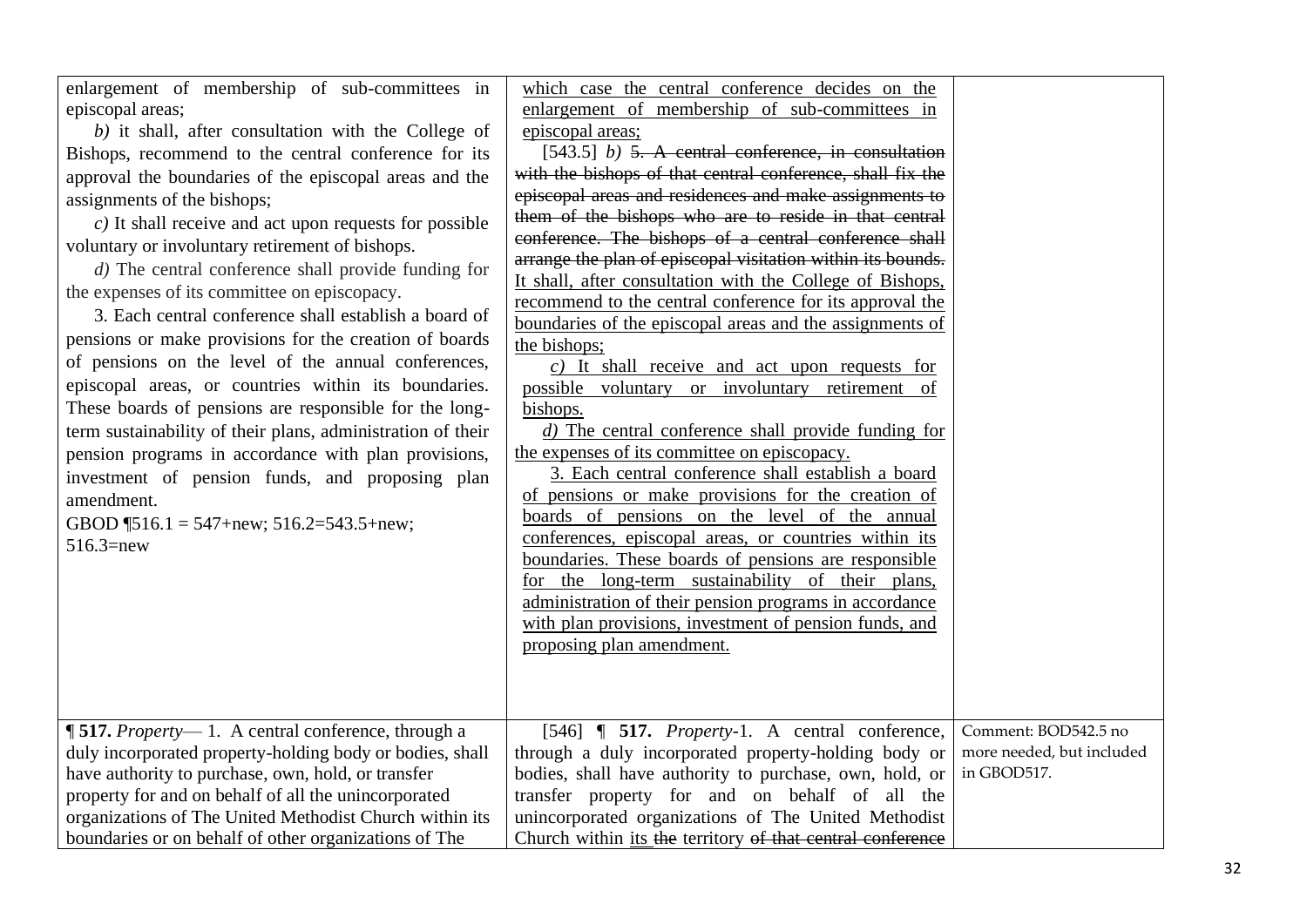United Methodist Church that have entrusted their property to that central conference.

2. A central conference shall have authority to make the necessary rules and provisions for the holding and management of such properties; provided, however, that *a)* all procedure shall be subject to the laws of the country or countries concerned; and *b)* no action shall be taken transferring or alienating property or proceeds of property without due consideration of its trusteeship for local churches, annual conferences, the General Board of Global Ministries, and other organizations, local or general, of the Church.

3. A central conference or any of its incorporated organizations shall not involve a general agency of the Church in any financial obligation without the official approval of said agency or organization. All invested funds, fiduciary trusts, or property belonging to an annual conference, a provisional annual conference, or a mission, or any of its institutions, acquired by bequest, donation, or otherwise and designated for a specific use, shall be applied to the purpose for which they were designated. They shall not be diverted to any other purpose, except by the consent of the conference or mission involved and with the approval of the central conference concerned and civil court action when necessary. The same rule shall apply to similar funds or properties acquired by a central conference for specific objects. In cases involving the diversion of trust funds and properties within the boundaries of a central conference, the central conference concerned shall determine the disposition of the interests involved, subject to an appeal to the judicial court of the central conference.

>VII: *— <* GBOD | 517.1 = 546.1; 517.2=546.2+3; 517.3=546.4 or on behalf of other organizations of The United Methodist Church that have entrusted their property to that central conference.

2. A central conference shall have authority to make the necessary rules and provisions regulations for the holding and management of such properties; provided, however, that

*(a)* all procedure shall be subject to the laws of the country or countries concerned; and

*(b)* no action shall be taken transferring or alineating of property or proceeds of property without due consideration of its trusteeship for local churches, annual conferences, the General Board of Global Ministries, and other organizations, local or general, of the Church. shall be made from one annual conference to another without the consent of the conference holding title to such property; and *(c)* the status of properties held by local trustees or other holding bodies shall be recognized.

3. A central conference shall not directly or indirectly, through its incorporated property-holding body or bodies, alienate property or proceeds of property without due consideration of its trusteeship for local churches, annual conferences, the General Board of Global Ministries, and other organizations, local or general, of the Church.

3.4. A central conference or any of its incorporated organizations shall not involve a general agency of the Church the General Board of Global Ministries or any organization of the Church in any financial obligation without the official approval of said agencyboard or organization. All invested funds, fiduciary trusts, or property belonging to an annual conference, a provisional annual conference, a missionary conference, or a mission, or any of its institutions, acquired by bequest, donation, or otherwise and designated for a specific use, shall be applied to the purpose for which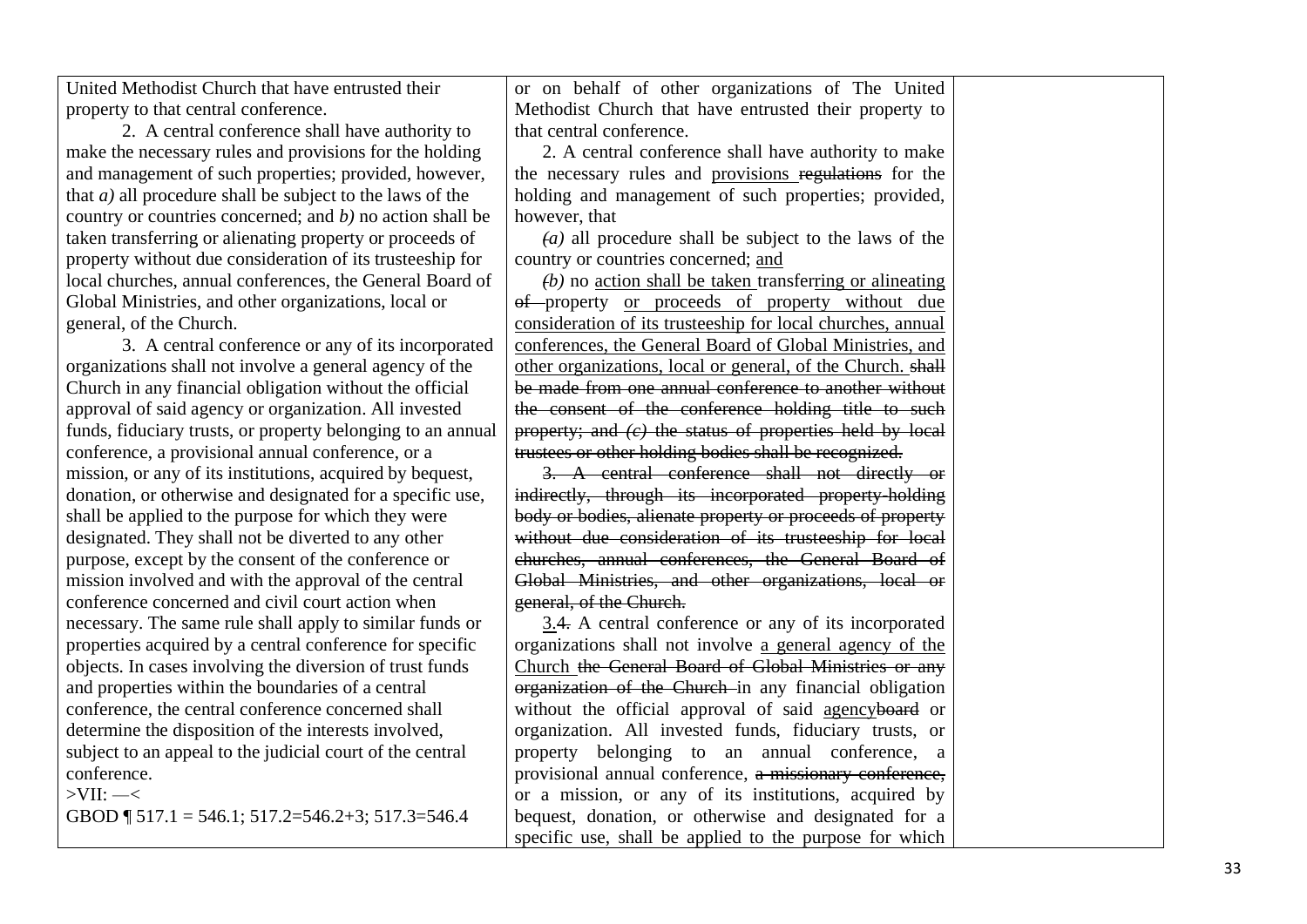|                                                               | they were designated. They shall not be diverted to any<br>other purpose, except by the consent of the conference or<br>mission involved and with the approval of the central<br>conference concerned and civil court action when<br>necessary. The same rule shall apply to similar funds or<br>properties acquired by a central conference for specific<br>objects. In cases involving the diversion of trust funds<br>and properties within the boundaries territory of a central<br>conference, the central conference concerned shall<br>determine the disposition of the interests involved,<br>subject to an appeal to the judicial court of the central<br>conference.<br>$>$ VII: $-$ |  |
|---------------------------------------------------------------|------------------------------------------------------------------------------------------------------------------------------------------------------------------------------------------------------------------------------------------------------------------------------------------------------------------------------------------------------------------------------------------------------------------------------------------------------------------------------------------------------------------------------------------------------------------------------------------------------------------------------------------------------------------------------------------------|--|
| <b>Section IV. Provisional Central Conferences</b>            |                                                                                                                                                                                                                                                                                                                                                                                                                                                                                                                                                                                                                                                                                                |  |
| <b>1521.</b> <i>Purpose</i> — Annual conferences, provisional | <b>Section IV. Provisional Central Conferences</b>                                                                                                                                                                                                                                                                                                                                                                                                                                                                                                                                                                                                                                             |  |
| annual conferences, and missions outside the United           | [560] [521. <i>Purpose Authorization</i> -Annual conferences,                                                                                                                                                                                                                                                                                                                                                                                                                                                                                                                                                                                                                                  |  |
|                                                               |                                                                                                                                                                                                                                                                                                                                                                                                                                                                                                                                                                                                                                                                                                |  |
| States that are not included in central conferences and       | provisional annual conferences, missionary conferences,                                                                                                                                                                                                                                                                                                                                                                                                                                                                                                                                                                                                                                        |  |
| that, because of geographical, language, political, or        | and missions outside the United States that are not                                                                                                                                                                                                                                                                                                                                                                                                                                                                                                                                                                                                                                            |  |
| other considerations, have common interests that can          | included in central conferences or in the territory of                                                                                                                                                                                                                                                                                                                                                                                                                                                                                                                                                                                                                                         |  |
| best be served thereby, may be organized into                 | affiliated autonomous churches and that, because of                                                                                                                                                                                                                                                                                                                                                                                                                                                                                                                                                                                                                                            |  |
| provisional central conferences by a two-thirds vote of       | geographical, language, political, or other considerations,                                                                                                                                                                                                                                                                                                                                                                                                                                                                                                                                                                                                                                    |  |
| the General Conference. Thus, The United Methodist            | have common interests that can best be served thereby,                                                                                                                                                                                                                                                                                                                                                                                                                                                                                                                                                                                                                                         |  |
| Church may have Provisional Central Conferences with          | may be organized into provisional central conferences by                                                                                                                                                                                                                                                                                                                                                                                                                                                                                                                                                                                                                                       |  |
| territorial boundaries as listed in the General Conference    | a two-thirds vote of the General Conference. Thus, The                                                                                                                                                                                                                                                                                                                                                                                                                                                                                                                                                                                                                                         |  |
| Regulations (GC-R $\P$ 521). <sup>18</sup><br>$>$ VII: $-$ <  | United Methodist Church may have Provisional Central<br>Conferences with territorial boundaries as listed in the                                                                                                                                                                                                                                                                                                                                                                                                                                                                                                                                                                               |  |
| GBOD $\P$ 521 = 560                                           | General Conference Regulations (GC-R 521).as provided                                                                                                                                                                                                                                                                                                                                                                                                                                                                                                                                                                                                                                          |  |
| <sup>18</sup> See Judicial Council Decision 525.              | in $\P$ 540.1. <sup>18</sup>                                                                                                                                                                                                                                                                                                                                                                                                                                                                                                                                                                                                                                                                   |  |
|                                                               | $>$ VII: $-$ <                                                                                                                                                                                                                                                                                                                                                                                                                                                                                                                                                                                                                                                                                 |  |
|                                                               |                                                                                                                                                                                                                                                                                                                                                                                                                                                                                                                                                                                                                                                                                                |  |
|                                                               | <sup>18</sup> See Judicial Council Decision 525.                                                                                                                                                                                                                                                                                                                                                                                                                                                                                                                                                                                                                                               |  |
| GC-R   521. Purpose— General Conference, by a two-            | [560] GC-R 521. Purpose—General Conference, by a                                                                                                                                                                                                                                                                                                                                                                                                                                                                                                                                                                                                                                               |  |
| thirds vote, has organized the following Provisional          | two-thirds vote, has organized the following Provisional                                                                                                                                                                                                                                                                                                                                                                                                                                                                                                                                                                                                                                       |  |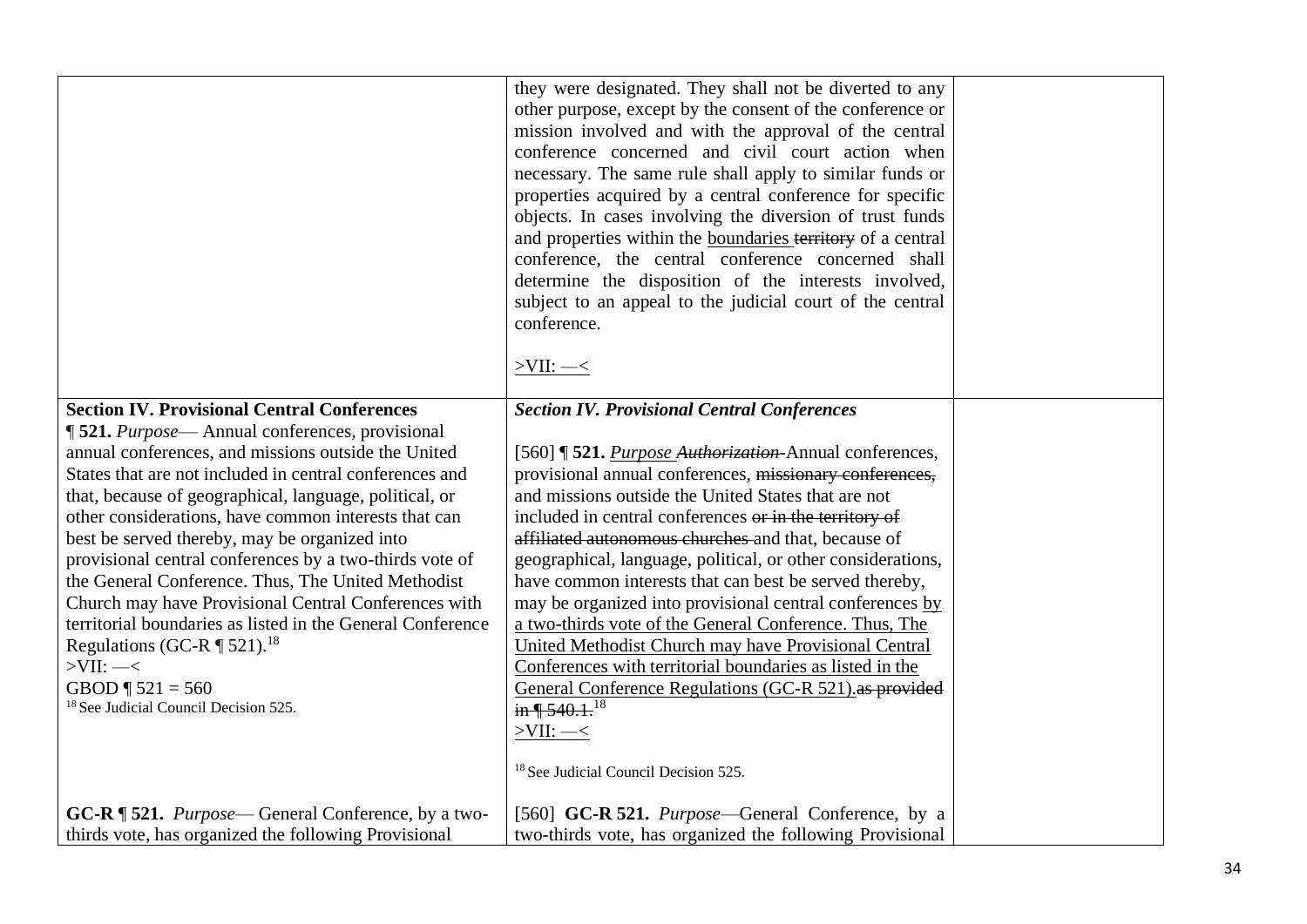| <b>Central Conferences:</b><br>The United Methodist Church shall have a<br>provisional central conference with ministries in the<br>following countries:<br>a) Southeast Asia and Mongolia Provisional Central<br>Conference: Laos, Mongolia, Thailand and Vietnam.<br>GBOD GC-R $\P$ 521 = 560                                                                                                                                                                                                                                                                                                                                                                                          | <b>Central Conferences:</b><br>The United Methodist Church shall have a<br>provisional central conference with ministries in the<br>following countries:<br>a) Southeast Asia and Mongolia Provisional Central<br>Conference: Laos, Mongolia, Thailand and Vietnam.                                                                                                                                                                                                                                                                                                                                                                                               |  |
|------------------------------------------------------------------------------------------------------------------------------------------------------------------------------------------------------------------------------------------------------------------------------------------------------------------------------------------------------------------------------------------------------------------------------------------------------------------------------------------------------------------------------------------------------------------------------------------------------------------------------------------------------------------------------------------|-------------------------------------------------------------------------------------------------------------------------------------------------------------------------------------------------------------------------------------------------------------------------------------------------------------------------------------------------------------------------------------------------------------------------------------------------------------------------------------------------------------------------------------------------------------------------------------------------------------------------------------------------------------------|--|
| <b>1 522.</b> Powers and Duties- The General Conference<br>may grant to a provisional central conference any of the<br>powers of a central conference except that of electing<br>bishops. $^{19}$<br>$>$ VII: $-$ <<br>GBOD $\P$ 522 = 562<br><sup>19</sup> Judicial Council Decision 403.                                                                                                                                                                                                                                                                                                                                                                                               | [562] ¶ 522. Powers_and_Duties-The General<br>Conference may grant to a provisional central conference<br>any of the powers of a central conference except that of<br>electing bishops. $^{19}$<br>$>$ VII: $-$<br><sup>19</sup> Judicial Council Decision 403.                                                                                                                                                                                                                                                                                                                                                                                                   |  |
| <b>1</b> 523. Membership-Membership of a provisional<br>central conference shall be according to the enabling act<br>by the General Conference.<br>$>$ VII: $-$ <<br>GBOD $\P$ 523 = new                                                                                                                                                                                                                                                                                                                                                                                                                                                                                                 | ¶ 523. Membership-Membership of a provisional central<br>conference shall be according to the enabling act by the<br>General Conference.<br>$>$ VII: $-$ <                                                                                                                                                                                                                                                                                                                                                                                                                                                                                                        |  |
| ¶ 524. Conference session 1. Episcopal Supervision-<br>The General Conference shall make provision for the<br>episcopal supervision of work in a provisional central<br>conference.<br>2. Organization a) The organization of a provisional<br>central conference shall conform to the provisions<br>prescribed for central conferences insofar as they are<br>considered applicable by the bishop in charge.<br>$b)$ The first organizational meeting of a new<br>provisional central conference shall take place within the<br>quadrennium after General Conference action.<br>$c)$ Ad Interim Provisions— In the interval between<br>General Conferences, the General Board of Global | [566] [524 Conference session- 1. Episcopal<br>Supervision-The General Conference shall make<br>provision for the episcopal supervision of work in a<br>provisional central conference. the territory outside the<br>United States that is not now included in central<br>conferences.<br>[561] $2.$ <i>Organization-a</i> ) The organization of a<br>provisional central conferences shall conform to the<br>provisions regulations prescribed for central conferences<br>insofar as they are considered applicable by the bishop in<br>charge.<br>$b$ ) The first organizational meeting of a new<br>provisional central conference shall take place within the |  |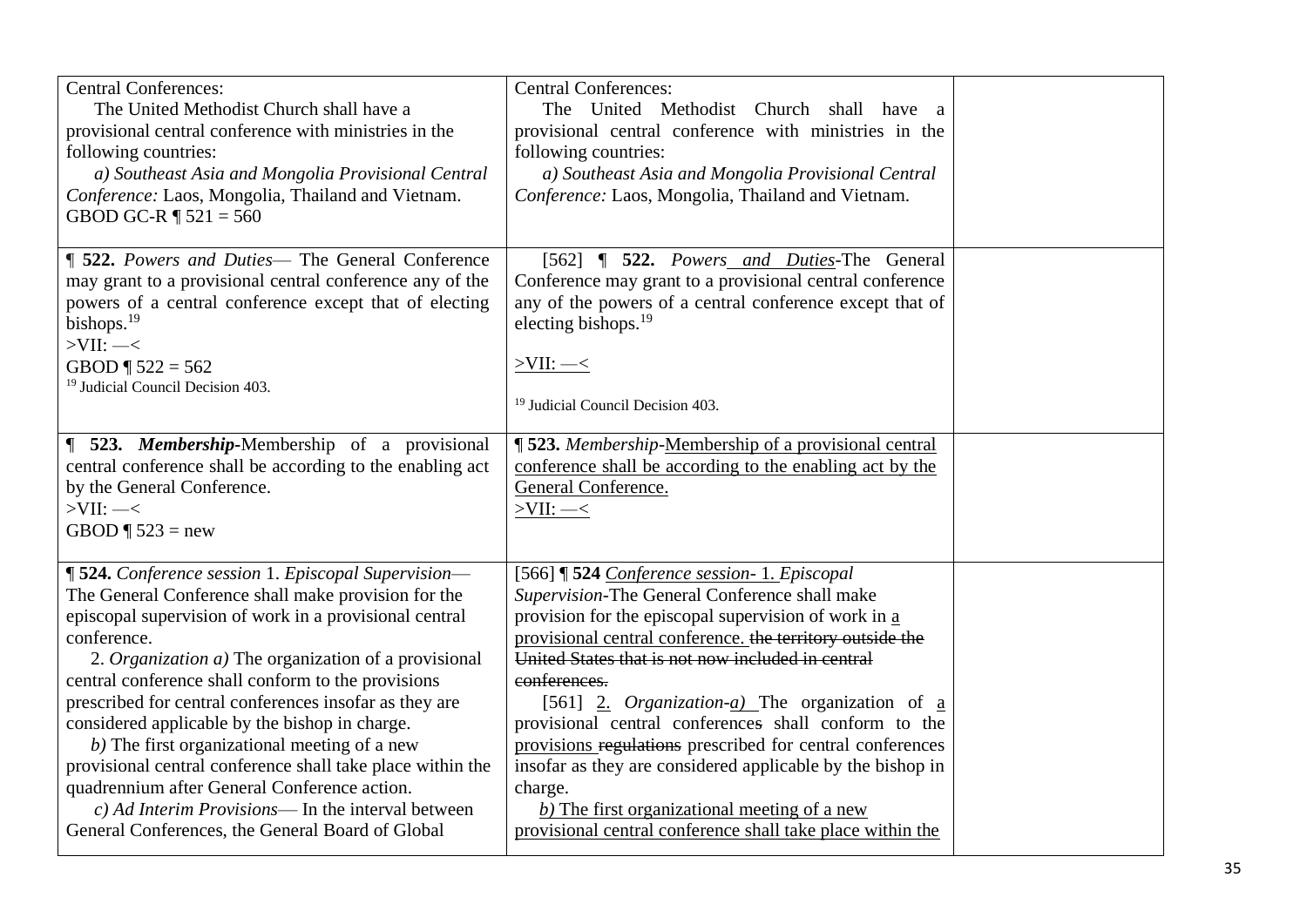| Ministries, upon the recommendation of the bishops in      | quadrennium after General Conference action.               |                                                       |
|------------------------------------------------------------|------------------------------------------------------------|-------------------------------------------------------|
| charge and after consultation with the annual              | [563] $c)$ Ad Interim Provisions-In the interval           |                                                       |
| conferences, provisional annual conferences, and           | between General Conferences, the General Board of          |                                                       |
| missions concerned, may make changes in the boundaries     | Global Ministries, upon the recommendation of the          |                                                       |
| of a provisional central conference. All changes in        | bishops in charge and after consultation with the annual   |                                                       |
| boundaries shall be reported to the ensuing session of the | conferences, provisional annual conferences, missionary    |                                                       |
| General Conference and shall expire at the close of that   | conferences, and missions concerned, may make changes      |                                                       |
| session unless renewed by the General Conference.          | in the boundaries of a provisional central conference and  |                                                       |
| $>$ VII: $-$ <                                             | may grant to a provisional central conference or to any of |                                                       |
| GBOD $\sqrt{524.1}$ = 566; 524.2a=561; 524.2b=new          | its component parts any of the powers of a central         |                                                       |
| $524.2c = 563$                                             | conference except that of electing bishops. All changes in |                                                       |
|                                                            | boundaries and all grants of powers authorized by the      |                                                       |
|                                                            | General Board of Global Ministries shall be reported to    |                                                       |
|                                                            | the ensuing session of the General Conference and shall    |                                                       |
|                                                            | expire at the close of that session unless renewed by the  |                                                       |
|                                                            | General Conference.                                        |                                                       |
|                                                            | $>$ VII: $-\leq$                                           |                                                       |
|                                                            |                                                            | $\P$ 564-565 are no more<br>needed and can be deleted |
|                                                            |                                                            | entirely.                                             |
|                                                            | <b>1564.</b> Lay Membership-An annual conference or a      |                                                       |
|                                                            | provisional annual conference in the field of a            |                                                       |
|                                                            | provisional central conference shall have the power to set |                                                       |
|                                                            | standards of character and other qualifications for        |                                                       |
|                                                            | admission of its lay members.                              |                                                       |
|                                                            |                                                            |                                                       |
|                                                            | <b>[565. Ad Interim Provisions for Conferences Outside</b> |                                                       |
|                                                            | the United States-To annual conferences, provisional       |                                                       |
|                                                            | annual conferences, missionary conferences, and            |                                                       |
|                                                            | missions that are outside the United States and are not    |                                                       |
|                                                            | included in central conferences or provisional central     |                                                       |
|                                                            | conferences, the General Conference may grant any of       |                                                       |
|                                                            | the powers of central conferences except that of electing  |                                                       |
|                                                            | bishops; and in the interval between General               |                                                       |
|                                                            | Conferences, the General Board of Global Ministries        |                                                       |
|                                                            | may grant such powers when requested to do so by the       |                                                       |
|                                                            | bishop in charge and by the annual conference,             |                                                       |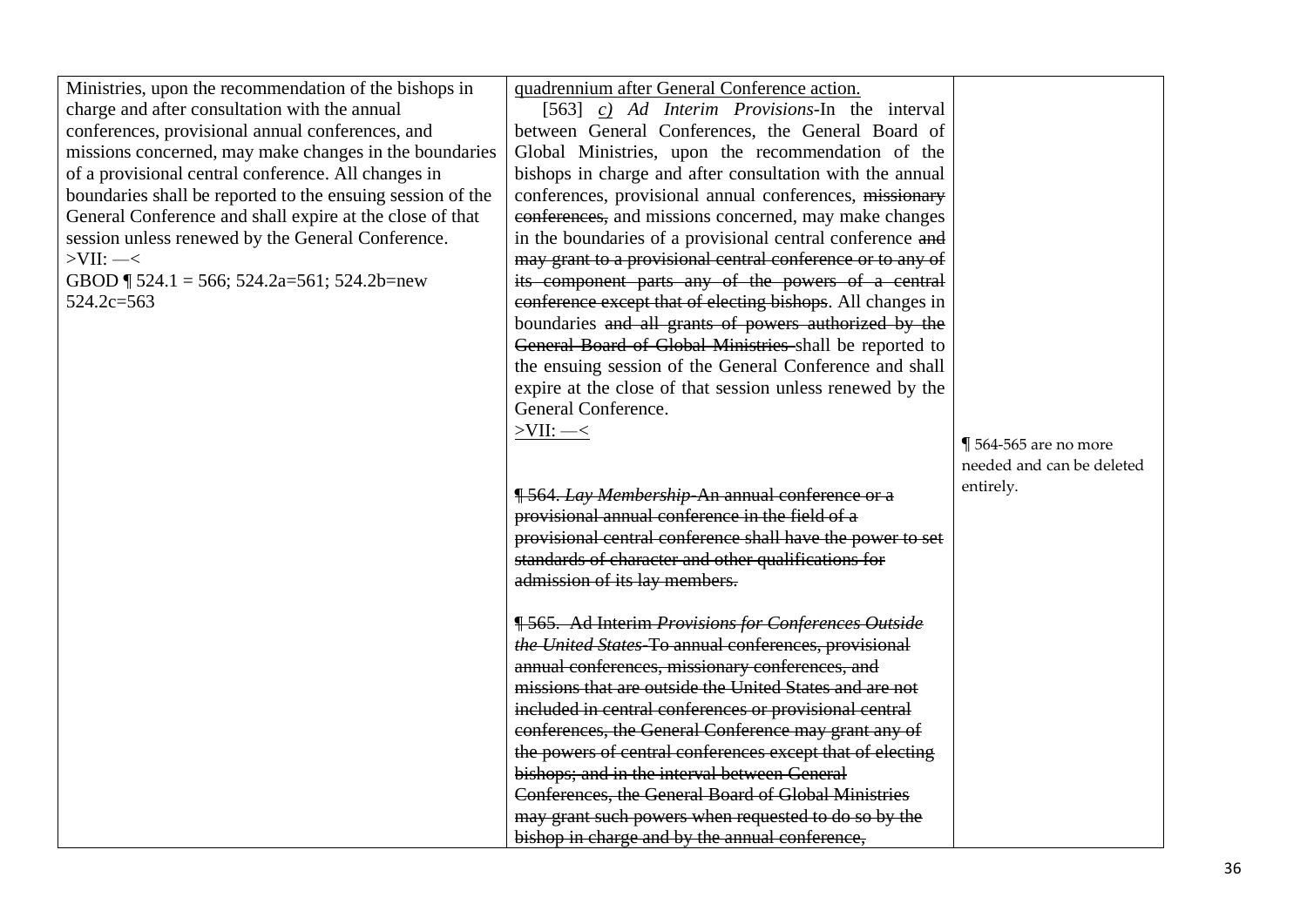|                                                                                                                                                                                                                                                                                                                                                                                                                                                                                                                                                                                                                                                                                                                                                                                                                                                                                                                                                                                                                                                                                                                                                                                                   | provisional annual conference, missionary conference, or<br>mission concerned.                                                                                                                                                                                                                                                                                                                                                                                                                                                                                                                                                                                                                                                                                                                                                                                                                                                                                                                                                                                                                                                                                                                                               |                                                                                                                                                                                            |
|---------------------------------------------------------------------------------------------------------------------------------------------------------------------------------------------------------------------------------------------------------------------------------------------------------------------------------------------------------------------------------------------------------------------------------------------------------------------------------------------------------------------------------------------------------------------------------------------------------------------------------------------------------------------------------------------------------------------------------------------------------------------------------------------------------------------------------------------------------------------------------------------------------------------------------------------------------------------------------------------------------------------------------------------------------------------------------------------------------------------------------------------------------------------------------------------------|------------------------------------------------------------------------------------------------------------------------------------------------------------------------------------------------------------------------------------------------------------------------------------------------------------------------------------------------------------------------------------------------------------------------------------------------------------------------------------------------------------------------------------------------------------------------------------------------------------------------------------------------------------------------------------------------------------------------------------------------------------------------------------------------------------------------------------------------------------------------------------------------------------------------------------------------------------------------------------------------------------------------------------------------------------------------------------------------------------------------------------------------------------------------------------------------------------------------------|--------------------------------------------------------------------------------------------------------------------------------------------------------------------------------------------|
| <b>Section V. Annual Conferences</b><br><b><math>\llbracket</math> 531.</b> Purpose —1. The purpose of the annual<br>conference is to make disciples of Jesus Christ for the<br>transformation of the world by equipping its local<br>churches for ministry and by providing a connection for<br>ministry beyond the local church; all to the glory of<br>God.<br>2. Annual Conferences are the fundamental bodies<br>of the Church $(\P 11)$ .<br>$>$ VII: $-$ <<br>GBOD $\P$ 531 = 601                                                                                                                                                                                                                                                                                                                                                                                                                                                                                                                                                                                                                                                                                                          | <b>Section V.IX. The Annual Conferences</b><br>[601] $\llbracket$ <b>531.</b> <i>Purpose</i> -1. The purpose of the annual<br>conference is to make disciples of Jesus Christ for the<br>transformation of the world by equipping its local<br>churches for ministry and by providing a connection for<br>ministry beyond the local church; all to the glory of God.<br>2. Annual Conferences are the fundamental bodies<br>of the Church (BOD¶ 11).<br>$>$ VII: $-\leq$                                                                                                                                                                                                                                                                                                                                                                                                                                                                                                                                                                                                                                                                                                                                                     |                                                                                                                                                                                            |
| <b>[532.</b> Powers and Duties - 1. The annual conference<br>for its own government, may adopt rules and regulations<br>not in conflict with the Discipline of The United<br>Methodist Church. $^{20}$ >VII: 532.001<<br>2. An annual conference cannot financially obligate<br>any organizational unit of The United Methodist Church<br>except the annual conference itself. <sup>21</sup><br>$3.a$ ) The clergy session of the annual conference<br>shall have power to make inquiry into the moral and<br>official conduct of its clergy members. Subject only to<br>the provisions on <i>Judicial Administration</i> , the clergy<br>session of the annual conference shall have power to<br>hear complaints against its clergy members and may try,<br>reprove, suspend, deprive of clergy office and<br>credentials, expel, or acquit any against whom charges<br>may have been preferred. The clergy session of the<br>annual conference shall have power to locate a clergy<br>member for failure to perform effectively and<br>competently the duties of itinerant ministry. The actions<br>of the clergy session shall be for and on behalf of the<br>annual conference. <sup>22</sup> | [604] <b>[532</b> Powers and Duties-1. The annual<br>conference, for its own government, may adopt rules and<br>regulations not in conflict with the Discipline of The<br>United Methodist Church <sup>-20</sup> . provided that in exercise of<br>its powers, each annual conference shall act in all<br>respects in harmony with the policy of The United<br>Methodist Church with respect to elimination of<br>discrimination. (See ¶4, Article IV.) > VII: 532.001<<br>2. An annual conference cannot financially obligate<br>any organizational unit of The United Methodist Church<br>except the annual conference itself. <sup>21</sup><br>3. The annual conference may admit into clergy<br>membership only those who have met all the disciplinary<br>requirements for membership and only in the manner<br>prescribed in the Discipline.<br>$3.a$ ) The clergy session of the annual conference shall<br>have power to make inquiry into the moral and official<br>conduct of its clergy members. Subject only to the<br>provisions on <i>Judicial Administration</i> of <b>11</b> 2701-2719,<br>the clergy session of the annual conference shall have<br>power to hear complaints against its clergy members and | 1604.3 is included and<br>covered by GBOD   532.1.<br>see also GBOD   532.3.<br>"Clergy session of the<br>annual conference" is the<br>term consistently used in<br>chapter 2 of the GBOD. |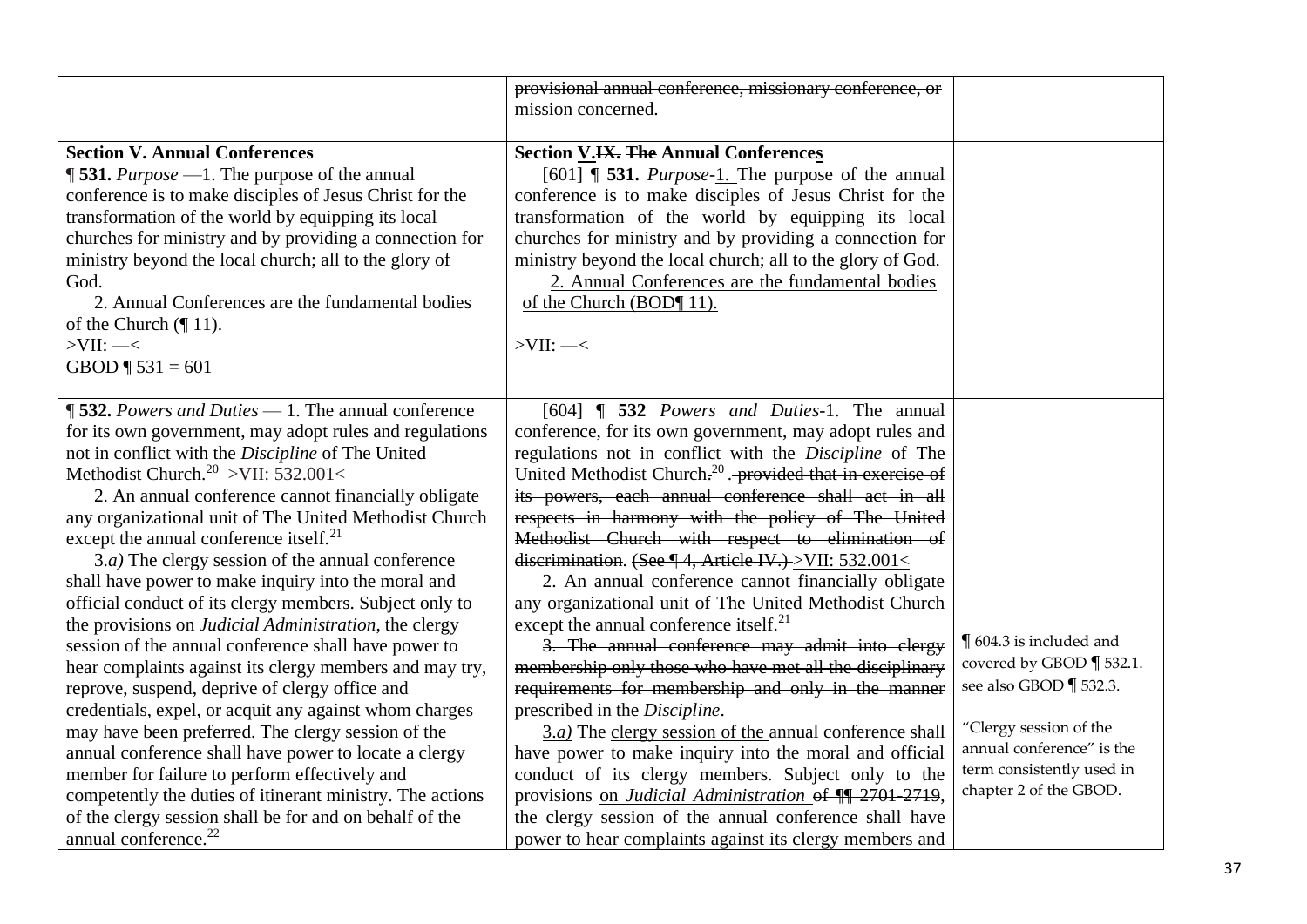*b)* All clergy members of the annual conference and the lay members of the Board of Ordained Ministry may attend and shall have voice in the clergy session. Only the ordained clergy in full connection and the members of the Board of Ordained Ministry may vote. Others may be admitted by express action of the clergy session, but shall not have vote, nor, unless specifically granted by the clergy session, shall have voice. $^{23}$ 

4. The annual conference shall have power to make inquiry into the financial status of the local churches, and shall provide counsel to help a local church overcome a deficit position.

5. The annual conference shall have the power to make inquiry into the membership status of the local churches, particularly if no members have been received on confession of faith during the year.

6. The annual conference shall give recognition to any new churches that have been organized during the year. >VII: 532.002<

7. The annual conference shall make provision for legal counsel applicable to its legal context. >VII: 532.003<

8. If any annual conference initiates, joins, monitors, or terminates a boycott, the guidelines in *The Book of Resolutions* should be followed. The General Conference is the only body that can initiate, empower, or join a boycott in the name of The United Methodist Church. >VII: 532.004<

9. The annual conference may choose to adopt a conference wide plan for compensation of pastors. Such a plan shall provide the method for setting and funding the salaries, and/or other compensation elements as specified in the plan, of the pastors appointed to the charges of the annual conference.

GBOD | 532.1-2=604.1-2; 532.3=604.4+605.7; 532.4-6=604.8 -10; 532.7=603.8; 532.8=603.8/new; 532.8 -

may try, reprove, suspend, deprive of clergy office and credentials, expel, or acquit any against whom charges may have been preferred. The clergy session of the annual conference shall have power to locate a clergy member for failure to perform effectively and competently the duties of itinerant ministry. The actions of the clergy session shall be for and on behalf of the annual conference.<sup>22</sup>

[605.7] *b)*7. The annual conference shall make inquiry into the moral and official conduct of its ordained ministers and local pastors. In response to the inquiry whether all such persons are blameless in their life and official administration, the district superintendent may answer for all the preachers in the district in one answer, or the Board of Ordained Ministry may make inquiry of each district superintendent about each ordained minister in the district and make one report to the bishop and the conference in open session. Questions relating to matters of ordination, character, and conference relations of clergy shall be the business of the clergy session. The actions of the clergy session shall be for and on behalf of the annual conference. The provisions of the *Book of Discipline* applicable to an annual conference shall also be applicable to the clergy session. All clergy members  $(\P \qquad \overline{\P} \qquad 601.1, 602.1)$  of the annual conference and the lay members of the Board of Ordained Ministry may attend and shall have voice in the clergy session. Only the ordained clergy in full connection and the members of the Board of Ordained Ministry may vote  $(\sqrt{602.1a})$ . Others may be admitted by express action of the clergy session, but shall not have vote, nor, unless specifically granted by the clergy session, shall have voice  $(\sqrt{\frac{333}{3}})^{23}$ 

[604.5]  $5.$  The status of a clergy member and of a provisional member and the manner and conditions of a transfer of a clergy member from one annual conference to another are governed by the section on the ordained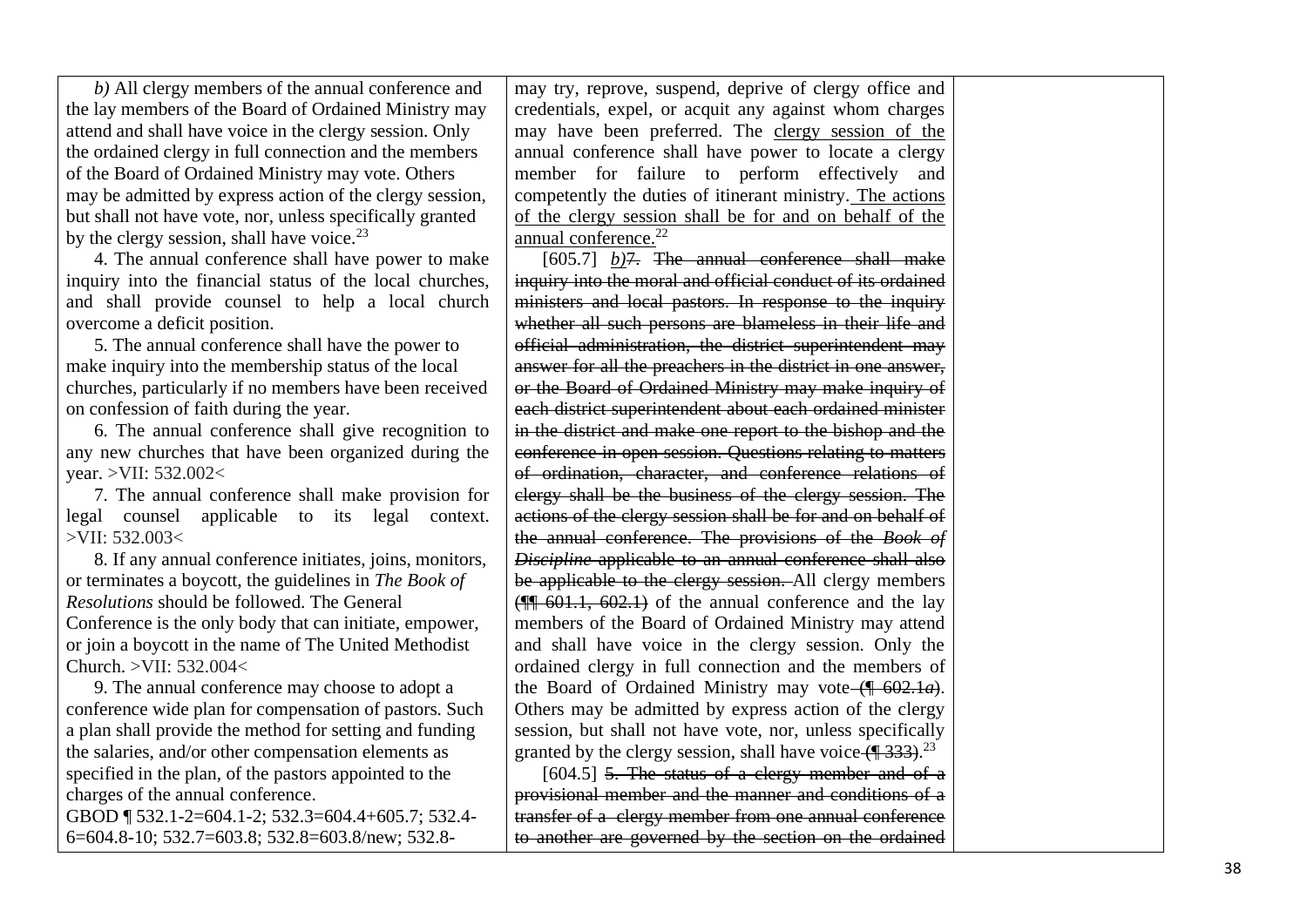| 9=604.12-13 BOD604.6-7 $\rightarrow$ see GBOD335.1!                                                              | ministry (Chapter Two).                                          | $\P$ 604.6-7 moved to |
|------------------------------------------------------------------------------------------------------------------|------------------------------------------------------------------|-----------------------|
| <sup>20</sup> See Judicial Council Decisions 43, 74, 141, 318, 367, 373, 432,                                    | $[604.8ff]$ $\overline{4.8}$ . The annual conference shall have  | GBOD ¶ 335.1          |
| 435, 476, 536, 584, 590, 592, 699, 876, 1198.                                                                    | power to make inquiry into the financial status of the           |                       |
| <sup>21</sup> See Judicial Council Decisions 707, 440.<br><sup>22</sup> See Judicial Council Decisions 534, 782. | local churches, and where there is a deficit in finances, it     |                       |
| <sup>23</sup> See Judicial Council Decisions 686, 690.                                                           | may require the pastor and the lay member to appear              |                       |
|                                                                                                                  | before the appropriate committee and make explanation.           |                       |
|                                                                                                                  | <b>Based upon its findings, it shall provide counsel to help</b> |                       |
|                                                                                                                  | the church overcome such a deficit position.                     |                       |
|                                                                                                                  | 5.9. The annual conference shall have the power to               |                       |
|                                                                                                                  | make inquiry into the membership status of the local             |                       |
|                                                                                                                  | churches, particularly if and where no members have              |                       |
|                                                                                                                  | been received on confession of faith during the year.            |                       |
|                                                                                                                  | may require the pastor and the lay member to appear              |                       |
|                                                                                                                  | before the appropriate agency and make explanation.              |                       |
|                                                                                                                  | 6.10. The annual conference shall give recognition to            |                       |
|                                                                                                                  | any new churches that have been organized during the             |                       |
|                                                                                                                  | year, and shall, through the presiding bishop and the            |                       |
|                                                                                                                  | secretary, send to each new church a certificate of              |                       |
|                                                                                                                  | organization, which the district superintendent shall, on        |                       |
|                                                                                                                  | behalf of the conference, present to the new church in an        |                       |
|                                                                                                                  | appropriate ceremony. > VII: 532.002<                            |                       |
|                                                                                                                  | 11. The annual conference shall secure, during the               |                       |
|                                                                                                                  | course of its annual session, the answers to the questions       |                       |
|                                                                                                                  | for conducting annual conference sessions, and the               |                       |
|                                                                                                                  | secretary to the annual conference shall include the             |                       |
|                                                                                                                  | answers to these questions in the conference journal and         |                       |
|                                                                                                                  | in the report to the council on finance and administration.      |                       |
|                                                                                                                  | 7. The annual conference shall make provision for                |                       |
|                                                                                                                  | legal counsel applicable to its context. [instead of             |                       |
|                                                                                                                  | BOD603.8:18. The annual conference shall designate, a            |                       |
|                                                                                                                  | chancellor, and may designate one or more associate              |                       |
|                                                                                                                  | chancellors. The chancellor and any associate chancellors        |                       |
|                                                                                                                  | must be members in good standing of a local church or            |                       |
|                                                                                                                  | an annual conference in the episcopal area, and be               |                       |
|                                                                                                                  | licensed to practice law in the episcopal area. The              |                       |
|                                                                                                                  | chancellor and any associate chancellors shall be                |                       |
|                                                                                                                  |                                                                  |                       |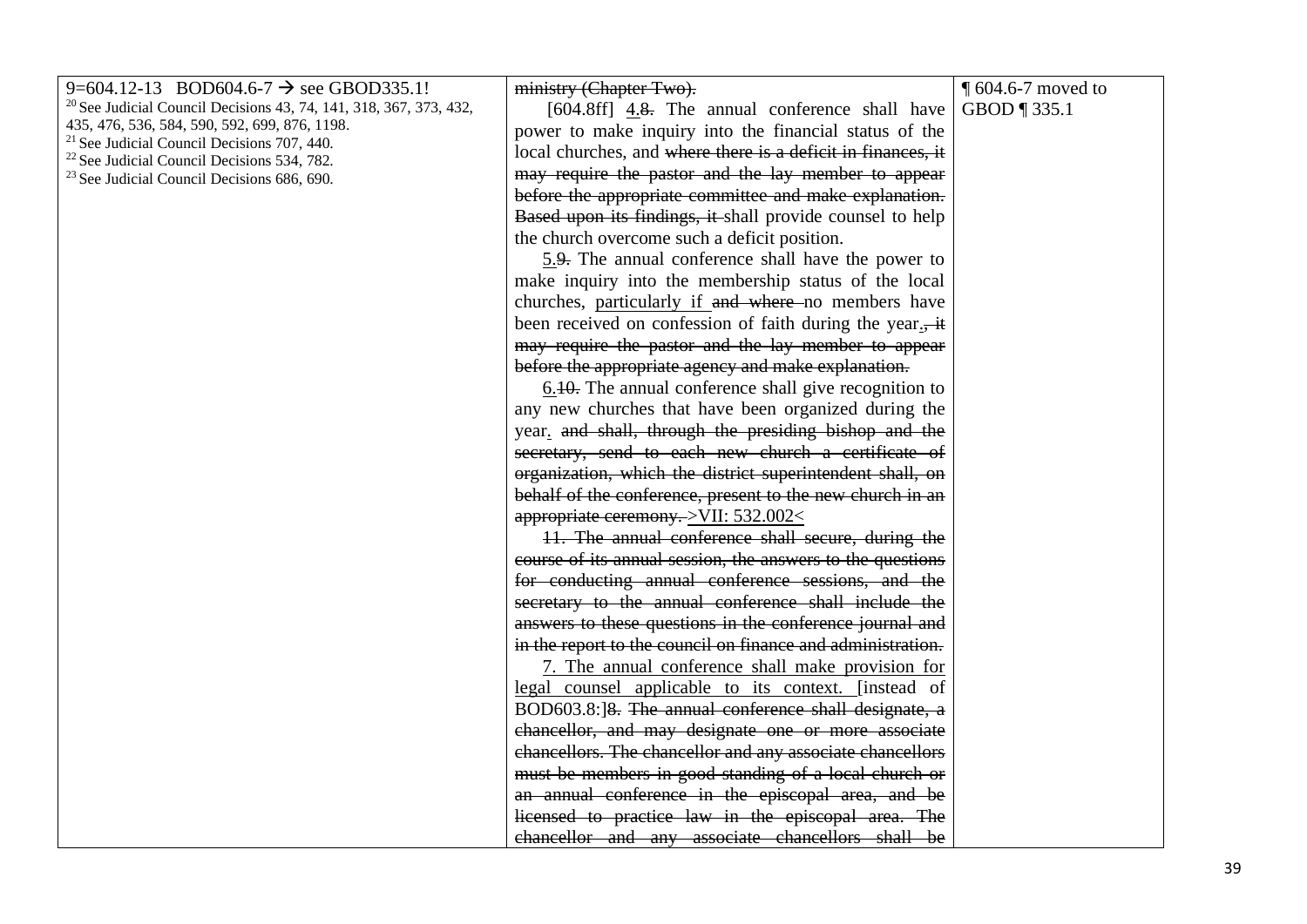|                                                                | nominated by the bishop and elected quadrennially by<br>the annual conference. If a vacancy should occur during<br>the quadrennium, the bishop shall fill the vacancy until |                       |
|----------------------------------------------------------------|-----------------------------------------------------------------------------------------------------------------------------------------------------------------------------|-----------------------|
|                                                                | the next session of the annual conference. The                                                                                                                              |                       |
|                                                                | chancellor, assisted by the associate chancellors, if any,                                                                                                                  |                       |
|                                                                | shall serve as legal adviser(s) to the bishop and the                                                                                                                       |                       |
|                                                                | annual conference. Each annual conference shall report                                                                                                                      |                       |
|                                                                | its election of the chancellor and any associate                                                                                                                            |                       |
|                                                                | chancellors to the General Council on Finance and                                                                                                                           |                       |
|                                                                | Administration. >VII: 532.003<                                                                                                                                              |                       |
|                                                                | $8.12$ . If any annual conference initiates, joins,                                                                                                                         |                       |
|                                                                | monitors, or terminates a boycott, the guidelines in The                                                                                                                    |                       |
|                                                                | Book of Resolutions, 2008, should be followed. The                                                                                                                          |                       |
|                                                                | General Conference is the only body that can initiate,                                                                                                                      |                       |
|                                                                | empower, or join a boycott in the name of The United                                                                                                                        |                       |
|                                                                | Methodist Church. >VII: 532.004<                                                                                                                                            |                       |
|                                                                | $9.13$ . The annual conference may choose to adopt a                                                                                                                        |                       |
|                                                                | conference-wide plan for compensation of pastors. Such                                                                                                                      |                       |
|                                                                | a plan shall provide the method for setting and funding                                                                                                                     |                       |
|                                                                | the salaries, and/or other compensation elements as                                                                                                                         |                       |
|                                                                | specified in the plan, of the pastors appointed to the                                                                                                                      |                       |
|                                                                | charges of the annual conference.                                                                                                                                           |                       |
|                                                                |                                                                                                                                                                             |                       |
|                                                                | <sup>20</sup> See Judicial Council Decisions 43, 74, 141, 318, 367, 373, 432,                                                                                               |                       |
|                                                                | 435, 476, 536, 584, 590, 592, 699, 876, 1198.                                                                                                                               |                       |
|                                                                | <sup>21</sup> See Judicial Council Decisions 707, 440.<br><sup>22</sup> See Judicial Council Decisions 534, 782.                                                            |                       |
|                                                                | <sup>23</sup> See Judicial Council Decisions 686, 690.                                                                                                                      |                       |
|                                                                |                                                                                                                                                                             |                       |
| <b>1533.</b> Membership - 1. The clergy membership of an       |                                                                                                                                                                             |                       |
| annual conference shall consist of deacons and elders in       | [602] [533. Membership Composition and Character-1.                                                                                                                         |                       |
| connection, provisional members, associate<br>full             | The clergy membership of an annual conference $(\sqrt{370})$                                                                                                                |                       |
| members, affiliate members, and local pastors under            | shall consist of deacons and elders in full connection- $\left( \frac{1}{2} \right)$                                                                                        |                       |
| full-time and part-time appointment, each with their           | 333), provisional members (1 327), associate members,                                                                                                                       |                       |
| respective voting rights. The term <i>clergy members</i> shall | affiliate members $(\sqrt{44} \cdot 344.4, \frac{586.4}{9})$ , and local pastors                                                                                            |                       |
| refer to both active and retired members of the annual         | under full-time or part-time appointment- $(\sqrt{\frac{317}{217}})$ , each                                                                                                 | Last sentence of GBOD |
| conference. $^{24}$ >VII: 533.001<                             | with their respective rights. The term <i>clergy member</i>                                                                                                                 | $533.1 =$ 502.2       |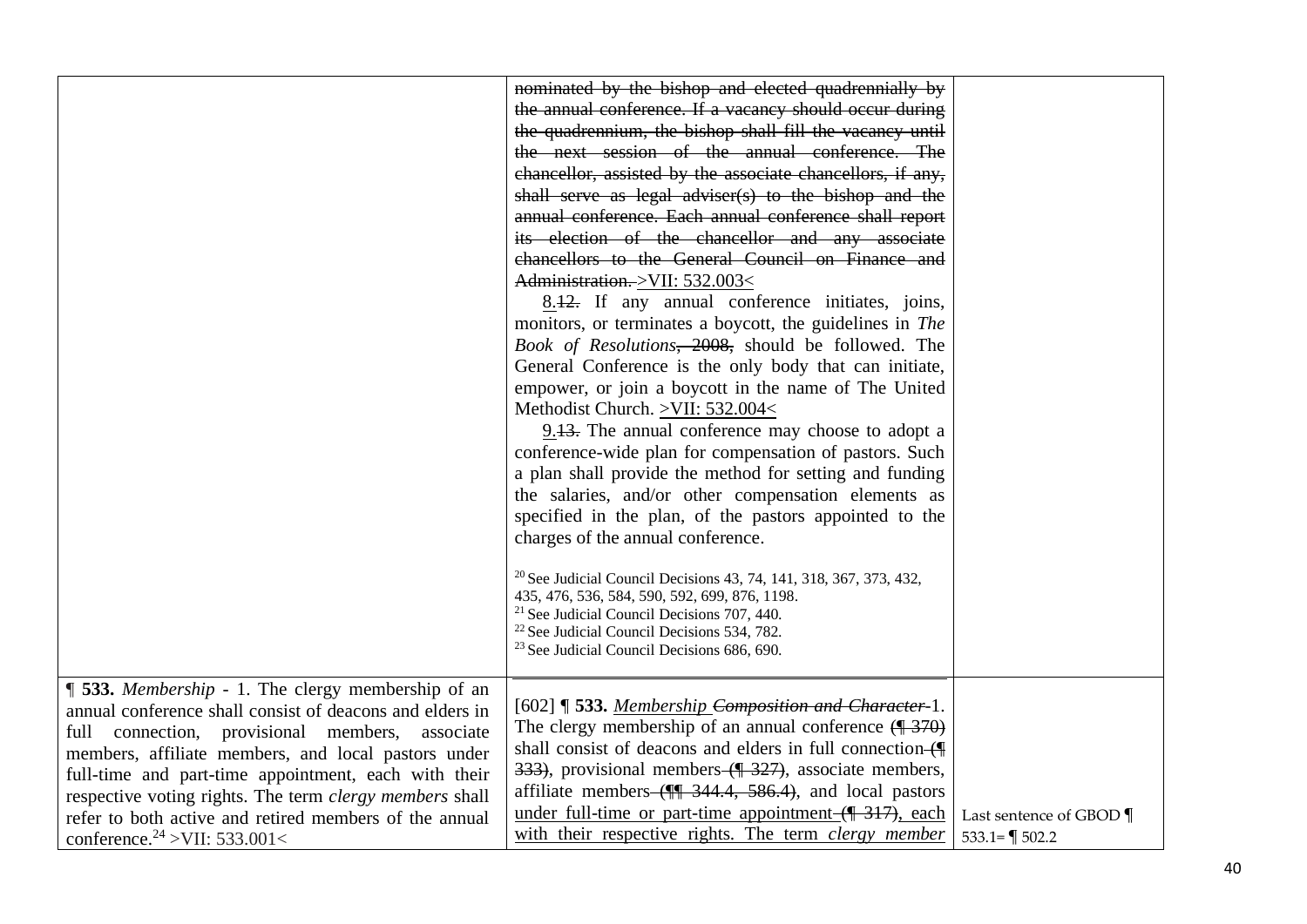2. *a)* The lay membership of the annual conference shall consist of a professing member elected by each charge, diaconal ministers, deaconesses, home missioners, the conference president of United Methodist Women, the conference president of United Methodist Men, the conference lay leader, district lay leaders, the president or equivalent officer of the conference young adult organization, the president of the conference youth organization, one youth and one young adult from each district to be selected in such a manner as may be determined by the annual conference according to the age provisions of the central conference or outside central conference boundaries by other legislation enacted by General Conference. If the lay membership should number less than the clergy members of the annual conference, the annual conference shall, by its own formula, provide for the election of additional lay members to equalize lay and clergy membership of the annual conference.<sup>25</sup>

b) Each charge served by more than one clergy member under appointment (including deacons in full connection for whom this is their primary appointment) shall be entitled to as many lay members as there are clergy members under appointment.

*c)* The lay members shall have been members of The United Methodist Church for the two years preceding their election and shall have been active participants in The United Methodist Church for at least four years preceding their election. The four -year participation and the two -year membership requirements may be waived for young persons under thirty years of age. Such persons must be members of The United Methodist Church and active participants at the time of election. >VII: 533.002<

3. The lay member or alternate, whoever was last seated in the annual conference, shall be seated in a shall refer to both active and retired members of the annual conference . <sup>24</sup>>VII: 533.001<

*a)* Clergy members in full connection shall have the right to vote on all matters in the annual conference except in the election of lay delegates to the General and jurisdictional or central conferences and shall have sole responsibility for all matters of ordination, character, and conference relations of clergy.

*b)* Provisional clergy members shall have the right to vote in the annual conference on all matters except constitutional amendments, election of clergy delegates to the General and jurisdictional or central conferences and matters of ordination, character, and conference relations of clergy. Provisional clergy members who have completed all of their educational requirements may vote to elect clergy delegates to General and jurisdictional or central conferences.<sup>29</sup>

*c)* Associate clergy members shall have the right to vote in the annual conference on all matters except constitutional amendments, and matters of ordination, character, and conference relations of clergy. When associate members are members of the conference Board of Ordained Ministry, they have the right to vote at clergy session on matters of ordination, character, and conference relations of clergy (¶ 634.1). Affiliate clergy members shall have the right to vote in the annual conference on all matters except the constitutional amendments, election of clergy delegates to the General jurisdictional or central conferences, and matters of ordination, character, and conference relations of elergy.<sup>29</sup>

d) Full-time and part-time local pastors shall have the right to vote in the annual conference on all matters except constitutional amendments; election of delegates to the General and jurisdictional or central conferences and matters of ordination, character, and conference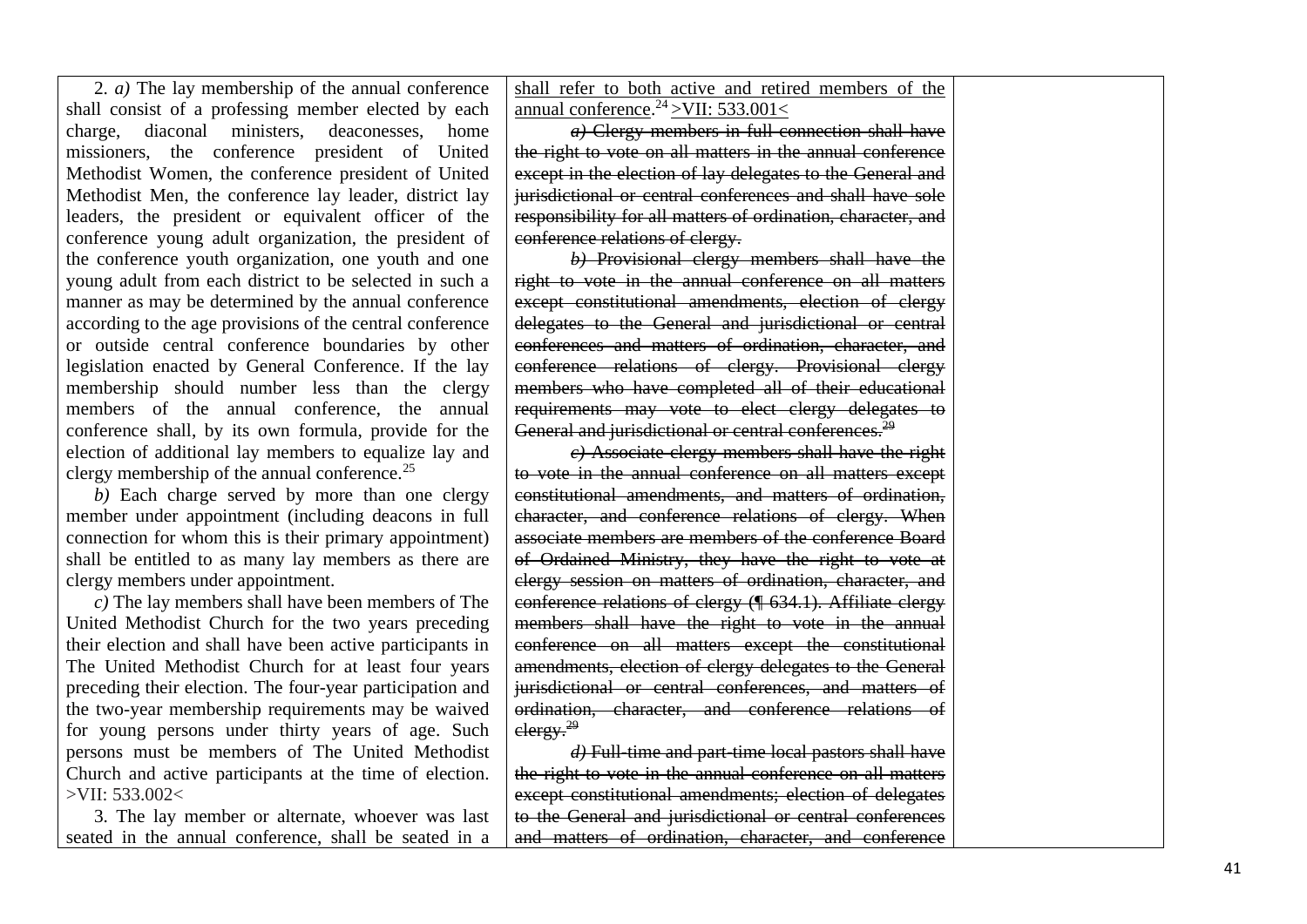special session of the annual conference when convened, provided that no local charge shall be deprived of its lay member.<sup>26</sup>

4. The lay members of the annual conference shall participate in all deliberations and vote upon all measures except on the granting or validation of license, ordination, reception into full conference membership, or any question concerning the character and official conduct of clergy, except those who are lay members of the Board of Ordained Ministry and committee on investigation. Lay members shall serve on all committees except those on ministerial relations.<sup>27</sup>

5. It is the duty of every member to attend the sessions of the annual conference.

6. Officers who are not members of the annual conference and such additional persons as the annual conference may decide shall have voice but not vote. >VII: 533.003<

GBOD | 533.1 = 602.2+502.2; 533.2=602.4; 533.3-4=602.5 -6; 533.5=602.8; 533.6=602.9+10

- <sup>24</sup> See Judicial Council Decisions 477, 555, 1062.
- <sup>25</sup> See Judicial Council Decision 1212.
- <sup>26</sup> See Judicial Council Decision 319.
- 2 <sup>7</sup>See Judicial Council Decisions 109, 505.

relations of clergy.<sup>30</sup>When local pastors are members of the Conference Board of Ordained Ministry, they have the right to vote at clergy session on matters of ordination, character, and conference relations of clergy (¶ 634.1). Local pastors who have completed course of study or an M. Div. degree and have served a minimum of two consecutive years under appointment before the election may vote to elect clergy delegates to General and jurisdictional or central conferences.<sup>31</sup>

*e)* Each annual conference having campus ministers, chaplains and Wesley Foundation directors shall include the same in its lay and clergy annual conference composition. In districts where United Methodist laypersons serve as campus ministers/directors of Wesley Foundations, they shall be added as district -at large lay members to the annual conference. In districts where United Methodist clergy serve as chaplains, campus ministers, and directors of Wesley Foundations, the laypersons elected as their balancing counterpart shall be elected from either the campus ministry board of directors or a student from that ministry/foundation. In making sure that such inclusion is adhered to, special consideration shall be given to the inclusion of United Methodist young adults who are active participants in campus ministry.

2. Consecrated diaconal ministers serve as lay members of the annual conference as long as they maintain this status in The United Methodist Church.

3. Persons who become associate members prior to January 1, 1997, shall be allowed to continue in this relationship and serve under the provision of the 1992 *Book of Discipline* as long as they hold this status.

2.*a)* .4. The lay membership of the annual conference shall consist of a professing member elected by each charge, diaconal ministers, deaconesses, home missioners, the conference president of United Methodist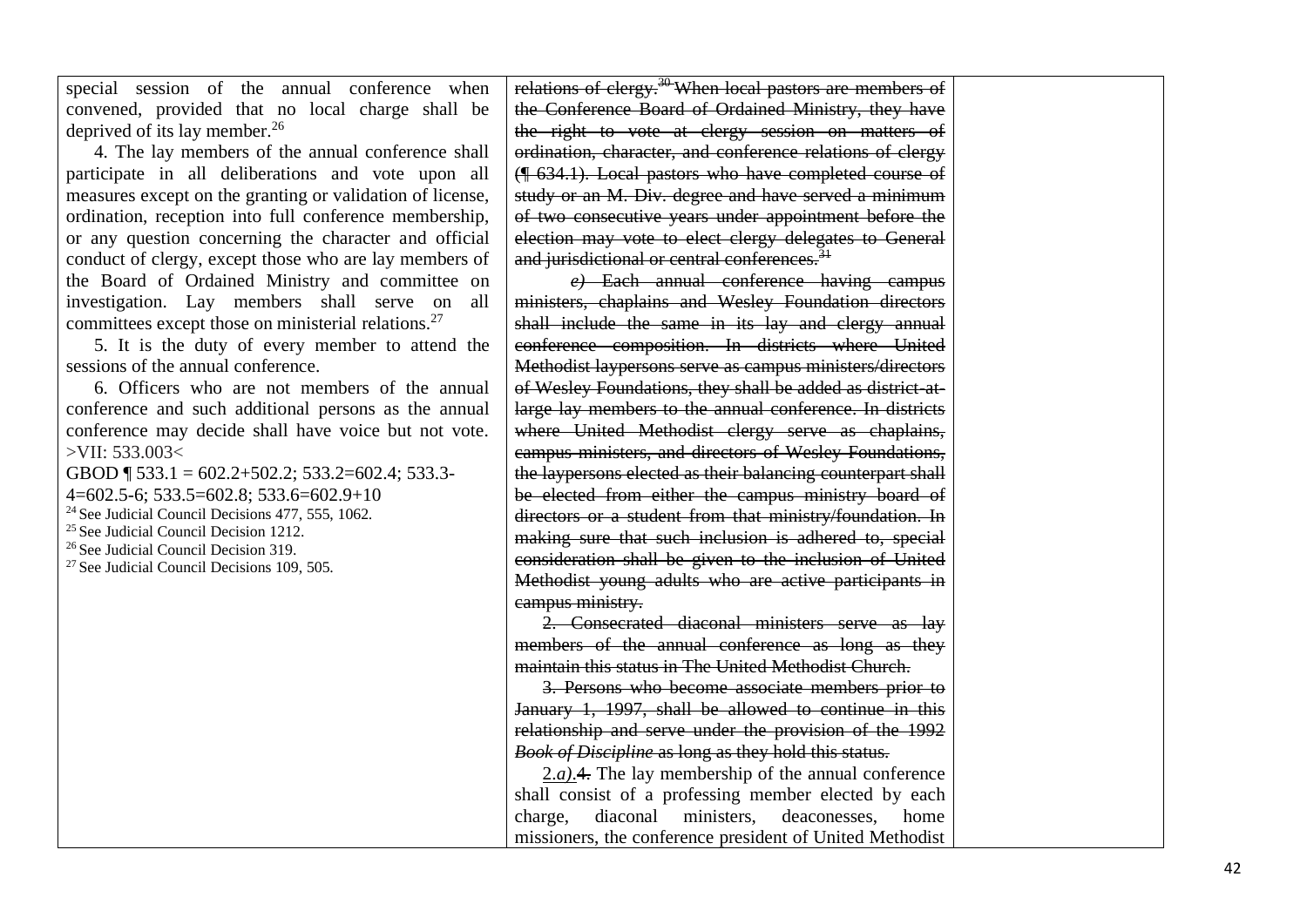Women, the conference president of United Methodist Men, the conference lay leader, district lay leaders, the president or equivalent officer of the conference young adult organization, the president of the conference youth organization, one youth between the ages of twelve and eighteen and one young adult between the ages of eighteen and thirty from each district to be selected in such a manner as may be determined by the annual conference (in the case of central conferences, the youth member shall be not younger than twelve and no older than twenty -five and the young adult member shall be not younger than eighteen and not older than thirty -five), and the chair of the annual conference college student organization. If the lay membership should number less than the clergy members of the annual conference, the annual conference shall, by its own formula, provide for the election of additional lay members to equalize lay and clergy membership of the annual conference.<sup>25</sup>

b) Each charge served by more than one clergy member under appointment (including deacons in full connection for whom this is their primary appointment) shall be entitled to as many lay members as there are clergy members under appointment.

*c)* The lay members shall have been members of The United Methodist Church for the two years preceding their election and shall have been active participants in The United Methodist Church for at least four years preceding their election. (14 32, 251.2). > VII: 533.002<

*a)* In the annual conference or the central conferences, t The four-year participation and the twoyear membership requirements may be waived for young persons under thirty years of age. Such persons must be members of The United Methodist Church and active participants at the time of election.

*b)* By authorization of a central conference, national diaconal ministers may be given the same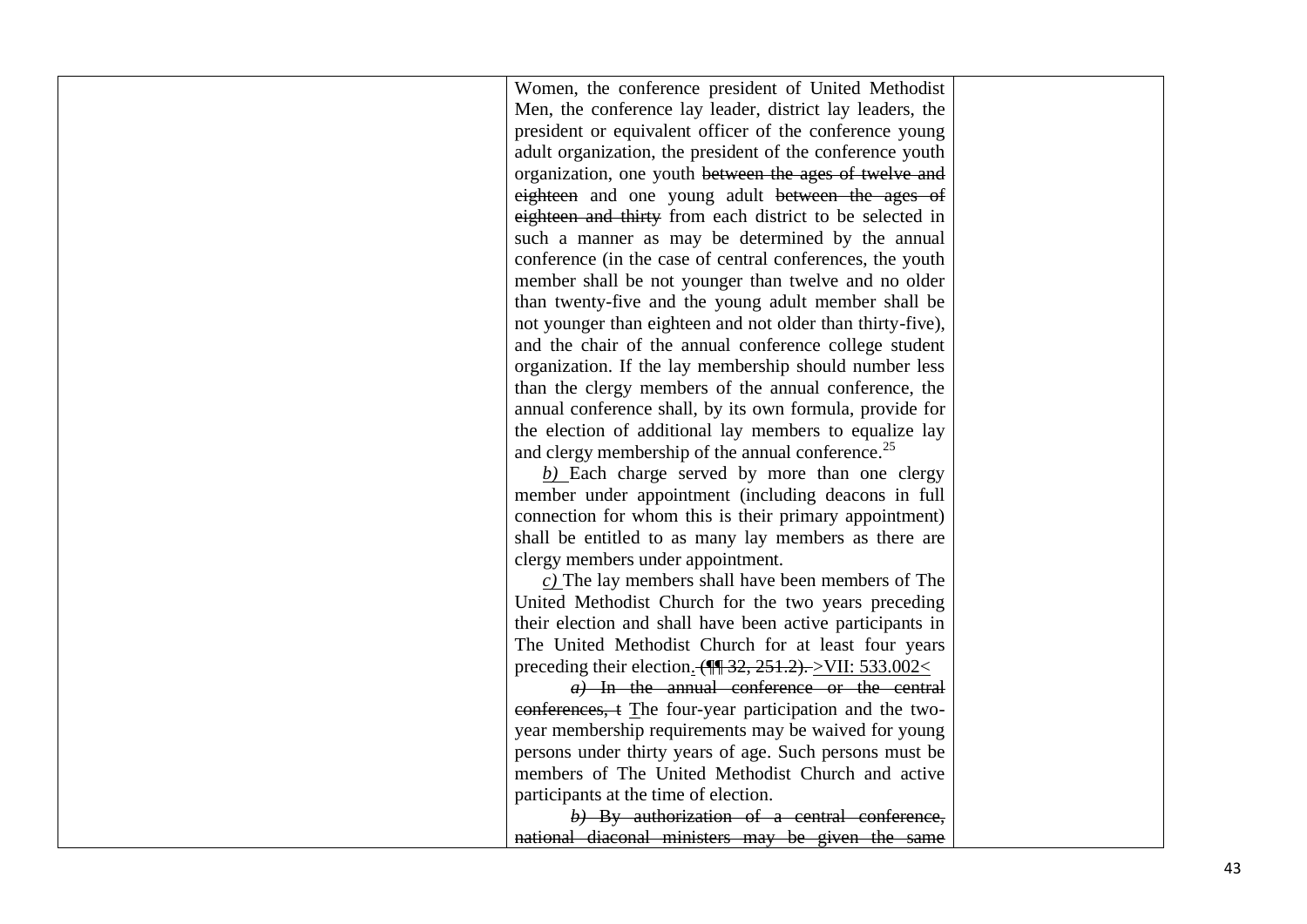privileges as a diaconal minister.

3.5. The lay member or alternate, whoever was last seated in the annual conference, shall be seated in a special session of the annual conference when convened, provided that no local charge shall be deprived of its lay member.<sup>26</sup>  $-$ due to death, serious illness, or cessation of membership. Under such circumstances, another lay member may be elected by the charge conference.<sup>35</sup> (See  $\sqrt{32}$ 

4.6. The lay members of the annual conference shall participate in all deliberations and vote upon all measures except on the granting or validation of license, ordination, reception into full conference membership, or any question concerning the character and official conduct of clergy ordained ministers, except those who are lay members of the Board of Ordained Ministry and committee on investigation. Lay members shall serve on all committees except those on ministerial relations.<sup>27</sup>

7. When at any time a lay member is excused by the annual conference from further attendance during the session, the alternate lay member, if present, shall be seated. The lay member or the alternate shall be the lay member of the annual conference, and it shall be the duty of the lay member to report to the local church on actions of the annual conference.

5.8. It is the duty of every member and all provisional members and local pastors of the annual conference to attend the its sessions of the annual conference.and furnish such reports in such form as the *Discipline* may require. Any such person unable to attend shall report by letter to the conference secretary, setting forth the reason for the absence. Should any ordained minister in active service be absent from the session of the annual conference without a satisfactory reason for the absence, the matter shall be referred by the conference secretary to the Board of Ordained Ministry.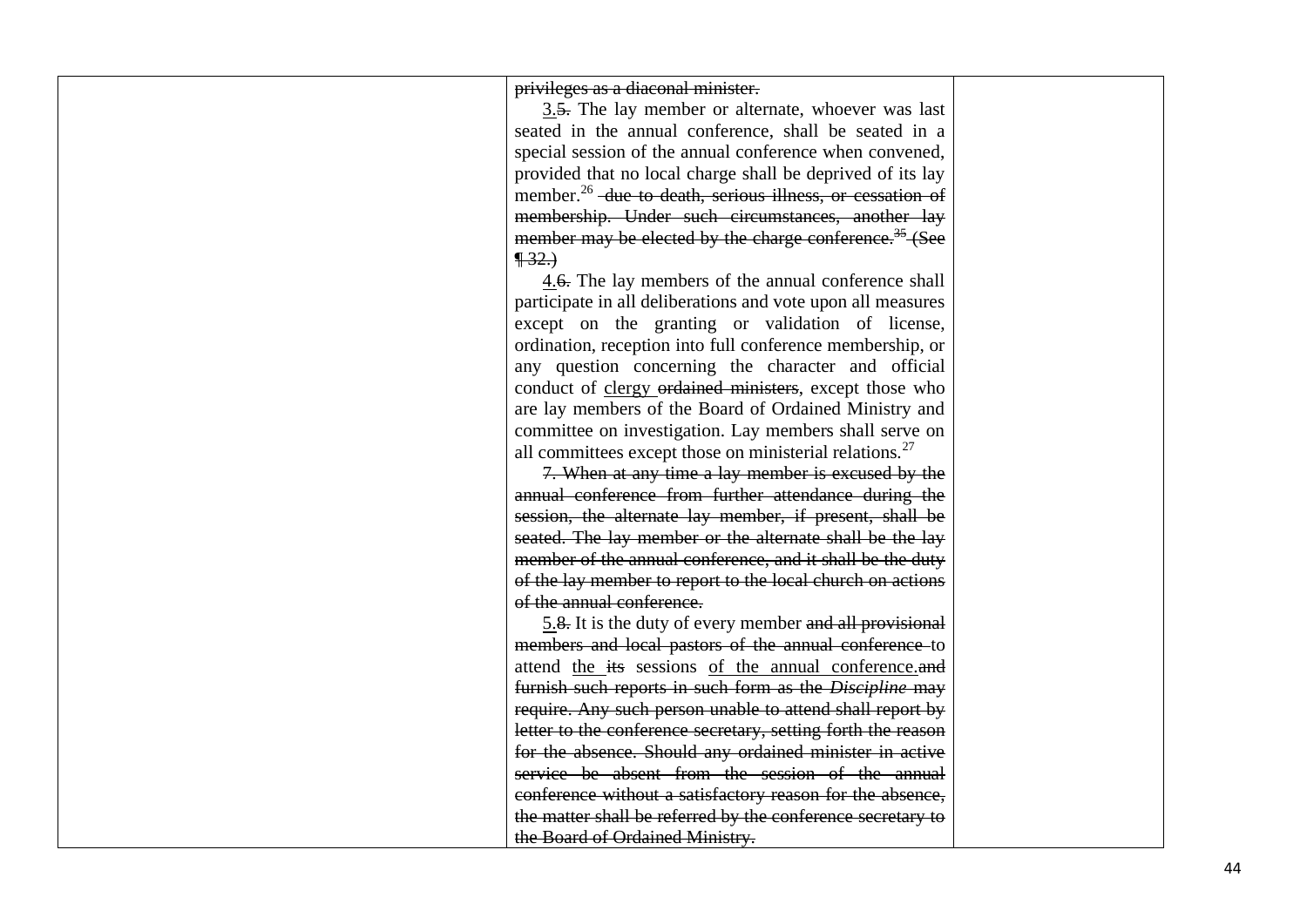|                                                            | 6.9. Officers who are not members of the annual              |  |
|------------------------------------------------------------|--------------------------------------------------------------|--|
|                                                            | conference and such additional persons as the annual         |  |
|                                                            |                                                              |  |
|                                                            | conference may decide shall have voice but not vote. The     |  |
|                                                            | following shall be seated in the annual conference and       |  |
|                                                            | shall be given the privilege of the floor without vote:      |  |
|                                                            | official representatives from other denominations invited    |  |
|                                                            | by the annual conference; missionaries regularly             |  |
|                                                            | assigned by the General Board of Global Ministries and       |  |
|                                                            | serving within the bounds of the annual conference; lay      |  |
|                                                            | missionaries regularly appointed by the General Board of     |  |
|                                                            | Global Ministries in nations other than the United States    |  |
|                                                            | and certified lay missionaries from nations other than the   |  |
|                                                            | United States serving within the bounds of the annual        |  |
|                                                            | conference.                                                  |  |
|                                                            | 10. If not otherwise a voting member of the annual           |  |
|                                                            | conference, the conference chancellor shall be seated in     |  |
|                                                            | the annual conference and shall be given the privilege of    |  |
|                                                            | the floor without vote.                                      |  |
|                                                            | $>$ VII: 533.003<                                            |  |
|                                                            |                                                              |  |
|                                                            | <sup>24</sup> See Judicial Council Decisions 477, 555, 1062. |  |
|                                                            | <sup>25</sup> See Judicial Council Decision 1212.            |  |
|                                                            | <sup>26</sup> See Judicial Council Decision 319.             |  |
|                                                            | <sup>27</sup> See Judicial Council Decisions 109, 505.       |  |
|                                                            |                                                              |  |
| ¶ 534. Conference Session—1. The bishop shall appoint      | [603] ¶ 534. Conference Session-Organization-1.              |  |
| the times for holding the annual conference. $28$          | Annual conferences                                           |  |
| 2. The annual conference or a committee thereof            | $1.2$ . The bishops shall appoint the times for holding      |  |
| shall select the place for holding the conference session. | the annual conferences. <sup>28</sup>                        |  |
| Each central conference may provide for minimum            | $2.3$ . The annual conference or a committee thereof         |  |
| standards for places and sites in which to hold annual     | shall select the place for holding the conference. Each      |  |
| conference sessions. Jurisdictional conferences shall      |                                                              |  |
|                                                            | central conference may provide for minimum standards         |  |
| follow the procedures in Part VII of the Discipline.       | for places and sites in which to hold annual conference      |  |
| >VII: 534.001<                                             | sessions. Jurisdictional conferences shall follow the        |  |
| 3. The agenda of the session shall be prepared by the      | procedures in Part VII of the Discipline. >VII: 534.001<     |  |
| bishop, the district superintendents, the conference lay   | $[605.2]$ 3.2. The agenda of the session The annual          |  |
|                                                            |                                                              |  |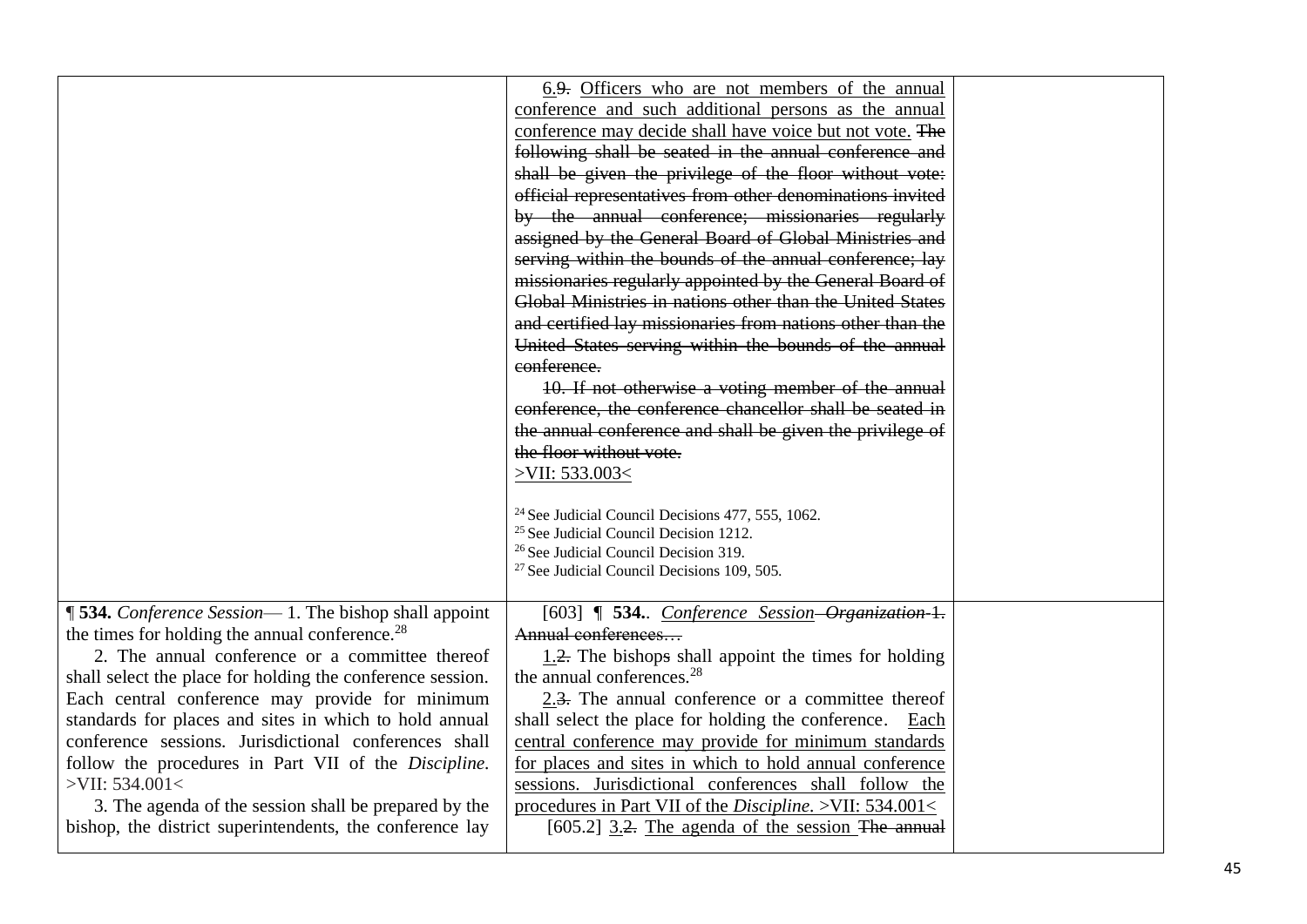leader, and such others as the conference may name and shall be submitted to the conference for adoption . >VII: 534.002<

4. A special session of the annual conference may be held at such time and in such place as shall have been determined by the annual conference after consultation with the bishop, or by the bishop with the concurrence of three -fourths of the district superintendents. A special session of the annual conference shall have only such powers as are stated in the call.<sup>29</sup>

5. The bishop assigned shall preside over the annual conference or, in case of inability, shall arrange for another bishop to preside. In the absence of a bishop, the conference shall by ballot, without nomination or debate, elect a president *pro tempore* from among the ordained elders. The president thus elected shall discharge all the duties of a bishop except ordination.

6. At the conclusion of the examination of the standing of the clergy members or at such later times as the bishop may designate, the presiding bishop may call to the bar of the conference the class to be admitted into full connection and receive them into conference membership after asking the questions of the Historic examination.  $>$ VII:  $<$ 534.003

7. The annual conference shall adopt a comprehensive policy for handling sexual and gender harassment of clergy when laypersons are the perpetrators. This policy shall guide the local church in how to handle the report, how to care for the accuser and the accused, the victim and the perpetrator, the findings and settlement. It shall make provision for support of the pastor and for care of church members.

8. Members for committees, boards, and commissions of the annual conference shall be selected in such manner as the *Discipline* may specifically require or as the annual conference may determine. conference, to expedite the transaction of its business, may adopt an agenda as a basis of its procedure. Such agenda shall be prepared by the bishop, the district superintendents, the conference lay leader, and such others as the conference may name and shall be submitted to the conference for adoption. >VII: 534.002<

[603.5f] 4.5. A special session of the annual conference may be held at such time and in such place as shall have been determined by the annual conference after consultation with the bishop, or by the bishop with the concurrence of three -fourths of the district superintendents. A special session of the annual conference shall have only such powers as are stated in the call.<sup>29</sup>

5.6. The bishop assigned shall preside over the annual conference or, in case of inability, shall arrange for another bishop to preside. In the absence of a bishop, the conference shall by ballot, without nomination or debate, elect a president *pro tempore* from among the traveling elders. The president thus elected shall discharge all the duties of a bishop except ordination.

[605.8f] 6.8. At the conclusion of the examination of the standing of the clergy members ordained ministers and local pastors in the conference or at such later times as the bishop may designate, the presiding bishop may call to the bar of the conference the class to be admitted into full connection and receive them into conference membership after asking the questions of the Historic examination.to be found in ¶ 336. This examination of the ordained ministers and the passing of their characters may be the business of one session. >VII: <534.003

7.9. The annual conference shall adopt a comprehensive policy for handling sexual and gender harassment of clergy when laypersons are the perpetrators. This policy shall guide the local church in how to handle the report, how to care for the accuser and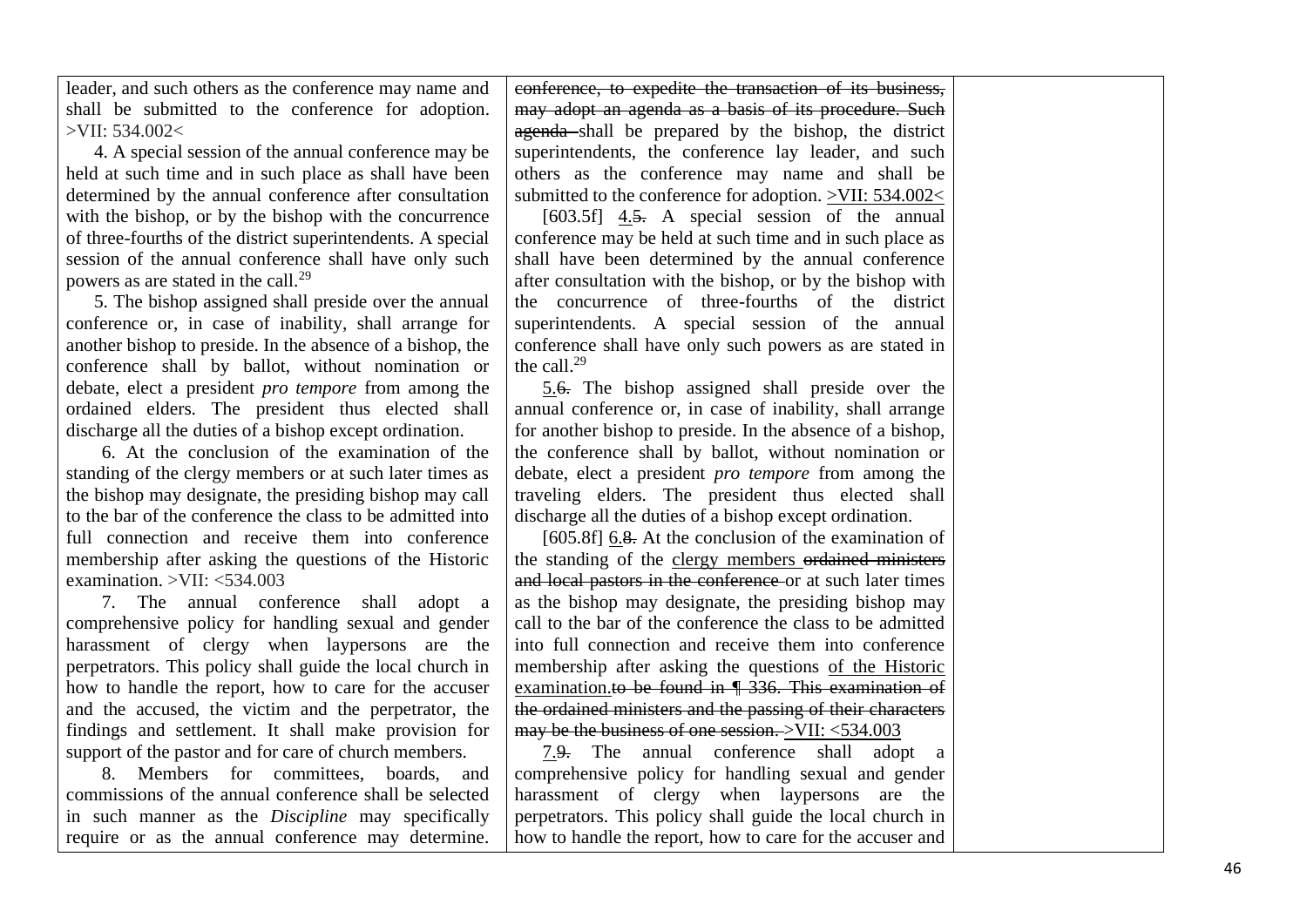Attention shall be given to inclusiveness. $30$  $>$ VII: 534.004 $<$ 

9. The annual conference at the first session following the General Conference or central or jurisdictional conference shall elect a secretary, a conference lay leader, a statistician, and a treasurer/ director of administrative services to serve for the succeeding quadrennium. In the case of a vacancy in either office, the bishop, after consultation with the district superintendents, shall appoint a person to act until the next session of the annual conference. Quadrennial elections for conference agencies shall take place the same year as the election of officers.

*a) The conference lay leader-* The conference lay leader shall be a professing member of a local church in the annual conference, shall be the chairperson of the conference board of laity, or its equivalent structure, and participate in annual conference sessions as a partner in ministry with the bishop.

The conference lay leader is the elected leader of conference laity and has responsibility for fostering awareness of the role of the laity both within the congregation and through their ministries in the home, workplace, community, and world in achieving the mission of the Church and enabling and supporting lay participation in the planning and decision-making processes of the annual conference in cooperation with the bishop and district superintendents. >VII: 534.005<

*b) The treasurer / director of administrative services* is directly amenable to the conference council on finance and administration, and may sit with the council and its committees at all sessions and have the privilege of voice but not vote. The treasurer / director may serve as treasurer for any or all agencies served by a conference central treasury and report of all receipts, disbursements, and balances of all funds under his or her the accused, the victim and the perpetrator, the findings and settlement. It shall make provision for support of the pastor and for care of church members.

[605.3] 8.3. Members for all standing committees, boards, and commissions of the annual conference shall be selected in such manner as the *Book of Discipline* may specifically require or as the annual conference may determine. Attention shall be given to inclusiveness ( $\P$  $124, 140$ .<sup>30</sup>  $\geq$ VII: 534.004<

3. For the purpose of adjusting tenure, a certain number of members for committees, boards, and commissions of the annual conference may be elected or appointed for particular terms. Members shall hold office until their successors are elected. For the annual conference agencies provided for by the *Discipline,* see BOD¶ 610.1; and for the agencies established by the annual conference itself, see BOD¶ 610.2.

[603.7]  $9.7.$  The annual conference at the first session following the General Conference or jurisdictional or central or jurisdictional conferences (or, if it may desire, at the last session preceding the General, jurisdictional, or central conferences), utilizing such nominating procedure as the Annual Conference shall determine, shall elect a secretary, a conference lay leader, and a statistician, and a treasurer / director of administrative services to serve for the succeeding quadrennium. In the case of a vacancy in either office in the interim of the sessions, the bishop, after consultation with the district superintendents, shall appoint a person to act until the next session of the annual conference. (See ¶ 619 for election of the treasurer. Quadrennial elections for conference agencies shall take place the same year as the election of officers.

[603.9a] 9.*a) The Conference Lay Leader-* The conference lay leader is the elected leader of conference laity and is an officer of the annual conference. The

¶ 603.8 see GBOD ¶532.7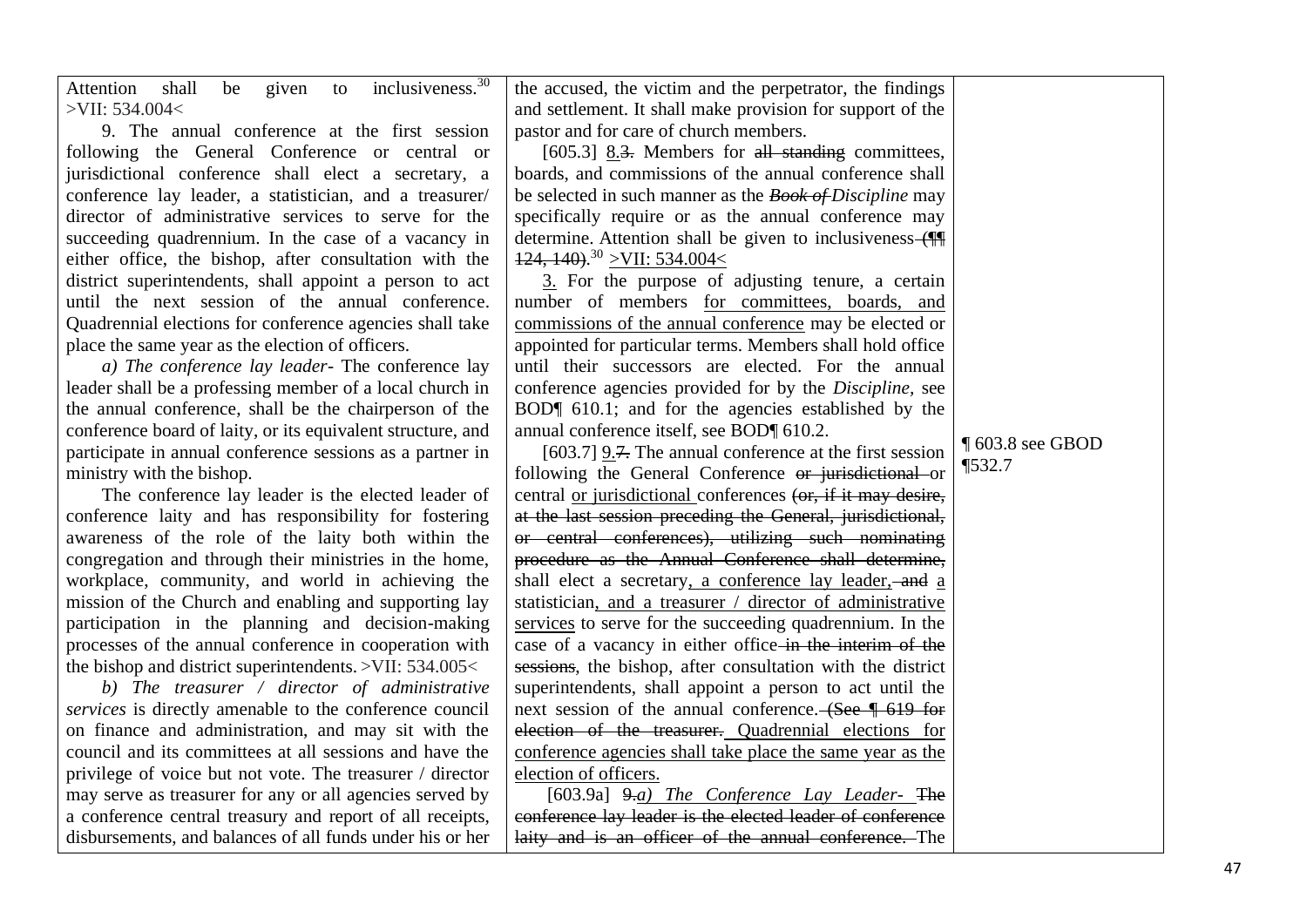| other staff services as the council on finance and<br>local church in the annual conference, shall be the<br>administration may require in the fulfillment of its<br>chairperson of the conference board of laity, or its<br>equivalent structure, and participate in annual conference<br>functions and responsibilities.<br>sessions as a partner in ministry with the bishop.<br>$>$ VII: 534.006 $<$<br>GBOD $\sqrt{534.1}$ = 603.2; 534.2=603.3+4; 534.3=605.2;<br>$[607.1]$ +. The conference lay leader is the elected<br>leader of conference laity and has will have<br>534.4-5=603.5-6; 534.6-7=605.8+9; 534.8=605.3;<br>responsibility for fostering awareness of the role of the<br>534.9=603.7+619 534.9a=607.1;<br>$534.9b = 619$ Intro+ $1b+1c(2)+1f$<br>laity both within the congregation and through their<br><sup>28</sup> See Judicial Council Decision 1206<br>ministries in the home, workplace, community, and<br><sup>29</sup> See Judicial Council Decision 397.<br>world in achieving the mission of the Church and<br><sup>30</sup> See Judicial Council Decision 559.<br>enabling and supporting lay participation in the planning<br>and decision-making processes of the annual conference,<br>district, and local church in cooperation with the bishop,<br>and district superintendents., and pastors. >VII: 534.005<<br>[extracted from 619Intro+1b+1c(2)+1f] $b)$ The<br>Treasurer / Director of Administrative Services- The<br>treasurer / director of administrative services is directly<br>amenable to the conference council on finance and<br>administration, and may sit with the council and its<br>committees at all sessions and have the privilege of voice<br>but not vote. The treasurer / director may serve as<br>treasurer for any or all agencies served by a conference<br>central treasury and report of all receipts, disbursements,<br>and balances of all funds under his or her direction. The<br>treasurer / director shall perform such other staff services<br>as the council on finance and administration may require<br>in the fulfillment of its functions and responsibilities.<br>$>$ VII: 534.006 $<$<br><sup>28</sup> See Judicial Council Decision 1206<br><sup>29</sup> See Judicial Council Decision 397.<br><sup>30</sup> See Judicial Council Decision 559.<br><b>1535.</b> Records and Archives-1. The annual conference<br>[606] <b>[535.</b> Records and Archives-1. The annual<br>shall keep an exact record of its proceedings according<br>conference shall keep an exact record of its proceedings | direction. The treasurer / director shall perform such | conference lay leader shall be a professing member of a |  |
|-------------------------------------------------------------------------------------------------------------------------------------------------------------------------------------------------------------------------------------------------------------------------------------------------------------------------------------------------------------------------------------------------------------------------------------------------------------------------------------------------------------------------------------------------------------------------------------------------------------------------------------------------------------------------------------------------------------------------------------------------------------------------------------------------------------------------------------------------------------------------------------------------------------------------------------------------------------------------------------------------------------------------------------------------------------------------------------------------------------------------------------------------------------------------------------------------------------------------------------------------------------------------------------------------------------------------------------------------------------------------------------------------------------------------------------------------------------------------------------------------------------------------------------------------------------------------------------------------------------------------------------------------------------------------------------------------------------------------------------------------------------------------------------------------------------------------------------------------------------------------------------------------------------------------------------------------------------------------------------------------------------------------------------------------------------------------------------------------------------------------------------------------------------------------------------------------------------------------------------------------------------------------------------------------------------------------------------------------------------------------------------------------------------------------------------------------------------------------------------------------------------------------------------------------------------------------------------|--------------------------------------------------------|---------------------------------------------------------|--|
|                                                                                                                                                                                                                                                                                                                                                                                                                                                                                                                                                                                                                                                                                                                                                                                                                                                                                                                                                                                                                                                                                                                                                                                                                                                                                                                                                                                                                                                                                                                                                                                                                                                                                                                                                                                                                                                                                                                                                                                                                                                                                                                                                                                                                                                                                                                                                                                                                                                                                                                                                                                     |                                                        |                                                         |  |
|                                                                                                                                                                                                                                                                                                                                                                                                                                                                                                                                                                                                                                                                                                                                                                                                                                                                                                                                                                                                                                                                                                                                                                                                                                                                                                                                                                                                                                                                                                                                                                                                                                                                                                                                                                                                                                                                                                                                                                                                                                                                                                                                                                                                                                                                                                                                                                                                                                                                                                                                                                                     |                                                        |                                                         |  |
|                                                                                                                                                                                                                                                                                                                                                                                                                                                                                                                                                                                                                                                                                                                                                                                                                                                                                                                                                                                                                                                                                                                                                                                                                                                                                                                                                                                                                                                                                                                                                                                                                                                                                                                                                                                                                                                                                                                                                                                                                                                                                                                                                                                                                                                                                                                                                                                                                                                                                                                                                                                     |                                                        |                                                         |  |
|                                                                                                                                                                                                                                                                                                                                                                                                                                                                                                                                                                                                                                                                                                                                                                                                                                                                                                                                                                                                                                                                                                                                                                                                                                                                                                                                                                                                                                                                                                                                                                                                                                                                                                                                                                                                                                                                                                                                                                                                                                                                                                                                                                                                                                                                                                                                                                                                                                                                                                                                                                                     |                                                        |                                                         |  |
|                                                                                                                                                                                                                                                                                                                                                                                                                                                                                                                                                                                                                                                                                                                                                                                                                                                                                                                                                                                                                                                                                                                                                                                                                                                                                                                                                                                                                                                                                                                                                                                                                                                                                                                                                                                                                                                                                                                                                                                                                                                                                                                                                                                                                                                                                                                                                                                                                                                                                                                                                                                     |                                                        |                                                         |  |
|                                                                                                                                                                                                                                                                                                                                                                                                                                                                                                                                                                                                                                                                                                                                                                                                                                                                                                                                                                                                                                                                                                                                                                                                                                                                                                                                                                                                                                                                                                                                                                                                                                                                                                                                                                                                                                                                                                                                                                                                                                                                                                                                                                                                                                                                                                                                                                                                                                                                                                                                                                                     |                                                        |                                                         |  |
|                                                                                                                                                                                                                                                                                                                                                                                                                                                                                                                                                                                                                                                                                                                                                                                                                                                                                                                                                                                                                                                                                                                                                                                                                                                                                                                                                                                                                                                                                                                                                                                                                                                                                                                                                                                                                                                                                                                                                                                                                                                                                                                                                                                                                                                                                                                                                                                                                                                                                                                                                                                     |                                                        |                                                         |  |
|                                                                                                                                                                                                                                                                                                                                                                                                                                                                                                                                                                                                                                                                                                                                                                                                                                                                                                                                                                                                                                                                                                                                                                                                                                                                                                                                                                                                                                                                                                                                                                                                                                                                                                                                                                                                                                                                                                                                                                                                                                                                                                                                                                                                                                                                                                                                                                                                                                                                                                                                                                                     |                                                        |                                                         |  |
|                                                                                                                                                                                                                                                                                                                                                                                                                                                                                                                                                                                                                                                                                                                                                                                                                                                                                                                                                                                                                                                                                                                                                                                                                                                                                                                                                                                                                                                                                                                                                                                                                                                                                                                                                                                                                                                                                                                                                                                                                                                                                                                                                                                                                                                                                                                                                                                                                                                                                                                                                                                     |                                                        |                                                         |  |
|                                                                                                                                                                                                                                                                                                                                                                                                                                                                                                                                                                                                                                                                                                                                                                                                                                                                                                                                                                                                                                                                                                                                                                                                                                                                                                                                                                                                                                                                                                                                                                                                                                                                                                                                                                                                                                                                                                                                                                                                                                                                                                                                                                                                                                                                                                                                                                                                                                                                                                                                                                                     |                                                        |                                                         |  |
|                                                                                                                                                                                                                                                                                                                                                                                                                                                                                                                                                                                                                                                                                                                                                                                                                                                                                                                                                                                                                                                                                                                                                                                                                                                                                                                                                                                                                                                                                                                                                                                                                                                                                                                                                                                                                                                                                                                                                                                                                                                                                                                                                                                                                                                                                                                                                                                                                                                                                                                                                                                     |                                                        |                                                         |  |
|                                                                                                                                                                                                                                                                                                                                                                                                                                                                                                                                                                                                                                                                                                                                                                                                                                                                                                                                                                                                                                                                                                                                                                                                                                                                                                                                                                                                                                                                                                                                                                                                                                                                                                                                                                                                                                                                                                                                                                                                                                                                                                                                                                                                                                                                                                                                                                                                                                                                                                                                                                                     |                                                        |                                                         |  |
|                                                                                                                                                                                                                                                                                                                                                                                                                                                                                                                                                                                                                                                                                                                                                                                                                                                                                                                                                                                                                                                                                                                                                                                                                                                                                                                                                                                                                                                                                                                                                                                                                                                                                                                                                                                                                                                                                                                                                                                                                                                                                                                                                                                                                                                                                                                                                                                                                                                                                                                                                                                     |                                                        |                                                         |  |
|                                                                                                                                                                                                                                                                                                                                                                                                                                                                                                                                                                                                                                                                                                                                                                                                                                                                                                                                                                                                                                                                                                                                                                                                                                                                                                                                                                                                                                                                                                                                                                                                                                                                                                                                                                                                                                                                                                                                                                                                                                                                                                                                                                                                                                                                                                                                                                                                                                                                                                                                                                                     |                                                        |                                                         |  |
|                                                                                                                                                                                                                                                                                                                                                                                                                                                                                                                                                                                                                                                                                                                                                                                                                                                                                                                                                                                                                                                                                                                                                                                                                                                                                                                                                                                                                                                                                                                                                                                                                                                                                                                                                                                                                                                                                                                                                                                                                                                                                                                                                                                                                                                                                                                                                                                                                                                                                                                                                                                     |                                                        |                                                         |  |
|                                                                                                                                                                                                                                                                                                                                                                                                                                                                                                                                                                                                                                                                                                                                                                                                                                                                                                                                                                                                                                                                                                                                                                                                                                                                                                                                                                                                                                                                                                                                                                                                                                                                                                                                                                                                                                                                                                                                                                                                                                                                                                                                                                                                                                                                                                                                                                                                                                                                                                                                                                                     |                                                        |                                                         |  |
|                                                                                                                                                                                                                                                                                                                                                                                                                                                                                                                                                                                                                                                                                                                                                                                                                                                                                                                                                                                                                                                                                                                                                                                                                                                                                                                                                                                                                                                                                                                                                                                                                                                                                                                                                                                                                                                                                                                                                                                                                                                                                                                                                                                                                                                                                                                                                                                                                                                                                                                                                                                     |                                                        |                                                         |  |
|                                                                                                                                                                                                                                                                                                                                                                                                                                                                                                                                                                                                                                                                                                                                                                                                                                                                                                                                                                                                                                                                                                                                                                                                                                                                                                                                                                                                                                                                                                                                                                                                                                                                                                                                                                                                                                                                                                                                                                                                                                                                                                                                                                                                                                                                                                                                                                                                                                                                                                                                                                                     |                                                        |                                                         |  |
|                                                                                                                                                                                                                                                                                                                                                                                                                                                                                                                                                                                                                                                                                                                                                                                                                                                                                                                                                                                                                                                                                                                                                                                                                                                                                                                                                                                                                                                                                                                                                                                                                                                                                                                                                                                                                                                                                                                                                                                                                                                                                                                                                                                                                                                                                                                                                                                                                                                                                                                                                                                     |                                                        |                                                         |  |
|                                                                                                                                                                                                                                                                                                                                                                                                                                                                                                                                                                                                                                                                                                                                                                                                                                                                                                                                                                                                                                                                                                                                                                                                                                                                                                                                                                                                                                                                                                                                                                                                                                                                                                                                                                                                                                                                                                                                                                                                                                                                                                                                                                                                                                                                                                                                                                                                                                                                                                                                                                                     |                                                        |                                                         |  |
|                                                                                                                                                                                                                                                                                                                                                                                                                                                                                                                                                                                                                                                                                                                                                                                                                                                                                                                                                                                                                                                                                                                                                                                                                                                                                                                                                                                                                                                                                                                                                                                                                                                                                                                                                                                                                                                                                                                                                                                                                                                                                                                                                                                                                                                                                                                                                                                                                                                                                                                                                                                     |                                                        |                                                         |  |
|                                                                                                                                                                                                                                                                                                                                                                                                                                                                                                                                                                                                                                                                                                                                                                                                                                                                                                                                                                                                                                                                                                                                                                                                                                                                                                                                                                                                                                                                                                                                                                                                                                                                                                                                                                                                                                                                                                                                                                                                                                                                                                                                                                                                                                                                                                                                                                                                                                                                                                                                                                                     |                                                        |                                                         |  |
|                                                                                                                                                                                                                                                                                                                                                                                                                                                                                                                                                                                                                                                                                                                                                                                                                                                                                                                                                                                                                                                                                                                                                                                                                                                                                                                                                                                                                                                                                                                                                                                                                                                                                                                                                                                                                                                                                                                                                                                                                                                                                                                                                                                                                                                                                                                                                                                                                                                                                                                                                                                     |                                                        |                                                         |  |
|                                                                                                                                                                                                                                                                                                                                                                                                                                                                                                                                                                                                                                                                                                                                                                                                                                                                                                                                                                                                                                                                                                                                                                                                                                                                                                                                                                                                                                                                                                                                                                                                                                                                                                                                                                                                                                                                                                                                                                                                                                                                                                                                                                                                                                                                                                                                                                                                                                                                                                                                                                                     |                                                        |                                                         |  |
|                                                                                                                                                                                                                                                                                                                                                                                                                                                                                                                                                                                                                                                                                                                                                                                                                                                                                                                                                                                                                                                                                                                                                                                                                                                                                                                                                                                                                                                                                                                                                                                                                                                                                                                                                                                                                                                                                                                                                                                                                                                                                                                                                                                                                                                                                                                                                                                                                                                                                                                                                                                     |                                                        |                                                         |  |
|                                                                                                                                                                                                                                                                                                                                                                                                                                                                                                                                                                                                                                                                                                                                                                                                                                                                                                                                                                                                                                                                                                                                                                                                                                                                                                                                                                                                                                                                                                                                                                                                                                                                                                                                                                                                                                                                                                                                                                                                                                                                                                                                                                                                                                                                                                                                                                                                                                                                                                                                                                                     |                                                        |                                                         |  |
|                                                                                                                                                                                                                                                                                                                                                                                                                                                                                                                                                                                                                                                                                                                                                                                                                                                                                                                                                                                                                                                                                                                                                                                                                                                                                                                                                                                                                                                                                                                                                                                                                                                                                                                                                                                                                                                                                                                                                                                                                                                                                                                                                                                                                                                                                                                                                                                                                                                                                                                                                                                     |                                                        |                                                         |  |
|                                                                                                                                                                                                                                                                                                                                                                                                                                                                                                                                                                                                                                                                                                                                                                                                                                                                                                                                                                                                                                                                                                                                                                                                                                                                                                                                                                                                                                                                                                                                                                                                                                                                                                                                                                                                                                                                                                                                                                                                                                                                                                                                                                                                                                                                                                                                                                                                                                                                                                                                                                                     |                                                        |                                                         |  |
|                                                                                                                                                                                                                                                                                                                                                                                                                                                                                                                                                                                                                                                                                                                                                                                                                                                                                                                                                                                                                                                                                                                                                                                                                                                                                                                                                                                                                                                                                                                                                                                                                                                                                                                                                                                                                                                                                                                                                                                                                                                                                                                                                                                                                                                                                                                                                                                                                                                                                                                                                                                     |                                                        |                                                         |  |
|                                                                                                                                                                                                                                                                                                                                                                                                                                                                                                                                                                                                                                                                                                                                                                                                                                                                                                                                                                                                                                                                                                                                                                                                                                                                                                                                                                                                                                                                                                                                                                                                                                                                                                                                                                                                                                                                                                                                                                                                                                                                                                                                                                                                                                                                                                                                                                                                                                                                                                                                                                                     |                                                        |                                                         |  |
|                                                                                                                                                                                                                                                                                                                                                                                                                                                                                                                                                                                                                                                                                                                                                                                                                                                                                                                                                                                                                                                                                                                                                                                                                                                                                                                                                                                                                                                                                                                                                                                                                                                                                                                                                                                                                                                                                                                                                                                                                                                                                                                                                                                                                                                                                                                                                                                                                                                                                                                                                                                     |                                                        |                                                         |  |
|                                                                                                                                                                                                                                                                                                                                                                                                                                                                                                                                                                                                                                                                                                                                                                                                                                                                                                                                                                                                                                                                                                                                                                                                                                                                                                                                                                                                                                                                                                                                                                                                                                                                                                                                                                                                                                                                                                                                                                                                                                                                                                                                                                                                                                                                                                                                                                                                                                                                                                                                                                                     |                                                        |                                                         |  |
|                                                                                                                                                                                                                                                                                                                                                                                                                                                                                                                                                                                                                                                                                                                                                                                                                                                                                                                                                                                                                                                                                                                                                                                                                                                                                                                                                                                                                                                                                                                                                                                                                                                                                                                                                                                                                                                                                                                                                                                                                                                                                                                                                                                                                                                                                                                                                                                                                                                                                                                                                                                     |                                                        |                                                         |  |
|                                                                                                                                                                                                                                                                                                                                                                                                                                                                                                                                                                                                                                                                                                                                                                                                                                                                                                                                                                                                                                                                                                                                                                                                                                                                                                                                                                                                                                                                                                                                                                                                                                                                                                                                                                                                                                                                                                                                                                                                                                                                                                                                                                                                                                                                                                                                                                                                                                                                                                                                                                                     |                                                        |                                                         |  |
|                                                                                                                                                                                                                                                                                                                                                                                                                                                                                                                                                                                                                                                                                                                                                                                                                                                                                                                                                                                                                                                                                                                                                                                                                                                                                                                                                                                                                                                                                                                                                                                                                                                                                                                                                                                                                                                                                                                                                                                                                                                                                                                                                                                                                                                                                                                                                                                                                                                                                                                                                                                     | to the forms provided by the General, central, and     | according to the forms provided by the General,         |  |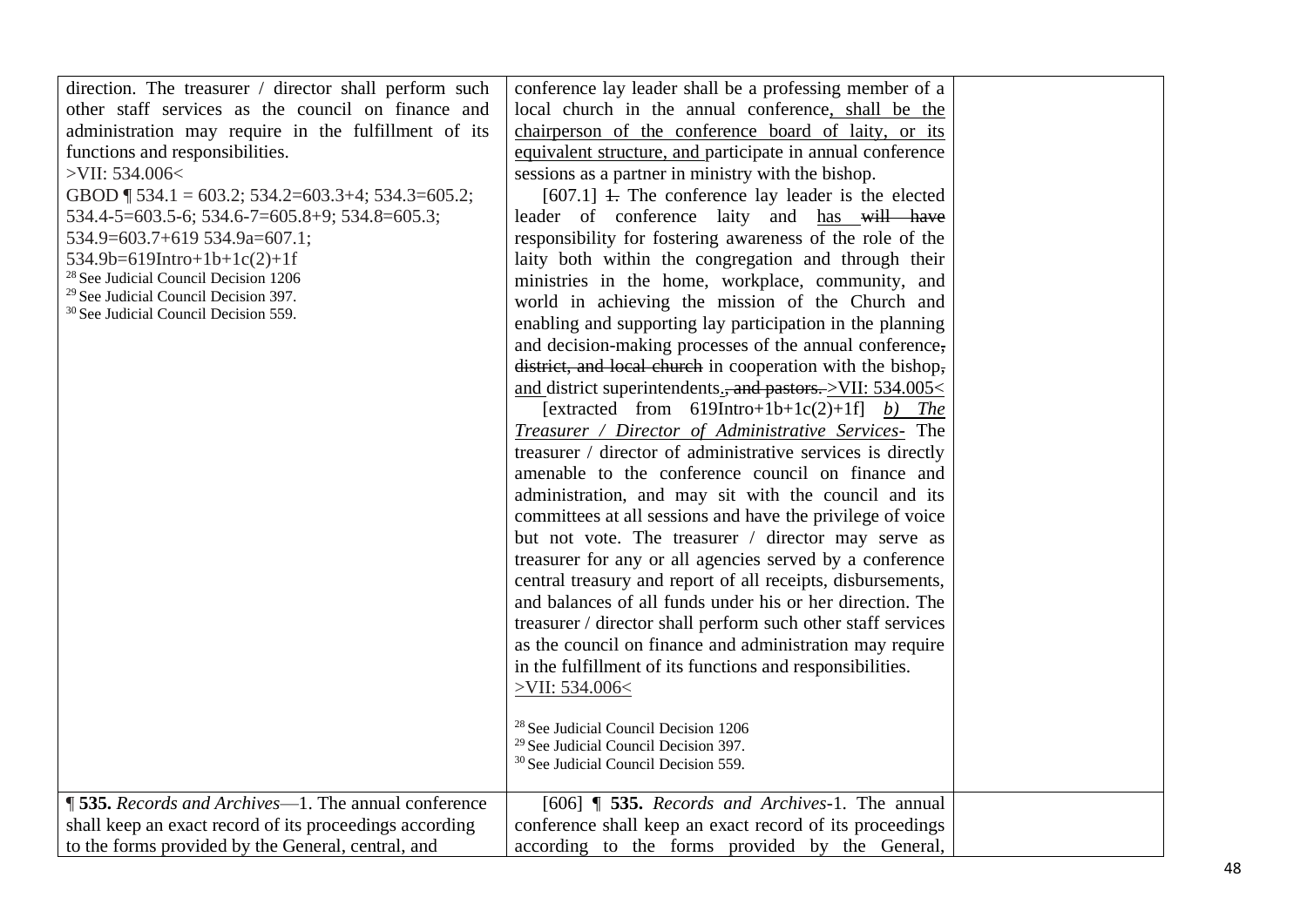jurisdictional conferences. If there are no archives of the annual conference, the secretary shall keep the bound copy or copies or a digital version to be handed on to the succeeding secretary.

2. Each annual conference shall send without charge to the General Commission on Archives and History, a copy of its annual journal, in printed or electronic format. Other general agencies may request such material as needed at their expense.

3. The annual conference journal shall include at least the following divisions:

*a)* Officers of annual conference,

*b)* Boards, commissions, committees; rolls of conference members,

*c)* Daily proceedings,

*d*) Business of the annual conference report (formerly known as the disciplinary questions),

*e)* Appointments,

*f*) Reports as ordered by the annual conference,

*g) C*lergy record,

*h*) Roll of deceased clergy members,

*i)* Memoirs,

*j*) Statistics,

*k)* Miscellaneous,

*l)* Index.

 $>$ VII: 535.001<

4. The secretary, or other administrative officer named by the annual conference, shall keep a complete service record of clergy and diaconal ministry personnel in the annual conference. Service records shall include but not be limited to biographical information supplied by the individual, a list of appointments, a record of annual conference actions with regard to conference relationships, and in addition descriptions of circumstances related to changes in conference relationships, credentials surrendered to the bishop or

iurisdictional, and central, and jurisdictional conferences. If there are no archives of the annual conference, the secretary shall keep the bound copy or copies or a digital version to be handed on to the succeeding secretary. The conference shall send to its jurisdictional conference or central conference copies of the minutes of the quadrennium for examination.

2. Each annual conference shall send without charge to the General Council on Finance and Administration the General Board of Pension and Health Benefits, the General Commission on Archives and History, the Central Conference or Jurisdictional Commission on Archives and History, and the Annual Conference Commission on Archives and History two printed copies or a digital version a copy of its annual journal, in printed or electronic format . Other general agencies may request such material as needed at their expense. In addition, the annual conference shall send one printed copy or a digital version of its annual journal to the Connectional Table and one printed copy or a digital version to United Methodist Communications. If available, one copy of a digital version of the journal shall be sent to the General Commission on Archives and History and one copy to United Methodist Communications.

3. The annual conference may form a committee on journal publication. The annual conference journal shall include the following divisions, in the following order:

*a)* Officers of annual conference,

*b)* Boards, commissions, committees; rolls of conference members,

*c)* Daily proceedings,

*d)* Business of the annual conference report (formerly known as the disciplinary questions),

*e)* Appointments,

*f)* Reports as ordered by the annual conference,

*g)* Clergy record, Annual report of the district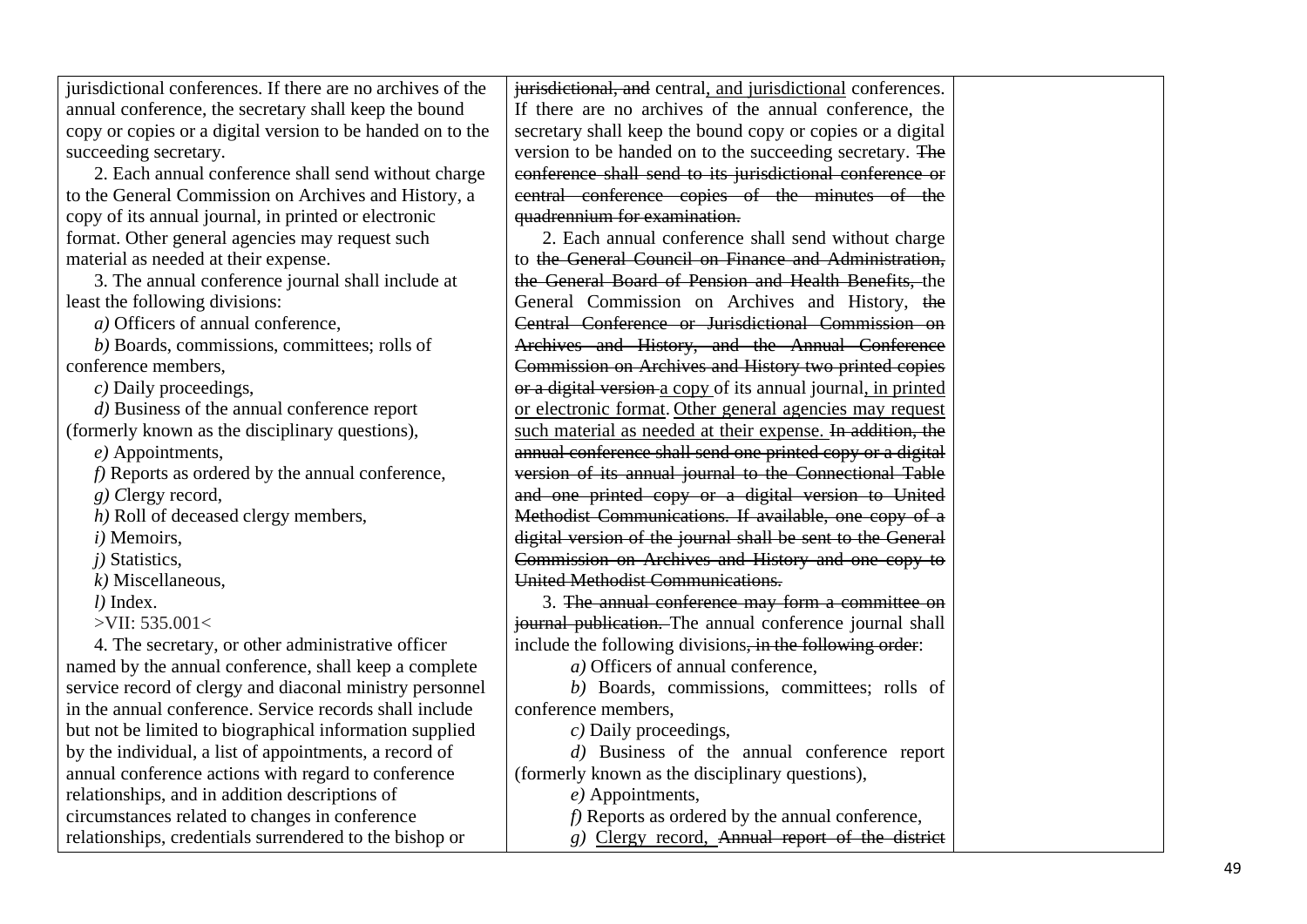district superintendent, and confidential trial records.

5. The local church report to the annual conference shall be submitted as per the requirements of the annual conference.

6. In central conferences, official records of secretaries, statisticians, and treasurers shall be kept according to basic forms prepared by the General Council on Finance and Administration in cooperation with the central conferences so that elementary statistical data can be collected from all annual conferences. The General Council on Finance and Administration may recommend the use of more developed forms where applicable. Jurisdictional conferences shall follow the procedures in Part VII of the *Discipline.*

7. All records of candidates and clergy and diaconal ministry personnel maintained by the conference secretary, or other administrative officer named by the annual conference, Board of Ordained Ministry, and board of pensions, are to be kept on behalf of the annual conference, subject to the laws of the country, in conformity with guidelines provided by the General Council on Finance and Administration, in consultation with the General Board of Higher Education and Ministry and the General Board of Pension and Health Benefits, and the following principles:

*a)* The annual conference is the owner of its personnel records and files;

*b)* Individuals in whose name a record is kept shall have access to the information contained in a record or file, with the exception of surrendered credentials and information for which a right -of-access waiver has been signed;

*c)* Access to unpublished records by persons other than the bishop, district superintendent, conference secretary, treasurer, or other administrative officer or the superintendents, if any.

*h)* Memoirs as ordered by the annual conference following the guidelines of the General Commission on Archives and History,

*h)i)* Roll of dead -deceased clergy members,

*i) Memoirs,*

*j*) Statistics, Historical.

*k)* Miscellaneous,

*l)* Pastoral record (including the records of accepted local pastors in such manner as the conference may determine).

*m)* Statistics,

*n)* Index.

>VII: 535.001<

41. An annual conference in the United States and Puerto Rico

shall include in its journal a list of the deaconesses and missionaries, clergy and lay, active and retired, who have gone from the conference into mission service or who are presently serving in such capacity within the bounds of the annual conference.

52. The annual conference journal shall include a listing of the consecrated diaconal ministers and their service records.

4.6. The secretary, treasurer, or other administrative officer named by the annual conference , shall keep a complete service record of clergy ordained and diaconal ministry personnel in the annual conference. Service records shall include but not be limited to biographical information supplied by the individual, a list of appointments, and a record of annual conference actions with regard to conference relationships, and in. In addition to service records, the secretary, treasurer, or other administrative officer named by the annual conference shall keep descriptions of circumstances related to changes in conference relationships, credentials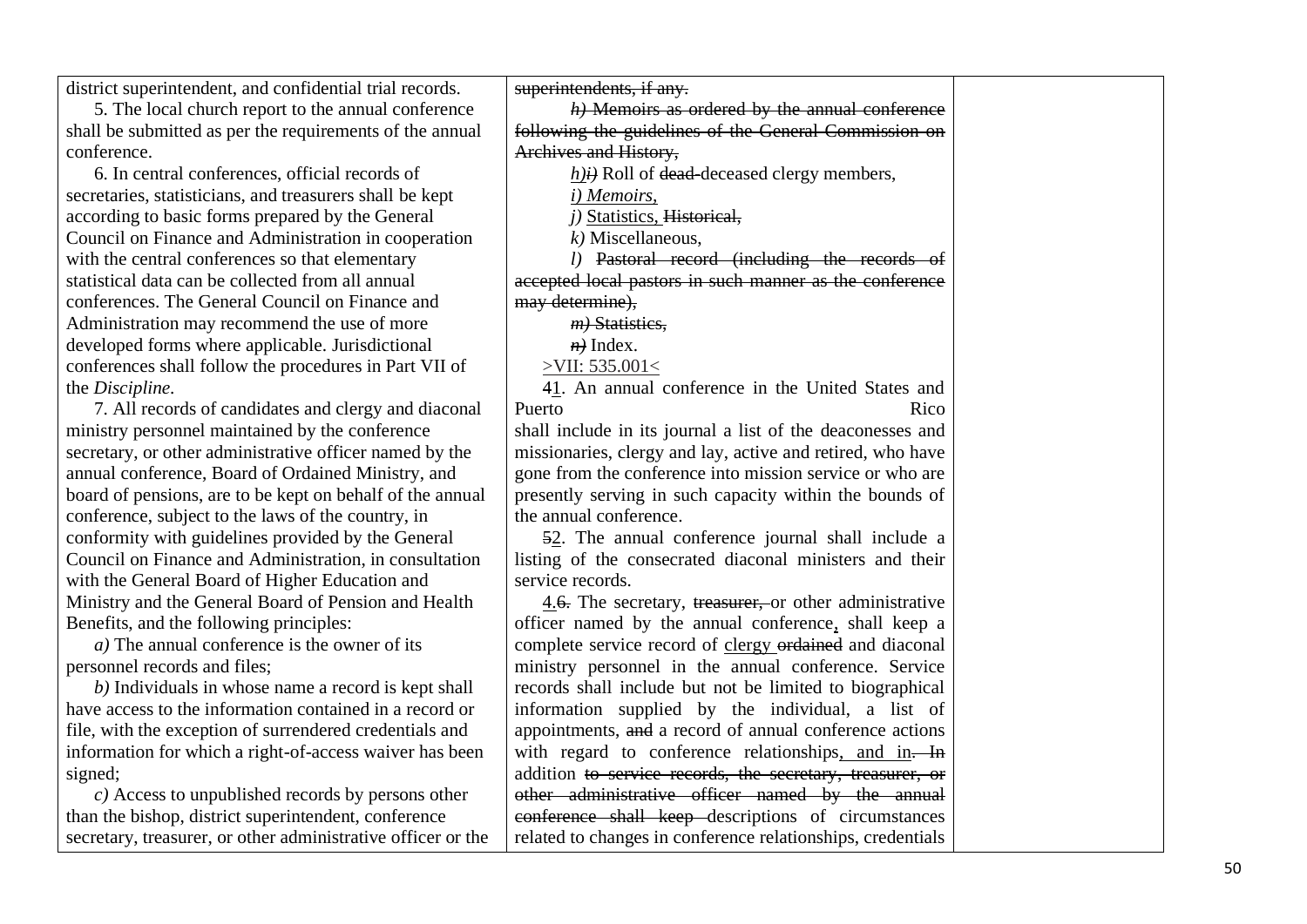Board of Ordained Ministry, through its chair, board of pensions, through its chair, counsel for the Church, and committee on investigation, through its chair, shall require written consent of the person in whose name a record is kept; access to trial records shall be governed by the provisions of the chapter on *Judicial Administration* . 3 1

GBOD  $\sqrt{ }$  535.1-3 = 606.1-3; 535.4-7=606.6-9 <sup>31</sup> See Judicial Council Decisions 751, 765, 1024.

surrendered to the bishop or district superintendent, and confidential trial records.

5.7. The local church report to the annual conference shall be submitted as per the requirements of the annual conference. 3. The local church annual report to the conference shall be submitted on the prescribed forms no later than thirty days following the close of the calendar year. If the annual conference sets an earlier deadline for receiving the reports, the earlier deadline shall apply.

6.8. In central conferences, o Official records of secretaries, statisticians, and treasurers shall be kept according to the basic forms prepared by the General Council on Finance and Administration in cooperation with the central conferences so that elementary statistical data can be collected from all annual conferences. The General Council on Finance and Administration may recommend the use of more developed forms where applicable. Jurisdictional conferences shall follow the procedures in Part VII of the *Discipline.*

4. so that The official statistical and financial items shall be handled alike in all annual conferences and that uniformity of reporting shall be established as a worldwide church policy.

7.9. All records of candidates and clergy ordained and diaconal ministry personnel maintained by the conference secretary, treasurer, or other administrative officer named by the annual conference, Board of Ordained Ministry, and board of pensions, and the district committee on ordained ministry are to be kept on behalf of the annual conference, subject to the laws of the country, in conformity with guidelines provided by the General Council on Finance and Administration, in consultation with the General Board of Higher Education and Ministry and the General Board of Pension and Health Benefits, and the following principles:

*a)* The annual conference is the owner of its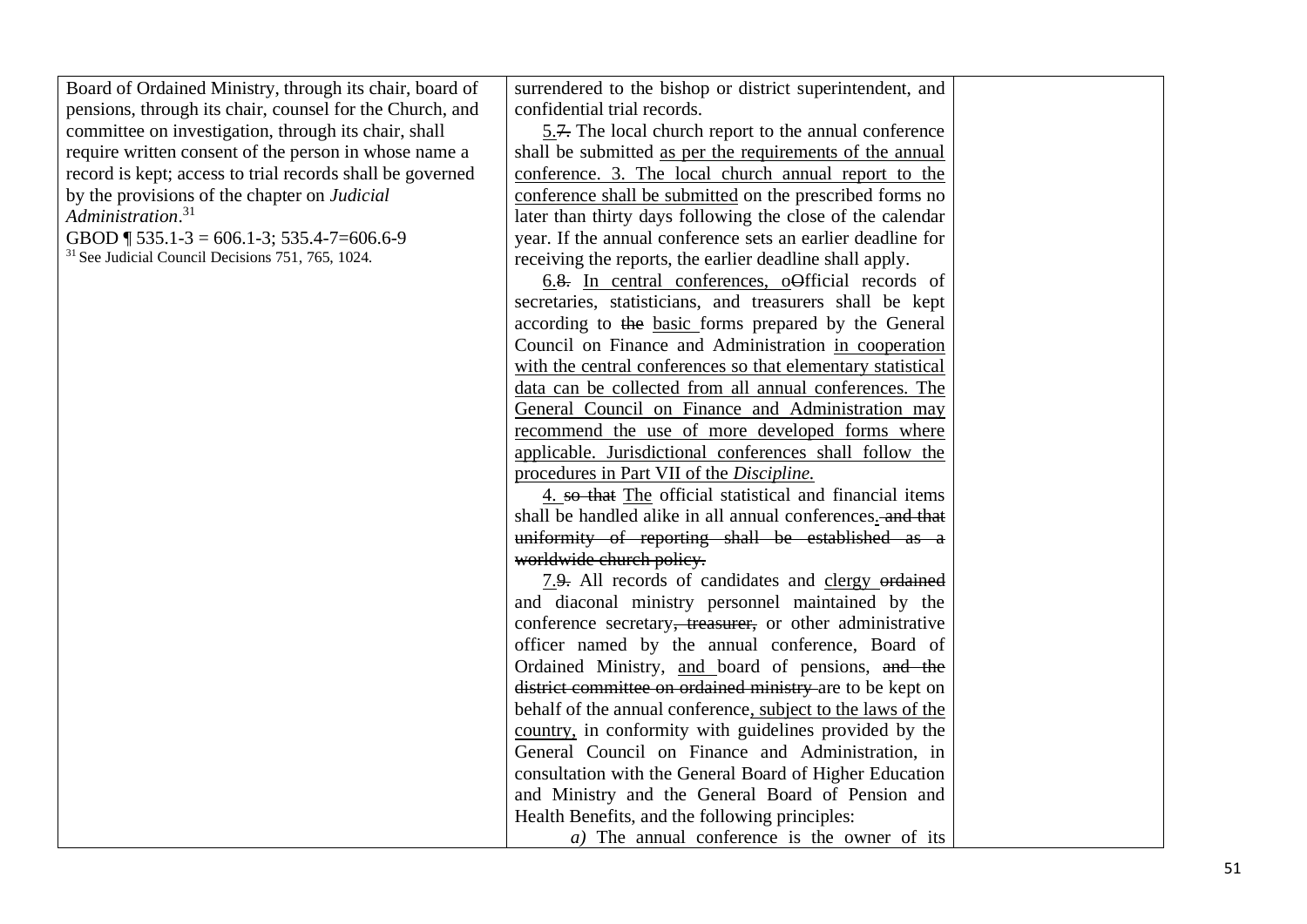|                                                            | personnel records and files;                                               |  |
|------------------------------------------------------------|----------------------------------------------------------------------------|--|
|                                                            |                                                                            |  |
|                                                            | b) Individuals in whose name a record is kept                              |  |
|                                                            | shall have access to the information contained in a record                 |  |
|                                                            | or file, with the exception of surrendered credentials and                 |  |
|                                                            | information for which a right-of-access waiver has been                    |  |
|                                                            | signed;                                                                    |  |
|                                                            | $c)$ Access to unpublished records by persons other                        |  |
|                                                            | than the bishop, district superintendent, conference                       |  |
|                                                            | secretary, treasurer, or other administrative officer or the               |  |
|                                                            | Board of Ordained Ministry, through its chair, board of                    |  |
|                                                            | pensions, through its chair, the district committee on                     |  |
|                                                            | ordained ministry, through its chair, counsel for the                      |  |
|                                                            | Church, and committee on investigation, through its                        |  |
|                                                            | chair, shall require written consent of the person in                      |  |
|                                                            | whose name a record is kept; access to trial records shall                 |  |
|                                                            | be governed by the provisions of the chapter on <i>Judicial</i>            |  |
|                                                            | Administration. 11 2712.5, 2713.5. <sup>31</sup>                           |  |
|                                                            |                                                                            |  |
|                                                            | <sup>31</sup> See Judicial Council Decisions 751, 765, 1024.               |  |
| <b>1536.</b> Conference Agencies -1. The annual conference | <b>CONFERENCE AGENCIES</b>                                                 |  |
| is responsible for structuring its ministries and          | [610] $\blacksquare$ <b>536.</b> <i>Conference Agencies-1</i> . The annual |  |
| administrative procedures in order to accomplish its       | conference is responsible for structuring its ministries                   |  |
| purpose. In so doing it shall provide for the connectional | and administrative procedures in order to accomplish its                   |  |
| relationship from the annual conference to the district    | purpose. (1 601), with the exception of the mandated                       |  |
| and the local church, as well as to the central,           | provisions of <i>[4611, 635, 636, 637, 639, 640, 647, 648.</i>             |  |
| jurisdictional and General conference and their            | In so doing it shall provide for the connectional                          |  |
| respective agencies. >VII: $536.001<$                      | relationship from the annual conference to of the local                    |  |
| 2. $a)$ Annual conferences are given flexibility to        | church, as well as to the central, jurisdictional and                      |  |
| design conference and district structures in ways that     | General Conference and their respective agencies.                          |  |
| best support the mission of making disciples of Jesus      | district, and conference with the general agencies. It will                |  |
| Christ in an increasingly diverse global community,        | monitor to ensure inclusiveness racial, gender, age, and                   |  |
| except for the mandated entities. In doing so, an annual   | people with disabilities in the annual conference. Every                   |  |
| conference shall provide for such functions of and         | board, standing committee, commission, council, and                        |  |
| connections with the agencies of central, jurisdictional   | work area of the annual conference shall designate one of                  |  |
| or General conference as help develop its mission.         | its members as its coordinator of witness ministries.                      |  |
| $b)$ Conferences are permitted to create contextually      | These persons shall help the groups of which they are                      |  |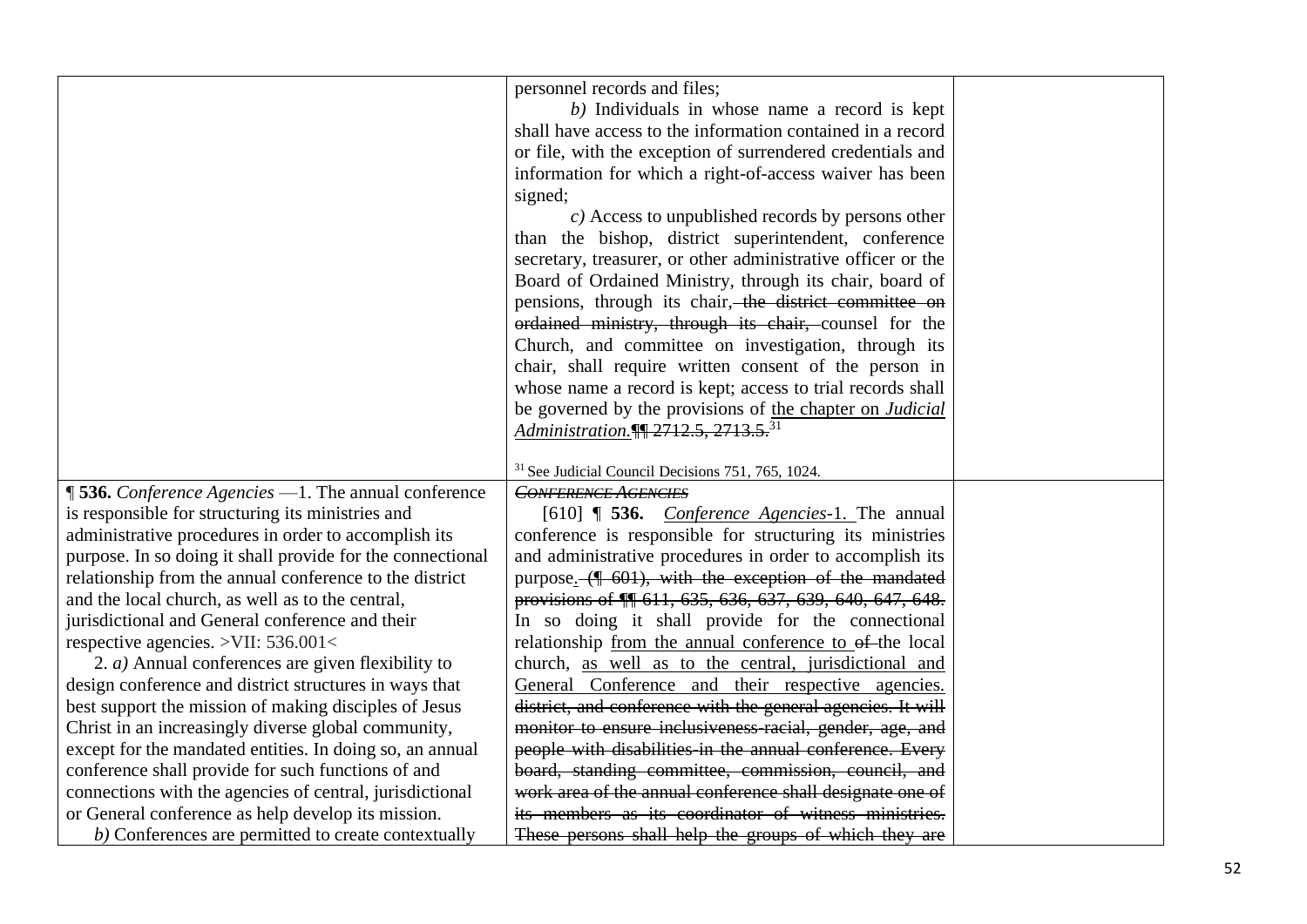appropriate structures that encourage collaboration and partnerships among all program, administrative, and financial entities. Annual conferences may fund their ministries in ways that reflect conference priorities and structures, as approved by the annual conference in the budgeting process.

*c)* It is recommended that each annual conference have a director of connectional ministries or designated person to focus and guide the mission and ministry of The United Methodist Church within the annual conference. The director may be lay or clergy, and shall serve as an officer of the annual conference and shall sit with the cabinet when the cabinet considers matters relating to coordination, implementation, or administration of the vision and program of the annual conference. Whether appointed or elected to this position, the director shall be amenable to the bishop, in consultation with the appropriate annual conference personnel body. >VII: 536.002-536.027<

3. In central conferences, the mandated entities for each annual conference shall be the Council on Finance and Administration (¶538) and the Board of Ordained Ministry (¶539). Jurisdictional conferences shall follow the procedures in Part VII of the *Discipline.*

4. Provisions for membership of mandated entities shall be made by each central conference, or in territories outside central conference boundaries by other legislation enacted by General conference, provided that:

a) among the members in all mandated entities shall be at least one member of the cabinet as expression of its ministry of general oversight and superintendency;

b) members in the Board of Ordained Ministry shall be nominated by the presiding bishop after consultation with the chairperson of the board. $32$ GBOD  $\sqrt{536.1} = 610$ Intro; 536.2=610.1+608.after §6;

members to engage in witness ministries and, in particular, to ask, "How are we intentionally reaching new people for Jesus Christ through our ministries?" and "How are we helping new people grow and mature as disciples of Jesus Christ through our ministries and areas of responsibility?". >VII: 536.001<

 $2.a$   $\theta$ . Annual conferences are given permitted the flexibility to design conference and district structures in ways that best support the mission of making disciples of Jesus Christ in an increasingly diverse global community and that place secondary any prescribed structure, except for the mandated entities in  $\P$  610 above. In doing so, an annual conference shall provide for such the functions of and connections with the agencies of central, jurisdictional or General conference as help develop its mission.and General Conference connections with all general agencies provided by the *Discipline* as follows: *a)* There shall be clear connections between the General Conference agencies, annual conference program and administrative entities, and the local congregations. These connections shall be identified in the business questions of the annual conference each year. *b)* There shall be clear checks and balances regarding program functions and financial/administration functions within the annual conference. These structural matters will be defined and approved by the annual conference session. Further,

*b)* Conferences are permitted to create contextually appropriate structures that encourage collaboration and partnerships among all program, administrative, and financial entities. Annual conferences may fund their ministries in ways that reflect conference priorities and structures, as approved by the annual conference in the budgeting process. All disciplinary references to "equivalent structures" shall be defined by this paragraph.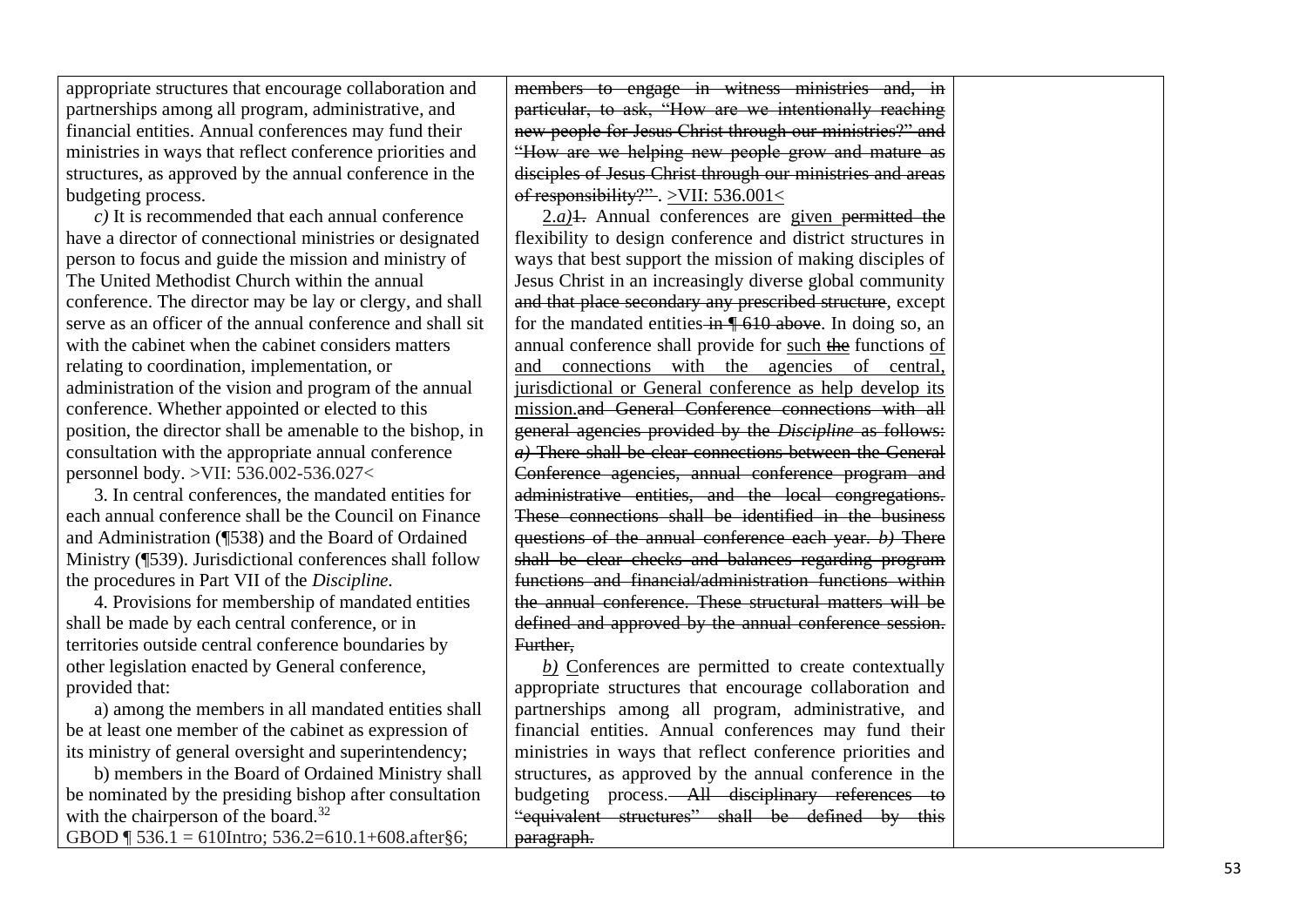| $536.3$ =new+611+635; 536.4b=635.1a                    | [608.6Intro+a+b] c) It is recommended that each                      |  |
|--------------------------------------------------------|----------------------------------------------------------------------|--|
| <sup>32</sup> See Judicial Council Decisions 446, 558. | annual conference have a director of connectional                    |  |
|                                                        | ministries or designated person to focus and guide the               |  |
|                                                        | mission and ministry of The United Methodist Church                  |  |
|                                                        | within the annual conference.                                        |  |
|                                                        | $\alpha$ ) The director may be lay or clergy, and.                   |  |
|                                                        | $\langle b \rangle$ The director shall serve as an officer of the    |  |
|                                                        | annual conference and shall sit with the cabinet when the            |  |
|                                                        | cabinet considers matters relating to coordination,                  |  |
|                                                        | implementation, or administration of the vision and                  |  |
|                                                        | conference program of the annual conference., and other              |  |
|                                                        | matters as the cabinet and director may determine.                   |  |
|                                                        | Whether appointed or elected to this position, the director          |  |
|                                                        | shall be amenable to the bishop, in consultation with the            |  |
|                                                        | appropriate<br>annual conference personnel<br>body.                  |  |
|                                                        | $\geq$ VII: 536.002-536.027<                                         |  |
|                                                        | [see 611+635] 3. In central conferences, the                         |  |
|                                                        | mandated entities for each annual conference shall be                |  |
|                                                        | the Council on Finance and Administration (¶ 538) and                |  |
|                                                        | the Board of Ordained Ministry (¶ 539). Jurisdictional               |  |
|                                                        | conferences shall follow the procedures in Part VII of               |  |
|                                                        | the Discipline.                                                      |  |
|                                                        | 4. Provisions for membership of mandated entities                    |  |
|                                                        | shall be made by each central conference, or in                      |  |
|                                                        | territories outside central conference boundaries by                 |  |
|                                                        | other legislation enacted by General conference,                     |  |
|                                                        | provided that:                                                       |  |
|                                                        | a) among the members in all mandated entities                        |  |
|                                                        | shall be at least one member of the cabinet as                       |  |
|                                                        | expression of its ministry of general oversight and                  |  |
|                                                        | superintendency;<br>[see 635.1a] b) members in the Board of Ordained |  |
|                                                        | Ministry shall be nominated by the presiding bishop                  |  |
|                                                        | after consultation with the chairperson of the board. <sup>32</sup>  |  |
|                                                        |                                                                      |  |
|                                                        | <sup>32</sup> See Judicial Council Decisions 446, 558.               |  |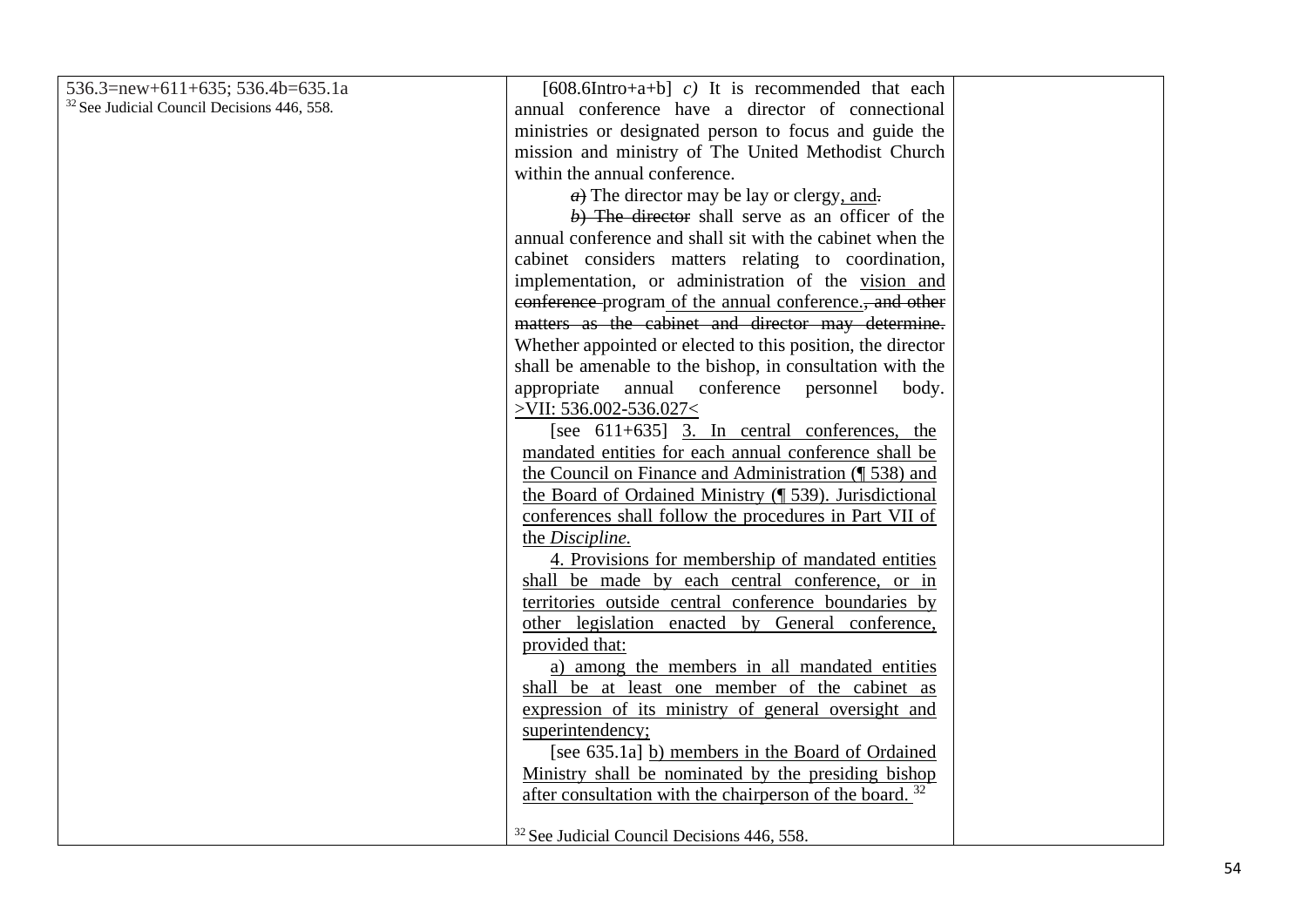| <b>1537.</b> Property— 1. Annual conferences, or sub-units<br>authorized by them, may become several bodies<br>corporate under the law of the countries, states, and<br>territories within whose bounds they are located. <sup>33</sup><br>2. The annual conferences, or sub-units authorized by<br>them, may create boards of trustees, and incorporate<br>property-holding bodies, under the law of the countries,<br>states, and territories within whose bounds they are<br>located, to hold and administer real and personal<br>property, receive and administer church extension and<br>mission funds, and exercise such other powers and duties<br>as may be set forth in its charter or articles of<br>incorporation as authorized by the annual conference,<br>subject to the provisions of chapter 6 on Church<br>Property.<br>$>$ VII: $-$ <<br>GBOD $\sqrt{537.1}$ = 603.1; 537.2=640+cf. 659.4<br><sup>33</sup> See Judicial Council Decision 108. | [603.1] $\parallel$ 537. <i>Property</i> —1. Annual conferences, or<br>sub-units authorized by them, may become severally<br>bodies corporate, whenever practicable, under the law of<br>the countries, states, and territories within whose bounds<br>they are located. $33$<br>[640] 2. Each The annual conferences, or sub-units<br>authorized by them, may create shall have a board of<br>trustees, and incorporate property-holding bodies, under<br>the law of the countries, states, and territories within<br>whose bounds they are located, to hold and administer<br>real and personal property, receive and administer church<br>extension and mission funds, and exercise such other<br>powers and duties as may be set forth in its charter or<br>articles of incorporation as authorized by the annual<br>conference, subject to the provisions of chapter 6 on<br>Church Property.—whose membership and duties are<br>detailed in 12512.1-8.<br>$>$ VII: $-$ <<br><sup>33</sup> See Judicial Council Decision 108. |                        |
|-----------------------------------------------------------------------------------------------------------------------------------------------------------------------------------------------------------------------------------------------------------------------------------------------------------------------------------------------------------------------------------------------------------------------------------------------------------------------------------------------------------------------------------------------------------------------------------------------------------------------------------------------------------------------------------------------------------------------------------------------------------------------------------------------------------------------------------------------------------------------------------------------------------------------------------------------------------------|------------------------------------------------------------------------------------------------------------------------------------------------------------------------------------------------------------------------------------------------------------------------------------------------------------------------------------------------------------------------------------------------------------------------------------------------------------------------------------------------------------------------------------------------------------------------------------------------------------------------------------------------------------------------------------------------------------------------------------------------------------------------------------------------------------------------------------------------------------------------------------------------------------------------------------------------------------------------------------------------------------------------------------|------------------------|
| <b>[538.</b> Council on Finance and Administration-1. In<br>each annual conference there shall be a conference<br>council on finance and administration, hereinafter called<br>the council, or other structure to provide for the functions<br>of this ministry and maintain the connectional<br>relationships. The council shall be amenable and report to<br>the annual conference. $>$ VII: 538.001 <<br>2. <i>Purpose</i> — The purpose of the council shall be to<br>develop, maintain, and administer a comprehensive and<br>coordinated plan of fiscal and administrative policies,<br>procedures, and management services for the annual<br>conference. <sup>34</sup><br>3. Responsibilities— The council shall have                                                                                                                                                                                                                                    | THE CONFERENCE COUNCIL<br><b>FINANCE</b><br>$\overline{\theta N}$<br>$-$ AND<br><b>ADMINISTRATION</b><br>[611; 612.6] <b>[538.</b> Council on Finance and<br>Administration-1. In each annual conference there shall<br>be a conference council on finance and administration,<br>hereinafter called the council, or other structure to<br>provide for the functions of this ministry and maintain<br>the connectional relationships $(4, 610.1)$ . The council<br>shall be amenable and report to the annual conference.<br>$>$ VII: 538.001 $<$<br>2. Purpose-The council's purpose, membership,<br>organization, and relationships shall be as follows:<br>$[612.1]$ 1. <i>Purpose</i> -The purpose of the council shall                                                                                                                                                                                                                                                                                                        | $\rightarrow$ BOD612.6 |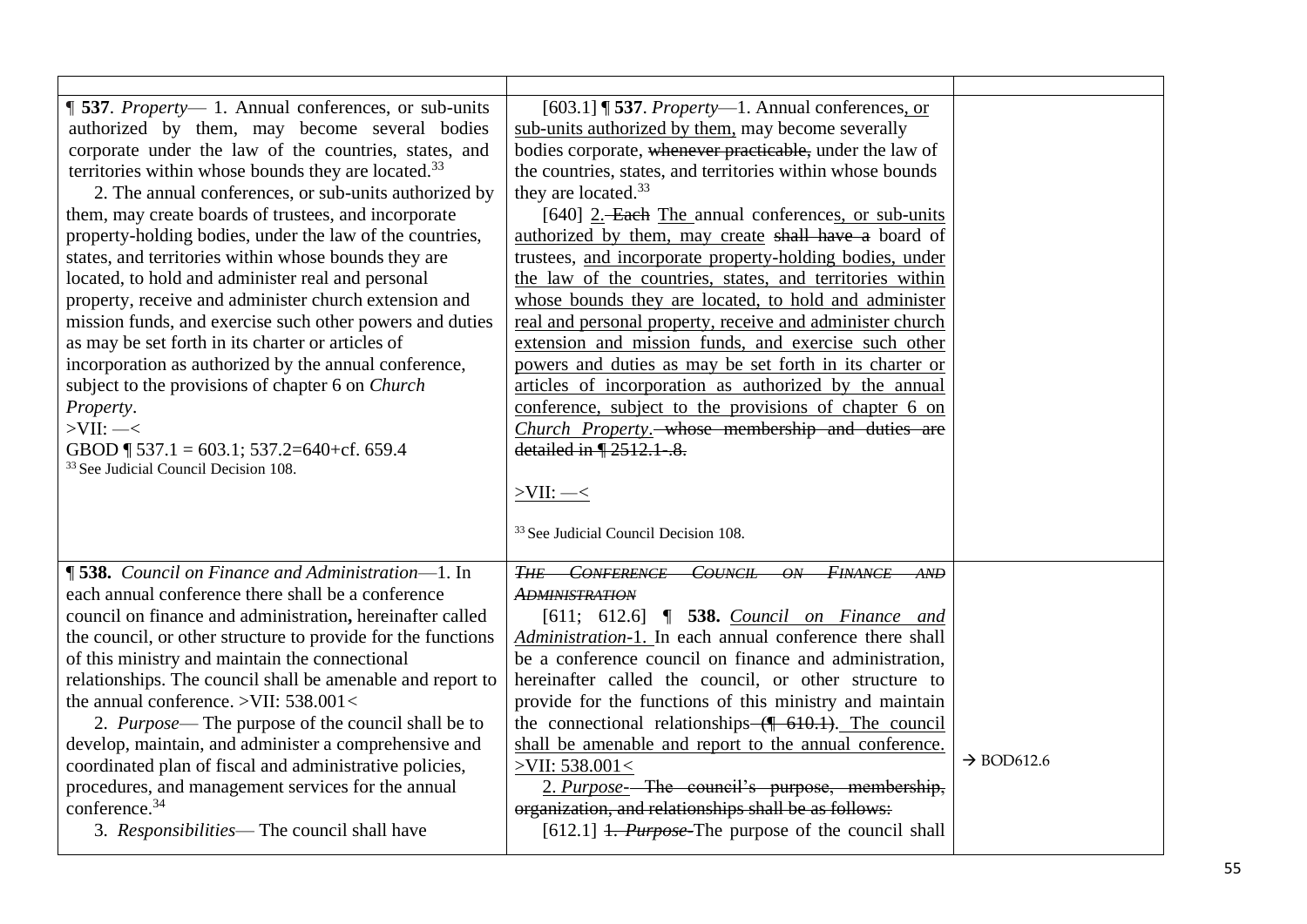authority and responsibility to perform the following functions, to which others may be added by the annual conference:

a) To recommend to the annual conference for its action and determination budgets of anticipated income and proposed expenditures for all funds that provide for annual conference clergy support, annual conference administrative expenses, and annual conference benevolence and program causes.<sup>35</sup>

b) To receive, consider, report, and make recommendations to the annual conference regarding the following, prior to final decision by the annual conference: *(1)* any proposal to raise capital funds for any purpose; *(2)* funding considerations related to any proposal that may come before the conference; *(3)* any requests to conduct a special conference -wide financial appeal.

c) To recommend to the annual conference for its action and decision the methods or formulas by which apportionments to churches, charges, or districts for duly authorized funds shall be determined 36

d) To develop policies and practices in the employment and compensation of personnel, in accordance with the Social Principles.

e) To develop policies governing the construction, renovation and managing of church property, in consultation with boards of trustees where they exist.

f) To develop policies governing the investment of conference funds (except for pension funds managed by the applicable board of pensions), in a manner consistent with the preservation of capital, the Policies Relative to Socially Responsible Investments, and the Social Principles of the Church.

g) To develop policies governing the auditing of the financial records of the conference, its agencies and entities within its boundaries.

be to develop, maintain, and administer a comprehensive and coordinated plan of fiscal and administrative policies, procedures, and management services for the annual conference.<sup>34</sup>

 $[613.Intro+1+2+3+13+7/new, +5, +617Intro:]$  3. *Responsibilities* -The council shall have authority and responsibility to perform the following functions to which others may be added by the annual conference. *a)*1. To recommend to the annual conference for its action and determination budgets of anticipated income and proposed expenditures for all funds that provide for annual conference clergy support, annual conference administrative expenses, and annual conference benevolence and program causes (1614).<sup>35</sup>

*b)*2. To receive, consider, report, and make recommendations to the annual conference regarding the following prior to final decision by the annual conference: (1)*(a)* any proposal to raise capital funds for any purpose;  $(2)$ (b) funding considerations related to any proposal that may come before the conference;  $(3)$ ( $\epsilon$ ) any requests to conduct a special conference -wide financial appeal, whether by special collections, campaigns, or otherwise in the local churches of the conference .

*c)*3. To recommend to the annual conference for its action and decision the methods or formulas by which apportionments to churches, charges, or districts for duly authorized General, jurisdictional, conference, and district funds shall be determined  $(\sqrt{615.4})^{36}$ 

 $d$ ) $+3$ . To develop-establish uniform and equitable policies and practices in the employment and compensation of personnel, in consultation and cooperation with other conference agencies that employ staff, unless the annual conference has designated another agency to carry this responsibility. These policies and practices shall be in accordance with the Social Principles. (1162 A, E, F, and I). In addition, the council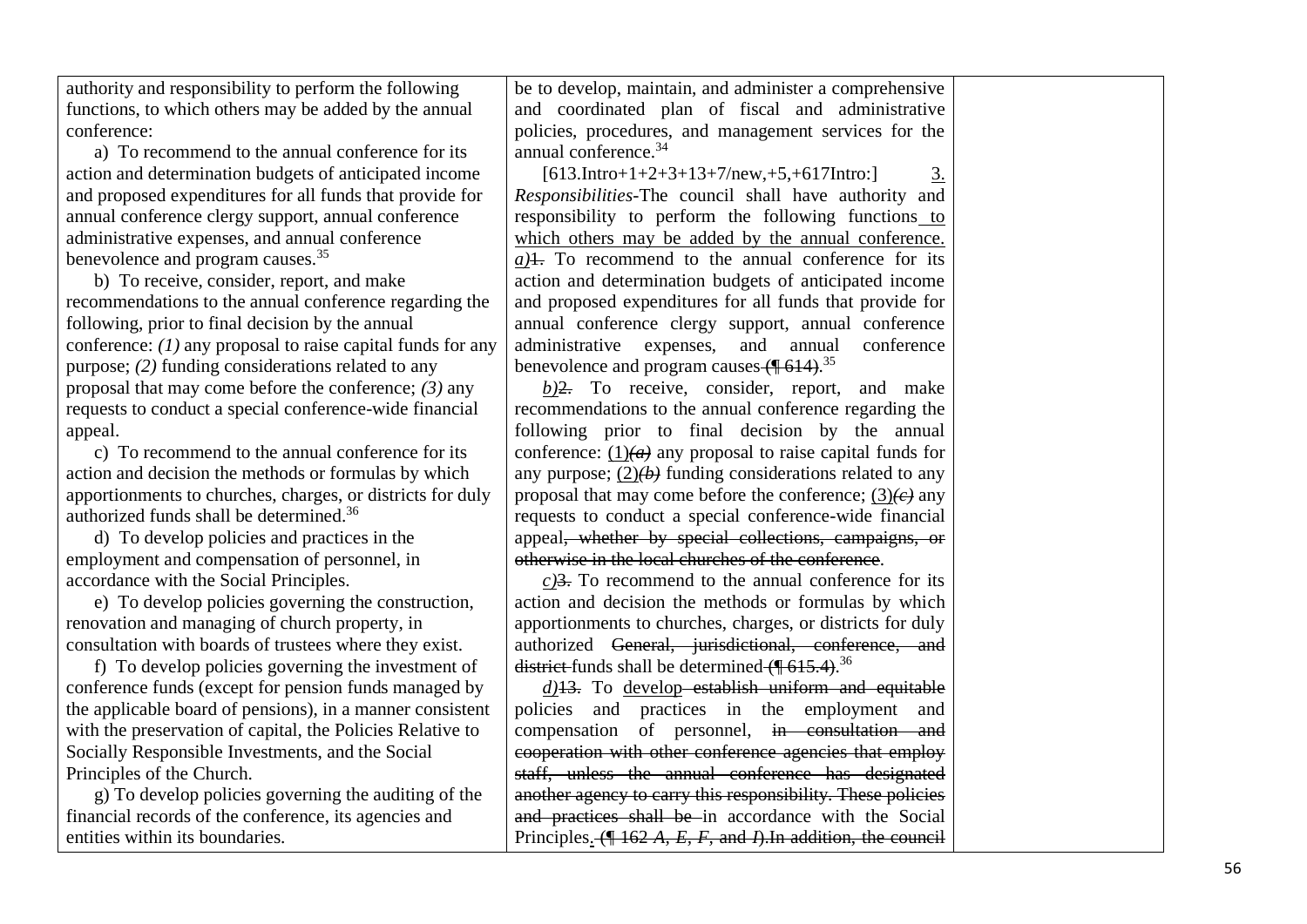| h) To develop policies governing the bonding of<br>shall recommend that the annual conference provide,<br>conference and conference agency officers and staff<br>effective on and after January 1, 2006, 100 percent<br>vested pension benefits of at least three percent of<br>whose responsibilities include the custody or handling of<br>conference funds or other negotiable assets:<br>compensation for lay personnel of the annual conference<br>$>$ VII: 538.002-538.006<<br>who work at least 1,040 hours per year, are at least 21<br>GBOD $\sqrt{538.1} = 611 + 612.6$ ; 538.2=612.1; 538.3=613.1-<br>years of age, and have at least one year of permanent<br>3+13+7+5+617Intro+618Intro<br>service. The annual conference shall have authority to<br><sup>34</sup> See Judicial Council Decision 1054.<br>provide such pension benefits through either a<br><sup>35</sup> See Judicial Council Decisions 521, 551, 560, 590, 744.<br>denominational pension program administered by the<br>General Board of Pension and Health Benefits or another<br>pension program administered by another pension<br>provider.<br>$e/7$ . To develop policies governing the construction,<br>renovation and managing of church property, in<br>consultation with boards of trustees where they exist. To<br>advise local churches about making their church<br>buildings, facilities, and programs accessible.<br>$f_1$ . To develop policies governing the investment of<br>conference funds (except for pension funds managed by<br>the applicable board of pensions as provided in $\P$ 1508),<br>whether in debt or equity, short-term or long-term<br>instruments, with the aim of maximizing funds available<br>for mission-in a manner consistent with the preservation<br>of capital, the Policies Relative to Socially Responsible<br>Investments– $(\sqrt{217})$ , and the Social Principles of the<br>Church. A statement of such policies shall be printed in<br>the conference journal at least once in each quadrennium.<br>1538.h added from 1618<br>g) To develop policies governing The council shall<br>Intro<br>have the following authority and responsibility with<br>respect to the auditing of the financial records of the<br>conference,—and its agencies and entities within its<br>boundaries.:<br>$h$ ) To develop policies governing The council shall<br>have the following authority and responsibility with<br>respect to the bonding of conference and conference<br>agency officers and staff whose responsibilities include |                                                  |  |
|-----------------------------------------------------------------------------------------------------------------------------------------------------------------------------------------------------------------------------------------------------------------------------------------------------------------------------------------------------------------------------------------------------------------------------------------------------------------------------------------------------------------------------------------------------------------------------------------------------------------------------------------------------------------------------------------------------------------------------------------------------------------------------------------------------------------------------------------------------------------------------------------------------------------------------------------------------------------------------------------------------------------------------------------------------------------------------------------------------------------------------------------------------------------------------------------------------------------------------------------------------------------------------------------------------------------------------------------------------------------------------------------------------------------------------------------------------------------------------------------------------------------------------------------------------------------------------------------------------------------------------------------------------------------------------------------------------------------------------------------------------------------------------------------------------------------------------------------------------------------------------------------------------------------------------------------------------------------------------------------------------------------------------------------------------------------------------------------------------------------------------------------------------------------------------------------------------------------------------------------------------------------------------------------------------------------------------------------------------------------------------------------------------------------------------------------------------------------------------------------------------------------------------------------------------------------|--------------------------------------------------|--|
|                                                                                                                                                                                                                                                                                                                                                                                                                                                                                                                                                                                                                                                                                                                                                                                                                                                                                                                                                                                                                                                                                                                                                                                                                                                                                                                                                                                                                                                                                                                                                                                                                                                                                                                                                                                                                                                                                                                                                                                                                                                                                                                                                                                                                                                                                                                                                                                                                                                                                                                                                                 |                                                  |  |
|                                                                                                                                                                                                                                                                                                                                                                                                                                                                                                                                                                                                                                                                                                                                                                                                                                                                                                                                                                                                                                                                                                                                                                                                                                                                                                                                                                                                                                                                                                                                                                                                                                                                                                                                                                                                                                                                                                                                                                                                                                                                                                                                                                                                                                                                                                                                                                                                                                                                                                                                                                 |                                                  |  |
|                                                                                                                                                                                                                                                                                                                                                                                                                                                                                                                                                                                                                                                                                                                                                                                                                                                                                                                                                                                                                                                                                                                                                                                                                                                                                                                                                                                                                                                                                                                                                                                                                                                                                                                                                                                                                                                                                                                                                                                                                                                                                                                                                                                                                                                                                                                                                                                                                                                                                                                                                                 |                                                  |  |
|                                                                                                                                                                                                                                                                                                                                                                                                                                                                                                                                                                                                                                                                                                                                                                                                                                                                                                                                                                                                                                                                                                                                                                                                                                                                                                                                                                                                                                                                                                                                                                                                                                                                                                                                                                                                                                                                                                                                                                                                                                                                                                                                                                                                                                                                                                                                                                                                                                                                                                                                                                 |                                                  |  |
|                                                                                                                                                                                                                                                                                                                                                                                                                                                                                                                                                                                                                                                                                                                                                                                                                                                                                                                                                                                                                                                                                                                                                                                                                                                                                                                                                                                                                                                                                                                                                                                                                                                                                                                                                                                                                                                                                                                                                                                                                                                                                                                                                                                                                                                                                                                                                                                                                                                                                                                                                                 |                                                  |  |
|                                                                                                                                                                                                                                                                                                                                                                                                                                                                                                                                                                                                                                                                                                                                                                                                                                                                                                                                                                                                                                                                                                                                                                                                                                                                                                                                                                                                                                                                                                                                                                                                                                                                                                                                                                                                                                                                                                                                                                                                                                                                                                                                                                                                                                                                                                                                                                                                                                                                                                                                                                 |                                                  |  |
|                                                                                                                                                                                                                                                                                                                                                                                                                                                                                                                                                                                                                                                                                                                                                                                                                                                                                                                                                                                                                                                                                                                                                                                                                                                                                                                                                                                                                                                                                                                                                                                                                                                                                                                                                                                                                                                                                                                                                                                                                                                                                                                                                                                                                                                                                                                                                                                                                                                                                                                                                                 |                                                  |  |
|                                                                                                                                                                                                                                                                                                                                                                                                                                                                                                                                                                                                                                                                                                                                                                                                                                                                                                                                                                                                                                                                                                                                                                                                                                                                                                                                                                                                                                                                                                                                                                                                                                                                                                                                                                                                                                                                                                                                                                                                                                                                                                                                                                                                                                                                                                                                                                                                                                                                                                                                                                 |                                                  |  |
|                                                                                                                                                                                                                                                                                                                                                                                                                                                                                                                                                                                                                                                                                                                                                                                                                                                                                                                                                                                                                                                                                                                                                                                                                                                                                                                                                                                                                                                                                                                                                                                                                                                                                                                                                                                                                                                                                                                                                                                                                                                                                                                                                                                                                                                                                                                                                                                                                                                                                                                                                                 | <sup>36</sup> See Judicial Council Decision 983. |  |
|                                                                                                                                                                                                                                                                                                                                                                                                                                                                                                                                                                                                                                                                                                                                                                                                                                                                                                                                                                                                                                                                                                                                                                                                                                                                                                                                                                                                                                                                                                                                                                                                                                                                                                                                                                                                                                                                                                                                                                                                                                                                                                                                                                                                                                                                                                                                                                                                                                                                                                                                                                 |                                                  |  |
|                                                                                                                                                                                                                                                                                                                                                                                                                                                                                                                                                                                                                                                                                                                                                                                                                                                                                                                                                                                                                                                                                                                                                                                                                                                                                                                                                                                                                                                                                                                                                                                                                                                                                                                                                                                                                                                                                                                                                                                                                                                                                                                                                                                                                                                                                                                                                                                                                                                                                                                                                                 |                                                  |  |
|                                                                                                                                                                                                                                                                                                                                                                                                                                                                                                                                                                                                                                                                                                                                                                                                                                                                                                                                                                                                                                                                                                                                                                                                                                                                                                                                                                                                                                                                                                                                                                                                                                                                                                                                                                                                                                                                                                                                                                                                                                                                                                                                                                                                                                                                                                                                                                                                                                                                                                                                                                 |                                                  |  |
|                                                                                                                                                                                                                                                                                                                                                                                                                                                                                                                                                                                                                                                                                                                                                                                                                                                                                                                                                                                                                                                                                                                                                                                                                                                                                                                                                                                                                                                                                                                                                                                                                                                                                                                                                                                                                                                                                                                                                                                                                                                                                                                                                                                                                                                                                                                                                                                                                                                                                                                                                                 |                                                  |  |
|                                                                                                                                                                                                                                                                                                                                                                                                                                                                                                                                                                                                                                                                                                                                                                                                                                                                                                                                                                                                                                                                                                                                                                                                                                                                                                                                                                                                                                                                                                                                                                                                                                                                                                                                                                                                                                                                                                                                                                                                                                                                                                                                                                                                                                                                                                                                                                                                                                                                                                                                                                 |                                                  |  |
|                                                                                                                                                                                                                                                                                                                                                                                                                                                                                                                                                                                                                                                                                                                                                                                                                                                                                                                                                                                                                                                                                                                                                                                                                                                                                                                                                                                                                                                                                                                                                                                                                                                                                                                                                                                                                                                                                                                                                                                                                                                                                                                                                                                                                                                                                                                                                                                                                                                                                                                                                                 |                                                  |  |
|                                                                                                                                                                                                                                                                                                                                                                                                                                                                                                                                                                                                                                                                                                                                                                                                                                                                                                                                                                                                                                                                                                                                                                                                                                                                                                                                                                                                                                                                                                                                                                                                                                                                                                                                                                                                                                                                                                                                                                                                                                                                                                                                                                                                                                                                                                                                                                                                                                                                                                                                                                 |                                                  |  |
|                                                                                                                                                                                                                                                                                                                                                                                                                                                                                                                                                                                                                                                                                                                                                                                                                                                                                                                                                                                                                                                                                                                                                                                                                                                                                                                                                                                                                                                                                                                                                                                                                                                                                                                                                                                                                                                                                                                                                                                                                                                                                                                                                                                                                                                                                                                                                                                                                                                                                                                                                                 |                                                  |  |
|                                                                                                                                                                                                                                                                                                                                                                                                                                                                                                                                                                                                                                                                                                                                                                                                                                                                                                                                                                                                                                                                                                                                                                                                                                                                                                                                                                                                                                                                                                                                                                                                                                                                                                                                                                                                                                                                                                                                                                                                                                                                                                                                                                                                                                                                                                                                                                                                                                                                                                                                                                 |                                                  |  |
|                                                                                                                                                                                                                                                                                                                                                                                                                                                                                                                                                                                                                                                                                                                                                                                                                                                                                                                                                                                                                                                                                                                                                                                                                                                                                                                                                                                                                                                                                                                                                                                                                                                                                                                                                                                                                                                                                                                                                                                                                                                                                                                                                                                                                                                                                                                                                                                                                                                                                                                                                                 |                                                  |  |
|                                                                                                                                                                                                                                                                                                                                                                                                                                                                                                                                                                                                                                                                                                                                                                                                                                                                                                                                                                                                                                                                                                                                                                                                                                                                                                                                                                                                                                                                                                                                                                                                                                                                                                                                                                                                                                                                                                                                                                                                                                                                                                                                                                                                                                                                                                                                                                                                                                                                                                                                                                 |                                                  |  |
|                                                                                                                                                                                                                                                                                                                                                                                                                                                                                                                                                                                                                                                                                                                                                                                                                                                                                                                                                                                                                                                                                                                                                                                                                                                                                                                                                                                                                                                                                                                                                                                                                                                                                                                                                                                                                                                                                                                                                                                                                                                                                                                                                                                                                                                                                                                                                                                                                                                                                                                                                                 |                                                  |  |
|                                                                                                                                                                                                                                                                                                                                                                                                                                                                                                                                                                                                                                                                                                                                                                                                                                                                                                                                                                                                                                                                                                                                                                                                                                                                                                                                                                                                                                                                                                                                                                                                                                                                                                                                                                                                                                                                                                                                                                                                                                                                                                                                                                                                                                                                                                                                                                                                                                                                                                                                                                 |                                                  |  |
|                                                                                                                                                                                                                                                                                                                                                                                                                                                                                                                                                                                                                                                                                                                                                                                                                                                                                                                                                                                                                                                                                                                                                                                                                                                                                                                                                                                                                                                                                                                                                                                                                                                                                                                                                                                                                                                                                                                                                                                                                                                                                                                                                                                                                                                                                                                                                                                                                                                                                                                                                                 |                                                  |  |
|                                                                                                                                                                                                                                                                                                                                                                                                                                                                                                                                                                                                                                                                                                                                                                                                                                                                                                                                                                                                                                                                                                                                                                                                                                                                                                                                                                                                                                                                                                                                                                                                                                                                                                                                                                                                                                                                                                                                                                                                                                                                                                                                                                                                                                                                                                                                                                                                                                                                                                                                                                 |                                                  |  |
|                                                                                                                                                                                                                                                                                                                                                                                                                                                                                                                                                                                                                                                                                                                                                                                                                                                                                                                                                                                                                                                                                                                                                                                                                                                                                                                                                                                                                                                                                                                                                                                                                                                                                                                                                                                                                                                                                                                                                                                                                                                                                                                                                                                                                                                                                                                                                                                                                                                                                                                                                                 |                                                  |  |
|                                                                                                                                                                                                                                                                                                                                                                                                                                                                                                                                                                                                                                                                                                                                                                                                                                                                                                                                                                                                                                                                                                                                                                                                                                                                                                                                                                                                                                                                                                                                                                                                                                                                                                                                                                                                                                                                                                                                                                                                                                                                                                                                                                                                                                                                                                                                                                                                                                                                                                                                                                 |                                                  |  |
|                                                                                                                                                                                                                                                                                                                                                                                                                                                                                                                                                                                                                                                                                                                                                                                                                                                                                                                                                                                                                                                                                                                                                                                                                                                                                                                                                                                                                                                                                                                                                                                                                                                                                                                                                                                                                                                                                                                                                                                                                                                                                                                                                                                                                                                                                                                                                                                                                                                                                                                                                                 |                                                  |  |
|                                                                                                                                                                                                                                                                                                                                                                                                                                                                                                                                                                                                                                                                                                                                                                                                                                                                                                                                                                                                                                                                                                                                                                                                                                                                                                                                                                                                                                                                                                                                                                                                                                                                                                                                                                                                                                                                                                                                                                                                                                                                                                                                                                                                                                                                                                                                                                                                                                                                                                                                                                 |                                                  |  |
|                                                                                                                                                                                                                                                                                                                                                                                                                                                                                                                                                                                                                                                                                                                                                                                                                                                                                                                                                                                                                                                                                                                                                                                                                                                                                                                                                                                                                                                                                                                                                                                                                                                                                                                                                                                                                                                                                                                                                                                                                                                                                                                                                                                                                                                                                                                                                                                                                                                                                                                                                                 |                                                  |  |
|                                                                                                                                                                                                                                                                                                                                                                                                                                                                                                                                                                                                                                                                                                                                                                                                                                                                                                                                                                                                                                                                                                                                                                                                                                                                                                                                                                                                                                                                                                                                                                                                                                                                                                                                                                                                                                                                                                                                                                                                                                                                                                                                                                                                                                                                                                                                                                                                                                                                                                                                                                 |                                                  |  |
|                                                                                                                                                                                                                                                                                                                                                                                                                                                                                                                                                                                                                                                                                                                                                                                                                                                                                                                                                                                                                                                                                                                                                                                                                                                                                                                                                                                                                                                                                                                                                                                                                                                                                                                                                                                                                                                                                                                                                                                                                                                                                                                                                                                                                                                                                                                                                                                                                                                                                                                                                                 |                                                  |  |
|                                                                                                                                                                                                                                                                                                                                                                                                                                                                                                                                                                                                                                                                                                                                                                                                                                                                                                                                                                                                                                                                                                                                                                                                                                                                                                                                                                                                                                                                                                                                                                                                                                                                                                                                                                                                                                                                                                                                                                                                                                                                                                                                                                                                                                                                                                                                                                                                                                                                                                                                                                 |                                                  |  |
|                                                                                                                                                                                                                                                                                                                                                                                                                                                                                                                                                                                                                                                                                                                                                                                                                                                                                                                                                                                                                                                                                                                                                                                                                                                                                                                                                                                                                                                                                                                                                                                                                                                                                                                                                                                                                                                                                                                                                                                                                                                                                                                                                                                                                                                                                                                                                                                                                                                                                                                                                                 |                                                  |  |
|                                                                                                                                                                                                                                                                                                                                                                                                                                                                                                                                                                                                                                                                                                                                                                                                                                                                                                                                                                                                                                                                                                                                                                                                                                                                                                                                                                                                                                                                                                                                                                                                                                                                                                                                                                                                                                                                                                                                                                                                                                                                                                                                                                                                                                                                                                                                                                                                                                                                                                                                                                 |                                                  |  |
|                                                                                                                                                                                                                                                                                                                                                                                                                                                                                                                                                                                                                                                                                                                                                                                                                                                                                                                                                                                                                                                                                                                                                                                                                                                                                                                                                                                                                                                                                                                                                                                                                                                                                                                                                                                                                                                                                                                                                                                                                                                                                                                                                                                                                                                                                                                                                                                                                                                                                                                                                                 |                                                  |  |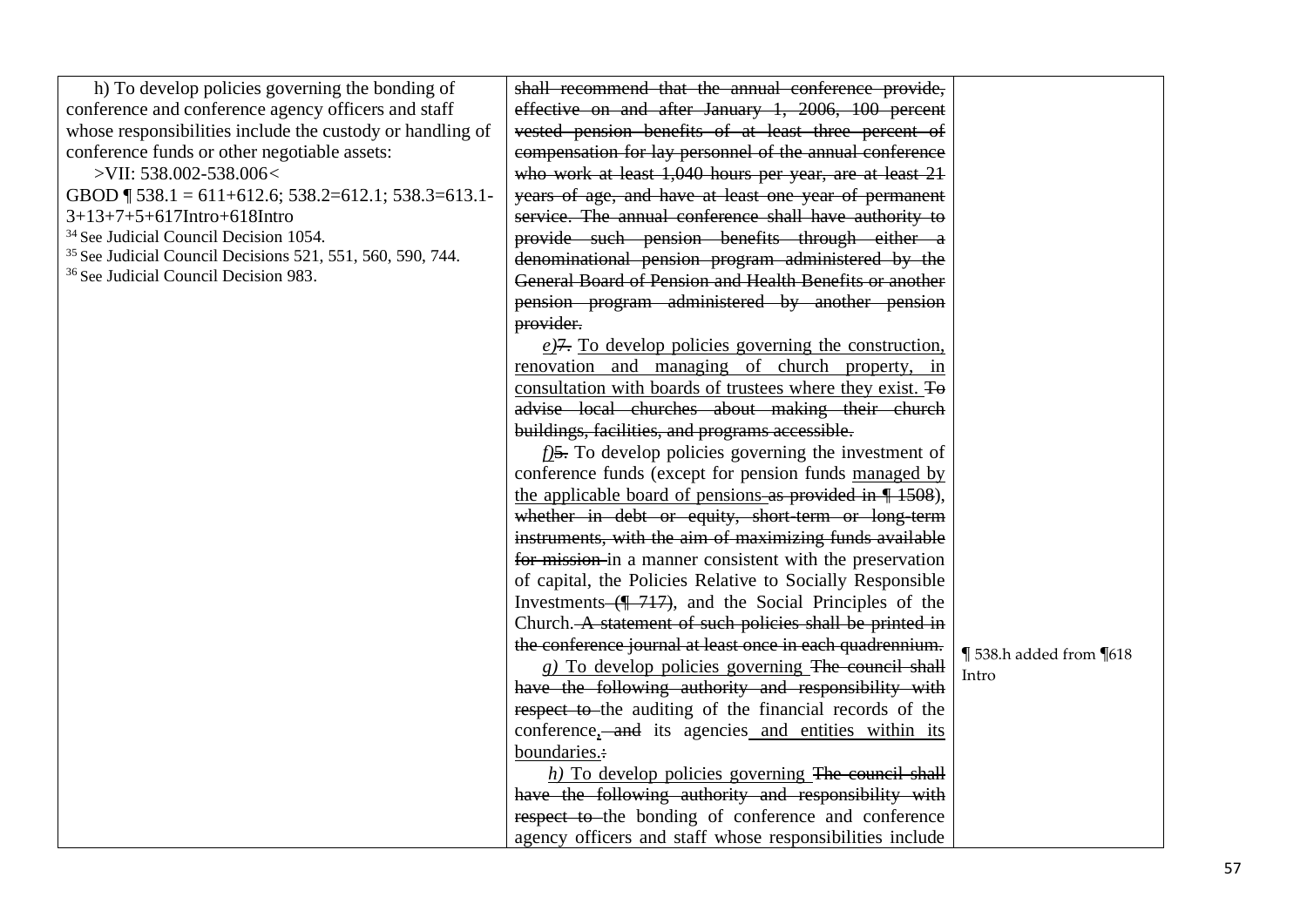|                                                             | the custody or handling of conference funds or other                  |                                             |
|-------------------------------------------------------------|-----------------------------------------------------------------------|---------------------------------------------|
|                                                             | negotiable assets:<br>>VII: 538.002-538.006<                          |                                             |
|                                                             |                                                                       |                                             |
|                                                             | <sup>34</sup> See Judicial Council Decision 1054.                     |                                             |
|                                                             | <sup>35</sup> See Judicial Council Decisions 521, 551, 560, 590, 744. |                                             |
|                                                             | <sup>36</sup> See Judicial Council Decision 983.                      |                                             |
| <b>[539.</b> Board of Ordained Ministry-1. Organization -   | [635] <b>[539.</b> Conference Board of Ordained Ministry-1.           |                                             |
| In each annual conference there shall be a Board of         | <i>Organization</i> – In each Each annual conference there            |                                             |
| Ordained Ministry. In central conferences, the annual       | shall be at the first session following the General                   |                                             |
| conference, upon recommendation of its Board of             | Conference, shall elect for a term of four years a Board              |                                             |
| Ordained Ministry, may create an executive committee of     | of Ordained Ministry. In central conferences, the annual              |                                             |
| the Board, district committees on ordained ministry, or     | conference, upon recommendation of its Board of                       |                                             |
| other appropriate structure, as it serves the need to carry | Ordained Ministry, may create an executive committee                  |                                             |
| out the work of the Board of Ordained Ministry, and         | on ordained ministry, or other appropriate structure, as it           |                                             |
| assign and delegate to such structures the appropriate      | serves the need to carry out the work of the Board of                 |                                             |
| tasks and responsibilities it chooses. With regard to       | Ordained Ministry, and assign and delegate to such                    |                                             |
| mandated sub-units of the Board of Ordained Ministry        | structures the appropriate tasks and responsibilities it              |                                             |
| and their respective tasks and responsibilities,            | chooses. With regard to mandated sub-units of the Board               |                                             |
| jurisdictional conferences shall follow the procedures in   | of Ordained Ministry and their respective tasks and                   |                                             |
| Part VII of the Discipline. The Board shall be amenable     | responsibilities, jurisdictional conferences shall follow             |                                             |
| and report to the annual conference. >VII: 539.001-         | the procedures in Part VII of the Discipline. This The                |                                             |
| 539.002<                                                    | Board shall be directly amenable and report to the annual             |                                             |
| 2. Purpose— The purpose of the Board of Ordained            | conference. >VII: 539.001-539.002<                                    | For more parts of this                      |
| Ministry shall be to develop, oversee and administer a      | 2. Purpose- The purpose of the Board of Ordained                      | former paragraph see<br>$539.001 - 539.004$ |
| comprehensive and coordinated approach to all matters       | Ministry shall be to develop, oversee and administer a                |                                             |
| related to the ordained ministry. Concerning all matters    | comprehensive and coordinated approach to all matters                 |                                             |
| of ordination, character, and conference relations of       | related to the ordained ministry. Concerning all matters              |                                             |
| clergy it brings recommendations directly to the clergy     | of ordination, character, and conference relations of                 |                                             |
| session of the annual conference.                           | clergy it brings recommendations directly to the clergy               |                                             |
| 3. Responsibilities-The Board of Ordained Ministry          | session of the annual conference.                                     |                                             |
| shall have authority and responsibility to perform the      | 3. Responsibilities-2. The duties of the annual                       |                                             |
| following functions, to which others may be added by the    | conference Board of Ordained Ministry shall be have                   |                                             |
| annual conference:                                          | authority and responsibility to perform the following                 |                                             |
| a) To assume the primary responsibility for the             | functions, to which others may be added by the annual                 |                                             |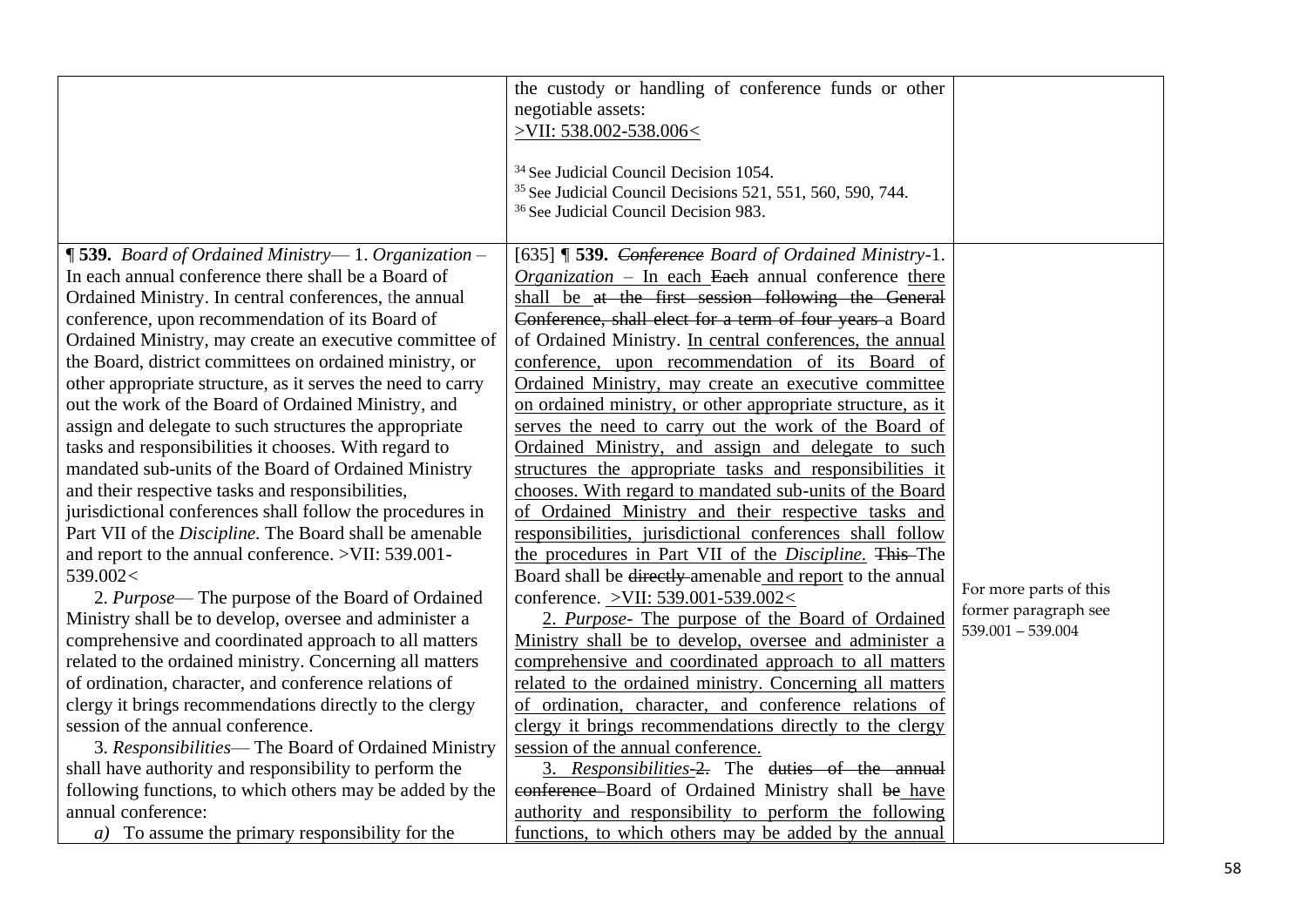enlistment and recruitment of licensed and ordained clergy. It shall, with the assistance of the local church committee on pastor -parish relations, and every clergy of the conference, enlist women and men of a ll races and ethnic origins for the ordained ministry and guide those persons in the process of education, training, licensing and ordination;

*b)* To relate to, and develop cooperation with theological institutions and programs approved for the training of United Methodist clergy;

*c)* To examine and make full inquiry as to the fitness of candidates for: (1) annual election as local pastor; (2) election to associate membership; (3) election to provisional membership; and (4) election to full conference members hip.

*d)* To evaluate and make recommendations concerning character and effectiveness of clergy, and to equip, train, and elect mentors;

*e)* To evaluate and make recommendations for all elections to, renewal of, and changes concerning certified candidates and conference relationship of clergy;<sup>37</sup>

*f)* To keep records of all changes of conference relationship and place a copy in the permanent records of the annual conference, and to ensure confidentiality in relation to the interview and reporting process. There are occasions when the Board of Ordained Ministry would not report privileged information, which in the judgment of the board, if revealed in the clergy session of the annual conference, would be an undue invasion of privacy without adding measurably to the conference's information about the person's qualifications for ordained ministry. However, it is the right of the clergy session of the annual conference to receive all pertinent information, confidential or otherwise, related to the qualifications and/or character of any candidate or clergy member of the conference, subject to the laws of the

conference :

[635.2a]  $a)$  To assume the primary responsibility for the enlistment and recruitment of licensed and ordained clergy.

– *a)* To enlist and recruit ministerial leadership for our churches and other ministry settings by working in consultation with the cabinet and the General Board of Higher Education and Ministry to study and interpret the ordained, licensed, certified, and assigned ministerial leadership needs and resources of the annual conference, with due regard to the inclusive nature of the Church.

It shall, with the assistance of the local church committee on pastor-parish relations, conference agencies, and every clergy ordained, licensed, certified, and assigned leader of the conference, enlist women and men of all races and ethnic origins for ministry as a vocation and guide those persons in the process of education, training, licensing and ordination;

and It shall assist candidates with discernment of the most appropriate path for their ministry, recommending colleges and schools of theology listed by the University Senate, licensing school, and other approved educational opportunities. Persons recruited should have an understanding of and appreciation for persons of different racial and ethnic heritages.

*b)* To renew a culture of call in the church by giving strategic leadership to annual conferences, districts, congregations, campus ministries, camps, and other appropriate ministries, especially among youth and young adults

*c)* To seek from a school of theology information about the personal and professional qualities of an applicant for provisional membership or of a provisional member; provided, however, that the applicant or member consent to the provision of such information.

*d)* To receive annual reports on the progress made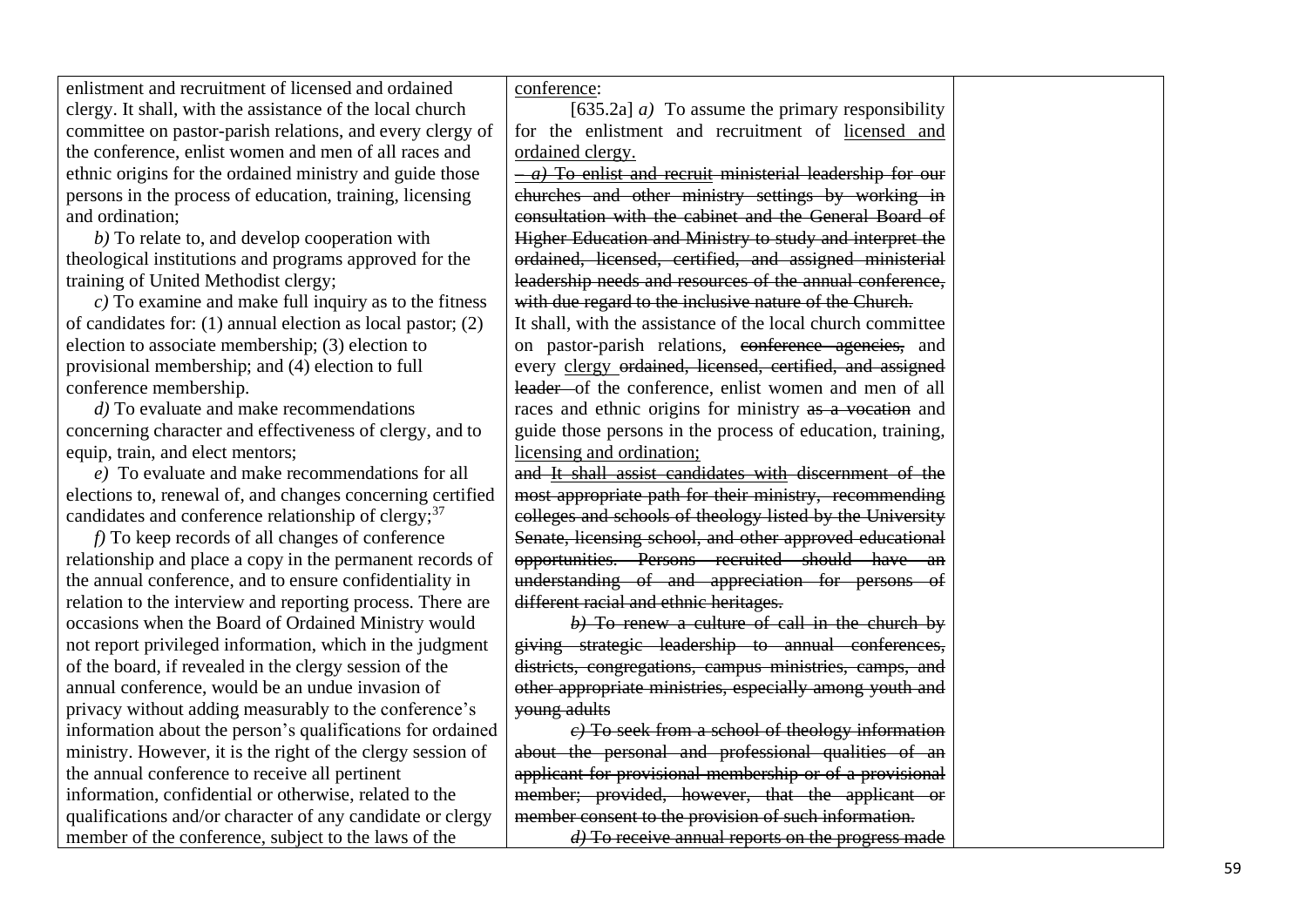country. 3 8

*g)* To report in a timely manner any change in the conference relationship of a clergy member of the conference to the applicable board of pension.

*h)* To be in consultation with the bishop through the chairperson regarding transfers. This consultation is to be at the bishop's initiative.

*i)* To provide support services for the clergy, including counseling, continuing education, continuing spiritual growth in Christ, evaluating the effectiveness, and assistance in preparation for retirement.

*k)* To work with and support the Order of Deacon and the Order of Elder, and the Fellowship of Local Pastors and Associate Members. >VII: 539.003 -539.004<

4. *Membership* — The membership of the Board of Ordained Ministry shall consist of at least six ordained clergy in full membership and at least one -fifth laypersons. All laypersons shall be professing members of local churches in the annual conference. >VII: 539.005<

GBOD  $\sqrt{539.1} = 635.1 + 1b + NEW305.6$ ; 539.2=new; 539.3a=635.2a; 539.3b=new; 539.3c=635.2h; 539.3d=635.new+2f; 539.3e -f=635.2j -m; 539.2g=635.2z;

539h - k -=635.2n -p; 539.4=635.1

<sup>37</sup> See Judicial Council Decisions 405, 1263.

<sup>38</sup> See Judicial Council Decision 406.

by each ministerial student enrolled in a theological school and to record credit for work satisfactorily completed.

*e)* It shall require a transcript of credits from each applicant before recognizing any of the applicant's educational claims. In case of doubt, the board may submit a transcript to the General Board of Higher Education and Ministry for evaluation.

*f)* The board shall annually appoint and train a sufficient number of mentors in each district in consultation with the district superintendent.

*g)* To guide the candidate for ordained ministry who is not enrolled in a theological school and who is pursuing the Course of Study as adopted by the General Board of Higher Education and Ministry.

*b)* To relate to, and develop cooperation with theological institutions and programs approved for the training of United Methodist clergy;

 $[635.2h]$   $c)$ *h*) To examine all applicants as to their fitness for the ordained ministry and make full inquiry as to the fitness of the candidates for:  $(1)$  annual election as local pastor; (2) election to associate membership; (3) election to provisional membership; and (4) election to full conference membership.

*d)* To evaluate and make recommendations concerning the character and effectiveness of clergy, and [635.2f] to equip, train, and elect mentors;

*i)h)* To provide all candidates for ordained ministry a written statement on the disciplinary and annual conference requirements for the local pastor, provisional, and full membership.

[635.2j]  $e$ *j*} To evaluate and make interview and report recommendations for all elections to, renewal of, and changes concerning: (1) student local pastors; (2) certified candidates for ordination as deacons; and conference relationship of clergy.(3) certified candidates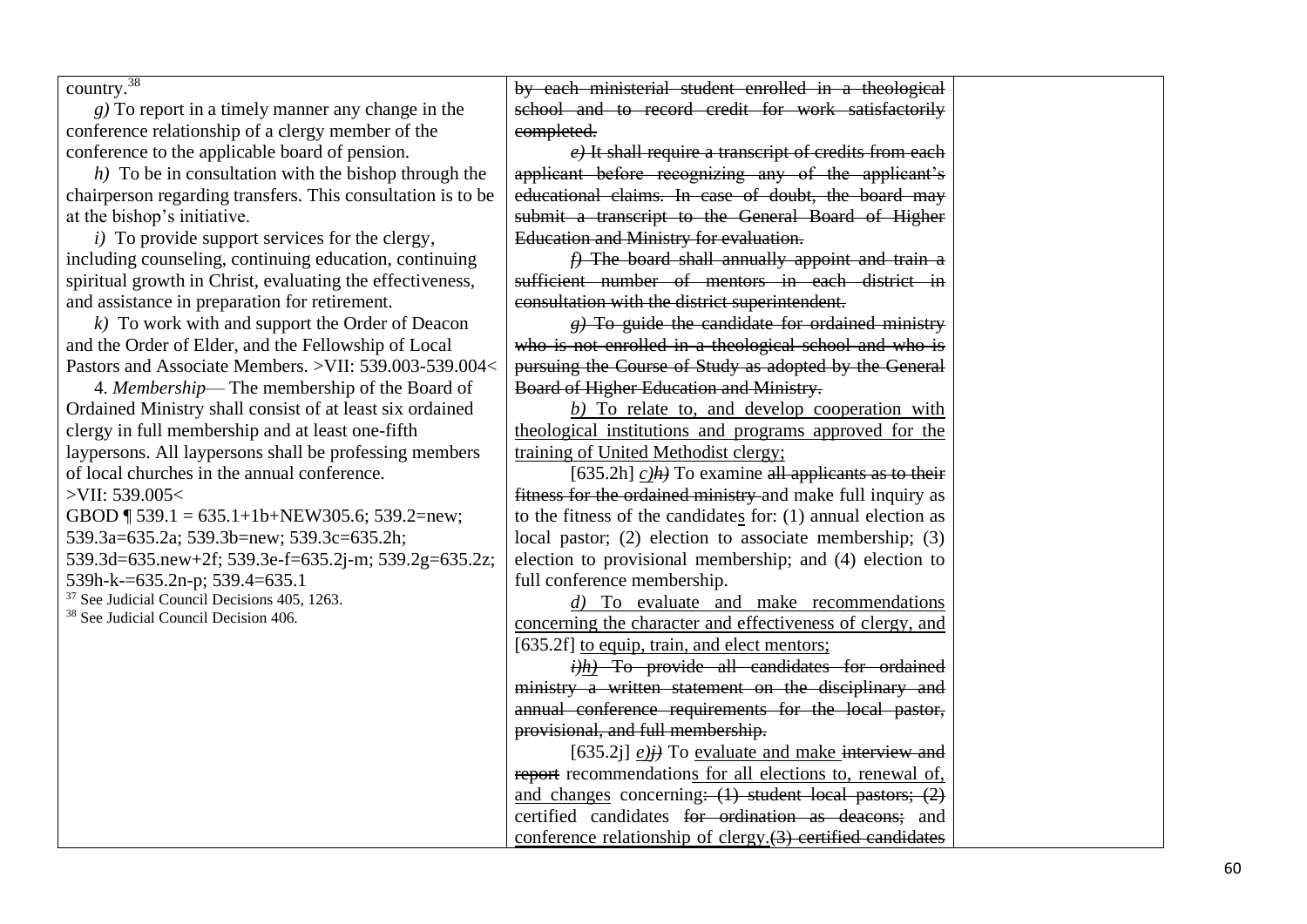for ordination as elders.<sup>80</sup> Judicial Council Decisions  $405$ , 1263.

*k)i)* To assign a board member to serve as liaison to retired clergy in the conference.

*l*)*i*) To interview applicants and make recommendation concerning: (1) changes from the effective relation to a leave of absence or retirement; (2) return to the effective relation from other relations; (3) honorable location; (4) readmission of located persons and persons discontinued from provisional membership; (5) sabbatical leave; (6) medical leave; (7) appointment as a student; (8) termination; and (9) changes to or from less than full-time ministry.

[635.2j-m]  $f$ ) To The board shall keep a-records of all these changes of conference relationship and the reason behind them and place a copy in the permanent records of the annual conference, and to maintained by the secretary of the conference.

*m*) To ensure confidentiality in relation to the interview and reporting process. The personal data and private information provided through the examinations of and by the Board of Ordained Ministry will not be available for distribution and publication. There are occasions when the Board of Ordained Ministry would not report privileged information, which in the judgment of the board, if revealed in the executive session of clergy session of members in full connection with the annual conference, would be an undue invasion of privacy without adding measurably to the conference's information about the person's qualifications for ordained ministry. However, it is the right of the executive session of the clergy session of the members in full connection with an annual conference to receive all pertinent information, confidential or otherwise, related to the qualifications and/or character of any candidate or clergy member of the conference, subject to the laws of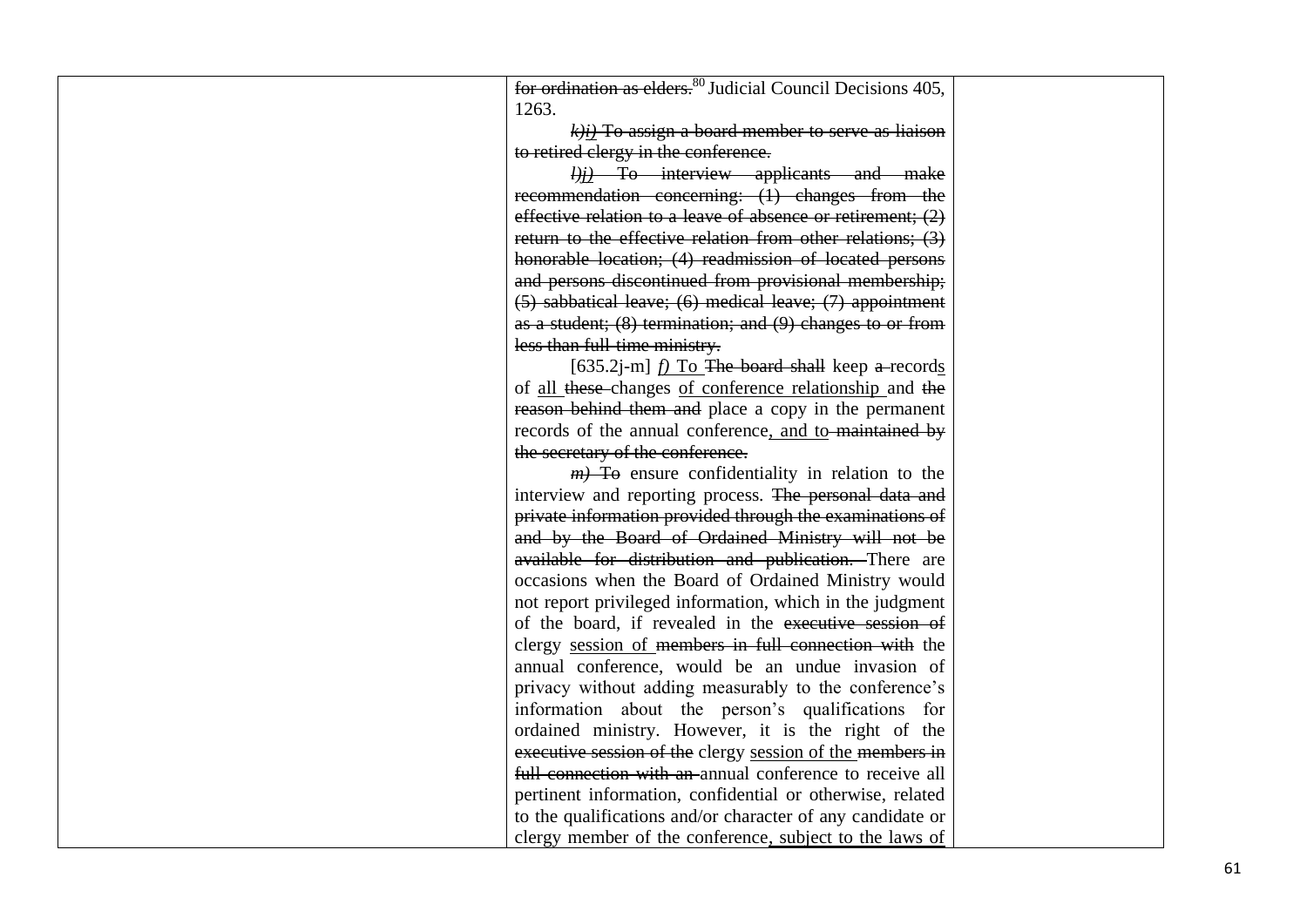the country.<sup>81</sup> Judicial Council Decision 406.

 $[635.2z]$  *g* $)\neq$  *g*) To report in a timely manner any change in the conference relationship of a clergy member of the conference to the applicable board of pension.

[635.2n]  $h$ <sub>*h*</sub> To be in consultation with the bishop through the chairperson or the executive committee regarding transfers. This consultation is to be at the bishop's initiative and, where possible, to take place prior to transfers into the annual conference .

[635.2o]  $i\rightarrow$  To provide support services for the clergy all those in ministerial leadership, including ordained, licensed, certified, and assigned; to provide career development, including personal and career counseling, continuing education, formation in servant leadership and continuing spiritual growth in Christ, evaluating the effectiveness, and assistance in preparation for retirement. assistance in preparation for retirement, and all matters pertaining to clergy morale. In providing such support, the board, in cooperation with the cabinet, shall give training and guidance to each local committee on pastor -parish relations regarding its work and role.

 $[635.2p]$  *k*) $\rightarrow$  To work with and support the Order of Deacon, and the Order of Elder, and the Fellowship of Local Pastors and Associate Members. >VII: 539.003-539.004<

(see ¶ 323), including

*k)* To work with Deacons, Elder s, Local Pastors, and Associate Members, receiving reports, offering financial support, and coordinating these groups' activities with the continuing formation offerings of the board. The board may delegate continuing formation responsibility to the groups by mutual agreement, with final approval, evaluation, and budgeting remaining with the board.

*ql)* To provide a means of evaluating the effectiveness of ministerial leaders in the annual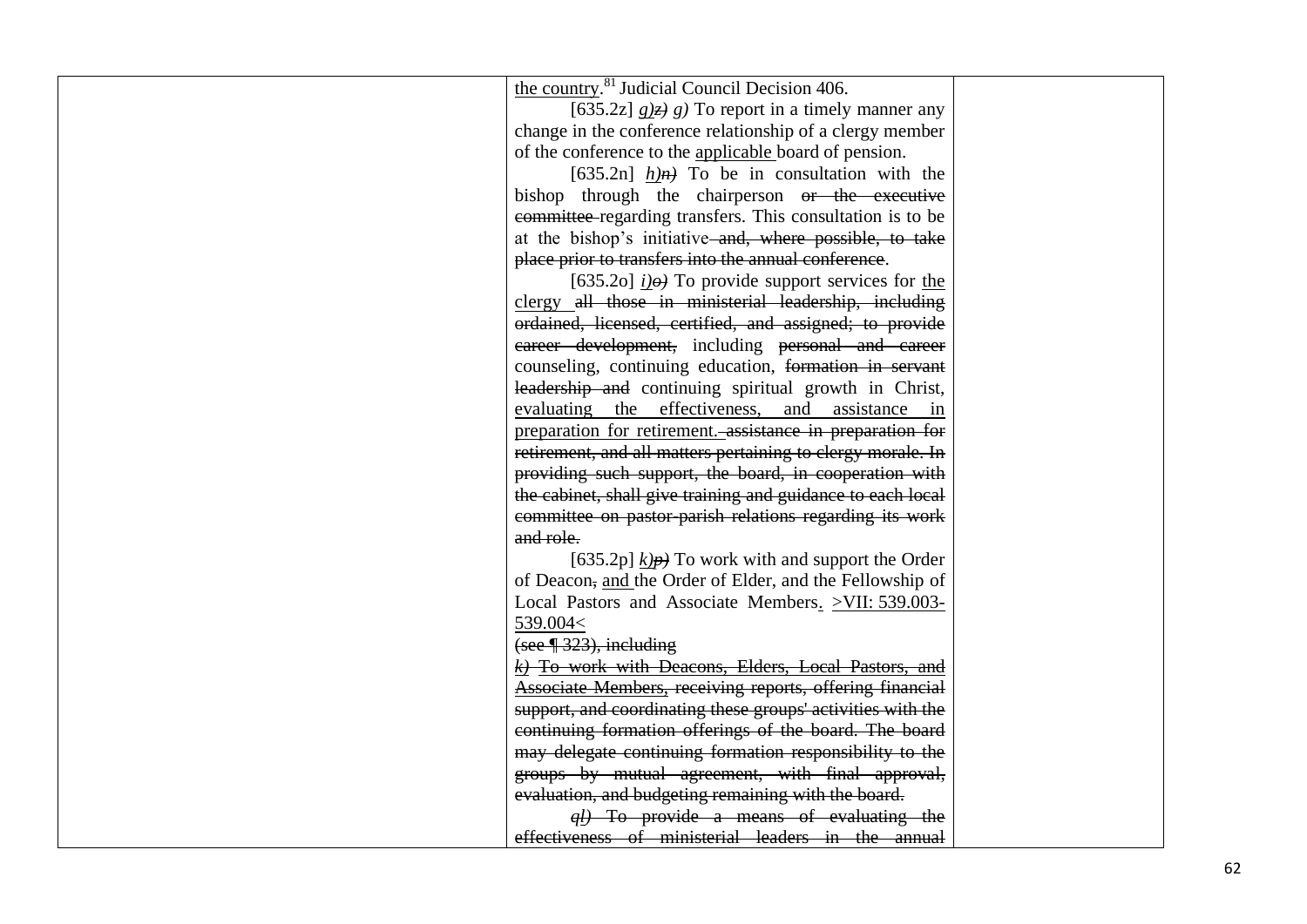conference (¶¶ 604.4, 350). Suggested guidelines will be provided by the General Board of Higher Education and Ministry, Division of Ordained Ministry. In cooperation with the cabinet, the board shall develop standards of effectiveness for ministerial leaders, whether ordained, licensed, certified, or assigned, serving as pastors of congregations in that annual conference.

*rm)* To interpret the high ethical standards of ordained ministry set forth in the *Discipline* and to study matters pertaining to character (¶ 605.7).

*sn)* To recommend to the full members of the annual conference for validation special ministries for which members seek appointment. The appointment to such ministries is the prerogative of the bishop and the cabinet.

*t*<sup>o</sup> To provide continuing support and management of consecrated diaconal ministers using the policies described in ¶¶ 301 -317 of the 1992 *Book of Discipline* .

*up*) To care for the administration of professional certification established by the General Board of Higher Education and Ministry through (1) enlisting and recruiting clergy and laity to become certified in Christian education, music, youth, evangelism, and other areas established by the General Board of Higher Education and Ministry; (2) determining whether applicants meet the standards established by the General Board of Higher Education and Ministry; (3) to recommend to the annual conference board and the General Board of Higher Education and Ministry; (4) to renew or discontinue professional certification biannually based on a review of their ministry; and (5) to report annually to the annual conference for publication in the conference journal a roster of all persons certified in professional careers for which they have received certification, including places of service address.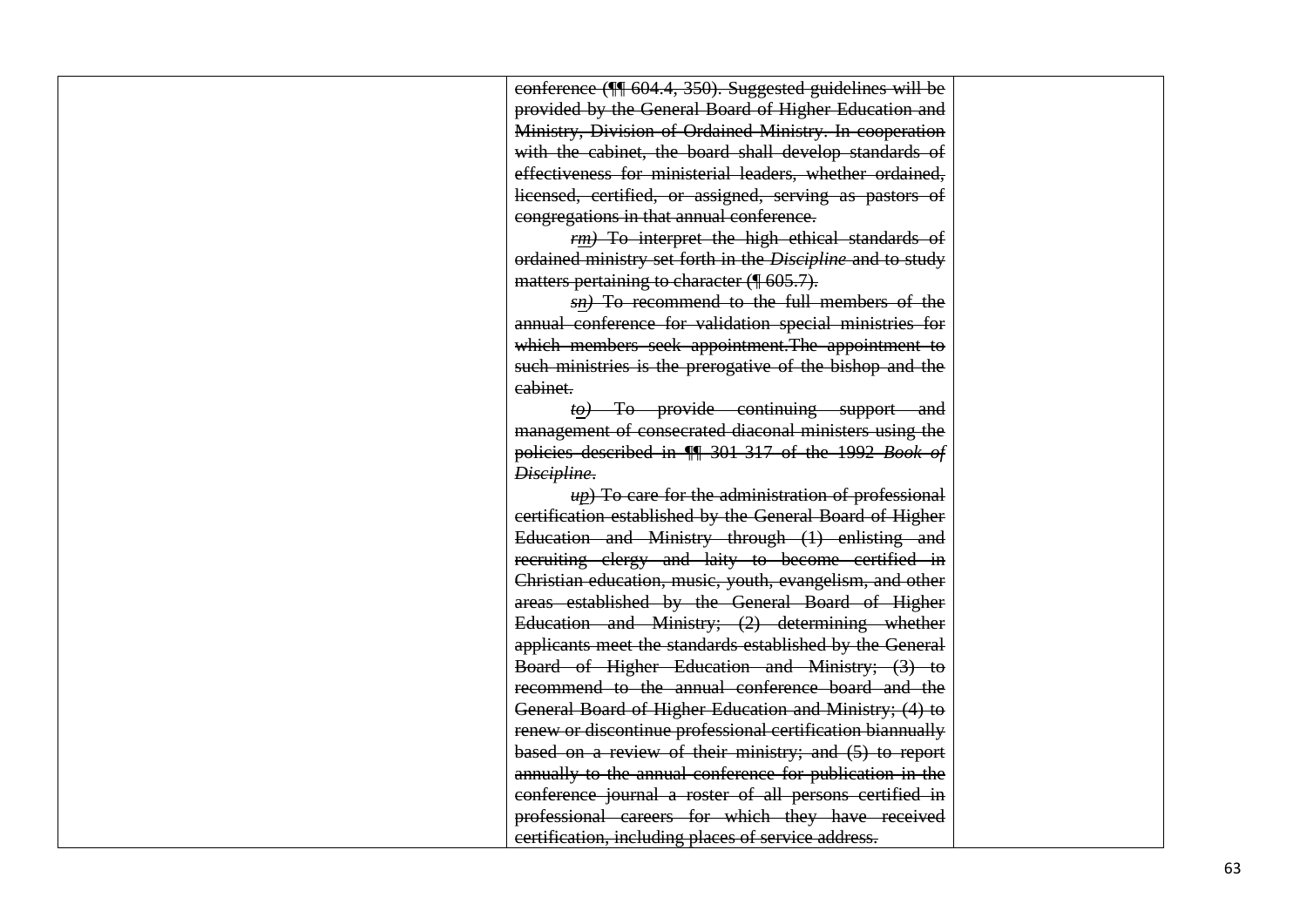*vq*) To report annually to the annual conference for publication in the conference journal a roster of all persons certified as Lay Ministers.

*wr*) To administer the portion of the Ministerial Education Fund for use by the annual conference in its programs of enlistment, basic professional educational aid, continuing formation, ethnic ministry and language training, and professional growth of ordained ministers. Priority shall be given to scholarships for seminary students preparing for ordination.

*xs)* To cooperate with the General Board of Higher Education and Ministry and assist in: (1) the interpretation of current legislation concerning ordained ministry; (2) the interpretation and promotion of the Ministerial Education Fund; (3) the promotion and observance of Ministry Sunday; and (4) the supplying of a record of all information, recommendations, and action on each candidate for ordained ministry after each session of the annual conference; (5) the promotion and addition of standards required for certification in specialized ministry careers.

*yt)* To promote in the annual conference and/or jurisdictional conference a system of financial aid to ministerial students. A conference transferring a person with less than three years of active service into another conference may require reimbursement either from the person or from the receiving conference for outstanding obligations for theological education financed through conference funds.

[635.1+1a] 4. *Membership -* The membership of the Board of Ordained Ministry shall consist of at At least six ordained clergy elders and deacons in full connection and

[539.004 →Membership] – *a)*  w W*hen* possible, at least two associate members or local pastors who have completed the Course of Study shall be included as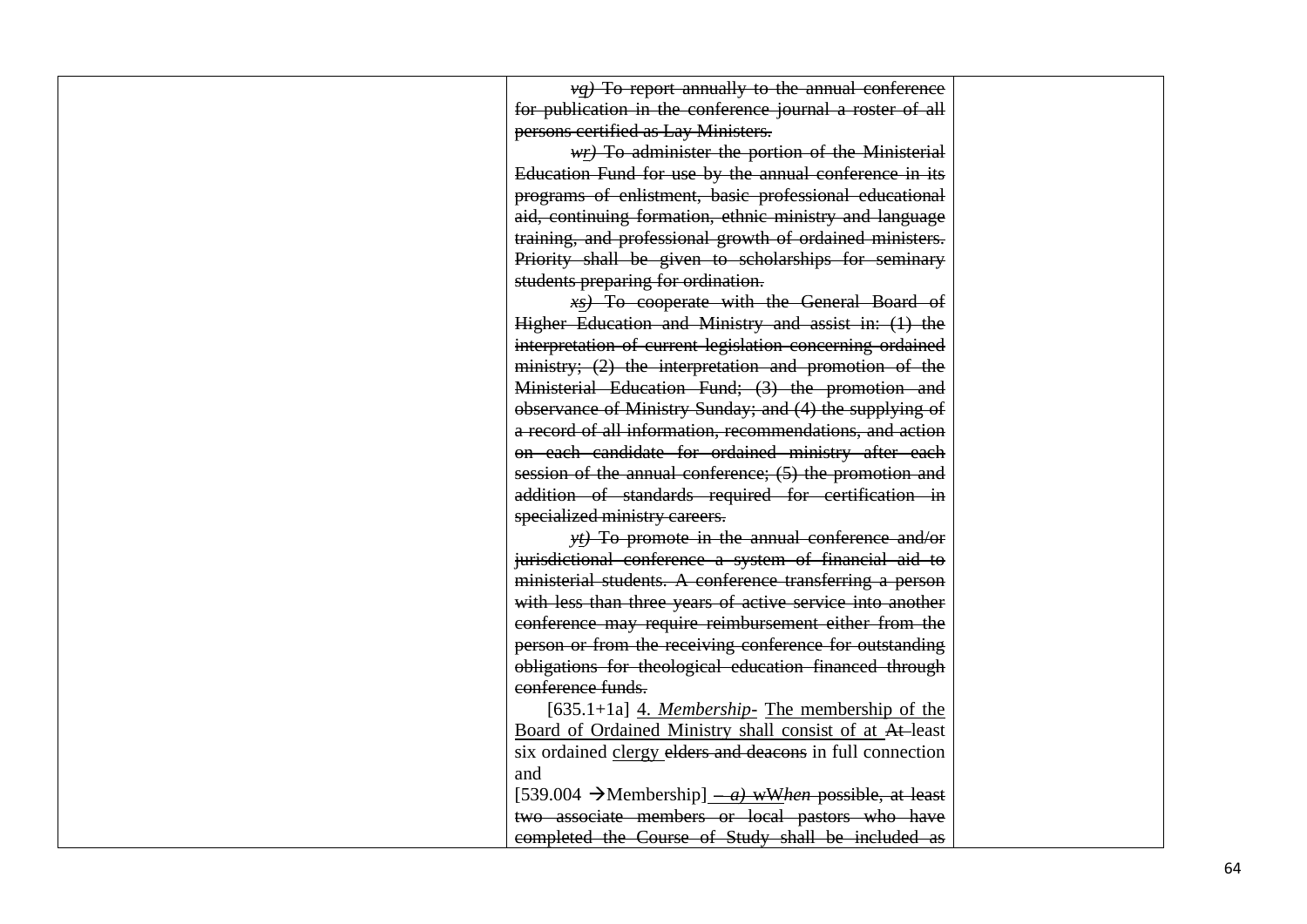|                                                                                                                | members of the board with voice and vote. Each annual                                                   |  |
|----------------------------------------------------------------------------------------------------------------|---------------------------------------------------------------------------------------------------------|--|
|                                                                                                                | conference shall elect at least one-fifth laypersons.                                                   |  |
|                                                                                                                | , which Lay members of the board may include diaconal                                                   |  |
|                                                                                                                | ministers, and the board may at its discretion elect further                                            |  |
|                                                                                                                | lay members, up to one-third of the membership of the                                                   |  |
|                                                                                                                | board.                                                                                                  |  |
|                                                                                                                | All laypersons shall be professing members of local                                                     |  |
|                                                                                                                | churches in the annual conference. The chairpersons of                                                  |  |
|                                                                                                                | the Orders of Deacons, the chair of the Order of Elders,                                                |  |
|                                                                                                                | and the chair of the Fellowship of Local Pastors and                                                    |  |
|                                                                                                                | Associate Members shall be members of the Board of                                                      |  |
|                                                                                                                | Ordained Ministry $(\S 1c)$ and its executive committee.                                                |  |
|                                                                                                                | >VII: 539.005<                                                                                          |  |
|                                                                                                                |                                                                                                         |  |
|                                                                                                                | <sup>37</sup> See Judicial Council Decisions 405, 1263.                                                 |  |
|                                                                                                                | <sup>38</sup> See Judicial Council Decision 406.                                                        |  |
|                                                                                                                |                                                                                                         |  |
|                                                                                                                |                                                                                                         |  |
| <b>Section VI. Provisional Annual Conferences</b>                                                              | <b>Section VI. Provisional Annual Conferences</b>                                                       |  |
| <b>1541.</b> <i>Purpose</i> — A provisional annual conference                                                  | <b>541.</b> <i>Purpose Definition</i> -A provisional<br>$[580]$ ¶                                       |  |
| shares the same purpose with an annual conference, but                                                         | annual conference shares the same purpose with an                                                       |  |
| because of its limited membership, does not qualify for                                                        | annual conference, but is a conference that, because of its                                             |  |
| annual conference status. The creation of a provisional                                                        | limited membership, does not qualify for annual                                                         |  |
| annual conference is part of a missional development                                                           | conference status. The creation of a provisional annual                                                 |  |
| which should lead to an annual conference within twelve                                                        | conference is part of a missional development which                                                     |  |
| years.                                                                                                         | should lead to an annual conference within twelve years.                                                |  |
| $>$ VII: $-$ <                                                                                                 |                                                                                                         |  |
| GBOD ¶541=580                                                                                                  | $>$ VII: $-$                                                                                            |  |
|                                                                                                                |                                                                                                         |  |
| ¶ 542. Powers and Duties-1. Any mission established                                                            | [581] <b>[542.</b> <i>Powers and Duties Provisions-1. Any</i>                                           |  |
| under the provisions of the <i>Discipline</i> , and any                                                        | missionary conference or mission established under the                                                  |  |
| geographical part of an annual conference may be                                                               | provisions of the <i>Discipline</i> and any geographical part of                                        |  |
|                                                                                                                |                                                                                                         |  |
|                                                                                                                |                                                                                                         |  |
| constituted as a provisional annual conference by the                                                          | an annual conference may be constituted as a provisional                                                |  |
| General Conference, upon recommendation by the central<br>conference or provisional central conference, within | annual conference by the General Conference, upon<br>recommendation by in consultation with the central |  |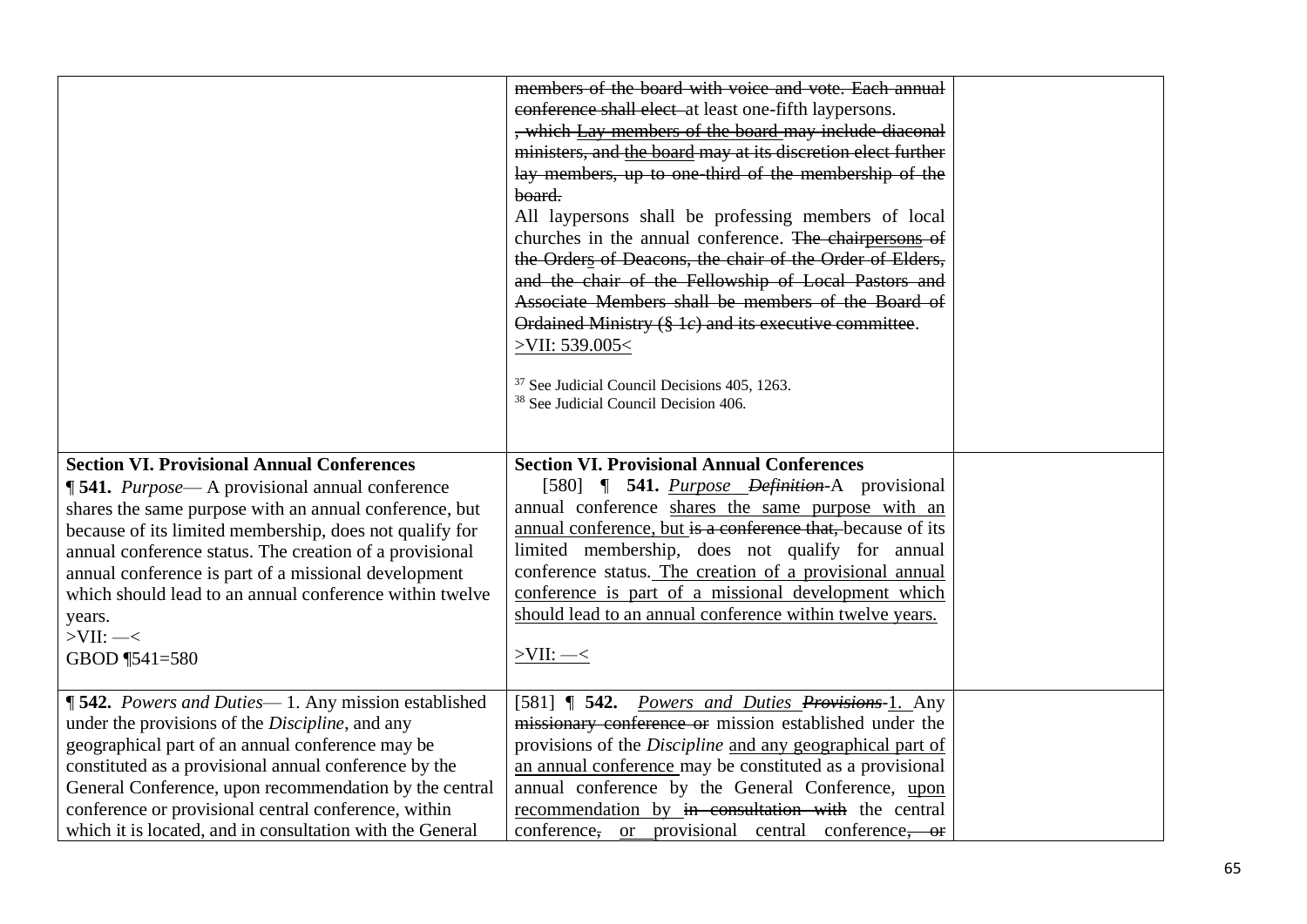Board of Global Ministries and the Standing Committee on Central Conference Matters, provided that:

*a)* No provisional annual conference shall be organized with fewer than ten elders in provisional or full connection, or be continued, after completion of the initial quadrennium, with fewer than six elders in full connection.

*b)* Membership, worship attendance, leadership development, and financial contributions have shown a reasonable progress during the previous quadrennium and give evidence for continued growth towards becoming an annual conference.

2. A provisional annual conference shall be organized in the same manner and have the same powers and functions as an annual conference, subject to the approval of the bishop in charge.

3. If a provisional annual conference, after three quadrennia, does not show progress towards becoming an annual conference, the following session of the central conference shall review said conference, consult with the Standing Committee on Central Conference Matters, and recommend to the following General Conference on continuation or discontinuation as a provisional annual conference. The provisional annual conference shall only be continued with sufficient missional, geographical, and contextual reasons.

>VII: *— <*

GBOD  $\sqrt{542.1+a+b} = 581Intro+1+3$ ; 542.2=582Intro; 542.3=new

jurisdictional conference within which it the missionary conference or mission is located, and in consultation with the General Board of Global Ministries and the Standing Committee on Central Conference Matters, provided that:

*a)*1. No provisional annual conference shall be organized with fewer than ten elders in provisional or full connection, clergy members or be continued with fewer than six elders in full connection. clergy members.

2. The total financial support from the General Board of Global Ministries, including the Advance, shall not exceed an appropriate percentage as determined in consultation with the board.

*b)*3. The m Membership, worship attendance, leadership development, and financial contributions and contributions of the conference have shown a reasonable progress increase during the previous quadrennium and give evidence <del>of an aggressive program</del> for continued growth towards becoming an annual conference. progress in both areas.

[582Intro] 2. A provisional annual conference shall be organized in the same manner and have the same powers and functions as an annual conference, subject to the approval of the presiding bishop in charge.  $\div$  and its members shall share *pro rata* in the proceeds of The United Methodist Publishing House with members of the annual conferences, with the following exceptions:

[new] 3. If a provisional annual conference, after three quadrennia, does not show progress towards becoming an annual conference, the following session of the central conference shall review said conference, consult with the Standing Committee on Central Conference Matters, and recommend to the following General Conference on continuation or discontinuation as a provisional annual conference. The provisional annual conference shall only be continued with sufficient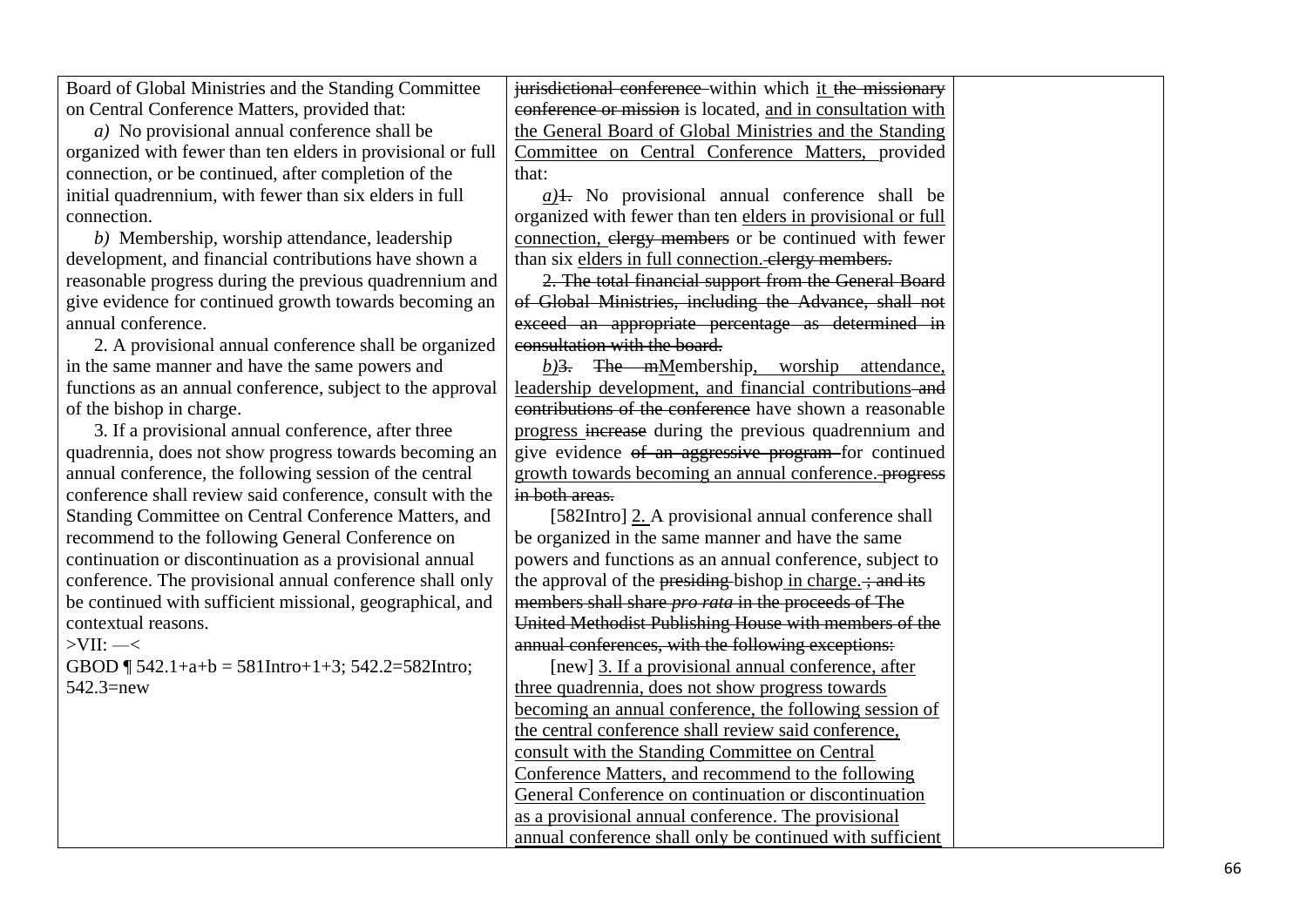|                                                                                                                                                                                                                                                                                                                                                                                                                                                                                                                                                                                                                                                                                                                                                                                                                                                                                                                                                                                                                                          | missional, geographical, and contextual reasons.                                                                                                                                                                                                                                                                                                                                                                                                                                                                                                                                                                                                                                                                                                                                                                                                                                                                                                                                                                                                                                                                                                                                                                                                                                                                                                                                                                                                                                                   |  |
|------------------------------------------------------------------------------------------------------------------------------------------------------------------------------------------------------------------------------------------------------------------------------------------------------------------------------------------------------------------------------------------------------------------------------------------------------------------------------------------------------------------------------------------------------------------------------------------------------------------------------------------------------------------------------------------------------------------------------------------------------------------------------------------------------------------------------------------------------------------------------------------------------------------------------------------------------------------------------------------------------------------------------------------|----------------------------------------------------------------------------------------------------------------------------------------------------------------------------------------------------------------------------------------------------------------------------------------------------------------------------------------------------------------------------------------------------------------------------------------------------------------------------------------------------------------------------------------------------------------------------------------------------------------------------------------------------------------------------------------------------------------------------------------------------------------------------------------------------------------------------------------------------------------------------------------------------------------------------------------------------------------------------------------------------------------------------------------------------------------------------------------------------------------------------------------------------------------------------------------------------------------------------------------------------------------------------------------------------------------------------------------------------------------------------------------------------------------------------------------------------------------------------------------------------|--|
|                                                                                                                                                                                                                                                                                                                                                                                                                                                                                                                                                                                                                                                                                                                                                                                                                                                                                                                                                                                                                                          | $>$ VII: $-$                                                                                                                                                                                                                                                                                                                                                                                                                                                                                                                                                                                                                                                                                                                                                                                                                                                                                                                                                                                                                                                                                                                                                                                                                                                                                                                                                                                                                                                                                       |  |
| <b>1543.</b> Membership— A provisional annual conference<br>shall be organized with the same provisions for<br>membership as an annual conference.<br>$>$ VII: $-$ <<br>GBOD $\P$ 543 = new                                                                                                                                                                                                                                                                                                                                                                                                                                                                                                                                                                                                                                                                                                                                                                                                                                              | <b>J</b> 543. <i>Membership</i> – A provisional annual conference<br>shall be organized with the same provisions for<br>membership as an annual conference.<br>$>$ VII: $-$ <                                                                                                                                                                                                                                                                                                                                                                                                                                                                                                                                                                                                                                                                                                                                                                                                                                                                                                                                                                                                                                                                                                                                                                                                                                                                                                                      |  |
| ¶ 544. Conference Session— 1. A provisional annual<br>conference shall be organized with the same provisions<br>for a conference session as an annual conference insofar<br>as they are considered applicable by the bishop in charge.<br>2. The bishop in charge may appoint a<br>superintendent to whom may be committed specific<br>responsibility as liaison to the General Board of Global<br>Ministries.<br>3. In a provisional annual conference receiving major<br>funding from the General Board of Global Ministries, the<br>assigned staff of the board shall provide consultation and<br>guidance in setting up the annual budget and Advance<br>projects within the conference, aiming to increase self-<br>support.<br>4. A provisional annual conference shall elect one<br>clergy and one layperson as delegates to the General<br>Conference. Delegates to central conferences shall be<br>elected in accordance with $\P$ 513.1.<br>$>VII:$ $-$<br>GBOD $\sqrt{544.1}$ = new; 544.2=582.1; 544.3=582.3;<br>544.4=582.4 | [582]<br><b>1</b> 544. Conference Session Organization-A<br>provisional annual conference shall be organized in the<br>same manner and have the same powers and functions as<br>an annual conference, subject to the approval of the<br>presiding bishop; and its members shall share <i>pro rata</i> in<br>the proceeds of The United Methodist Publishing House<br>with members of the annual conferences, with the<br>following exceptions: $\rightarrow$ GBOD542.2]<br>1. A provisional annual conference shall be organized<br>with the same provisions for a conference session as an<br>annual conference insofar as they are considered<br>applicable by the bishop in charge.<br>$2.1$ . The bishop in charge having episcopal<br>supervision of a provisional annual conference in a<br>foreign or a home mission field may appoint a<br>representative as superintendent, to whom may be<br>committed specific responsibility as liaison to for the<br>representation of the General Board of Global Ministries.<br>in its relation to the indigenous church and also in<br>cooperation with other recognized evangelical missions.<br>Such duties shall be exercised so as not to interfere with<br>the work of the district superintendent. This<br>superintendent may also be a district superintendent,<br>provided the superintendent is a member of the said<br>conference. The superintendent shall be responsible<br>directly to the bishop appointed to administer the work in |  |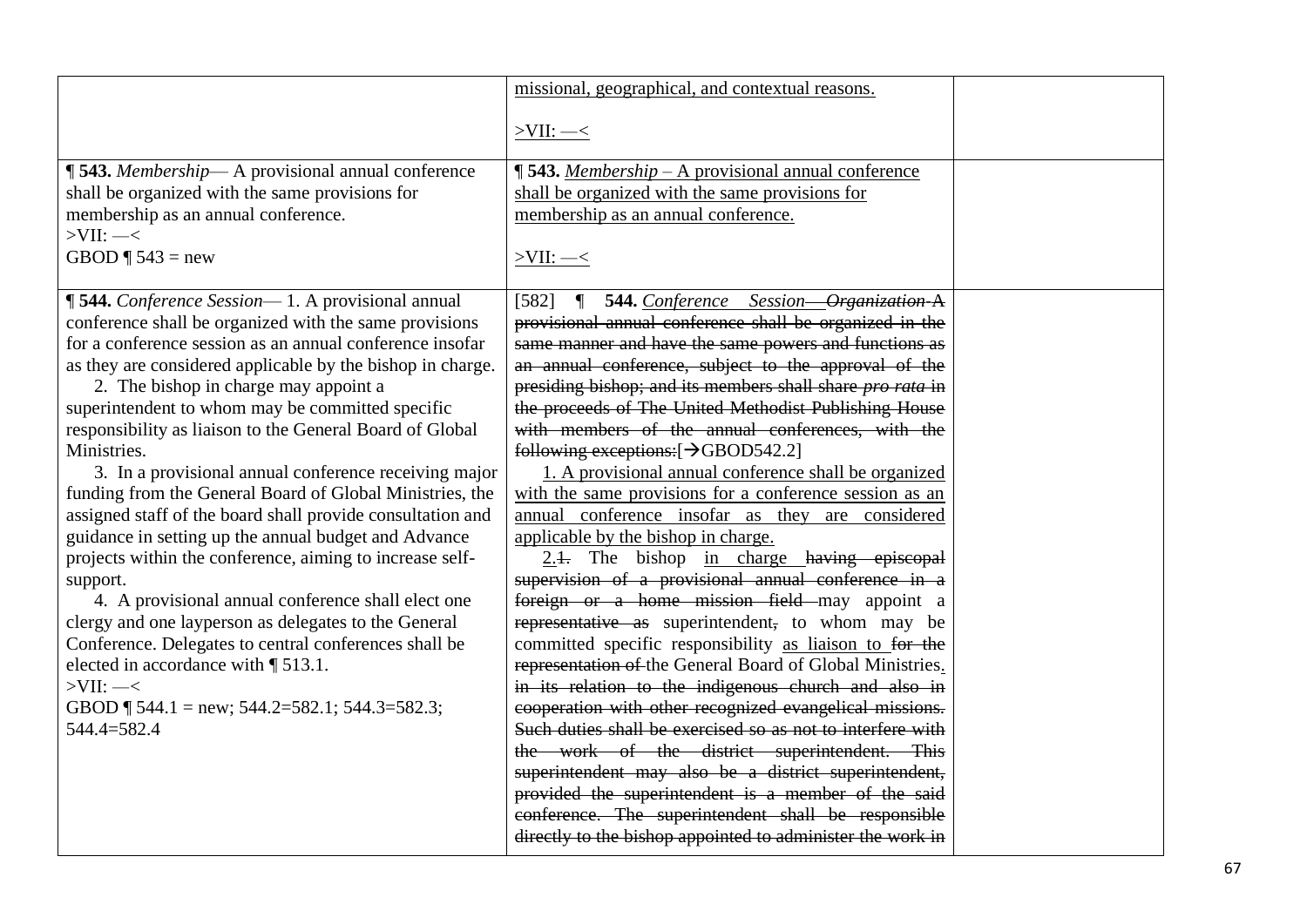that episcopal area and shall make adequate reports of the work and needs of the field to the bishop and to the secretaries of the General Board of Global Ministries immediately concerned.

2. A provisional annual conference shall meet annually at the time appointed by the bishop. If there is no bishop present, the superintendent shall preside. In the absence of both, the presidency shall be determined as in an annual conference (¶ 603.6). The conference or a committee thereof shall select the place for holding the conference.

3. In a provisional annual conference receiving major funding from the General Board of Global Ministries, the assigned staff of the board shall provide consultation and guidance in setting up the annual budget and Advance projects within the conference, aiming to increase selfsupport. and in the promotion of new mission projects. The conference, in making requests for appropriations for support, including grants and loans for building projects, shall submit to the General Board of Global Ministries a statement of the proposed annual budget and proposed financial plan for new mission and building plans. Items involving increased appropriations from the General Board of Global Ministries or increased askings from the Advance shall be subject to modifications by the General Board of Global Ministries.

4. A provisional annual conference shall elect one ordained minister and one layperson as delegates with full voting and other rights to the General Conference and to the jurisdictional conference. Delegates to central conferences shall be elected in accordance with GBOD¶ 541.1 513.1.

[583] GBOD544.001. *Board of Global Ministries*-In a provisional annual conference in the United States or the Virgin Islands, there shall be a conference board of

¶ 583 is no longer needed as there are no provisional annual conferences in these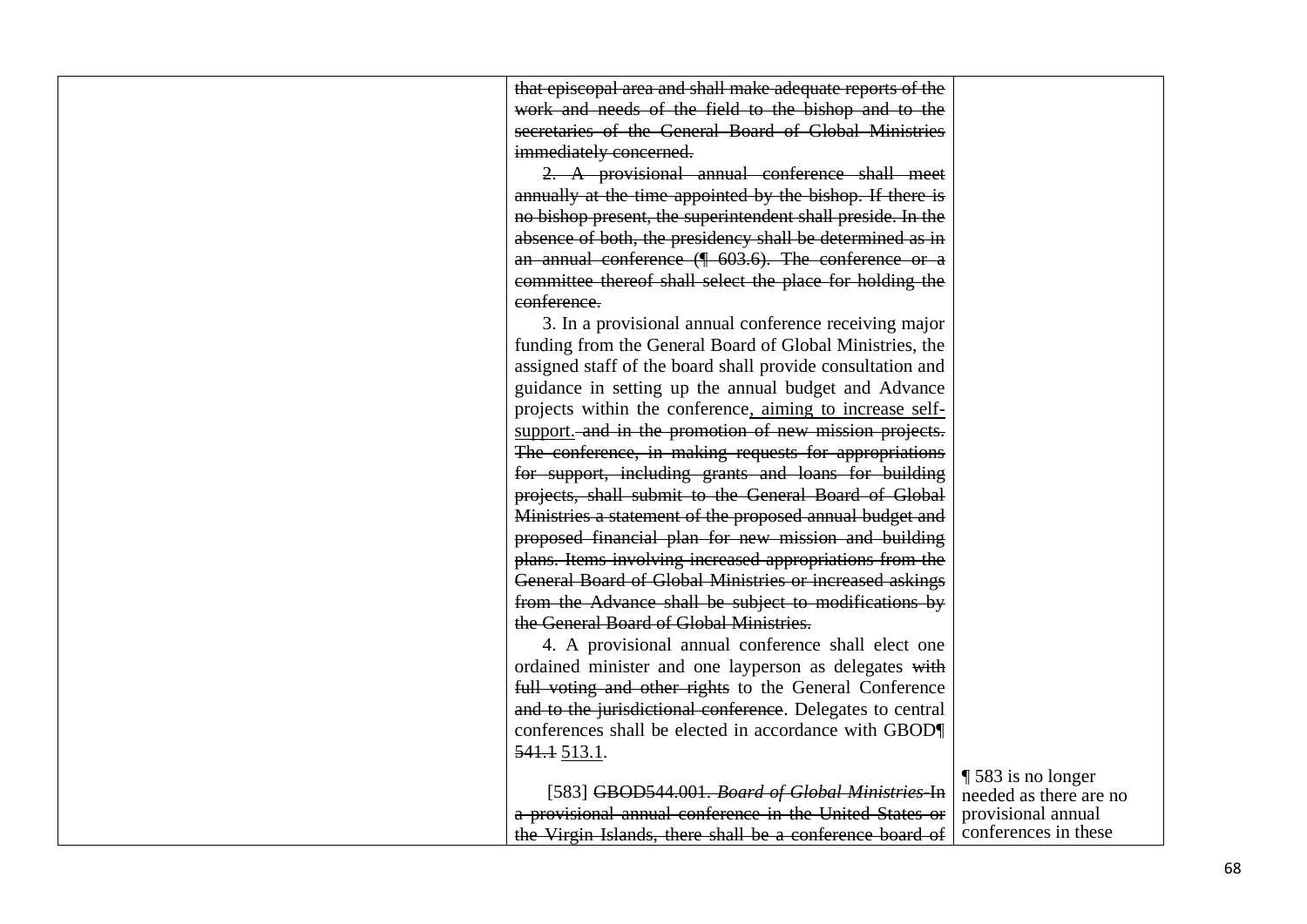|                                                                                                                                                                                                                                                                                                                                                                                                                                                                                                                                       | global ministries constituted as in an annual conference<br>and having the same duties and powers.                                                                                                                                                                                                                                                                                                                                                                                                                                                                                                                            | territories |
|---------------------------------------------------------------------------------------------------------------------------------------------------------------------------------------------------------------------------------------------------------------------------------------------------------------------------------------------------------------------------------------------------------------------------------------------------------------------------------------------------------------------------------------|-------------------------------------------------------------------------------------------------------------------------------------------------------------------------------------------------------------------------------------------------------------------------------------------------------------------------------------------------------------------------------------------------------------------------------------------------------------------------------------------------------------------------------------------------------------------------------------------------------------------------------|-------------|
|                                                                                                                                                                                                                                                                                                                                                                                                                                                                                                                                       | $>$ VII: $-$                                                                                                                                                                                                                                                                                                                                                                                                                                                                                                                                                                                                                  |             |
| <b>Section VII. District Conferences</b><br><b>1551.</b> District Conferences— Each central conference<br>shall establish provisions for organizing within annual<br>conferences District Conferences, district administrative<br>structures, and district agencies, or delegate such power<br>to the annual conferences within its boundaries.<br>Jurisdictional conferences shall follow the procedures in<br>Part VII of the Discipline.<br>$>$ VII: 551.001-551.007 $<$<br>GBOD $\sqrt{ }$ 551 = new, cf. 658+659.1               | <b>Section VII.X. The District Conferences</b><br>Upon approval of the annual conference, the term<br>subdistrict may be used in the references to district in $\P$<br>658-672.<br>[new; cf. 658+659.1]   551 <i>District Conferences</i> -<br>Each central conference shall establish provisions for<br>organizing<br>within<br>annual<br>conferences<br>District<br>Conferences, district administrative structures, and<br>district agencies, or delegate such power to the annual<br>boundaries.<br>conferences within its<br>Jurisdictional<br>conferences shall follow the procedures in Part VII of<br>the Discipline. |             |
|                                                                                                                                                                                                                                                                                                                                                                                                                                                                                                                                       | $>$ VII: 551.001-551.007 $<$                                                                                                                                                                                                                                                                                                                                                                                                                                                                                                                                                                                                  |             |
| <b>Section VIII. Missions</b><br><b>1561.</b> <i>Purpose</i> -1. The purpose of a mission is to provide<br>and develop ministry with a particular group or region<br>whose potential and need cannot be met within the<br>existing structures and resources of annual or district<br>conference(s). A mission may also be the initial stage in<br>moving toward the formation of a provisional annual<br>conference.<br>2. In accordance with the Wesleyan ecumenical spirit,<br>in all phases of mission development, the initiating | <b>Section VIII. Missions</b><br>[590] $\sqrt{561}$ <i>Purpose-1.</i> The purpose of a mission is to<br>provide and develop ministry with a particular group or<br>region whose potential and needs cannot be met within<br>the existing structures and resources of annual or district<br>$conference(s)$ . A mission may also be the initial stage in<br>moving toward the formation of a provisional annual<br>conference.<br>2. In accordance with the Wesleyan ecumenical spirit,<br>in all phases of mission development, the initiating                                                                                |             |
| United Methodist entities will consult with, and where<br>possible create cooperative relationships with Wesleyan<br>communions. They will promote relationships with other<br>denominations serving in the area, and with<br>interdenominational and ecumenical organizations.<br>Where appropriate, they will engage in dialogue with                                                                                                                                                                                               | United Methodist entities will consult with, and where<br>possible create cooperative relationships with, Wesleyan<br>communions. They will promote relationships with other<br>denominations serving in the area, and with<br>and ecumenical organizations.<br>interdenominational<br>Where appropriate, they will engage in dialogue with                                                                                                                                                                                                                                                                                   |             |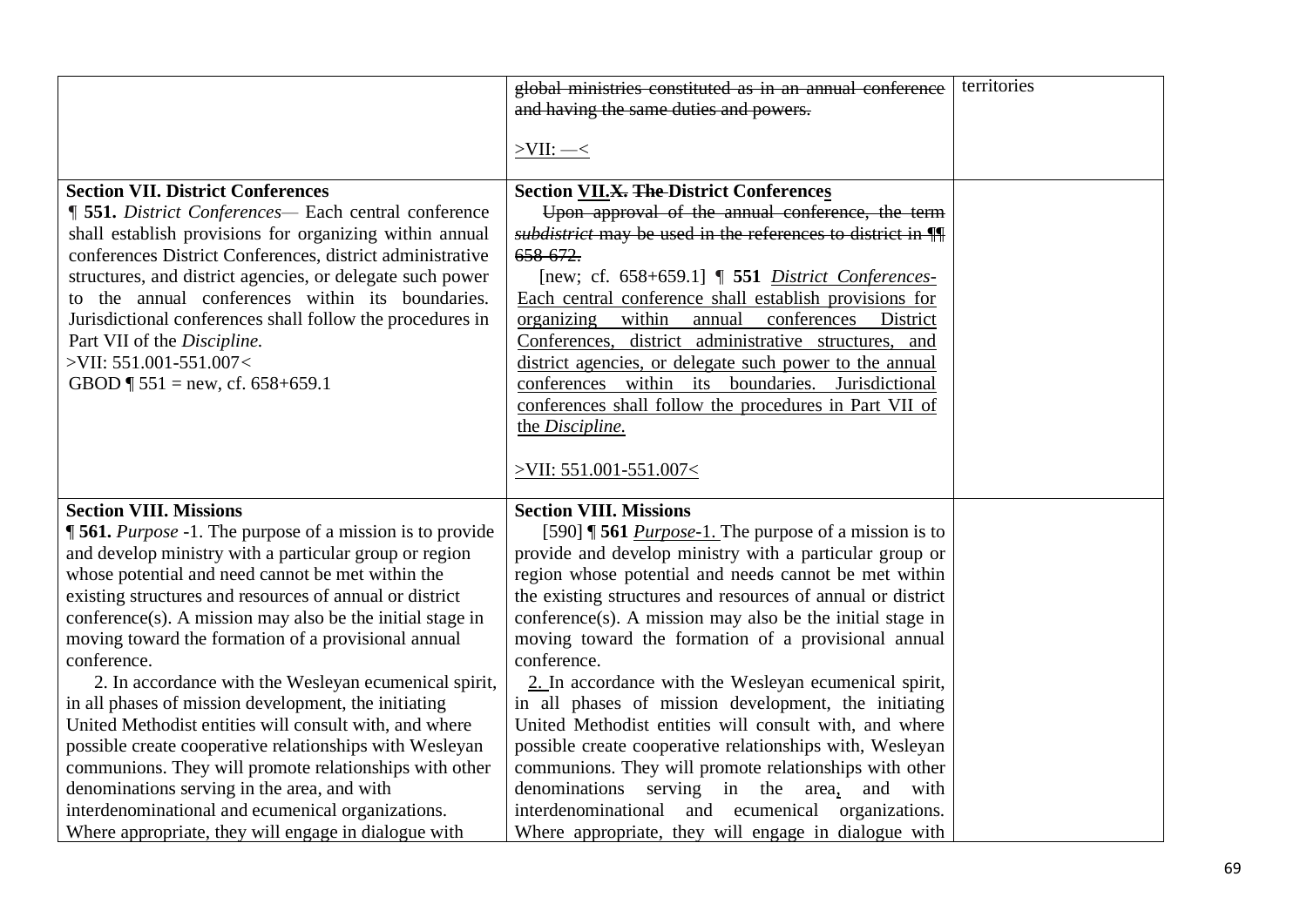| interfaith agencies and organizations.                        | interfaith agencies and organizations.                      |  |
|---------------------------------------------------------------|-------------------------------------------------------------|--|
| $>$ VII: $-$ <                                                |                                                             |  |
| GBOD $\P$ 561 = 590                                           | $>$ VII: $-\leq$                                            |  |
| <b>1562.</b> Powers and Duties - 1. A mission is an           | [591] <b>[562.</b> Powers and Duties-1. A mission is an     |  |
| organizational body for a field of work inside, outside, or   | organizational body for a field of work inside, outside, or |  |
| across the structures of annual conferences, or               | across the structures of annual conferences, or             |  |
| provisional annual conferences.                               | provisional annual conferences.                             |  |
| 2. A mission may be established by the General Board          | 2. A mission may be established by the General Board        |  |
| of Global Ministries, or by a central or annual conference    | of Global Ministries, or by a central or annual conference  |  |
| in cooperation with the General Board of Global               | in cooperation with the General Board of Global             |  |
| Ministries.                                                   | Ministries.                                                 |  |
| 3. The boundaries for a mission established by a              | 3. The boundaries for a mission established by a            |  |
| central or annual conference(s) in cooperation with the       | central or annual conference( $s$ ) in cooperation with the |  |
| General Board of Global Ministries are to be determined       | General Board of Global Ministries are to be determined     |  |
| by the central or annual conference(s) and the General        | by the central or annual conference(s) and the General      |  |
| Board of Global Ministries. If a mission is established by    | Board of Global Ministries. If a mission is established by  |  |
| the General Board of Global Ministries outside territories    | the General Board of Global Ministries outside territories  |  |
| of a central or provisional central conference, the General   | of a central or provisional central conferences, the        |  |
| Board of Global Ministries will establish the boundaries.     | General Board of Global Ministries will establish the       |  |
| 4.a) When the mission lies within the bounds of one           | boundaries.                                                 |  |
| episcopal area, the resident bishop shall preside over the    | 4. $(a)$ When the mission lies within the bounds of one     |  |
| mission.                                                      | episcopal area, the resident bishop shall preside over the  |  |
| b) When the mission crosses the boundaries of one or          | mission.                                                    |  |
| more episcopal areas, central or jurisdictional               | $(b)$ When the mission crosses the boundaries of one or     |  |
| conferences, the College(s) of Bishops, in consultation       | episcopal<br>or jurisdictional<br>areas,<br>central<br>more |  |
| with the general secretary of the General Board of Global     | jurisdictions, or central conferences, the College(s) of    |  |
| Ministries, shall assign a bishop to the mission.             | Bishops, in consultation with the general secretary of the  |  |
| $c)$ When the mission lies outside the bounds of an           | General Board of Global Ministries, shall assign a bishop   |  |
| established episcopal area in central or jurisdictional       | to the mission.                                             |  |
| conferences, the Council of Bishops, in consultation with     | $(c)$ When the mission lies outside the bounds of an        |  |
| the general secretary of the General Board of Global          | established episcopal area in central or jurisdictional     |  |
| Ministries, will assign a bishop to be its presiding officer. | jurisdictions or central conferences, the Council of        |  |
| 5. The entity or entities establishing a mission, in          | Bishops, in consultation with the general secretary of the  |  |
| collaboration with the assigned bishop will seek a            | General Board of Global Ministries, will assign a bishop    |  |
| cooperative agreement with an annual conference which         | to be its presiding officer.                                |  |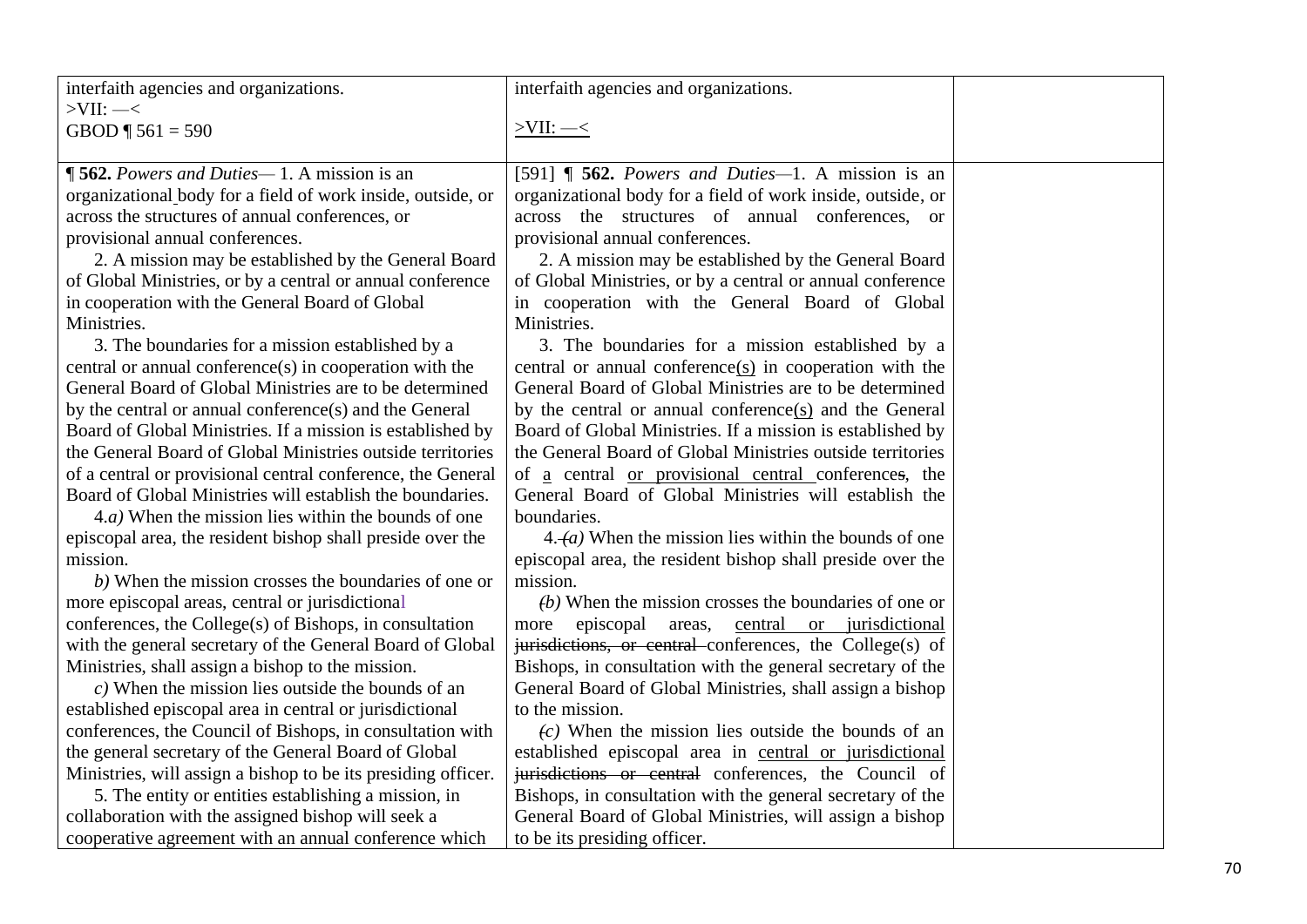| will serve as the correspondent annual conference to the<br>mission for the purposes of ordination and conference<br>membership as well as for local pastor licensing.<br>6. The annual meeting of the mission shall have the<br>power to certify candidates for the ordained ministry, to<br>receive and to examine mission pastors and local elders<br>in mission, and to recommend to an annual conference<br>proper persons for provisional or full membership and<br>ordination.<br>7. The entity or entities initiating a mission shall be<br>responsible for its administration and development and<br>for making sure that the mission sets up, organizes and<br>implements the necessary mechanisms and processes to<br>fulfill the functions of the mission.<br>8. Neither the mission nor its officers shall assume<br>financial obligations or make financial commitments on<br>behalf of the General Board of Global Ministries without<br>the board's written authorization.<br>9. Recommendations for a change of status of a<br>mission shall be made by the entity or entities which<br>established the mission.<br>$>$ VII: $-$ <<br>GBOD $\P$ 562 = 591 | 5. The entity or entities establishing a mission, in<br>collaboration with the assigned bishop, will seek a<br>cooperative agreement with an annual conference which<br>will serve as the correspondent annual conference to the<br>mission for the purposes of ordination and conference<br>membership as well as for local pastor licensing.<br>6. The annual meeting of the mission shall have the<br>power to certify candidates for the ordained ministry, to<br>receive and to examine mission pastors and local elders<br>in mission, and to recommend to an annual conference<br>proper persons for provisional or full membership and<br>ordination.<br>7. The entity or entities initiating a mission shall be<br>responsible for its administration and development and<br>for making sure that the mission sets up, organizes and<br>implements the necessary mechanisms and processes to<br>fulfill the functions of the mission.<br>8. Neither the mission nor its officers shall assume<br>financial obligations or make financial commitments on<br>behalf of the General Board of Global Ministries without<br>the board's written authorization.<br>9. Recommendations for a change of status of a<br>mission shall be made by the entity or entities that<br>established the mission.<br>$>$ VII: $-$ |  |
|----------------------------------------------------------------------------------------------------------------------------------------------------------------------------------------------------------------------------------------------------------------------------------------------------------------------------------------------------------------------------------------------------------------------------------------------------------------------------------------------------------------------------------------------------------------------------------------------------------------------------------------------------------------------------------------------------------------------------------------------------------------------------------------------------------------------------------------------------------------------------------------------------------------------------------------------------------------------------------------------------------------------------------------------------------------------------------------------------------------------------------------------------------------------------|--------------------------------------------------------------------------------------------------------------------------------------------------------------------------------------------------------------------------------------------------------------------------------------------------------------------------------------------------------------------------------------------------------------------------------------------------------------------------------------------------------------------------------------------------------------------------------------------------------------------------------------------------------------------------------------------------------------------------------------------------------------------------------------------------------------------------------------------------------------------------------------------------------------------------------------------------------------------------------------------------------------------------------------------------------------------------------------------------------------------------------------------------------------------------------------------------------------------------------------------------------------------------------------------------------------------------|--|
| <b>1563.</b> Membership - 1. A mission shall be made up of<br>all regularly appointed missionaries, both lay and clergy,<br>local elders in mission, mission pastors, and other lay<br>members. The mission shall determine the number of lay<br>members and the method of their selection. In so doing, it<br>shall ensure that all aspects of the mission's work are<br>represented. $39$<br>2. In territories outside the boundaries of central or<br>annual conferences, the bishop assigned to the mission                                                                                                                                                                                                                                                                                                                                                                                                                                                                                                                                                                                                                                                            | [592] $\parallel$ 563. <i>Membership</i> -1. A mission shall be<br>made up of all regularly appointed missionaries, both lay<br>and clergy, local elders in mission, mission pastors, and<br>other lay members. The mission shall determine the<br>number of lay members and the method of their<br>selection. In so doing, it shall ensure that all aspects of<br>the mission's work are represented. <sup>39</sup><br>2. In territories outside the boundaries of central or<br>annual conferences, the bishop assigned to the mission                                                                                                                                                                                                                                                                                                                                                                                                                                                                                                                                                                                                                                                                                                                                                                                 |  |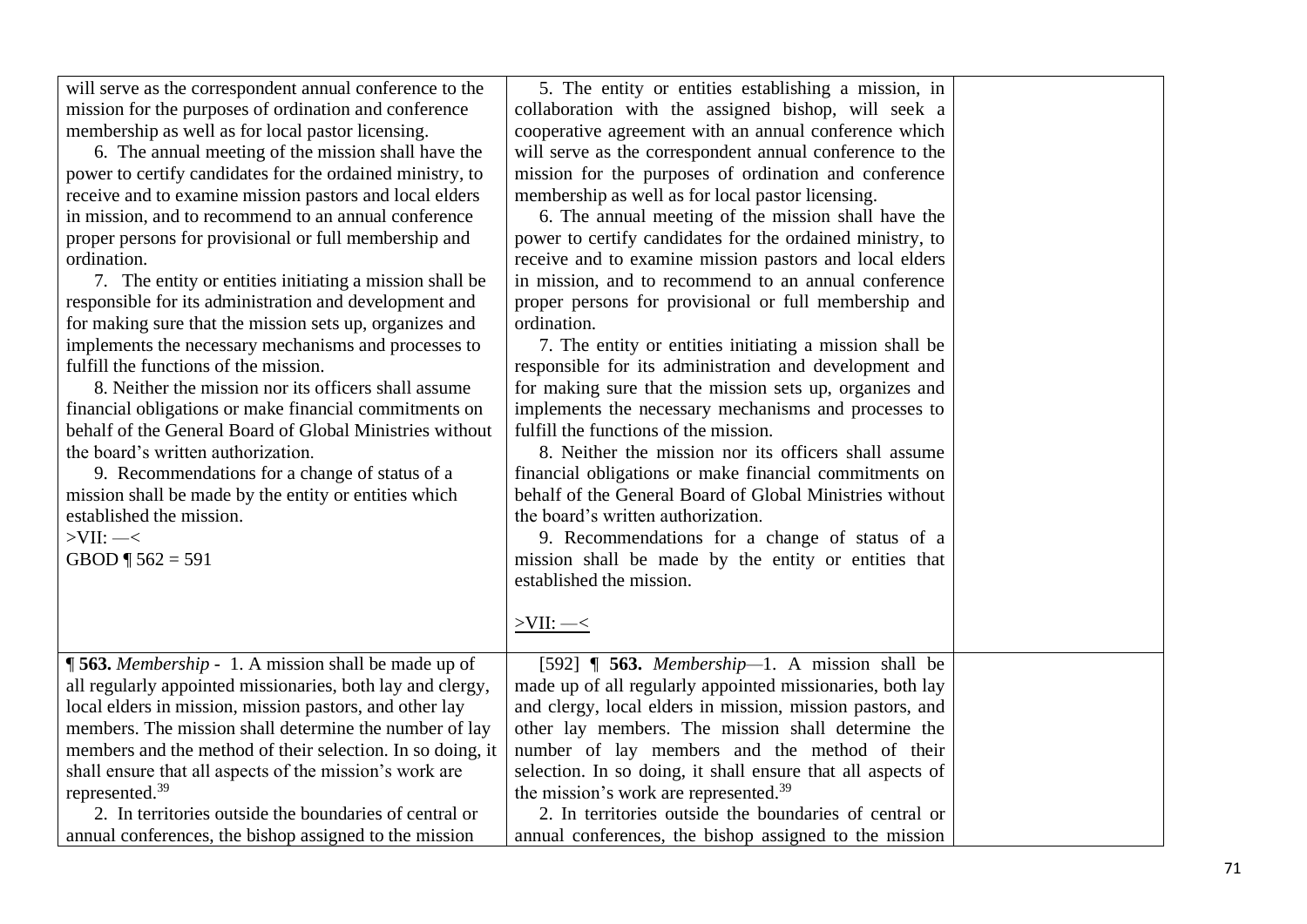| the educational requirements for local elders in mission<br>the educational requirements for local elders in mission,<br>and mission pastors. Such recommendations and<br>and mission pastors. Such recommendations and<br>requirements shall be approved by the General Board of<br>requirements shall be approved by the General Board of<br>Higher Education and Ministry.<br>Higher Education and Ministry.<br>$a)$ Local elders in mission are ordained members of<br>$a)$ Local elders in mission are ordained members of<br>the mission and are not members of an annual<br>the mission and are not members of an annual<br>conference. Local elders in mission are limited in their<br>conference. Local elders in mission are limited in their<br>itineration and sacramental authority to the bounds of the<br>itineration and sacramental authority to the bounds of the<br>mission and as such are not eligible to transfer their<br>mission and as such are not eligible to transfer their<br>credentials to another annual conference.<br>credentials to another annual conference.<br>$b)$ Mission pastors are members of the mission<br>b) Mission pastors are members of the mission<br>without being members of an annual conference. The<br>without being members of an annual conference. The |                                                                                                                        | and the General Board of Global Ministries recommend                                                                     |  |
|-------------------------------------------------------------------------------------------------------------------------------------------------------------------------------------------------------------------------------------------------------------------------------------------------------------------------------------------------------------------------------------------------------------------------------------------------------------------------------------------------------------------------------------------------------------------------------------------------------------------------------------------------------------------------------------------------------------------------------------------------------------------------------------------------------------------------------------------------------------------------------------------------------------------------------------------------------------------------------------------------------------------------------------------------------------------------------------------------------------------------------------------------------------------------------------------------------------------------------------------------------------------------------------------------------------------|------------------------------------------------------------------------------------------------------------------------|--------------------------------------------------------------------------------------------------------------------------|--|
|                                                                                                                                                                                                                                                                                                                                                                                                                                                                                                                                                                                                                                                                                                                                                                                                                                                                                                                                                                                                                                                                                                                                                                                                                                                                                                                   |                                                                                                                        |                                                                                                                          |  |
|                                                                                                                                                                                                                                                                                                                                                                                                                                                                                                                                                                                                                                                                                                                                                                                                                                                                                                                                                                                                                                                                                                                                                                                                                                                                                                                   |                                                                                                                        |                                                                                                                          |  |
|                                                                                                                                                                                                                                                                                                                                                                                                                                                                                                                                                                                                                                                                                                                                                                                                                                                                                                                                                                                                                                                                                                                                                                                                                                                                                                                   |                                                                                                                        |                                                                                                                          |  |
|                                                                                                                                                                                                                                                                                                                                                                                                                                                                                                                                                                                                                                                                                                                                                                                                                                                                                                                                                                                                                                                                                                                                                                                                                                                                                                                   |                                                                                                                        |                                                                                                                          |  |
|                                                                                                                                                                                                                                                                                                                                                                                                                                                                                                                                                                                                                                                                                                                                                                                                                                                                                                                                                                                                                                                                                                                                                                                                                                                                                                                   |                                                                                                                        |                                                                                                                          |  |
|                                                                                                                                                                                                                                                                                                                                                                                                                                                                                                                                                                                                                                                                                                                                                                                                                                                                                                                                                                                                                                                                                                                                                                                                                                                                                                                   |                                                                                                                        |                                                                                                                          |  |
|                                                                                                                                                                                                                                                                                                                                                                                                                                                                                                                                                                                                                                                                                                                                                                                                                                                                                                                                                                                                                                                                                                                                                                                                                                                                                                                   |                                                                                                                        |                                                                                                                          |  |
|                                                                                                                                                                                                                                                                                                                                                                                                                                                                                                                                                                                                                                                                                                                                                                                                                                                                                                                                                                                                                                                                                                                                                                                                                                                                                                                   |                                                                                                                        |                                                                                                                          |  |
|                                                                                                                                                                                                                                                                                                                                                                                                                                                                                                                                                                                                                                                                                                                                                                                                                                                                                                                                                                                                                                                                                                                                                                                                                                                                                                                   |                                                                                                                        |                                                                                                                          |  |
|                                                                                                                                                                                                                                                                                                                                                                                                                                                                                                                                                                                                                                                                                                                                                                                                                                                                                                                                                                                                                                                                                                                                                                                                                                                                                                                   |                                                                                                                        |                                                                                                                          |  |
|                                                                                                                                                                                                                                                                                                                                                                                                                                                                                                                                                                                                                                                                                                                                                                                                                                                                                                                                                                                                                                                                                                                                                                                                                                                                                                                   |                                                                                                                        |                                                                                                                          |  |
|                                                                                                                                                                                                                                                                                                                                                                                                                                                                                                                                                                                                                                                                                                                                                                                                                                                                                                                                                                                                                                                                                                                                                                                                                                                                                                                   |                                                                                                                        |                                                                                                                          |  |
| mission shall determine the requirements for a mission<br>mission shall determine the requirements for a mission                                                                                                                                                                                                                                                                                                                                                                                                                                                                                                                                                                                                                                                                                                                                                                                                                                                                                                                                                                                                                                                                                                                                                                                                  |                                                                                                                        |                                                                                                                          |  |
| pastor in order to most effectively utilize the indigenous<br>pastor in order to most effectively utilize the indigenous                                                                                                                                                                                                                                                                                                                                                                                                                                                                                                                                                                                                                                                                                                                                                                                                                                                                                                                                                                                                                                                                                                                                                                                          |                                                                                                                        |                                                                                                                          |  |
| leadership. Mission pastors are limited in their itineration<br>leadership. Mission pastors are limited in their itineration                                                                                                                                                                                                                                                                                                                                                                                                                                                                                                                                                                                                                                                                                                                                                                                                                                                                                                                                                                                                                                                                                                                                                                                      |                                                                                                                        |                                                                                                                          |  |
| to the bounds of the mission.<br>to the bounds of the mission.                                                                                                                                                                                                                                                                                                                                                                                                                                                                                                                                                                                                                                                                                                                                                                                                                                                                                                                                                                                                                                                                                                                                                                                                                                                    |                                                                                                                        |                                                                                                                          |  |
| $>$ VII: $-$ <                                                                                                                                                                                                                                                                                                                                                                                                                                                                                                                                                                                                                                                                                                                                                                                                                                                                                                                                                                                                                                                                                                                                                                                                                                                                                                    |                                                                                                                        |                                                                                                                          |  |
| $>$ VII: $-$<br>GBOD ¶ 563=592;                                                                                                                                                                                                                                                                                                                                                                                                                                                                                                                                                                                                                                                                                                                                                                                                                                                                                                                                                                                                                                                                                                                                                                                                                                                                                   |                                                                                                                        |                                                                                                                          |  |
| <sup>39</sup> See Judicial Council Decision 341.                                                                                                                                                                                                                                                                                                                                                                                                                                                                                                                                                                                                                                                                                                                                                                                                                                                                                                                                                                                                                                                                                                                                                                                                                                                                  |                                                                                                                        |                                                                                                                          |  |
| <sup>39</sup> See Judicial Council Decision 341.                                                                                                                                                                                                                                                                                                                                                                                                                                                                                                                                                                                                                                                                                                                                                                                                                                                                                                                                                                                                                                                                                                                                                                                                                                                                  |                                                                                                                        |                                                                                                                          |  |
| $\P$ 564. Annual Meeting— 1. A mission shall meet<br>[593] $\parallel$ 564. <i>Missions</i> Annual Meeting-1. A                                                                                                                                                                                                                                                                                                                                                                                                                                                                                                                                                                                                                                                                                                                                                                                                                                                                                                                                                                                                                                                                                                                                                                                                   |                                                                                                                        |                                                                                                                          |  |
|                                                                                                                                                                                                                                                                                                                                                                                                                                                                                                                                                                                                                                                                                                                                                                                                                                                                                                                                                                                                                                                                                                                                                                                                                                                                                                                   |                                                                                                                        |                                                                                                                          |  |
|                                                                                                                                                                                                                                                                                                                                                                                                                                                                                                                                                                                                                                                                                                                                                                                                                                                                                                                                                                                                                                                                                                                                                                                                                                                                                                                   |                                                                                                                        |                                                                                                                          |  |
|                                                                                                                                                                                                                                                                                                                                                                                                                                                                                                                                                                                                                                                                                                                                                                                                                                                                                                                                                                                                                                                                                                                                                                                                                                                                                                                   | annually at the time and place designated by the bishop in                                                             | mission shall meet annually at the time and place                                                                        |  |
|                                                                                                                                                                                                                                                                                                                                                                                                                                                                                                                                                                                                                                                                                                                                                                                                                                                                                                                                                                                                                                                                                                                                                                                                                                                                                                                   | charge, who shall preside. In the absence of the bishop, a                                                             | designated by the bishop in charge, who shall preside. In                                                                |  |
|                                                                                                                                                                                                                                                                                                                                                                                                                                                                                                                                                                                                                                                                                                                                                                                                                                                                                                                                                                                                                                                                                                                                                                                                                                                                                                                   | superintendent of the mission shall preside. The presiding                                                             | the absence of the bishop, a superintendent of the                                                                       |  |
|                                                                                                                                                                                                                                                                                                                                                                                                                                                                                                                                                                                                                                                                                                                                                                                                                                                                                                                                                                                                                                                                                                                                                                                                                                                                                                                   | officer shall bring forward the regular business of the                                                                | mission shall preside. The presiding officer shall bring                                                                 |  |
|                                                                                                                                                                                                                                                                                                                                                                                                                                                                                                                                                                                                                                                                                                                                                                                                                                                                                                                                                                                                                                                                                                                                                                                                                                                                                                                   | meeting and arrange the work.                                                                                          | forward the regular business of the meeting and arrange                                                                  |  |
|                                                                                                                                                                                                                                                                                                                                                                                                                                                                                                                                                                                                                                                                                                                                                                                                                                                                                                                                                                                                                                                                                                                                                                                                                                                                                                                   | 2. The assigned bishop, in consultation with the                                                                       | the work.                                                                                                                |  |
|                                                                                                                                                                                                                                                                                                                                                                                                                                                                                                                                                                                                                                                                                                                                                                                                                                                                                                                                                                                                                                                                                                                                                                                                                                                                                                                   | entity or entities establishing the mission, may appoint                                                               | 2. The assigned bishop, in consultation with the entity                                                                  |  |
|                                                                                                                                                                                                                                                                                                                                                                                                                                                                                                                                                                                                                                                                                                                                                                                                                                                                                                                                                                                                                                                                                                                                                                                                                                                                                                                   | one or more superintendents of the mission.                                                                            | or entities establishing the a-mission, may appoint one or                                                               |  |
|                                                                                                                                                                                                                                                                                                                                                                                                                                                                                                                                                                                                                                                                                                                                                                                                                                                                                                                                                                                                                                                                                                                                                                                                                                                                                                                   | 3. At the annual meeting, the bishop shall assign the                                                                  | more superintendents of the mission.                                                                                     |  |
|                                                                                                                                                                                                                                                                                                                                                                                                                                                                                                                                                                                                                                                                                                                                                                                                                                                                                                                                                                                                                                                                                                                                                                                                                                                                                                                   | missionaries, local elders in mission, and mission pastors                                                             | 3. At the annual meeting, the bishop shall assign the                                                                    |  |
| Global Ministries shall be completed only after<br>transfer of missionaries related to the General Board of                                                                                                                                                                                                                                                                                                                                                                                                                                                                                                                                                                                                                                                                                                                                                                                                                                                                                                                                                                                                                                                                                                                                                                                                       | to the several charges for the ensuing year; provided that<br>transfer of missionaries related to the General Board of | missionaries, local elders in mission, and mission pastors<br>to the several charges for the ensuing year; provided that |  |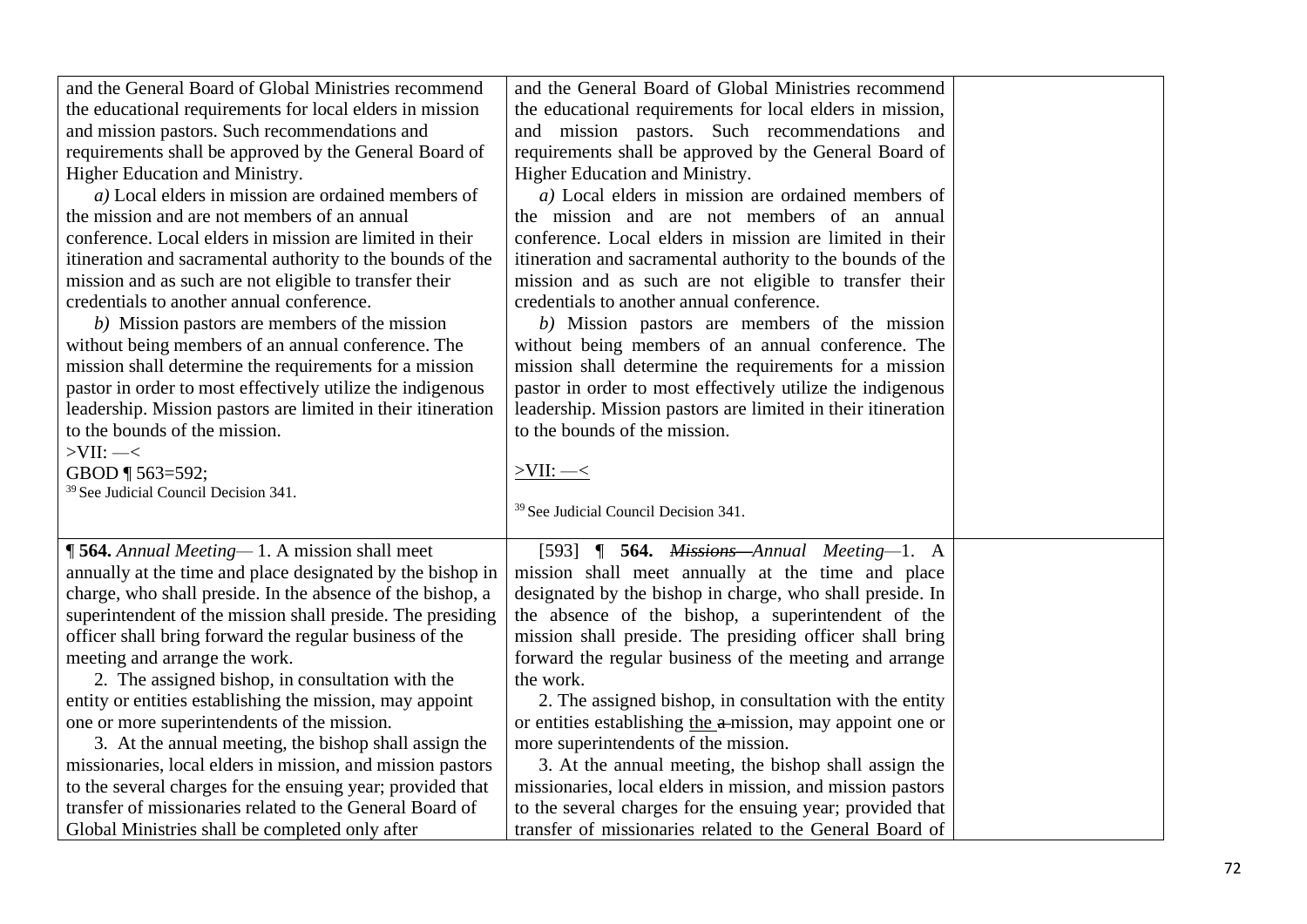| consultation with the board.<br>4. A mission related to a central conference is<br>authorized to elect and send one lay and one clergy to the<br>central conference as its representative, with voice but<br>not vote.<br>$>$ VII: $-$ <<br>GBOD $\P$ 564 = 593 | Global Ministries shall be completed only after<br>consultation with the board.<br>4. A mission related to a central conference is<br>authorized to elect and send one lay and one clergy to the<br>central conference as its representative, with voice but<br>not vote.<br>$>$ VII: $-$ |  |
|-----------------------------------------------------------------------------------------------------------------------------------------------------------------------------------------------------------------------------------------------------------------|-------------------------------------------------------------------------------------------------------------------------------------------------------------------------------------------------------------------------------------------------------------------------------------------|--|
| <b>Section IX. Joining The United Methodist Church</b>                                                                                                                                                                                                          | <b>Section IX. Joining The United Methodist Church</b>                                                                                                                                                                                                                                    |  |
| <b>J</b> 571. Joining The United Methodist Church -1. A                                                                                                                                                                                                         | <b>JOINING THE UNITED METHODIST CHURCH</b>                                                                                                                                                                                                                                                |  |
| church outside the United States may join The United                                                                                                                                                                                                            | [575] ¶ 571. Joining The United Methodist Church-                                                                                                                                                                                                                                         |  |
| Methodist Church when all of the following                                                                                                                                                                                                                      | 1. A church outside the United States may join The                                                                                                                                                                                                                                        |  |
| requirements are fulfilled:                                                                                                                                                                                                                                     | United Methodist Church when all of the following                                                                                                                                                                                                                                         |  |
| a) Said church shall accept and approve the                                                                                                                                                                                                                     | requirements are fulfilled:                                                                                                                                                                                                                                                               |  |
| Constitution, Articles of Faith, Discipline, and polity of                                                                                                                                                                                                      | $a)$ + Said church shall accept and approve the                                                                                                                                                                                                                                           |  |
| The United Methodist Church.                                                                                                                                                                                                                                    | Constitution, Articles of Faith, Discipline, and polity of                                                                                                                                                                                                                                |  |
| b) Said church, if it is within the boundaries of a                                                                                                                                                                                                             | The United Methodist Church.                                                                                                                                                                                                                                                              |  |
| central or provisional central conference, shall apply for                                                                                                                                                                                                      | $b$ ) <sup>2</sup> . Said church, if it is within the boundaries of a                                                                                                                                                                                                                     |  |
| membership in that conference. Such application shall                                                                                                                                                                                                           | central or provisional central conference, shall apply for                                                                                                                                                                                                                                |  |
| be reviewed and recommended by the central or                                                                                                                                                                                                                   | membership in that conference. Such application shall be                                                                                                                                                                                                                                  |  |
| provisional central conference. In the event that said<br>church is not within the boundaries of an existing                                                                                                                                                    | reviewed and recommended approved by the central or<br>provisional central conference and by the General                                                                                                                                                                                  |  |
| central or provisional central conference, then its                                                                                                                                                                                                             | Conference. In the event that said church is not within                                                                                                                                                                                                                                   |  |
| membership application shall be reviewed<br>and                                                                                                                                                                                                                 | the boundaries of an existing central or provisional                                                                                                                                                                                                                                      |  |
| recommended by the Council of Bishops.                                                                                                                                                                                                                          | conference, then its membership application shall be                                                                                                                                                                                                                                      |  |
| church<br>shall<br>declare<br>$c)$ Said<br>that,<br>upon                                                                                                                                                                                                        | reviewed and recommended by the Council of Bishops.                                                                                                                                                                                                                                       |  |
| consummation of becoming an integral part of The                                                                                                                                                                                                                | and shall be approved by the General Conference.                                                                                                                                                                                                                                          |  |
| United Methodist Church, its former constitution and                                                                                                                                                                                                            | $c)$ 3. Said church shall declare<br>that,<br>upon                                                                                                                                                                                                                                        |  |
| church order becomes null and void.                                                                                                                                                                                                                             | consummation of becoming an integral part of The                                                                                                                                                                                                                                          |  |
| 2. The Standing Committee on Central Conference                                                                                                                                                                                                                 | United Methodist Church, its own constitution and                                                                                                                                                                                                                                         |  |
| Matters shall advise and assist said church in the process                                                                                                                                                                                                      | church order becomes null and void.                                                                                                                                                                                                                                                       |  |
| of joining The United Methodist Church and prepare the                                                                                                                                                                                                          | 2.4. The Standing Committee on Central Conference                                                                                                                                                                                                                                         |  |
| necessary enabling act for approval by the General                                                                                                                                                                                                              | Matters shall advise and assist said church in theis                                                                                                                                                                                                                                      |  |
| Conference, including necessary adjustments in the                                                                                                                                                                                                              | process of joining The United Methodist Church and                                                                                                                                                                                                                                        |  |
| organization of the central or provisional central                                                                                                                                                                                                              | prepare the necessary enabling act for approval by the                                                                                                                                                                                                                                    |  |